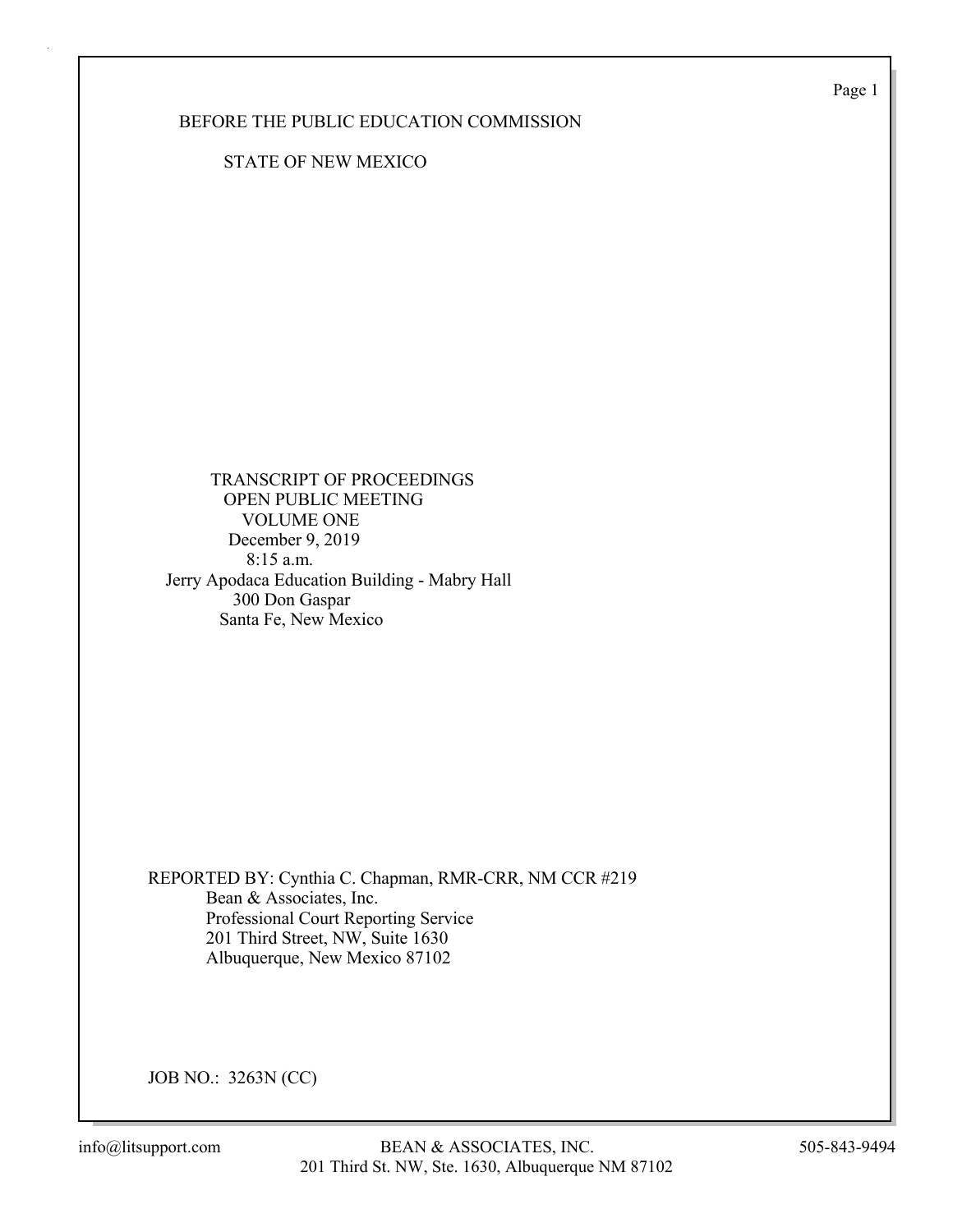# 2 (Pages 2 to 5)

|                | Page 2                                                                |                  | Page 4                                                              |
|----------------|-----------------------------------------------------------------------|------------------|---------------------------------------------------------------------|
| $\mathbf{1}$   | <b>APPEARANCES</b>                                                    | $\mathbf{1}$     | THE CHAIR: Good morning, everyone. I'm                              |
| $\overline{c}$ | <b>COMMISSIONERS:</b>                                                 | $\boldsymbol{2}$ | going to call to order this meeting of the Public                   |
| 3              | MS. PATRICIA GIPSON, Chair<br>MS. TRISH RUIZ, Vice Chair              | 3                | Education Commission. It is Monday, December 9, and                 |
| 4              | MS. KARYL ANN ARMBRUSTER, Secretary                                   | 4                | it is 8:15 a.m.                                                     |
| 5              | MR. TIM CRONE, Member                                                 | 5                | Commissioner Armbruster, will you do roll                           |
|                | MS. SONIA RAFTERY, Member<br>MR. DAVID ROBBINS, Member                | 6                | call, please?                                                       |
| 6              | MS. GLENNA VOIGT, Member                                              | 7                | COMMISSIONER ARMBRUSTER: Certainly.                                 |
| 7<br>8         | PED STAFF:<br>MR. ALAN BRAUER Acting Director                         | 8                | Commissioner Robbins?                                               |
|                | Options for Parents and Families                                      | 9                | <b>COMMISSIONER ROBBINS: Present.</b>                               |
| 9              |                                                                       | 10               | COMMISSIONER ARMBRUSTER: Commissioner                               |
| 10             | MS. KAREN WOERNER Deputy Director<br>Options for Parents and Families | 11               | Voigt?                                                              |
| 11             | MS. BEVERLY FRIEDMAN PED Custodian of Record                          | 12               | COMMISSIONER VOIGT: Here.                                           |
|                | and Liaison to the PEC                                                | 13               | COMMISSIONER ARMBRUSTER: Commissioner                               |
| 12             | PEC COUNSEL:                                                          | 14               | Armbruster is here.                                                 |
| 13             |                                                                       | 15               | Commissioner Davis is not here.                                     |
|                | MS. AMI JAEGER                                                        | 16               | Commissioner Chavez is not here.                                    |
| 14<br>15       | MR. MARK CHAIKEN                                                      | 17               | Commissioner Gipson?                                                |
| 16             |                                                                       | 18               | THE CHAIR: Is here.                                                 |
| 17             |                                                                       | 19               | COMMISSIONER ARMBRUSTER: Good.                                      |
| 18<br>19       |                                                                       | 20               | THE CHAIR: I think.                                                 |
| 20             |                                                                       | 21               | <b>COMMISSIONER ARMBRUSTER: Commissioner</b>                        |
| 21             |                                                                       | 22               | Raftery?                                                            |
| 22<br>23       |                                                                       | 23               | COMMISSIONER RAFTERY: Here.                                         |
| 24             |                                                                       | 24               | <b>COMMISSIONER ARMBRUSTER: Commissioner</b>                        |
| 25             |                                                                       | 25               | Crone, not here.                                                    |
|                |                                                                       |                  |                                                                     |
|                | Page 3                                                                |                  | Page 5                                                              |
| $\mathbf{1}$   |                                                                       | $\mathbf{1}$     |                                                                     |
| $\overline{c}$ | INDEX TO PROCEEDINGS<br><b>PAGE</b>                                   | $\overline{c}$   | <b>Commissioner Ruiz?</b><br>COMMISSIONER RUIZ: Present.            |
| 3              | 1 Call to Order, Roll Call, Pledge of<br>4                            | 3                | COMMISSIONER ARMBRUSTER: Commissioner                               |
| 4              | Allegiance and Salute to the<br>New Mexico Flag                       | 4                | Caballero is not here.                                              |
| 5              | 2 Approval of Agenda<br>6                                             | 5                |                                                                     |
| 6              | Open Forum - No Speakers<br>3<br>7                                    | 6                | So we have a quorum of six.<br>THE CHAIR: Six. Thank you very much. |
| 7<br>8         | Consent Agenda<br>4<br>Discussion and Action on<br>5<br>7             | 7                | And I'm going to ask Commissioner Raftery                           |
|                | Charter School Renewal Applications                                   | $\,$ $\,$        | to lead us in the Pledge, and I will do the Salute                  |
| 9              |                                                                       | 9                | to the New Mexico Flag.                                             |
| 10             | 7<br>Albuquerque Institute of<br>A<br>Mathematics and Science @ UNM   | 10               | (Pledge of Allegiance and Salute to the                             |
|                | (Albuquerque)                                                         | 11               | New Mexico Flag conducted.)                                         |
| 11             |                                                                       | 12               | THE CHAIR: We are on to -- let me just                              |
| 12             | Albuquerque School of Excellence<br>38<br>B<br>(Albuquerque)          | 13               | double-check. We're taking -- Tierra Encantada is                   |
| 13             | South Valley Preparatory School<br>80<br>C                            | 14               | going onto the Consent Agenda; correct?                             |
|                | (Albuquerque)                                                         | 15               | MS. KAREN WOERNER: I believe they are on                            |
| 14             | The MASTERS Program (Santa Fe)<br>108<br>D                            | 16               | there.                                                              |
| 15             |                                                                       | 17               | THE CHAIR: Just, we didn't need to take                             |
| 16<br>17       | REPORTER'S CERTIFICATE<br>145                                         | 18               | them off.                                                           |
| 18             | <b>ATTACHMENTS:</b>                                                   | 19               | MS. KAREN WOERNER: Off of our report,                               |
| 19             | All Sign-In Sheets for Visitors<br>1                                  | 20               | which probably won't happen till Friday after the                   |
| 20             | and Speakers                                                          | 21               | governing board. Everything has been submitted.                     |
| 21             |                                                                       | 22               | THE CHAIR: All right. Thanks. So we are                             |
| 22             |                                                                       | 23               | on to Item No. 4A, the Consent Agenda, which                        |
| 23<br>24       |                                                                       | 24               | includes the approval of minutes and transcripts.                   |
| 25             |                                                                       | 25               | The notifications that are there as well.                           |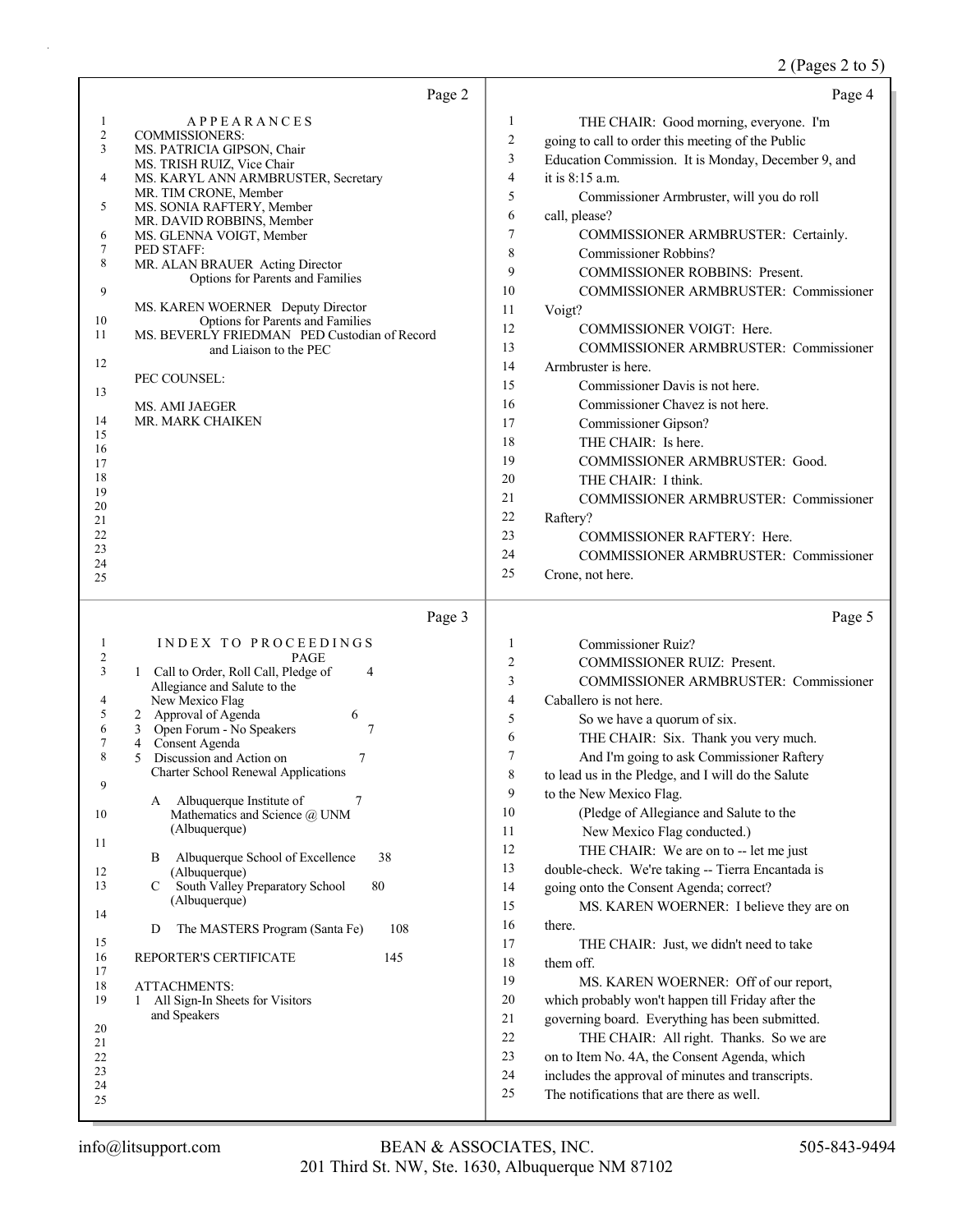### (Pages 6 to 9)

|                |                                                   |         | $3$ (F ages 0 to 7                                   |
|----------------|---------------------------------------------------|---------|------------------------------------------------------|
|                | Page 6                                            |         | Page 8                                               |
| 1              | COMMISSIONER RUIZ: Motion to approve.             | 1       | bearing with us. First ones in the morning are       |
| $\overline{2}$ | COMMISSIONER ROBBINS: (Indicates.)                | 2       | always a little more problematic.                    |
| 3              | THE CHAIR: There's a motion from                  | 3       | So, excuse me. I just want to make -- and            |
| 4              | Commissioner Ruiz and a second from Commissioner  | 4       | I'm going to make a general statement before each of |
| 5              | Robbins. All in favor?                            | 5       | the schools.                                         |
| 6              | (Commissioners so indicate.)                      | 6       | As the Commissioners are aware, because              |
| 7              | THE CHAIR: Opposed?                               | 7       | you've been going through the renewal packets,       |
| 8              | (No response.)                                    | $\,8\,$ | there's still some incomplete information in the     |
| 9              | THE CHAIR: Hearing no opposition, the             | 9       | renewal packets for the 2018-2019 school year. And   |
| 10             | motion passes.                                    | 10      | we've been spending a lot of time fleshing out what  |
| 11             | We are now on to Item No. 5, which is             | 11      | was going to happen because we were missing that     |
| 12             | Discussion and Action on our Charter Renewal      | 12      | information. And in order for the Commission to      |
| 13             | Applications. The Consent Agenda. Which I did not | 13      | make a thorough and complete review and to make a    |
| 14             | do Item No. 2. Thank you. I skipped it.           | 14      | decision that was based on all the information, not  |
| 15             | The Consent Agenda -- I skipped. That was         | 15      | only for this year, but also this helps to set the   |
| 16             | my fault. I skipped the Agenda. So now I have to  | 16      | tone for going forward as well, we spent a lot of    |
| 17             | go back to Item No. 2, Approval of the Agenda.    | 17      | time talking about what is this going to look like,  |
| 18             | MS. FRIEDMAN: Excuse me. Can everybody            | 18      | spent time talking with Mark and Ami about it, spent |
| 19             | turn off their microphone?                        | 19      | time talking with the Executive Committee about it,  |
| 20             | (A discussion was held off the record.)           | 20      | spent quite a bit of time talking with the Charter   |
| 21             | COMMISSIONER VOIGT: Madam Chair, I move           | 21      | School director about it, and had a fairly           |
| 22             | that the Agenda be adopted.                       | 22      | productive meeting last week with the legal counsel  |
| 23             | <b>COMMISSIONER ROBBINS: Second.</b>              | 23      | for the majority of the schools just to see what --  |
| 24             | THE CHAIR: There's a motion by                    | 24      | how we were going to navigate this.                  |
| 25             | Commissioner Voigt, a second by Commissioner      | 25      | Because we've never been in this position            |
|                |                                                   |         |                                                      |

# Page 7

|                | Page 7                                              |    | Page 9                                               |
|----------------|-----------------------------------------------------|----|------------------------------------------------------|
|                | Robbins.                                            | 1  | before. And we want to make sure that we're looking  |
| $\overline{2}$ | Roll call? No, we just do a voice vote.             | 2  | at all the information so that we are making a       |
| 3              | COMMISSIONER ARMBRUSTER: Right.                     | 3  | quality and informed decision, and it's also the     |
| 4              | THE CHAIR: Right. We did the Consent                | 4  | fairest to the schools.                              |
| 5              | Agenda; but -- that's okay. All in favor?           | 5  | If there is information that certainly               |
| 6              | (Commissioners so indicate.)                        | 6  | could help the school but we've already made the     |
| 7              | THE CHAIR: Opposed?                                 | 7  | decision, that makes it unfair and difficult and     |
| 8              | (No response.)                                      | 8  | sets everyone up into legal areas that are           |
| 9              | THE CHAIR: Hearing no opposition, the               | 9  | unnecessary, we think.                               |
| 10             | motion passes.                                      | 10 | So I'm going -- I have a statement that's            |
| 11             | So now we are back to the charter                   | 11 | going to go in before every school so that we --     |
| 12             | renewals. And Beverly has a sign-up sheet for each  | 12 | everyone is clear about what is going to happen      |
| 13             | school specifically for public comment. So if       | 13 | here. Because we do have the -- the limited          |
| 14             | anyone is here that wishes to offer comment during  | 14 | information, the renewals that will be happening     |
| 15             | the timed renewal period hearing, if you would      | 15 | this week will be renewals with conditions.          |
| 16             | please come up to Beverly and sign in with the      | 16 | So PED has not provided a report or review           |
| 17             | specific school.                                    | 17 | of data for the School Year '18-'19 Accountability.  |
| 18             | Because we will divide the time up. If              | 18 | It is important for schools to have the complete     |
| 19             | there's a lot of people that wish to speak, we will | 19 | academic data as part of its renewal information for |
| 20             | divide the time up.                                 | 20 | this renewal and also for future years.              |
| 21             | And the first school on our agenda this             | 21 | PEC needs complete State Accountability              |
| 22             | morning is Albuquerque Institute of Mathematics and | 22 | reports to make the best decision on school renewal  |
| 23             | Science at UNM.                                     | 23 | applications. PEC will review financial and          |
| 24             | (Chair consults with PEC counsel.)                  | 24 | operational performance because that data is         |
| 25             | THE CHAIR: Good morning. Thank you for              | 25 | complete at this meeting in December 2019.           |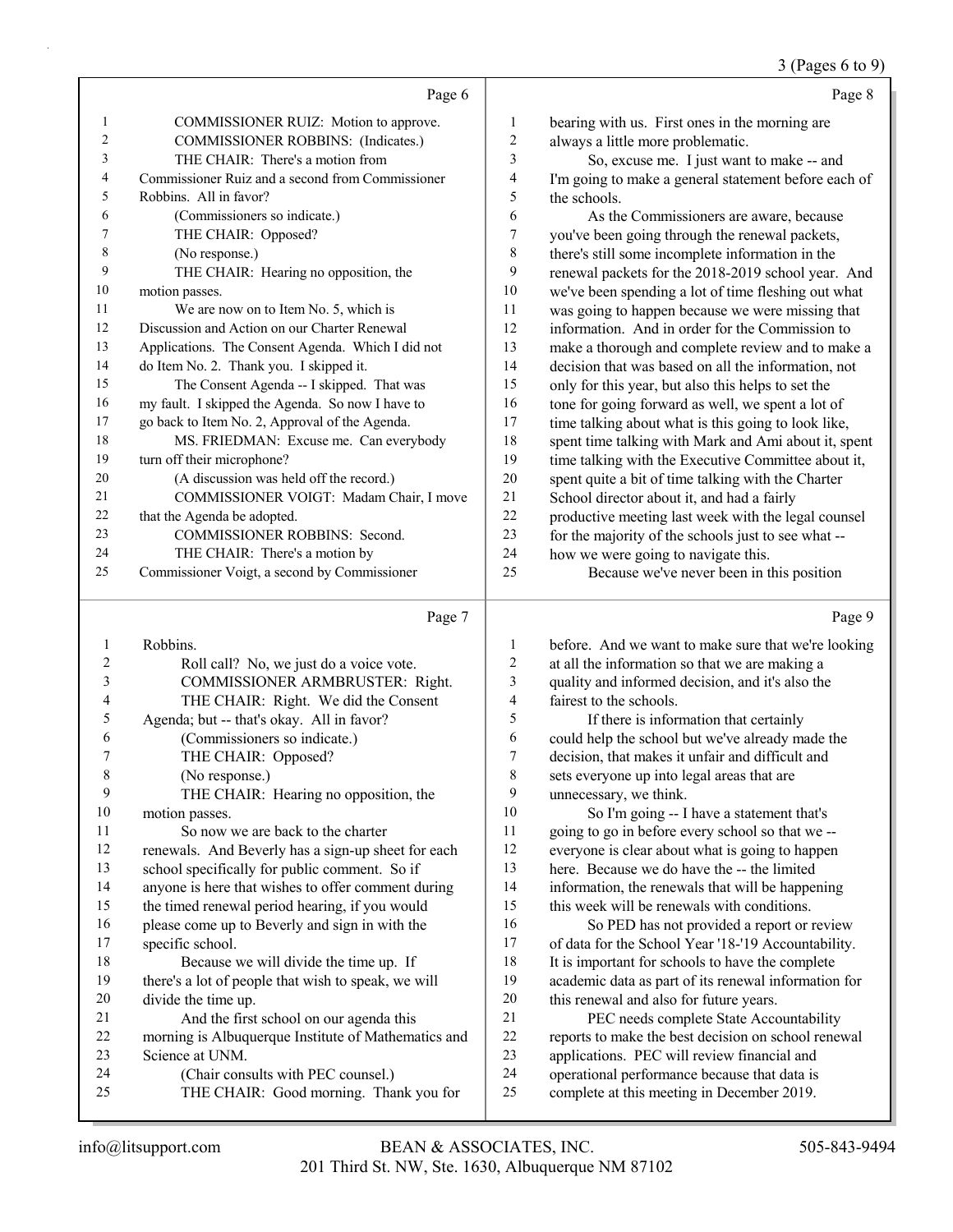#### 4 (Pages 10 to 13)

|    | Page 10                                              |                | Page 12                                              |
|----|------------------------------------------------------|----------------|------------------------------------------------------|
| 1  | If the PEC decides to issue a renewal with           | 1              | this, because it was -- it was a lot to think about, |
| 2  | conditions, the PEC will clearly state what          | $\overline{2}$ | and there was a significant amount of angst over not |
| 3  | Accountability information it will review from the   | 3              | being able to do this and tie the ribbon in          |
| 4  | PED Accountability Report. When the Accountability   | 4              | December.                                            |
| 5  | data is prepared by PED and the school has had an    | 5              | So thank you.                                        |
| 6  | opportunity to review the data -- and that's at      | 6              | And thank you for everything that you've             |
| 7  | least ten days -- the PEC will review the data and   | $\tau$         | done to get yourself ready for today, because we     |
| 8  | remove the condition or take other action, such as a | 8              | know it is a significant amount of work, and we      |
| 9  | Corrective Action Plan, or possibly non-renew the    | 9              | appreciate that time and effort. And I always        |
| 10 | charter.                                             | 10             | appreciate hearing from the schools. So I enjoy it.  |
| 11 | At the future meeting, January or                    | 11             | So welcome. Good morning. And I'll open              |
| 12 | February -- because we're still not exactly sure the | 12             | it up now for PED for anything that CSD wishes to    |
| 13 | date in January that it's supposed to be released -- | 13             | say, and then the school has their 15 minutes.       |
| 14 | the PEC will only consider the issues related to the | 14             | MS. KAREN WOERNER: Madam Chair,                      |
| 15 | reason for the conditions and will not consider any  | 15             | Commissioners, school representatives and guests.    |
| 16 | other issues related to renewal.                     | 16             | One thing I just want to point out before we get     |
| 17 | So that Commissioners need to be clear               | 17             | started is next to your materials today, Mr. Brauer  |
| 18 | today that, absolutely, if it's financial or         | 18             | has provided -- Director Brauer -- has provided a    |
| 19 | operational, we close that out today and that there  | 19             | worksheet on the ESSA plan, which ties directly to   |
| 20 | be no discussion about that in January.              | 20             | what you were just speaking about, Madam Chair, in   |
| 21 | In addition, the school years -- we start            | 21             | terms of the components of the Accountability Report |
| 22 | in '16, right, with these?                           | 22             | and the areas that will make up that report.         |
| 23 | MS. KAREN WOERNER: '15-'16.                          | 23             | And if you look at the back side with the            |
| 24 | THE CHAIR: '15-'16. So the '15-'16,                  | 24             | list of points, there are several in that area that  |
| 25 | $'16$ -'17, '17-'18 school year data is not open for | 25             | are not represented in your Part A. Those would be   |
|    |                                                      |                |                                                      |

# Page 11  $\vert$

|    | Page 11                                              |    | Page 13                                              |
|----|------------------------------------------------------|----|------------------------------------------------------|
| 1  | discussion in January and February, and even the '19 | 1  | the student growth measures, the English Learner     |
| 2  | information that is available now. The only          | 2  | progress, college and career readiness, and          |
| 3  | information that will be open for questions when we  | 3  | graduation rate. All of those are not indicated in   |
| 4  | meet in January or February are those that are       | 4  | your Part A.                                         |
| 5  | specified in the motion. And that is it.             | 5  | Also, as other schools, you have next to             |
| 6  | So we're not opening up a whole other                | 6  | you a copy of the rubric that is used to -- by CSD   |
| 7  | renewal hearing. So that everyone is clear what the  | 7  | to evaluate the Part B that is submitted by the      |
| 8  | school would -- if the school needs to come back to  | 8  | schools.                                             |
| 9  | address something, the school knows specifically     | 9  | And then on the back there are the                   |
| 10 | what it needs to answer to and that our questions    | 10 | statewide reading, math, and science proficiencies   |
| 11 | have a very narrow scope as well, so that it should  | 11 | for your reference, as those were not indicated in   |
| 12 | be, hopefully, a fairly easy process.                | 12 | the charts that we provided in Part A. But those     |
| 13 | If there are no concerns, then the school            | 13 | are the statewide percentages.                       |
| 14 | will go on the consent agenda. All right?            | 14 | And as -- before us, we have Albuquerque             |
| 15 | So if -- in our motion, we indicate, for             | 15 | Institute of Math and Science, as you know, a school |
| 16 | instance, that as long as the school maintains       | 16 | that serves Grades 6 through 12 at UNM, currently    |
| 17 | its -- and there's no significant downward trend, as | 17 | enrolling 383 students.                              |
| 18 | an example, if that's not the case, then the school  | 18 | In your packet, you have the Part A data             |
| 19 | will just go on the consent agenda for that time.    | 19 | that shows the school with very high proficiency     |
| 20 | And it should be fairly simple.                      | 20 | rates in math and reading and science, a little bit  |
| 21 | So if you have -- please, if you have any            | 21 | of dip in math, but still at 74 percent, which also  |
| 22 | questions, don't hesitate at any point to ask us so  | 22 | is reflected in their charter school goals, which I  |
| 23 | that we're clear when everyone is leaving here.      | 23 | know the school responded to and may speak to today. |
| 24 | So thank you. And thank everyone for                 | 24 | The student growth indices are all on                |
| 25 | their time, effort, and energy in working us through | 25 | those charts. What we have thus far is, as you see,  |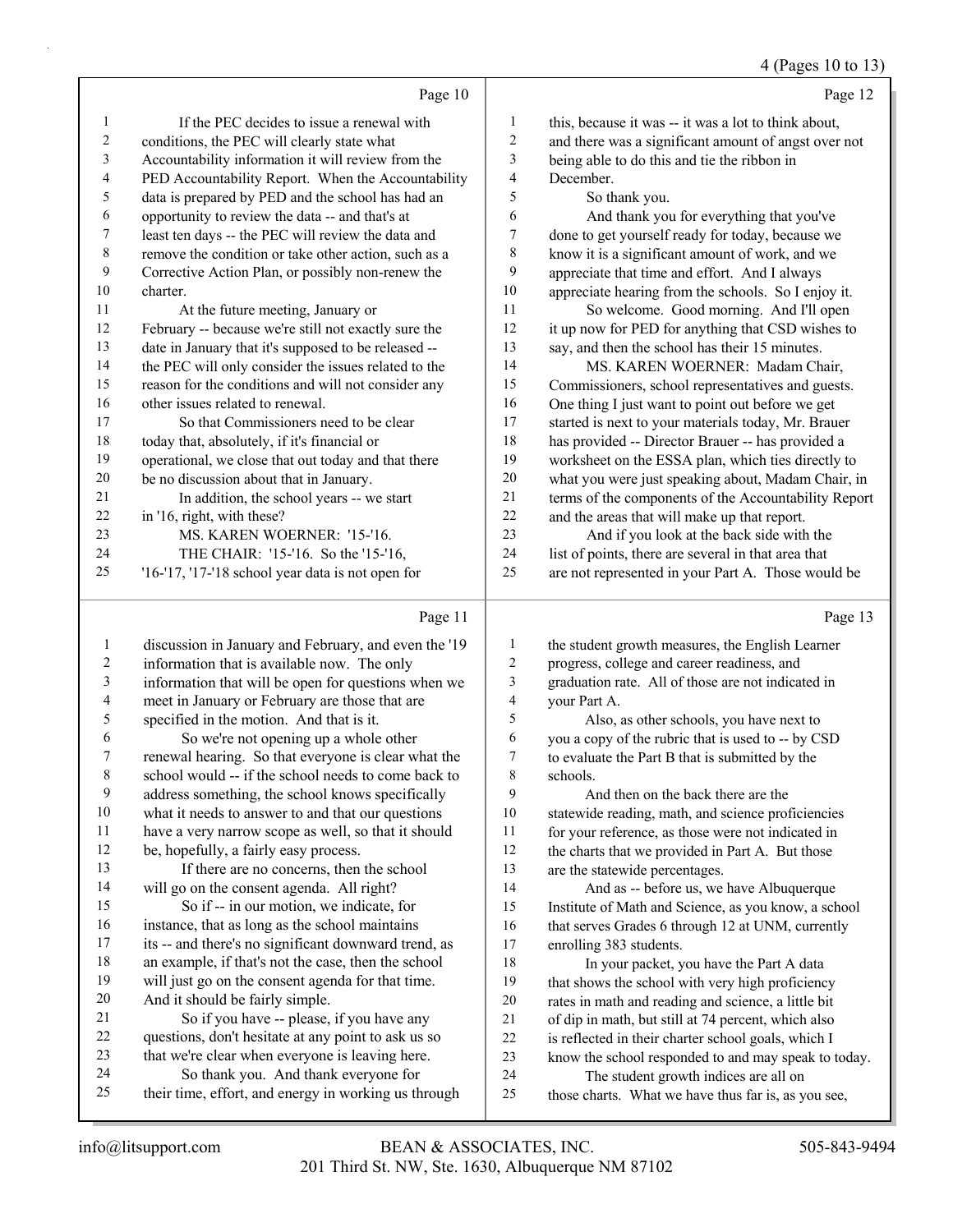#### 5 (Pages 14 to 17)

|    | Page 14                                              |    | Page 16                                              |
|----|------------------------------------------------------|----|------------------------------------------------------|
| 1  | anything near zero is as expected. And across the    | 1  | it was redlined, I think, for two years under the    |
| 2  | board, the school has greater-than-expected outcomes | 2  | performance framework, that the school Fell Far      |
| 3  | in growth. And their graduation rate, at least as    | 3  | Below or Did Not Meet. And I'm trying to find it.    |
| 4  | of the last data point we have, was 94 percent.      | 4  | But in the narrative that the school                 |
| 5  | Their financial audit findings for the               | 5  | provided, and I think in other narrative, there were |
| 6  | last year we have data was zero findings. So kudos   | 6  | statements that they Met or Exceeded their           |
|    | to the school on that.                               | 7  | mission -- their --                                  |
| 8  | Retention is high. Teacher retention had             | 8  | MS. KAREN WOERNER: The mission goals?                |
| 9  | taken a dip, but it seems to be upward trend again.  | 9  | THE CHAIR: Yeah. But it was redlined                 |
| 10 | In their organizational performance                  | 10 | in -- and I'm trying to find -- in the chart. And    |
| 11 | framework, there were three areas. And as you see    | 11 | that's the -- I was confused --                      |
| 12 | in your packet in the analysis, based on the rubric, | 12 | COMMISSIONER ARMBRUSTER: I saw that, too.            |
| 13 | they Met the Standard or Demonstrate Substantial     | 13 | THE CHAIR: -- as to why it says that                 |
| 14 | Progress in every area.                              | 14 | here. But in all the other narratives, they Met or   |
| 15 | Regarding the performance framework, there           | 15 | Exceeded all their goals. So I couldn't figure out   |
| 16 | were three areas where they had repeated Workings to | 16 | how it got red-flagged.                              |
| 17 | Meet ratings. Those were with the students with      | 17 | And they weren't the only school that I              |
| 18 | special needs, English Language Learners, and        | 18 | know it happened to, as I was going through the      |
| 19 | facilities requirements.                             | 19 | renewal packeting, that was redlined. And I'm        |
| 20 | I will tell you that the students with               | 20 | trying -- I'm trying to find it.                     |
| 21 | special needs concerns revolved primarily around     | 21 | MS. KAREN WOERNER: Madam Chair, I think I            |
| 22 | IEPs being completed in a timely fashion. Most of    | 22 | know where you're referring to. Because the only     |
| 23 | those have been gifted IEPs. But we did have one     | 23 | redline on AIMS' report was around the mission       |
| 24 | special education services one that was overdue at   | 24 | goals.                                               |
| 25 | the renewal visit.                                   | 25 | THE CHAIR: Yeah.                                     |
|    | Page 15                                              |    | Page 17                                              |

#### Page 15

1 English Language Learners and properly identifying them, it appears to be being addressed. 3 And the facilities requirements were around the emergency drills. But I will tell you that the team found that last year's, and so far this year, those have been resolved. So the fire drill issues have been resolved. 8 And the affidavits, you see there the petitions, they got 100 percent of their employees and 80 percent of their households to sign the petitions. 12 And regarding facilities, their NMCI score was 1.06, which is really low, and low is good. 14 So the school has provided some response. If you are looking for the school's response specifically, it's at the very back of the section. So if you want to refer to that, feel free to do so. 18 And I stand for any questions. 19 THE CHAIR: So I'm flipping through the combined materials and -- so in the chart, and I think it's in the Part A part, where it's highlighted -- 23 MS. KAREN WOERNER: This one? 24 THE CHAIR: -- there's a -- yeah. But I think it's a little bit longer chart. There was -- 1 MS. KAREN WOERNER: And, as you know, when they have multiple mission goals, if one Falls Far Below or Does Not Meet, they get that rating, even though the others are meeting or exceeding. 5 In this case, the analysis from CSD was that the math proficiency was below the -- 7 THE CHAIR: In '16 and '19 -- 8 MS. KAREN WOERNER: Correct. 9 THE CHAIR: -- Does Not Meet or Falls Far Below. So that's why -- 11 MS. KAREN WOERNER: Then they Met for '17-'18, and had that dip for math in '19. However, all their reading goals were Exceeds or Meets in each year. 15 COMMISSIONER VOIGT: Madam Chair, actually, for '16-'17 and '17-'18, all their goals are Meets or Exceeds. It's only the one goal in '18-'19. 19 MS. KAREN WOERNER: Madam Chair? 20 THE CHAIR: See, in '16-'17, under "Academic Performance Indicators," it says "Meets," which it should. And then in '18-'19, it says "Falls Far Below," because you did not meet in '19. And that, I get. Okay. All right. I think I'm -- 25 MS. KAREN WOERNER: Madam Chair, '15-'16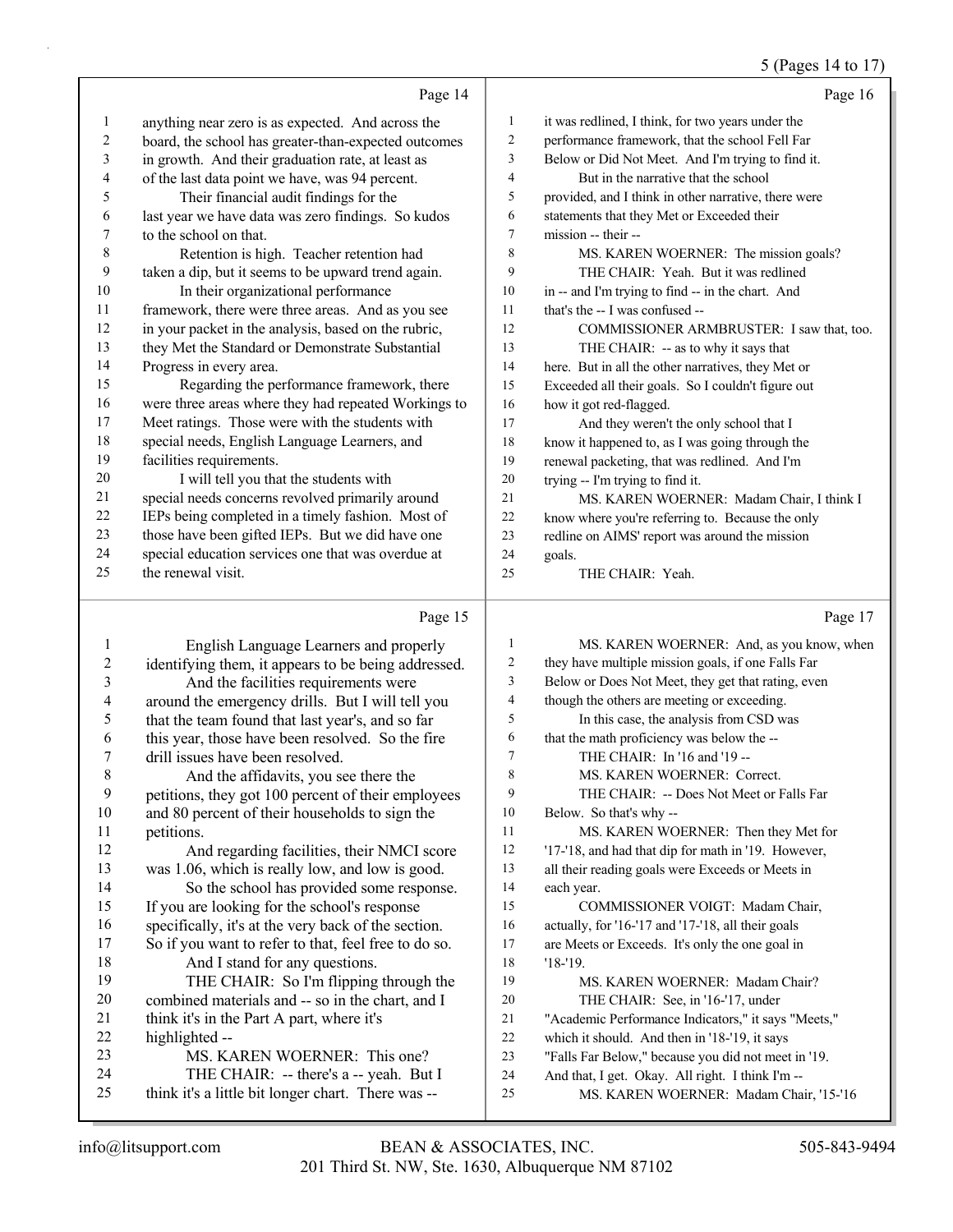|          | Page 18                                                                                     |              | Page 20                                              |
|----------|---------------------------------------------------------------------------------------------|--------------|------------------------------------------------------|
| 1        | is not reflected on the chart that's colored in. We                                         | 1            | I'm going to waive my 15 minutes, if it's okay with  |
| 2        | only started that in '16 and '17, because -- so in                                          | 2            | you.                                                 |
| 3        | the packet, '15-'16 is listed as a Does Not Meet.                                           | 3            | THE CHAIR: That's fine. So anyone's --               |
| 4        | But this only shows the next three years, which were                                        | 4            | did anyone sign up? Because I think this was         |
| 5        | Meets, Meets, and then the Falls Far Below.                                                 | 5            | general public comment you gave me, which I don't    |
| 6        | THE CHAIR: Okay. All right. Sorry.                                                          | 6            | think we're doing, actually, until Friday.           |
| 7        | Anyone have any other questions for --                                                      | 7            | MS. FRIEDMAN: No. No one has signed up.              |
| 8        | okay.                                                                                       | 8            | THE CHAIR: No one has signed up? All                 |
| 9        | COMMISSIONER ROBBINS: I guess a quick                                                       | 9            | right.                                               |
| 10       | question. On the math, was that because the change                                          | 10           | So now we are on to Commissioners'                   |
| 11       | in the test, or was it different students? I mean,                                          | 11           | questions.                                           |
| 12       | what -- you know, because that's quite a bit of a                                           | 12           | And I think you've addressed a couple of             |
| 13       | drop.                                                                                       | 13           | them in terms of I did see in your response the      |
| 14       | MS. KATHY SANDOVAL: There were actually                                                     | 14           | issue that arose when we first went to PARCC and now |
| 15       | two factors: One was my arrogance, which was we                                             | 15           | the somewhat new assessment. It does; it creates     |
| 16       | were sitting at 94 percent, and that's the old days                                         | 16           | issues.                                              |
| 17       | when we had the SBA. And then the test changed.                                             | 17           | I guess one of the questions I had was you           |
| 18       | And it's pretty common when a test changes                                                  | 18           | had -- and I'm pretty sure -- you had a little bit   |
| 19       | for scores to drop. We never dropped -- and I was                                           | 19           | of a dip in student enrollment, I think it was last  |
| 20       | like, "Oh, no. We're at 90 percent, yeah. We'll                                             | 20           | year. Can you just talk a little bit about what      |
| 21       | never go to 80."                                                                            | 21           | might have happened, or what -- was there a specific |
| 22       | Well, we did. So it took us -- if you                                                       | 22           | grade that you saw the movement out of?              |
| 23       | look at the chart, it took us two years to get back                                         | 23           | MS. KATHY SANDOVAL: Chair Gipson, what               |
| 24       | up. And darned if that test didn't change again                                             | 24           | happened there is we had an employment issue. And    |
| 25       | last year.                                                                                  | 25           | the employee chose to go back to another high school |
|          |                                                                                             |              |                                                      |
|          |                                                                                             |              |                                                      |
|          | Page 19                                                                                     |              | Page 21                                              |
| 1        | THE CHAIR: I'm sorry. Yeah. We're now                                                       | $\mathbf{1}$ | within the district, and he took with him children.  |
| 2        | on to them with their 15-minute presentation. So                                            | 2            | THE CHAIR: Okay.                                     |
| 3        | thank you so much. And you now have your 15 minutes                                         | 3            | MS. KATHY SANDOVAL: That's what happened.            |
| 4        | of fame with us.                                                                            | 4            | So that's why it's back up now. That employee --     |
| 5        | But if you would just introduce anyone                                                      | 5            | it's now been a year.                                |
| 6        | that's here to speak during this time period for the                                        | 6            | THE CHAIR: It just seemed to be, you                 |
| 7        | record.                                                                                     | 7            | know, odd --                                         |
| 8        | MS. KATHY SANDOVAL: Thank you, Chair.                                                       | 8            | MS. KATHY SANDOVAL: Right.                           |
| 9        | With me is Marty Esquibel. He's our lawyer or                                               | 9            | THE CHAIR: -- that you had that change.              |
| 10       | general counsel.                                                                            | 10           | So it just kind of stuck when I looked at it.        |
| 11       | Am I doing that right? Oh, I thought I                                                      | 11           | I note the concern -- my first year on was           |
| 12       | had to keep holding it.                                                                     | 12           | when we did the negotiations when you did your last  |
| 13       | THE CHAIR: You haven't been here in a                                                       | 13           | renewal. And it has been a while since,              |
| 14       | long time. We used to have a paper clip that held                                           | 14           | fortunately, you've had to come up here. But I do    |
| 15       | it.                                                                                         | 15           | recall from back then there was -- there was that    |
| 16       | MS. KATHY SANDOVAL: And I miss it.                                                          | 16           | concern about the IEPs with the -- with the gifted.  |
| $17$     | Anyway, the school's general counsel, Marty                                                 | 17           | And that just seems to be somewhat of an ongoing     |
| 18       | Esquibel; many of you know him. And also I have my                                          | 18           | concern.                                             |
| 19       | governance council chair, Dr. Kathryn Watkins. We                                           | 19           | MS. KATHY SANDOVAL: It is. Thank you for             |
| 20       | also have, if you have questions, our business                                              | 20           | that question. They are gifted IEPs. And it is       |
| 21       | manager, as well as my assistant principal, Bobby                                           | $21\,$       | very common in the high schools for gifted IEPs to   |
| 22       | Cordova. And our business manager is Joleen                                                 | 22           | be -- for parents to decline them. They don't want   |
| 23       | Jaramillo.                                                                                  | 23           | to come in anymore. And the curriculum is about the  |
| 24<br>25 | At this time, this is my third renewal.<br>So I think you guys know the school pretty well. | 24<br>25     | same.<br>We do not have that population. That        |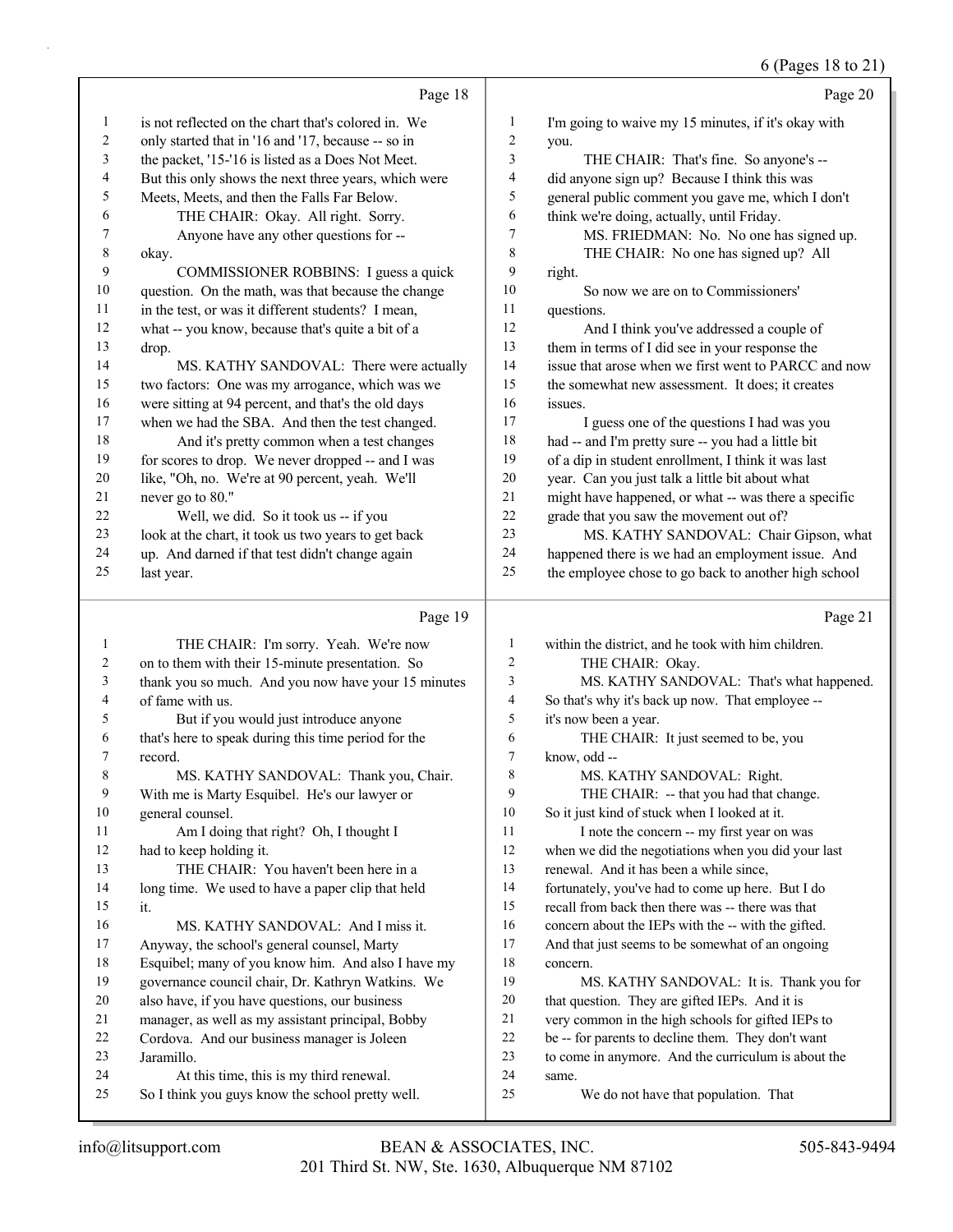7 (Pages 22 to 25)

|              |                                                                                    |                | 7 (Pages 22 to 25)                                                                                      |
|--------------|------------------------------------------------------------------------------------|----------------|---------------------------------------------------------------------------------------------------------|
|              | Page 22                                                                            |                | Page 24                                                                                                 |
| $\mathbf{1}$ | population wants to keep those IEPs and just in case                               | 1              | MS. KAREN WOERNER: Annual Determination                                                                 |
| 2            | they go back. That doesn't happen very often, but                                  | 2              | Letter.                                                                                                 |
| 3            | it does, and they want to have the IEP.                                            | 3              | THE CHAIR: Because I think it's the only                                                                |
| 4            | So that's fine. But it does mean you've                                            | 4              | school that I've seen -- going through the packets,                                                     |
| 5            | got about 150 IEPs that you have to do.                                            | 5              | it's the only school that I recall seeing a letter                                                      |
| 6            | And he was falling behind. We have                                                 | 6              | like this.                                                                                              |
| 7            | since -- we think we have a plan. And the plan is                                  | 7              | So I would -- it -- I was, A, curious, as                                                               |
| 8            | that I have several other people who are certified                                 | 8              | to -- and I didn't -- and I couldn't find anywhere                                                      |
| 9            | in gifted education and can do those IEPs as well.                                 | 9              | where there necessarily was any kind of final                                                           |
| 10           | THE CHAIR: Okay. Thank you. And this                                               | 10             | determination or had the concern been cleared out.                                                      |
| 11           | was the -- and I'm -- you can clarify this for me.                                 | 11             | So I don't know if anyone from CSD can answer.                                                          |
| 12           | Because when I was looking through, I didn't see                                   | 12             | MS. KAREN WOERNER: So, Madam Chair,                                                                     |
| 13           | that there was -- there was any kind of final                                      | 13             | Commissioners, this is an Annual Determination                                                          |
| 14           | determination -- there was the letter from the                                     | 14             | Letter that goes to all schools annually from the                                                       |
| 15           | previous Secretary-Designate about serving special                                 | 15             | Bureau. And I believe it was submitted from the                                                         |
| 16           | populations. There was that letter of concern that                                 | 16             | school in response to some of the concerns around                                                       |
| 17           | was attached with the packet. Was it -- I -- do I                                  | 17             | the -- at the renewal site visit, which we mentioned                                                    |
| 18           | have the wrong school?                                                             | 18             | the special education and IEPs. I think that was                                                        |
| 19           | MS. KAREN WOERNER: The letter of concern?                                          | 19             | documentation they submitted, to show they were in                                                      |
| 20           | THE CHAIR: I thought there was a letter                                            | 20             | good standing with the Special Ed Bureau.                                                               |
| 21           | attached here -- in here from Secretary-Designate                                  | 21             | THE CHAIR: To show you were in                                                                          |
| 22           | Ruszkowski. Am I wrong?                                                            | 22             | compliance. Okay. All right. Okay.                                                                      |
| 23           | MS. KAREN WOERNER: That wasn't part of                                             | 23             | So can you -- can you give us somewhat of                                                               |
| 24           | the school's response. I didn't attach that.                                       | 24             | an update as to where you are with your IEPs this                                                       |
| 25           | THE CHAIR: I thought it was in the                                                 | 25             | year? Are you -- have you been able to catch up or                                                      |
|              |                                                                                    |                |                                                                                                         |
|              | Page 23                                                                            |                | Page 25                                                                                                 |
|              |                                                                                    |                |                                                                                                         |
| 1            | area -- and you can correct me if I'm wrong that                                   | $\mathbf{1}$   | close to catch up?                                                                                      |
| 2            | it's not here. But I thought I saw that letter                                     | 2              | MS. KATHY SANDOVAL: Currently,                                                                          |
| 3<br>4       | attached. Can anyone --                                                            | 3              | Madam Chair, the -- the head of our special                                                             |
|              | MS. KAREN WOERNER: Madam Chair, I see the                                          | $\overline{4}$ | education has caught up. And he will continue to be                                                     |
| 5<br>6       | letter here that you're referring to. It was --                                    | 5<br>6         | caught up.                                                                                              |
|              | perhaps this was -- it was provided by the school.                                 | 7              | THE CHAIR: Right. And I think you noted                                                                 |
| 8            | But it may have been in response to the renewal site<br>visit.                     | 8              | that you added --                                                                                       |
| 9            |                                                                                    | 9              | MS. KATHY SANDOVAL: Yes.                                                                                |
| 10           | THE CHAIR: Okay.                                                                   | 10             | THE CHAIR: -- another staff member --<br>MS. KATHY SANDOVAL: Yes, we did.                               |
| 11           | MS. KAREN WOERNER: Because anything that                                           | 11             |                                                                                                         |
| 12           | we received from the school was put in the school's                                | 12             | THE CHAIR: -- to help with that. So                                                                     |
| 13           | response section. And I see the letter on Page 58                                  | 13             | that's certainly appreciated.                                                                           |
| 14           | of 64. And it may have been in response to                                         | 14             | I was -- when I was going through and I<br>was reading some of the interviews with the                  |
| 15           | something from the renewal site visit. I may have<br>to defer to the team on that. | 15             |                                                                                                         |
| 16           | THE CHAIR: Are you familiar with the                                               | 16             | students, I was kind of surprised, because one of<br>the students made a comment that they wished there |
| 17           | letter? It was dated October 5th of 2018. Annual                                   | 17             | were more AP courses offered. And that just kind of                                                     |
| 18           | Determination in 2017-2018 School Year. And, Karen,                                | 18             | surprised me, because I was, like, "How could that                                                      |
| 19           | you're --                                                                          | 19             | be?" So that was just kind of surprising.                                                               |
| 20           | MS. KAREN WOERNER: I'm just sharing a                                              | 20             | MS. KATHY SANDOVAL: Yes. And let me tell                                                                |
| 21           | copy.                                                                              | 21             | you how we handle AP. AP is part of our contract.                                                       |
| 22           | THE CHAIR: So you're indicating the                                                | 22             | And so all students take AP, and I pay for them. So                                                     |
| 23           | school provided this.                                                              | 23             | that student may have been talking about a variety.                                                     |
| 24           | MS. KAREN WOERNER: They did.<br>MS. KATHY SANDOVAL: News to me.                    | 24<br>25       | But what that does is it gives me a really rich idea<br>of how my students actually are doing.          |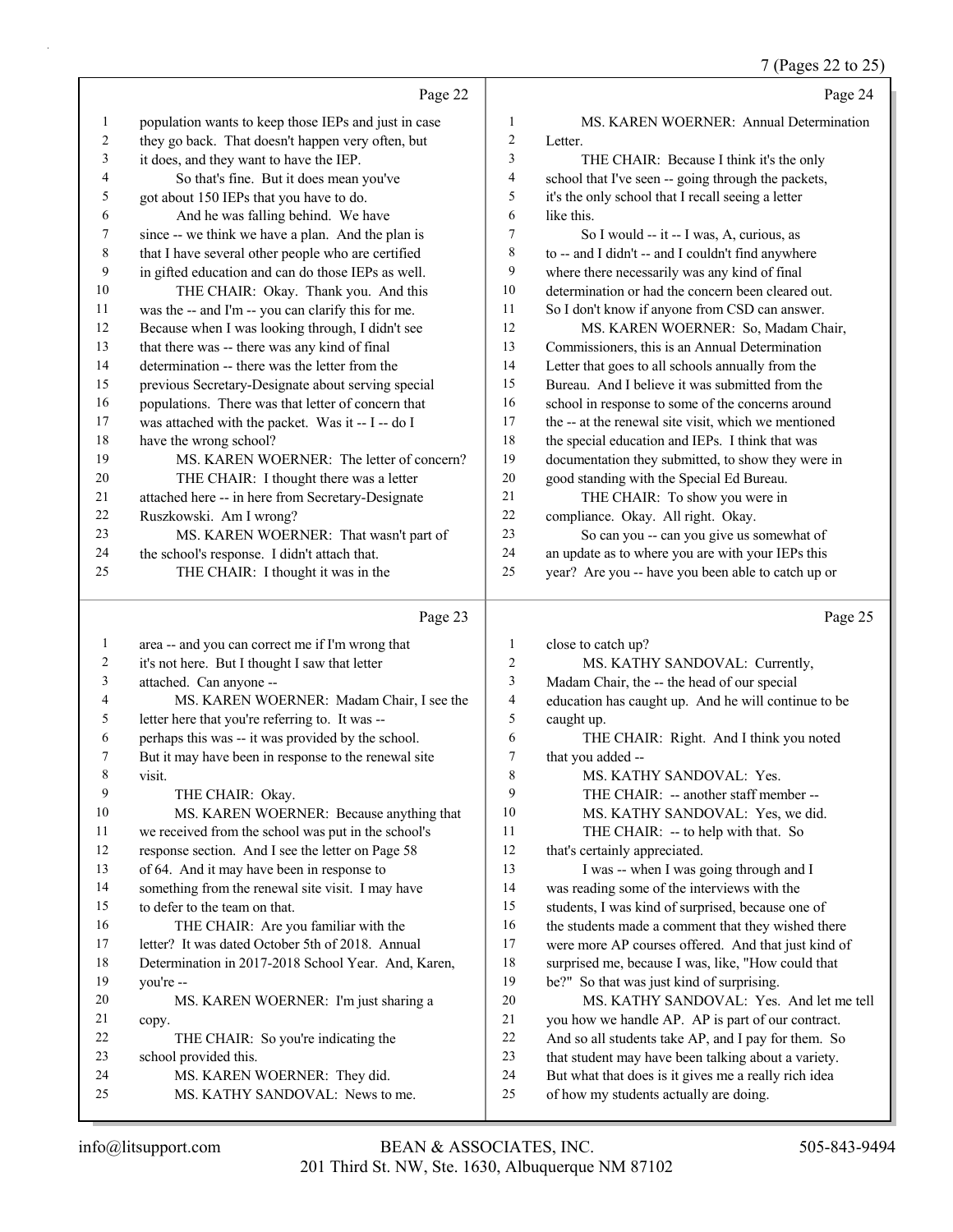## 8 (Pages 26 to 29)

|                | Page 26                                                                                            |                | Page 28                                                                                      |
|----------------|----------------------------------------------------------------------------------------------------|----------------|----------------------------------------------------------------------------------------------|
| $\mathbf{1}$   | I'm not going through and picking the best                                                         | 1              | I did actually read all this. If I'm missing it,                                             |
| $\overline{c}$ | and brightest to take an AP exam. Every kid takes                                                  | $\mathbf{2}$   | just say, "Hey, I wrote it."                                                                 |
| 3              | an AP History, two Histories, two AP Englishes,                                                    | 3              | So you have a teacher who is                                                                 |
| 4              | English 11 and 12. And then we also have AP                                                        | 4              | special-ed-certified. Because GATE is not                                                    |
| 5              | Government that they must take.                                                                    | 5              | special-ed-certified. Am I correct in understanding                                          |
| 6              | And so that's in addition to their                                                                 | 6              | what you were saying?                                                                        |
| 7              | concurrent enrollment.                                                                             | 7              | MS. KATHY SANDOVAL: Correct. I have a                                                        |
| 8              | So because of that, I get to see how my                                                            | 8              | teacher who is special-ed-certified. But the                                                 |
| 9              | students actually are doing.                                                                       | 9              | director of our special ed is Dr. Eckert. And he                                             |
| 10             | THE CHAIR: Right. So it's -- but if they                                                           | 10             | has his doctorates in special education.                                                     |
| 11             | want to take other AP courses, it's --                                                             | 11             | THE CHAIR: And how many students with                                                        |
| 12             | MS. KATHY SANDOVAL: They can.                                                                      | 12             | disabilities do you have for dual exceptional                                                |
| 13             | THE CHAIR: It's -- because so many of                                                              | 13             | students?                                                                                    |
| 14             | them, or all of them, you can -- online. So it's                                                   | 14             | MS. KATHY SANDOVAL: Okay. So for gifted                                                      |
| 15             | not like you need a specific staff person to do                                                    | 15             | education, I have about 158. I have 12 that are not                                          |
| 16             | that; right?                                                                                       | 16             | gifted education that have a variety of                                                      |
| 17             | MS. KATHY SANDOVAL: That is correct,                                                               | 17             | disabilities.                                                                                |
| 18             | yeah.                                                                                              | 18             | COMMISSIONER ARMBRUSTER: And some of                                                         |
| 19             | THE CHAIR: Right. So it may just very                                                              | 19             | those are duly exceptional or just regular folk?                                             |
| 20             | well have been, like you said, that they didn't want                                               | 20             | MS. KATHY SANDOVAL: Not necessarily.                                                         |
| 21             | to be penned into just those maybe to count for them                                               | 21             | COMMISSIONER ARMBRUSTER: So on -- I                                                          |
| 22             | when you're looking. That -- maybe.                                                                | 22             | thought I read that everyone takes AP Calculus.                                              |
| 23             | MS. KATHY SANDOVAL: That -- I would agree                                                          | 23             | MS. KATHY SANDOVAL: Correct.                                                                 |
| 24             | with you on that, yes.                                                                             | 24             | COMMISSIONER ARMBRUSTER: That's an AP                                                        |
| 25             | THE CHAIR: Thank you.                                                                              | 25             | class that they're taking now? And so what do you                                            |
|                |                                                                                                    |                |                                                                                              |
|                |                                                                                                    |                |                                                                                              |
|                | Page 27                                                                                            |                | Page 29                                                                                      |
| $\mathbf{1}$   | <b>Commissioner Ruiz?</b>                                                                          | $\mathbf{1}$   | do to help, in both English and history, your                                                |
| 2              | COMMISSIONER RUIZ: Sorry. I had to get                                                             | $\overline{2}$ | students with disabilities? Do you have them take                                            |
| 3              | the water.                                                                                         | 3              | an AP class test?                                                                            |
| 4              | Good morning, and thank you all for being                                                          | 4              | MS. KATHY SANDOVAL: Thank you for the                                                        |
| 5              | here.                                                                                              | 5              | question. And we have -- of course, each student                                             |
| 6              | So in the wake of the Yazzie-Martinez                                                              | 6              | would have accommodations. And those accommodations                                          |
| 7              | rulings, I wanted you to talk a little bit more to                                                 | 7              | are sent to the teachers. But the accommodations                                             |
|                |                                                                                                    | 8              | for the AP test itself has to be done through AP,                                            |
| 9              | me about what you're doing -- I know you've been<br>Working to Meet standards on the needs and the | 9              | and the parents have to apply for that.                                                      |
| 10             | rights of your English Language Learners. Please?                                                  | 10             | COMMISSIONER ARMBRUSTER: And how many of                                                     |
| 11             | MS. KATHY SANDOVAL: I have a dedicat---                                                            | 11             |                                                                                              |
| 12             |                                                                                                    | 12             | your students with disabilities passed that AP test?<br>MS. KATHY SANDOVAL: One.             |
| 13             | thank you, Commissioner Ruiz, for that question.                                                   | 13             | COMMISSIONER ARMBRUSTER: So it's not -- I                                                    |
| 14             | I have a dedicated staff member who is                                                             | 14             |                                                                                              |
| 15             | ELL-certified. And, in addition to the commission                                                  | 15             | would understand why they wouldn't. I mean -- let                                            |
| 16             | that we are gathering together the beginning of this                                               | 16             | me -- not to put you on the spot.                                                            |
| 17             | month, we also have a person that is dedicated                                                     | 17             | MS. KATHY SANDOVAL: Sure.                                                                    |
| 18             | simply to ELL status. And so he works with those<br>children.                                      | 18             | COMMISSIONER ARMBRUSTER: It would seem<br>that they wouldn't or couldn't. But they can still |
| 19             |                                                                                                    | 19             |                                                                                              |
| 20             | Technically, I think we have about two or                                                          | 20             | take the classes, and they still get the<br>information.                                     |
|                | three children that are still in the process of                                                    | 21             |                                                                                              |
| 21             | taking the tests and testing out.                                                                  | 22             | MS. KATHY SANDOVAL: Absolutely.                                                              |
| 22             | COMMISSIONER RUIZ: Thank you.                                                                      |                | COMMISSIONER ARMBRUSTER: I think that's                                                      |
| 23             | THE CHAIR: Commissioner Armbruster?                                                                | 23             | it for a minute. Thank you.                                                                  |
| 24<br>25       | COMMISSIONER ARMBRUSTER: Yes. I'm on the<br>special ed issue. So I have several questions. And     | 24<br>25       | THE CHAIR: Commissioner Raftery?<br>COMMISSIONER RAFTERY: Yes. Going back to                 |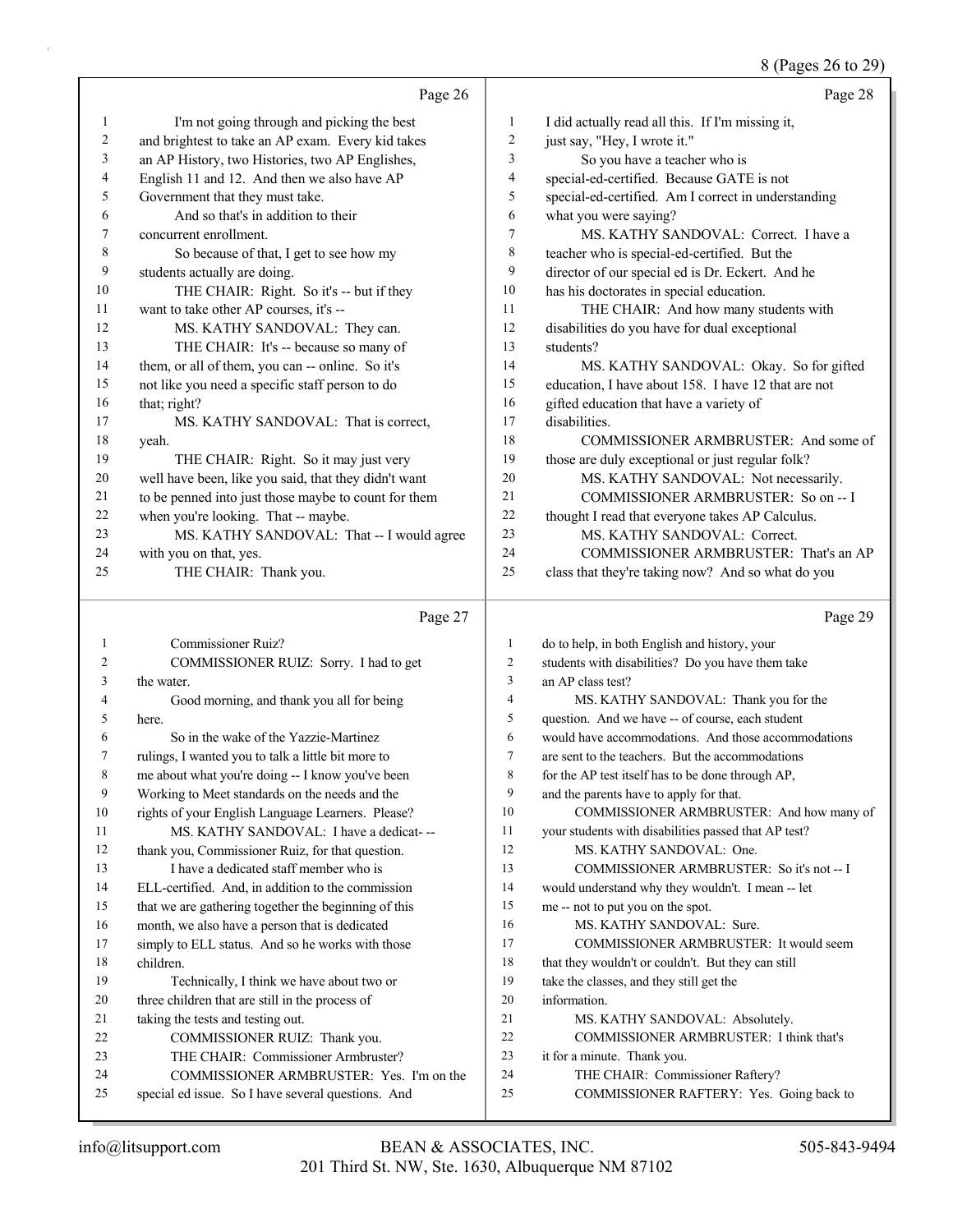9 (Pages 30 to 33)

|          | Page 30                                                                                                  |                     | Page 32                                                                                                 |
|----------|----------------------------------------------------------------------------------------------------------|---------------------|---------------------------------------------------------------------------------------------------------|
| 1        | the ELL, you are serving the ELL to learn the                                                            | 1                   | in January. And I had a list.                                                                           |
| 2        | English. Do you have any plans to do a bilingual                                                         | $\mathfrak{2}$      | MS. KAREN WOERNER: Madam Chair? If I                                                                    |
| 3        | for a different language to develop their language?                                                      | 3                   | may, it's everything that's on that list, other than                                                    |
| 4        | MS. KATHY SANDOVAL: Thank you for that                                                                   | $\overline{4}$      | math and reading proficiency and the science                                                            |
| 5        | question. In order to graduate from AIMS, students                                                       | 5                   | proficiency.                                                                                            |
| 6        | must take two years of a critical language,                                                              | 6                   | THE CHAIR: On which list?                                                                               |
| 7        | either -- in our case, either Chinese or Japanese,                                                       | $\tau$              | COMMISSIONER VOIGT: The second page of                                                                  |
| 8        | to help develop their language. They also can take                                                       | 8                   | the ESSA, the bottom table. Is that right, Karen?                                                       |
| 9        | any number of classes at UNM or CNM. That's their                                                        | 9                   | MS. KAREN WOERNER: Yes, ma'am.                                                                          |
| 10       | choice.                                                                                                  | 10                  | COMMISSIONER VOIGT: This right here.                                                                    |
| 11       | COMMISSIONER RAFTERY: And is that paid                                                                   | 11                  | Madam Chairwoman, it's right here.                                                                      |
| 12       | through the charter? Or how does that work?                                                              | 12                  | MS. KAREN WOERNER: We have the math and                                                                 |
| 13       | MS. KATHY SANDOVAL: It's through the                                                                     | 13                  | reading proficiency, which is the highest points,                                                       |
| 14       | charter, and they're dual-credit classes.                                                                | 14                  | and then the science proficiency. But the rest of                                                       |
| 15       | COMMISSIONER RAFTERY: Okay. Thank you.                                                                   | 15                  | this list is not available for the last school year.                                                    |
| 16       | MS. KATHY SANDOVAL: You bet.                                                                             | 16                  | THE CHAIR: So everything that's in green.                                                               |
| 17       | THE CHAIR: Commissioners, any other                                                                      | 17                  | MS. KAREN WOERNER: Green, brown.                                                                        |
| 18       | questions?                                                                                               | 18                  | THE CHAIR: Brown.                                                                                       |
| 19       | Okay. So as a reminder, we have proposed                                                                 | 19                  | MS. KAREN WOERNER: Most of the purple and                                                               |
| 20       | motions. And there's also a -- another sheet                                                             | 20                  | the yellow.                                                                                             |
| 21       | that -- renewal with -- that's labeled "Renewal with                                                     | 21                  | COMMISSIONER VOIGT: Would it not be more                                                                |
| 22       | Conditions."                                                                                             | 22                  | streamlined simply to say the ESSA indicators?                                                          |
| 23       | COMMISSIONER VOIGT: Madam Chair, I'll                                                                    | 23                  | MS. KAREN WOERNER: Except for --                                                                        |
| 24       | take a stab at making a motion.                                                                          | 24<br>25            | THE CHAIR: We need to be specific in the                                                                |
| 25       | THE CHAIR: Okay. And we can see if it                                                                    |                     | motion. It would be streamlined, yes.                                                                   |
|          |                                                                                                          |                     |                                                                                                         |
|          | Page 31                                                                                                  |                     | Page 33                                                                                                 |
|          |                                                                                                          |                     |                                                                                                         |
| 1<br>2   | has to be tweaked.                                                                                       | 1<br>$\overline{c}$ | COMMISSIONER VOIGT: Do you want me to                                                                   |
| 3        | COMMISSIONER VOIGT: Okay. Right.                                                                         | 3                   | give it another go?<br>THE CHAIR: Yes.                                                                  |
| 4        | I move that the Public Education                                                                         | $\overline{4}$      |                                                                                                         |
| 5        | Commission approve the renewal of the Albuquerque<br>Institute of Math and Science at UNM with the       | 5                   | COMMISSIONER VOIGT: All right. I move                                                                   |
| 6        | condition that the 2018-'19 School Year academic                                                         | 6                   | that the Public Education Commission approve the                                                        |
| 7        | progress is met.                                                                                         | $\overline{7}$      | renewal of the Albuquerque Institute for Math and<br>Science at UNM with the following conditions: That |
| 8        | Is that succinct enough?                                                                                 | 8                   | math and reading proficiencies, student growth of                                                       |
| 9        | (Chair consults PEC counsel.)                                                                            | 9                   | the highest quartile, student growth of the middle                                                      |
| $10\,$   | COMMISSIONER VOIGT: I have another                                                                       | 10                  | quartile, student growth of the lowest quartile, the                                                    |
| 11       | version.                                                                                                 | 11                  | English Learner progress, science proficiency,                                                          |
| 12       | (Chair consults with PEC counsel.)                                                                       | 12                  | chronic absenteeism, college and career readiness,                                                      |
| 13       | THE CHAIR: We need the list of all of the                                                                | 13                  | educational climate, growth in a four-year                                                              |
| 14       | indicators that -- so you're not --                                                                      | 14                  | graduation rate for 2018-'19 be met.                                                                    |
| 15       | COMMISSIONER VOIGT: Okay. Yeah.                                                                          | 15                  | THE CHAIR: Show similar performance.                                                                    |
| 16       | THE CHAIR: We have to go back, and we                                                                    | 16                  | COMMISSIONER VOIGT: Wait. Show                                                                          |
| 17       | need to specifically list the indicators that are                                                        | 17                  | statistically significant --                                                                            |
| 18       | missing.                                                                                                 | 18                  | THE CHAIR: No. Show similar performance                                                                 |
| 19       | COMMISSIONER VOIGT: Of the academic                                                                      | 19                  | for SY '18-19.                                                                                          |
| $20\,$   | performance framework?                                                                                   | 20                  | COMMISSIONER VOIGT: Okay. Show similar                                                                  |
| 21       | THE CHAIR: Of the Accountability -- State                                                                | 21                  | performance for School Year 2018-'19, period.                                                           |
| 22       | Accountability system. So we need to list those                                                          | 22                  | THE CHAIR: Have you got that, Cindy?                                                                    |
| 23       | charts that are missing, yeah. So that's what needs                                                      | 23                  | THE REPORTER: (Indicates.) It's all                                                                     |
| 24<br>25 | to be in the motion so that it's clear that those<br>would be the only indicators we would be looking at | 24<br>25            | there.<br>DIRECTOR BRAUER: No. Madam Chair, we do.                                                      |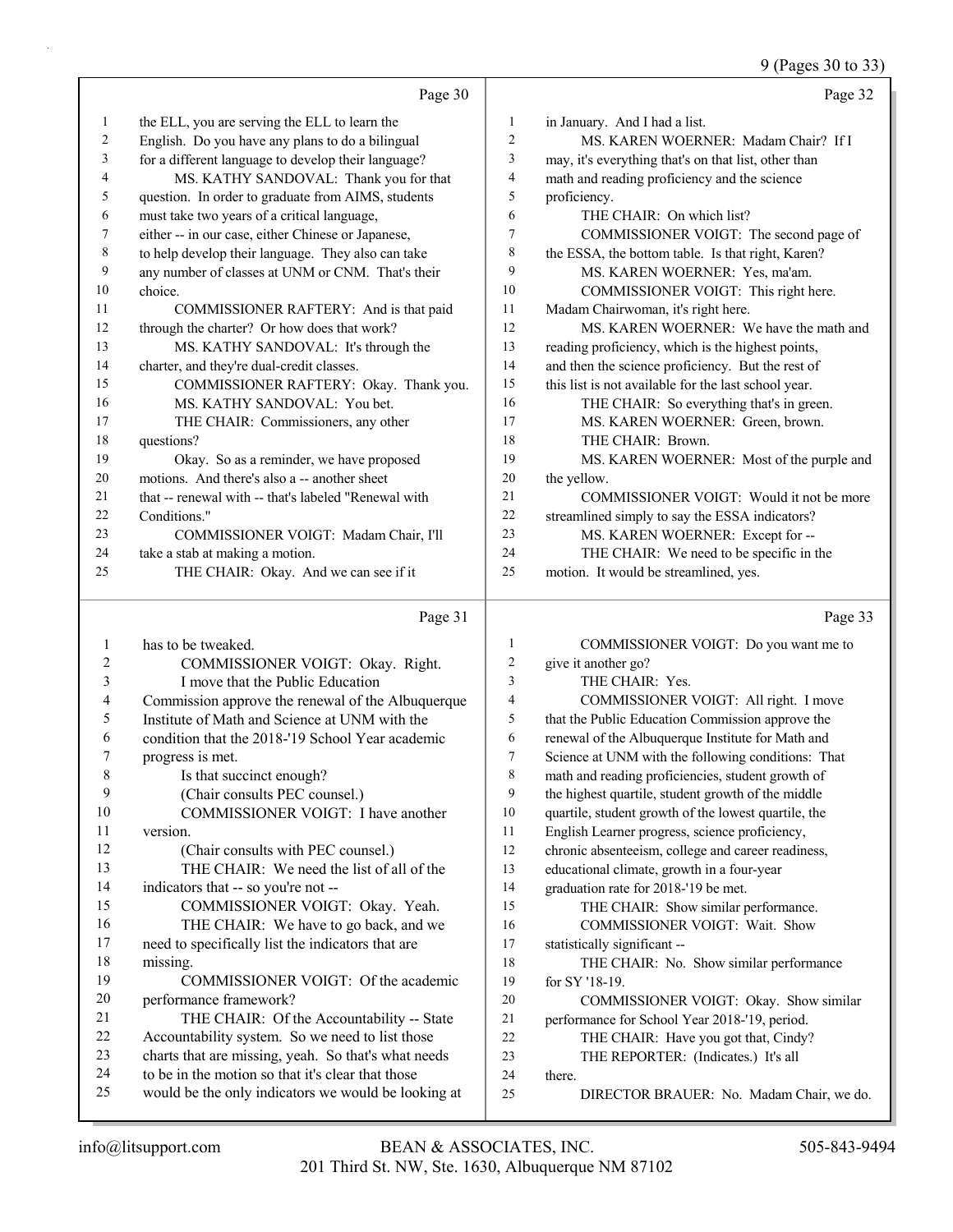$10 \text{ (Page 34 to 37)}$ 

|              |                                                      |                  | $10$ (Pages 34 to 37)                                 |
|--------------|------------------------------------------------------|------------------|-------------------------------------------------------|
|              | Page 34                                              |                  | Page 36                                               |
| $\mathbf{1}$ | I just put one -- Commissioner Voigt, wonderful job  | 1                | Robbins?                                              |
| 2            | at trying to get all of that in there.               | $\overline{2}$   | <b>COMMISSIONER ROBBINS: Yes.</b>                     |
| 3            | One point of order. We do actually have              | 3                | COMMISSIONER ARMBRUSTER: Commissioner                 |
| 4            | the math and reading proficiency, and then the       | 4                | Gipson?                                               |
| 5            | science proficiency, we also have.                   | 5                | THE CHAIR: Yes.                                       |
| 6            | And so I think if we want to make sure the           | 6                | COMMISSIONER ARMBRUSTER: Commissioner                 |
| 7            | motion is cleaned up with those two things extracted | $\boldsymbol{7}$ | Voigt?                                                |
| 8            | from there                                           | $\,$ $\,$        | COMMISSIONER VOIGT: Yes.                              |
| 9            | COMMISSIONER VOIGT: Do you want me to do             | 9                | COMMISSIONER ARMBRUSTER: Commissioner                 |
| 10           | it one more time? Third time is a charm.             | 10               | Armbruster votes "Yes."                               |
| 11           | (Chair consults with PEC counsel.)                   | 11               | And I'm assuming Commissioner Crone is not            |
| 12           | COMMISSIONER VOIGT: Do you want me to put            | 12               | voting, but he's here. I don't know.                  |
| 13           |                                                      | 13               | THE CHAIR: Oh, I didn't see him come in.              |
|              | the graduation rate in?                              | 14               |                                                       |
| 14           | THE CHAIR: No, I don't think so.                     |                  | COMMISSIONER ARMBRUSTER: He just came in              |
| 15           | (Chair consults with PEC counsel).                   | 15               | now. I'm assuming he's not voting.                    |
| 16           | THE CHAIR: We're going to start all over,            | 16               | THE CHAIR: Did you see him come in?                   |
| 17           | because the motion was not seconded. So we've got a  | 17               | THE REPORTER: (Indicates.)                            |
| 18           | new motion out there.                                | 18               | (Commissioner Crone present.)                         |
| 19           | COMMISSIONER VOIGT: Let me try -- I got              | 19               | COMMISSIONER ARMBRUSTER: So six.                      |
| 20           | this now. Okay. Here goes. This is the real deal.    | 20               | THE CHAIR: The motion passes. The record              |
| 21           | All right. I move that the Public                    | 21               | had not even reflected that Commissioner Crone had    |
| 22           | Education Commission approve the renewal of the      | 22               | come in.                                              |
| 23           | Albuquerque Institute of Math and Science at UNM     | 23               | So we're good. The motion passes                      |
| 24           | with the following conditions of student growth,     | 24               | six-zero.                                             |
| 25           | highest quartile, student growth middle quartile,    | 25               | So just so we're clear, as clear as we can            |
|              | Page 35                                              |                  | Page 37                                               |
| $\mathbf{1}$ | student growth lowest quartile, English Language     | 1                | be, that as long as the school has shown similar      |
| 2            | Learner progress, chronic absenteeism, college and   | 2                | progress to prior years in those specific areas,      |
| 3            | career readiness, educational climate, growth in a   | 3                | then you'll go on the Consent Agenda. You'll be       |
| 4            | four-year graduation rate be met for School Year     | 4                | notified that you're on the Consent Agenda, and we    |
| 5            | 2018-'19.                                            | 5                | should be good to go.                                 |
| 6            | THE CHAIR: Show similar performance.                 | 6                | MS. KATHY SANDOVAL: Thank you.                        |
| 7            | COMMISSIONER VOIGT: Okay. Show similar               | 7                | THE CHAIR: Thank you so much, and thank               |
| 8            | performance for 2018-'19.                            | 8                | you for everything you do every day. We appreciate    |
| 9            | COMMISSIONER ROBBINS: Second.                        | 9                | it.                                                   |
| 10           | THE CHAIR: There's a motion by                       | 10               | Can we take a quick break?                            |
| 11           | Commissioner Voigt, a second by Commissioner         | 11               | (Recess taken, 9:02 a.m. to 9:11 a.m.)                |
| 12           | Robbins.                                             | 12               | THE CHAIR: So if the record will now                  |
| 13           | Any further discussion? Are we clear on              | 13               | reflect that Commissioner Crone is now present. He    |
| 14           | what we're voting on?                                | 14               | just comes in, and it's like I didn't even --         |
| 15           | COMMISSIONER VOIGT: Just can't say it,               | 15               |                                                       |
| 16           | but we're clear.                                     | 16               | COMMISSIONER ARMBRUSTER: I'm sorry if I               |
| 17           |                                                      | 17               | confused you. But I didn't know what to do because    |
|              | THE CHAIR: Roll call, please.                        | 18               | he was sort of technically here but hadn't been       |
| 18           | COMMISSIONER ARMBRUSTER: Oh, sure. Are               | 19               | here, and you didn't know he was here.                |
| 19           | we ready?                                            | 20               | THE CHAIR: Just so that everyone knows,               |
| 20           | Commissioner Ruiz?                                   | 21               | it's important for us to note when people are coming  |
| 21           | COMMISSIONER RUIZ: Yes.                              | 22               | and going so that the number of votes that are taken  |
| 22           | COMMISSIONER ARMBRUSTER: Commissioner                | 23               | are reflecting the number of people that are listed   |
| 23<br>24     | Raftery?<br>COMMISSIONER RAFTERY: Yes.               | 24               | as present.<br>We had a little time there where there |
|              |                                                      |                  |                                                       |

25 COMMISSIONER ARMBRUSTER: Commissioner

25 were, you know, seven people voted on this, but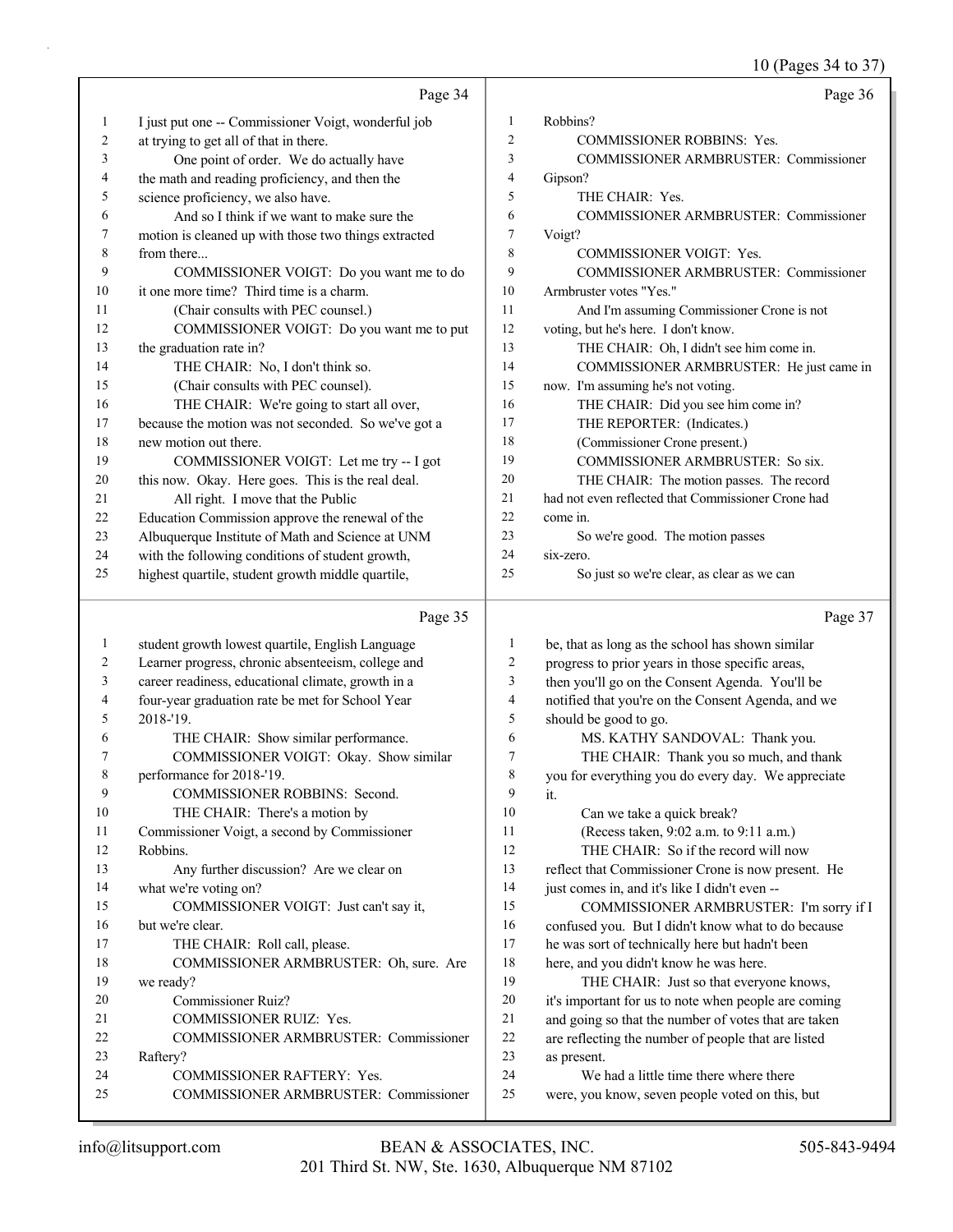11 (Pages 38 to 41)

|    | Page 38                                              |    | Page 40                                              |
|----|------------------------------------------------------|----|------------------------------------------------------|
| 1  | there were eight people listed as present. So what   | 1  | last year in all areas, showing that they're growing |
| 2  | happened there? And we weren't reflecting that       | 2  | more than expected for their students.               |
| 3  | people were coming and going for a short time. So    | 3  | Their subgroup proficiency rates are also            |
| 4  | we just have to be a little bit more aware of that.  | 4  | showing an upward trend, primarily. And their        |
| 5  | If a vote is taken during that time period and       | 5  | graduation rate was at 92 percent. Their             |
| 6  | you're not here, the -- the record's going to show   | 6  | charter-specific goals, they met or exceeded every   |
| 7  | that we're short a person.                           | 7  | single one; I say "every single one," because there  |
| 8  | "Why didn't someone vote?"                           | 8  | were five of them in the last contract. Exceeded or  |
| 9  | COMMISSIONER ARMBRUSTER: Right. That's               | 9  | met all of those goals each of the years.            |
| 10 | why I didn't know what to do, because someone was    | 10 | Attendance is high.                                  |
| 11 | here.                                                | 11 | Their membership, as you can see on                  |
| 12 | THE CHAIR: We just have to be a little               | 12 | Page 20 of 66 is a sharp upward trend, increasing -- |
| 13 | more aware of that.                                  | 13 | as you know, they came before you for an enrollment  |
| 14 | All right. So welcome. We're on to our               | 14 | cap increase. And I will mention, in Director        |
| 15 | second school, which is Albuquerque School of        | 15 | Brauer's report -- probably not till Friday -- be    |
| 16 | Excellence.                                          | 16 | sharing that the school is looking at adding a       |
| 17 | And we have a new face that we haven't               | 17 | building on site in the future if -- assuming        |
| 18 | seen before. So, welcome. And, once again, I will    | 18 | approval here, and to separate their elementary and  |
| 19 | remind anyone who wishes to speak for the school to  | 19 | secondary schools because of their enrollment        |
| 20 | please make sure that you have signed up here.       | 20 | increases.                                           |
| 21 | MS. SUE FOX: Sorry.                                  | 21 | They're retaining their students from year           |
| 22 | THE CHAIR: Okay. So we are now on to                 | 22 | to year. Their teacher retention rate is a little    |
| 23 | CSD. Anything?                                       | 23 | lower than we would like to see on Page 22 of 66.    |
| 24 | MS. KAREN WOERNER: Madam Chair,                      | 24 | And then in terms of the performance                 |
| 25 | Commissioners, school representatives, good morning. | 25 | framework, on Page 3 of 66, we listed the indicators |

# $\overline{P_{20}e 39}$

|    | Page 39                                              |    | Page 41                                              |
|----|------------------------------------------------------|----|------------------------------------------------------|
| 1  | I just want to remind everyone that we are           | 1  | that had a repeat Workings to Meet, as outlined in   |
| 2  | using the rubric for the school -- the rubric that   | 2  | the application. Those were students with special    |
| 3  | is before you for Part B analysis. But this is       | 3  | needs. And, primarily, there was some concern        |
| 4  | Albuquerque School of Excellence, authorized to      | 4  | through the years of a gifted teacher, but they      |
| 5  | serve Grades K through 12, currently serving         | 5  | resolved that concern.                               |
| 6  | Grades 1 through 12, with approximately 689          | 6  | Also, with resources for special education           |
| 7  | students. And they emphasize math, science,          | 7  | students, English Language Learners, there were some |
| 8  | technology, and higher education goals.              | 8  | issues with properly identifying them. You'll        |
| 9  | In the data analysis provided by CSD in              | 9  | probably hear me say that a lot, because that is a   |
| 10 | your packet, you will see the school is a            | 10 | problem across the state.                            |
| 11 | high-performing school with their proficiency rates  | 11 | Recurrent enrollment, they were below what           |
| 12 | increasing through the years.                        | 12 | was set for the goal, below 85 percent. But I        |
| 13 | I should note that because they serve                | 13 | should mention that they are above 75 percent, which |
| 14 | grades first and second grade, the transition        | 14 | is the new contract goal. So they are in pretty      |
| 15 | assessment scores on Page 8 of 66 show               | 15 | good standing in the recurrent enrollment, even      |
| 16 | 49-and-a-half percent reading proficiency.           | 16 | though, on the last contract, they weren't quite     |
| 17 | Actually, with the Istation factored in, that        | 17 | meeting the standard.                                |
| 18 | dropped a half a percent. So it's 49 percent, with   | 18 | Financial compliance, their findings, they           |
| 19 | the Istation. We did not have the Istation numbers   | 19 | had three findings in the last year, two in the      |
| 20 | when we did this chart.                              | 20 | prior years. But I should mention that the last      |
| 21 | Their science proficiency rate was at                | 21 | year that we have data for, there were no material   |
| 22 | 60 percent. As you see, on the index subgroup        | 22 | weaknesses or significant deficiencies, and the      |
| 23 | growth indices, again, close to zero is as expected. | 23 | three findings were Other Non-compliance, not to say |
| 24 | And if you look at the charts there -- I'm sure you  | 24 | that that that's good, but it's less serious.        |
| 25 | have -- they are above the line in all of -- in the  | 25 | Also their issues around employee rights             |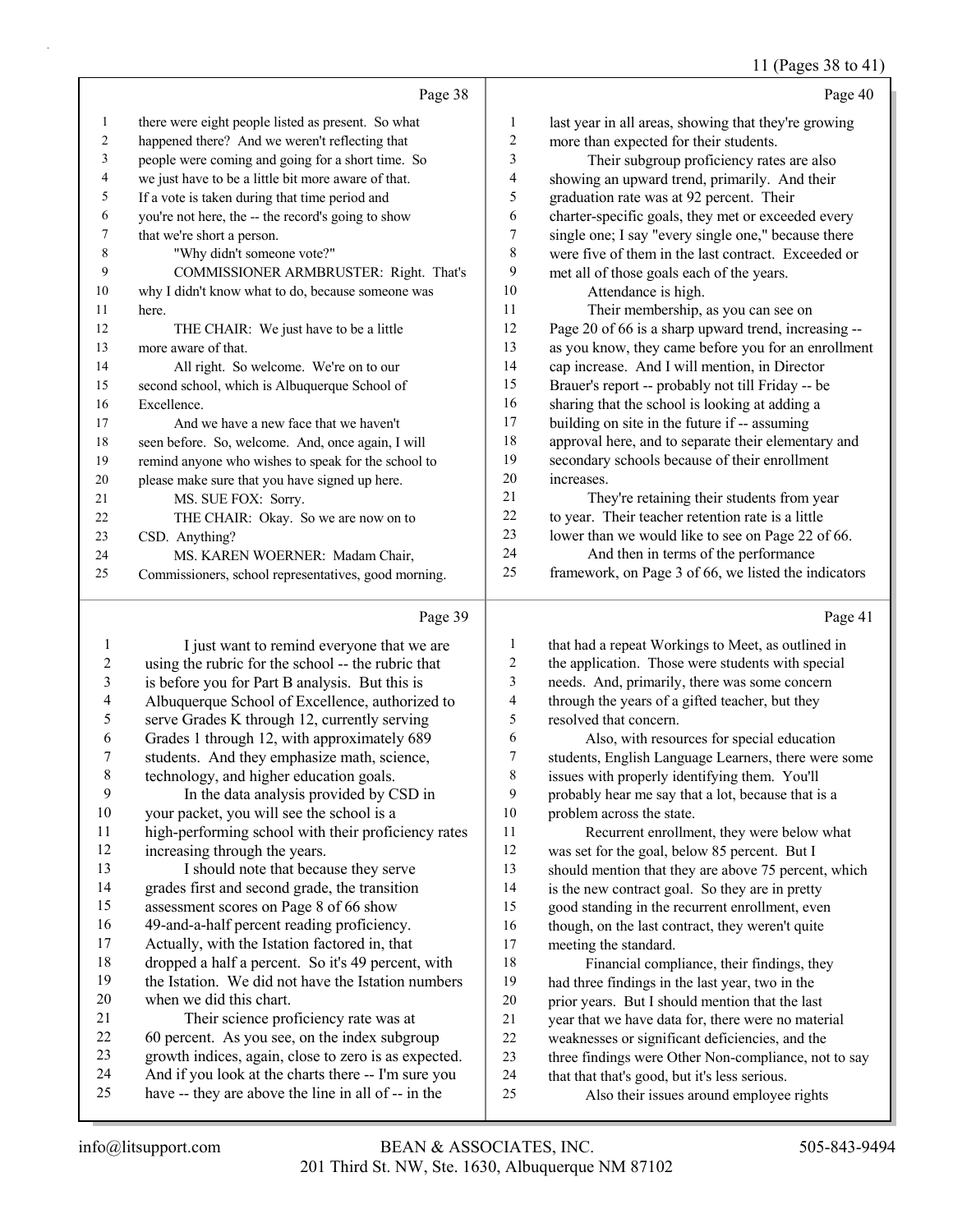12 (Pages 42 to 45)

|    | Page 42                                              |    | Page 44                                              |
|----|------------------------------------------------------|----|------------------------------------------------------|
| 1  | had to do with verification of employment and        | 1  | are now on to your 15 minutes of telling us whatever |
| 2  | official transcripts, as well as summative reports   | 2  | you wish. And I will remind you to please identify   |
| 3  | for their teachers' evaluation system. Those have    | 3  | for the record all the folks that are here with you  |
| 4  | since been resolved at the school.                   | 4  | that may be speaking.                                |
| 5  | And the health-and-safety concern was                | 5  | FROM THE FLOOR: All right. Good morning              |
| 6  | around the master immunization log, which they've    | 6  | everyone. Today I have my administrators --          |
| 7  | also worked to resolve.                              | 7  | THE CHAIR: Is your mic -- I'm sorry. Is              |
| 8  | One final note is their governing board              | 8  | your microphone on?                                  |
| 9  | training is indicated in the report as the last year | 9  | FROM THE FLOOR: It's on.                             |
| 10 | there were some governing board members who were not | 10 | MS. KAREN WOERNER: A little closer.                  |
| 11 | able to meet their hours.                            | 11 | MR. MUSTAFA AYIK: My name is Mustafa                 |
| 12 | But, otherwise, I think -- 100 percent of            | 12 | Ayik. I am the new Head Administrator of             |
| 13 | the employees and over 83 percent of their           | 13 | Albuquerque School of Excellence. I had three years  |
| 14 | households did sign petitions.                       | 14 | of principal experience, before I come over here, in |
| 15 | And I think that some -- oh. And their               | 15 | another state.                                       |
| 16 | NMCI index was 14.45, significantly lower than the   | 16 | And so today with me I have Ms. Del Curto,           |
| 17 | average of 23. And, remember, lower is better.       | 17 | our school principal. She was with us since the      |
| 18 | So thank you.                                        | 18 | beginning of the school year back in 2010.           |
| 19 | THE CHAIR: Thank you. Good morning, once             | 19 | And then I have Ms. Wichinsky [ph].                  |
| 20 | again.                                               | 20 | And then we also have Michael Vigil, our             |
| 21 | FROM THE FLOOR: Good morning.                        | 21 | manager, financial manager.                          |
| 22 | THE CHAIR: And I need to get out my -- my            | 22 | And I have also Patricia Martinez, our               |
| 23 | script.                                              | 23 | special program director.                            |
| 24 | Just to remind everyone that renewals will           | 24 | And then we have Mr. Hakan Yanar.                    |
| 25 | be with conditions. PED has not provided a report    | 25 | (Reporter requests clarification.)                   |
|    |                                                      |    |                                                      |

# Page 43

|         | Page 43                                              |    | Page 45                                              |
|---------|------------------------------------------------------|----|------------------------------------------------------|
| $\perp$ | or review of data for the SY '18-'19 Accountability. | 1  | MR. MUSTAFA AYIK: So before I start my               |
| 2       | It is important for schools to have the complete     | 2  | presentation, I would like to first recognize        |
| 3       | academic data as part of the renewal information for | 3  | Charter School Division for their exceptional        |
| 4       | this renewal and also for future years.              | 4  | service that they have provided. In being a new      |
| 5       | PEC needs complete State Accountability              | 5  | administrator, I got a lot of supports and guidance  |
| 6       | reports to make the best decision on school renewal  | 6  | from the Charter School Division.                    |
| 7       | applications.                                        | 7  | And I was on the call with Karen and Megan           |
| 8       | The PEC will review financial and                    | 8  | quite a lot, and despite how busy they were, they    |
| 9       | operational performance, because the data is         | 9  | were very much supportive and they answered all my   |
| 10      | complete at this meeting in December 2019. If the    | 10 | question, and I appreciate.                          |
| 11      | PEC decides to issue a renewal with conditions, the  | 11 | I also thank Alan for visiting our campus            |
| 12      | PEC will clearly state what Accountability           | 12 | at the beginning of the school year and also hosting |
| 13      | information it will review from the PED              | 13 | weekly charter leader calls. They were quite         |
| 14      | Accountability Report.                               | 14 | helpful.                                             |
| 15      | When the Accountability data is prepared             | 15 | (The reporter cautions.)                             |
| 16      | by PED and the school has had an opportunity to      | 16 | MR. MUSTAFA AYIK: So before -- I would               |
| 17      | review the data -- no less than ten days -- the PEC  | 17 | like to first mention about my presentation will be  |
| 18      | will review the data and remove the condition or     | 18 | all about our school mission since our mission is at |
| 19      | take other action, such as a Corrective Action Plan  | 19 | the core of our charter school contract. So I will   |
| 20      | or possibly non-renew the charter.                   | 20 | guide you through my presentation to go over our     |
| 21      | At a future meeting, January or                      | 21 | mission statement and then highlight its             |
| 22      | February 2020, the PEC will only consider the issues | 22 | implementation and results that we have received     |
| 23      | related to the reasons for the conditions and will   | 23 | during our charter term.                             |
| 24      | not consider any other issues related to renewal.    | 24 | The mission of the Albuquerque School of             |
| 25      | So thank you for your indulgence. And we             | 25 | Excellence is to provide a safe and collaborative    |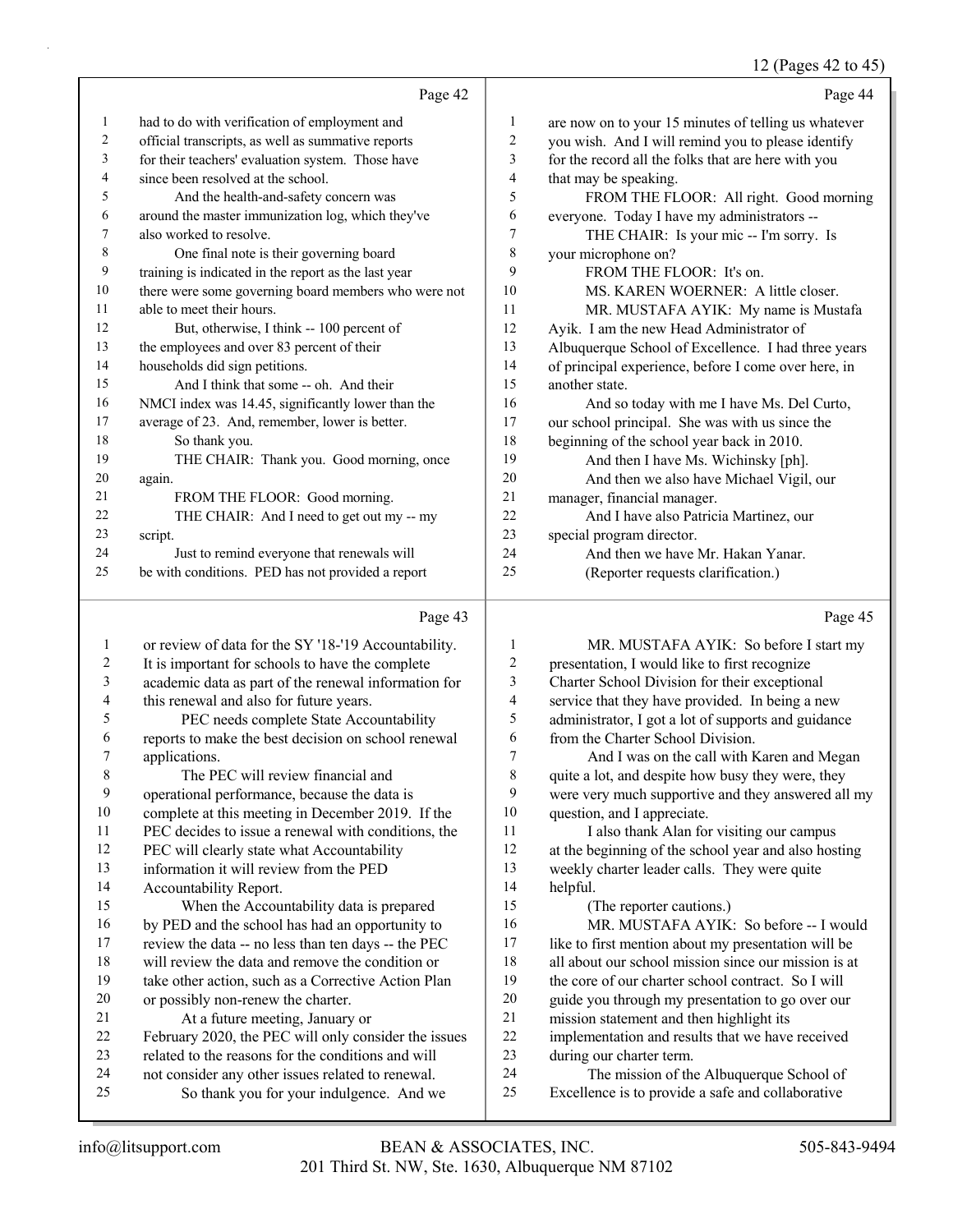13 (Pages 46 to 49)

|                          |                                                                                                  |                          | $13 \text{ (1 qgcs)}$ TO to T                           |
|--------------------------|--------------------------------------------------------------------------------------------------|--------------------------|---------------------------------------------------------|
|                          | Page 46                                                                                          |                          | Page 48                                                 |
| 1                        | environment which will cultivate the academic and                                                | $\mathbf{1}$             | teachers.                                               |
| $\overline{c}$           | social development for all students, regardless of                                               | $\sqrt{2}$               | Home visit plays an important role in                   |
| 3                        | their social and economic status, by emphasizing                                                 | 3                        | maintaining effective student and parent                |
| 4                        | math, science, and technology, for the purpose of                                                | $\overline{4}$           | collaboration at ASE. Based on the study conducted      |
| 5                        | students setting and meeting higher education goals.                                             | 5                        | by California State University, the home visit          |
| 6                        | And I would like to actually break down                                                          | 6                        | program gives teachers and parents a better             |
| $\boldsymbol{7}$         | our mission statement and explain how we provide a                                               | $\boldsymbol{7}$         | opportunity for connection, communication, and          |
| 8                        | safe and collaborative environment at our school and                                             | $\,$ $\,$                | collaboration.                                          |
| 9                        | how we integrate math, science, and technology in                                                | 9                        | So far, 96 percent of our teachers and                  |
| $10\,$                   | our school function, and finally talk about the                                                  | 10                       | administrators conducted at least one home visit.       |
| 11                       | results for reaching higher education goals.                                                     | 11                       | And we -- so far, we have visited 192 students in       |
| 12                       | So let's get started with providing a safe                                                       | 12                       | just four months.                                       |
| 13                       | environment.                                                                                     | 13                       | Aside from home visit, we also do four                  |
| 14                       | To provide a safe environment at our                                                             | 14                       | parent-teacher conferences throughout the year to       |
| 15                       | school, ASE implements a discipline point system and                                             | 15                       | maintain constant collaboration and inform our          |
| 16                       | holds students accountable for their behavior. And                                               | 16                       | parents about children's academic and social            |
| 17                       | those points that they receive, they are PRS points                                              | $17\,$                   | progress.                                               |
| 18                       | students receive as a result of unwanted behavior.                                               | 18                       | To promote collaboration between                        |
| 19                       | And then also they receive positive reinforcement of                                             | 19                       | administrator and teachers, we also do three teacher    |
| $20\,$                   | points as a result of good things that they do, like                                             | $20\,$                   | prep meetings throughout the year, one at the           |
| 21                       | volunteering at school, making and improving their                                               | $21$                     | beginning of the year, one in mid-year, and the last    |
| $22\,$                   | behavior, and so -- and active participation in                                                  | 22                       | one, we do at the end of the year.                      |
| 23                       | class.                                                                                           | 23                       | During those meetings, we set academic                  |
| 24                       | Those points are entered into school                                                             | 24                       | goals, communicate our performance expectations, and    |
| 25                       | database by teachers and staff, and as soon as they                                              | 25                       | seek feedback from our teachers for any improvement     |
|                          | Page 47                                                                                          |                          | Page 49                                                 |
| 1                        | are entered, parents receive notification, and                                                   | 1                        | areas.                                                  |
| $\overline{c}$           | through the school app or using the school website.                                              | $\sqrt{2}$               | Administrators at ASE highly value student              |
| 3                        | This point system creates awareness among students                                               | 3                        | voice and provide opportunities for them to develop     |
| $\overline{\mathcal{A}}$ | and parents and also helps the schools to gather the                                             | $\overline{\mathcal{A}}$ | their leadership by organizing and carrying out         |
| 5                        | data for making new policies and procedures                                                      | 5                        | school activities and service projects.                 |
| 6                        | dependent on the need.                                                                           | 6                        | (Reporter cautions.)                                    |
| 7                        | And we also use Raptor system. It's a                                                            | $\overline{7}$           | MR. MUSTAFA AYIK: So going back to,                     |
| 8                        | visitor management system that enhances visitor                                                  | 8                        | during those meetings, we set academic goals,           |
| 9                        | security by reading visitor driver license and                                                   | 9                        | communicate our performance expectations, and seek      |
| 10                       | comparing information to national database, alerting                                             | 10                       | feedback from teachers for improvement areas.           |
| 11                       | school administrators and local police if match is                                               | 11                       | Administrators at ASE highly value student              |
| 12                       | found.                                                                                           | $12\,$                   | voice and provide opportunities for them to develop     |
| 13                       | So once the person is cleared through the                                                        | 13                       | their leadership by organizing and carrying out         |
| 14                       | system, a visitor badge is produced that includes                                                | 14                       | school activities and service projects.                 |
| 15                       | their photo.                                                                                     | 15                       | Student council members meet with the                   |
| 16                       | ASE also offers Character Education                                                              | 16                       | school principal, as needed, to go over their           |
| 17                       | classes and uses research-based curriculum called                                                | $17$                     | project ideas. Currently, our secondary student         |
| 18                       | "Second Step." This curriculum is designed in a way                                              | 18                       | council is working on the Book Buddy/Tutoring           |
| 19                       | to promote the social and emotional development,                                                 | 19                       | program for elementary students. And our elementary     |
| 20<br>21                 | safety, and well-being of children.                                                              | $20\,$                   | student council is doing a coat drive to assist         |
| $22\,$                   | And so those are some of the things that<br>we do in order to maintain, as stated in our mission | 21<br>22                 | needy people.<br>All right. So aside from -- so I would |
|                          |                                                                                                  |                          |                                                         |

- 22 All right. So aside from -- so I would
- 23 like to now talk a little bit about our STEM focus.
- And so let me go here.
- 25 So aside from emphasizing science,

statement, a safe environment.

24 Also, now let's talk about how we promote collaboration with our students, parents, and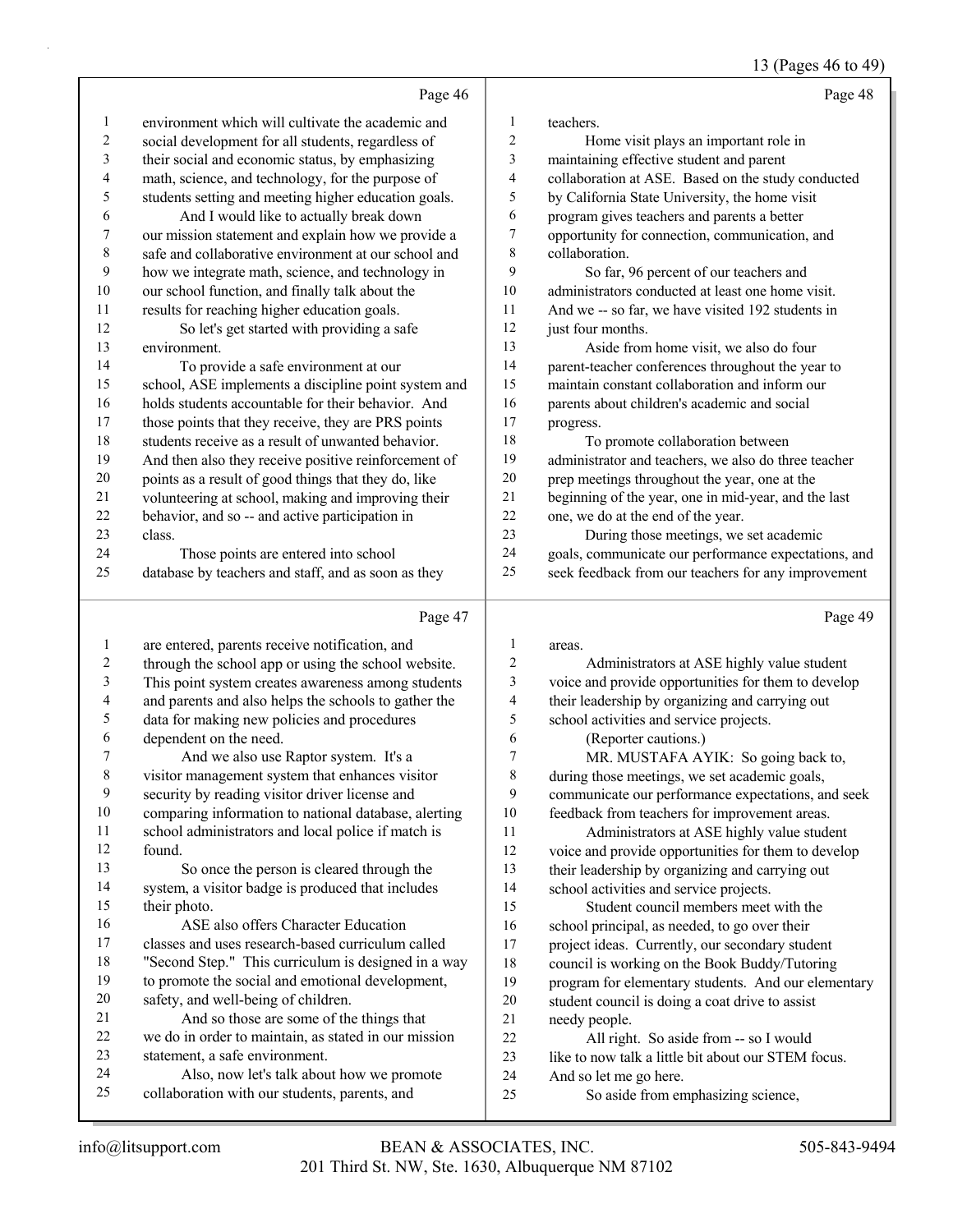# 14 (Pages 50 to 53)

|    | Page 50                                             |                | Page 52                                             |
|----|-----------------------------------------------------|----------------|-----------------------------------------------------|
| 1  | technology and mathematics, as indicated in our     | 1              | respectively back in 2016, 2017, and 2018.          |
| 2  | mission statement, we also focus on art and         | 2              | School academic growth points increased             |
| 3  | engineering. We offer STEAM electives and           | 3              | from 6.52 in 2017 to 9.14 in 2018, while State      |
| 4  | after-school clubs, such as Cybersecurity,          | $\overline{4}$ | benchmark was 5.8, based on Part A preliminary      |
| 5  | MathCounts and Math League, Science Olympiad,       | 5              | report.                                             |
| 6  | Forensic Science, Science Bowl, Art Contest. We     | 6              | ASE graduation rate for 2018 was                    |
| 7  | provide an opportunity for our students to          | 7              | 92 percent compared to 71 percent for State and     |
| 8  | participate in STEAM competitions.                  | 8              | 68 percent for district.                            |
| 9  | Here are some of our accomplishments:               | 9              | The New Mexico Public Education Department          |
| 10 | Three first-place teams in different                | 10             | report released in July 2018 included ASE -- ASE in |
| 11 | categories in New Mexico Junior FLL Robotics League | 11             | its rating of the ten highest performing State      |
| 12 | in 2018.                                            | 12             | charters in term of growth in ELA and math.         |
| 13 | Fourth place in Regional MathCounts and             | 13             | Albuquerque School of Excellence ranked             |
| 14 | advanced to State Qualifying Contest, 2018.         | 14             | No. 1 for two years' math growth in '17 and '18 and |
| 15 | Seventh place in International RoboRAVE             | 15             | No. 2 for four-year growth in '15 to '18.           |
| 16 | contest, high school category, Kaga, Japan, 2017.   | 16             | At this point, 68 percent of our tenth-,            |
| 17 | First, second, and third place for                  | 17             | eleventh-, and twelfth-grade students are taking    |
| 18 | Hispanic Heritage Youth Art Contest, Sandia         | 18             | online development courses. And also ASE's teachers |
| 19 | Laboratories, 2017.                                 | 19             | uses Lexis programs at this point to have access to |
| 20 | Two special awards for Grade 9-12,                  | 20             | more than 20,000 professionals online. Teachers     |
| 21 | Regional Science Fair, 2017.                        | 21             | have a chance to connect to professionals to their  |
| 22 | Two special awards for Grades 6-8,                  | 22             | classroom, getting information about their specific |
| 23 | Regional Science Fair, 2017.                        | 23             | job and experience as well as answer any of their   |
| 24 | So those are some of the accomplishments            | 24             | questions.                                          |
| 25 | our students receive from STEAM competitions.       | 25             | So what happened in -- from 2015 to 2019,           |

#### Page 51  $\vert$

|    | Page 51                                            |                | Page 53                                             |
|----|----------------------------------------------------|----------------|-----------------------------------------------------|
| 1  | Aside from giving students opportunity to          | 1              | our enrollment almost doubled. Despite this         |
| 2  | participate in those competition, our school also  | 2              | enrollment increase and we receiving new students,  |
| 3  | holds after-school events to promote science,      | 3              | our school continued to show academic progress and  |
| 4  | technology, engineering, and mathematics at our    | 4              | improvement. And despite this challenge -- despite  |
| 5  | school.                                            | 5              | this increase, we have also some challenges and     |
| 6  | So following are some of the events that           | 6              | opportunities.                                      |
| 7  | we have hold this year so far:                     | $\overline{7}$ | A major concern of school staff, student,           |
| 8  | Schoolwide Science Fair. This is actually          | 8              | parents, and this community has been providing the  |
| 9  | going to be happening on January 18th.             | 9              | facilities that supports the mission of the school  |
| 10 | Multicultural Night. We have about                 | 10             | and meet the students' needs.                       |
| 11 | 300 participation happening December 6th.          | 11             | In 2015, ASE addressed the needs of the             |
| 12 | Math and Science Night with                        | 12             | school by acquiring the north half of the building  |
| 13 | 130 participants happened in September '17.        | 13             | and creating a multi-purpose gymnasium to serve     |
| 14 | And then we are going to be holding an             | 14             | students' extracurricular needs. Since then         |
| 15 | air-balling contest sponsored by the collaboration | 15             | Albuquerque School of Excellence enrollment         |
| 16 | with Art and Science Department, and which will be | 16             | increased from 313 to 674.                          |
| 17 | happening December 20.                             | 17             | Albuquerque School of Excellence has                |
| 18 | And so moving on.                                  | 18             | identified the needs for additional space to allow  |
| 19 | And so with all those concentration on             | 19             | the schools to reach its charter capacity and       |
| 20 | safety and collaboration and also STEAM focus,     | 20             | maintain its educational program.                   |
| 21 | following are some of the -- following are some of | 21             | For the next school year, ASE will like to          |
| 22 | the accomplishments and achievements that we have  | 22             | add a second building adjacent to the current       |
| 23 | received in regards to preparing students for      | 23             | building that will house elementary students from K |
| 24 | college and career.                                | 24             | through fifth grade. The additional building will   |
| 25 | So ASE received a "B" and "A" rating               | 25             | help the campus reduce the number of students in    |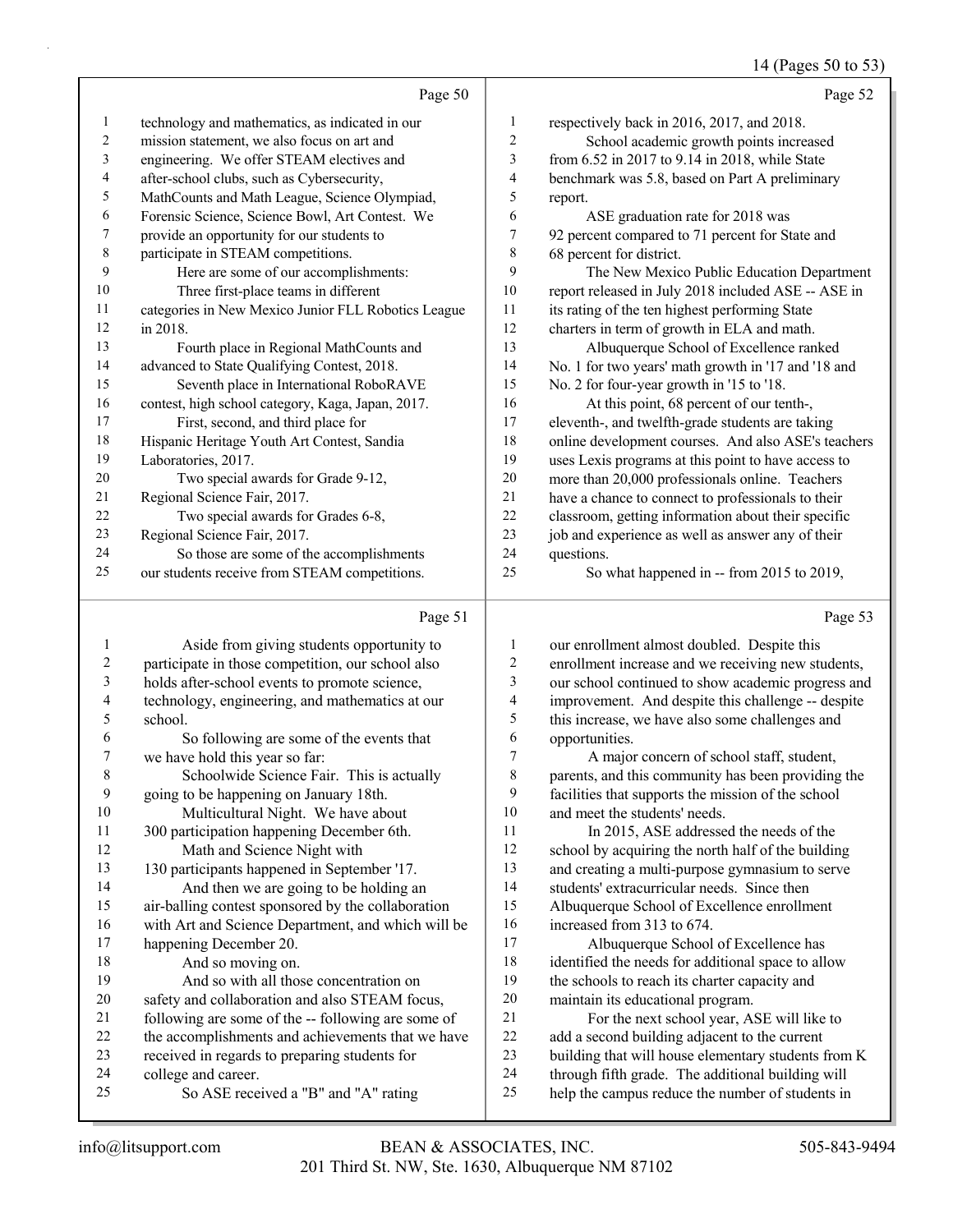15 (Pages 54 to 57)

|    | Page 54                                              |    | Page 56                                              |
|----|------------------------------------------------------|----|------------------------------------------------------|
| 1  | existing building, opening more space for additional | 1  | FROM THE FLOOR: I wrote it all down, so              |
| 2  | ESL and SpEd and ancillary rooms, as well as         | 2  | I'll be quick. So I was coming to ask to speak --    |
| 3  | building a makerspace, providing students hands-on   | 3  | Oh, sorry. My name is Daniella M. Nuñez. And I am    |
| 4  | STEM learning opportunities.                         | 4  | here to speak about the effectiveness and            |
| 5  | MS. FRIEDMAN: You have two minutes.                  | 5  | performance of ASE.                                  |
| 6  | MR. MUSTAFA AYIK: ASE plans to have a                | 6  | I have two children. One is currently                |
| 7  | population of 450 at the new facility and would like | 7  | enrolled in -- in fourth grade. And he is            |
| 8  | to keep the current building no more than 650.       | 8  | performing at what I feel is the average of the      |
| 9  | This ends my presentation, and I think our           | 9  | school. He is -- has been on honor roll since first  |
| 10 | attorney would like to add something.                | 10 | grade. He currently has 37 PRS points, which is      |
| 11 | MS. SUSAN FOX: Madam Chair and members?              | 11 | Positive Reinforcement points, so I feel he's doing  |
| 12 | THE CHAIR: So you're making your comment             | 12 | very well at the school.                             |
| 13 | now instead of public comment?                       | 13 | I also have an older son who graduated in            |
| 14 | MS. SUSAN FOX: Can I, yes, since I have a            | 14 | 2016, well-adjusted, wonderful young man. And I owe  |
| 15 | minute and a half? Sue Fox. I'm legal counsel for    | 15 | a lot of that to the school.                         |
| 16 | ASE.                                                 | 16 | They have a disciplinary point system also           |
| 17 | I'm just going to state a preliminary                | 17 | which, yes, he was on very frequently. He did spend  |
| 18 | statement in relation to the bifurcation or the      | 18 | detention. He did have after-school -- you know --   |
| 19 | proposed bifurcation. The school objects to any      | 19 | he was a very difficult kid. But he learned. He      |
| 20 | bifurcation or extension of the charter renewal      | 20 | learned so much. The teachers that he had then and   |
| 21 | process that's intended to or would result in the    | 21 | the ones that are still working there now, he's very |
| 22 | PEC's decision not being a final decision until      | 22 | close with.                                          |
| 23 | after the statutory deadline requirement in the      | 23 | He learned how to communicate and -- not             |
| 24 | Charter Schools Act. And it reserves all its appeal  | 24 | just his feelings, but what he needed, in a          |
| 25 | rights under New Mexico law.                         | 25 | professional manner. And it has worked wonders for   |
|    | Page 55                                              |    | Page 57                                              |
| 1  | Based on the school's presentation and the           | 1  | him.                                                 |
| 2  | data before the PEC, the school requests that the    | 2  | So I owe a lot of that to this school, and           |
| 3  | PEC vote to grant it a five-year charter without     | 3  | I feel that they are such a gem in our community.    |

| $\overline{4}$ | conditions and without further consideration of the | 4  | They have outr     |
|----------------|-----------------------------------------------------|----|--------------------|
| 5              | 2018-2019 final PED Spotlight designation.          | 5  | have such -- a     |
| 6              | THE CHAIR: Thanks.                                  | 6  | and I want to c    |
| 7              | MS. SUSAN FOX: Thanks.                              | 7  | So that's          |
| 8              | THE CHAIR: We are now into the Public               | 8  | <b>THE CH</b>      |
| 9              | Comment portion. And only two people now have       | 9  | list is Angela L   |
| 10             | signed up for public comment.                       | 10 | <b>FROM T</b>      |
| 11             | So there's 10 minutes allotted total.               | 11 | Angela Lopez,      |
| 12             | Each person can take up to five minutes, which is a | 12 | ASE.               |
| 13             | lot of time.                                        | 13 | I'm what           |
| 14             | But the first person on the list is                 | 14 | like to talk to n  |
| 15             | Daniella M. Nuñez.                                  | 15 | friends of their   |
| 16             | THE CHAIR: And, Bev, is she going to use            | 16 | they're in, I like |
| 17             | your microphone?                                    | 17 | parents, but als   |
| 18             | MS. FRIEDMAN: She certainly can.                    | 18 | And the i          |
| 19             | THE CHAIR: Okay. That might be easier.              | 19 | because I love:    |
| 20             | FROM THE FLOOR: Thank you very much.                | 20 | think that they    |
| 21             | MS. FRIEDMAN: And, Madam Chair, you have            | 21 | world in what t    |
| 22             | eight minutes on the agenda.                        | 22 | things and hear    |

|   | 2              | So I owe a lot of that to this school, and          |
|---|----------------|-----------------------------------------------------|
|   | 3              | I feel that they are such a gem in our community.   |
|   | $\overline{4}$ | They have outreach. They have communication. They   |
|   | 5              | have such -- a good presence around the community,  |
|   | 6              | and I want to congratulate them, too.               |
|   | 7              | So that's all I have. Thank you.                    |
|   | 8              | THE CHAIR: Thank you. And finally on the            |
|   | 9              | list is Angela Lopez.                               |
|   | 10             | FROM THE FLOOR: Hi, there. My name is               |
|   | 11             | Angela Lopez, and I'm a parent of two students at   |
|   | 12             | ASE.                                                |
|   | 13             | I'm what you call a very social parent. I           |
|   | 14             | like to talk to my son's friends. I like to talk to |
|   | 15             | friends of their friends, and the activities that   |
|   | 16             | they're in, I like to introduce myself, not only to |
|   | 17             | parents, but also to students.                      |
|   | 18             | And the reason I like to do that is                 |
|   | 19             | because I love receiving children's perspective. I  |
|   | 20             | think that they have a phenomenal outlook on the    |
| e | 21             | world in what they see, and they often see a lot of |
|   | 22             | things and hear a lot of things that we don't       |
|   | 23             | realize that they hear.                             |
|   | 24             | Normally when I speak to children, I get a          |
|   | 25             | very generic response to the questions of "Why do   |
|   |                |                                                     |

minutes.

23 THE CHAIR: Oh, I'm sorry. I thought I had ten. Oh, I do. Eight. So you have four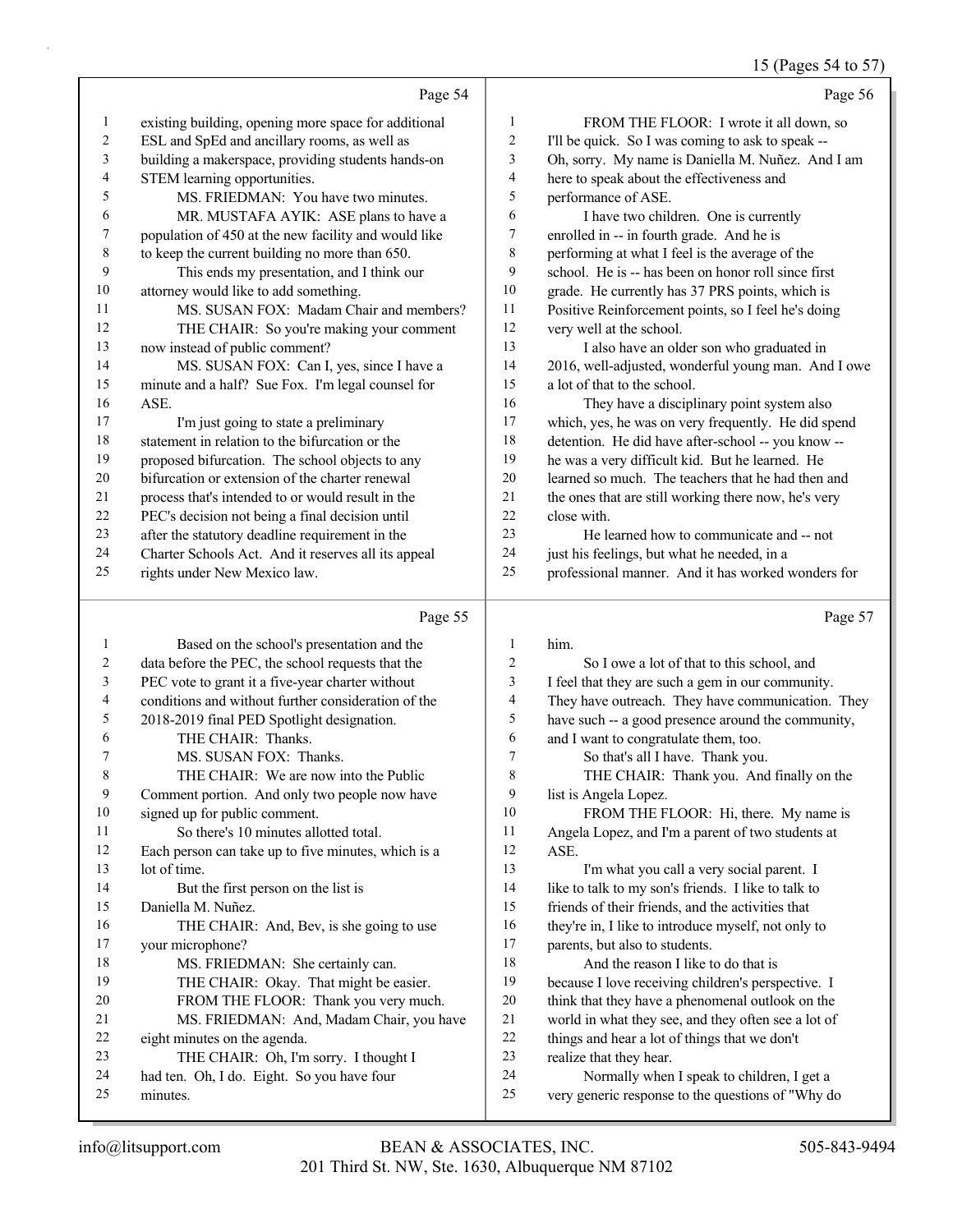# 16 (Pages 58 to 61)

|    | Page 58                                              |    | Page 60                                             |
|----|------------------------------------------------------|----|-----------------------------------------------------|
| 1  | you go to school," "What do you like about school,"  | 1  | be enriched is the arts programming. Because        |
| 2  | "What are your favorite things to do," and "What did | 2  | there's not a whole lot of space right now, so that |
| 3  | you learn today?"                                    | 3  | it's more of a STEAM, as opposed to just a -- I'm a |
| 4  | I have volunteered at a variety of                   | 4  | humanities person; so I -- I hope that that's going |
| 5  | different schools, so I've received a variety of     | 5  | to be able to happen with the -- with the increase  |
| 6  | responses. And I can say that within my time at the  | 6  | in space.                                           |
| 7  | Albuquerque School of Excellence, the responses that | 7  | I did -- I did see that your demographics,          |
| 8  | I've received from children are just superb.         | 8  | you have somewhat fewer Hispanic and Free and       |
| 9  | They're very eloquent in their responses             | 9  | Reduced Lunch students than APS and statewide; yet  |
| 10 | in their speaking. They're very respectful, and      | 10 | you have a higher percentage of English Language    |
| 11 | they have really unique answers as to why they go to | 11 | Learners in your building.                          |
| 12 | school. Instead of saying, "I go to school because   | 12 | It just seems like an odd thing, that               |
| 13 | my parents make me" -- that's usually their          | 13 | that's -- statistically you have fewer Hispanic,    |
| 14 | response -- "I go to school because I really love    | 14 | Native American. Is it because of a neighborhood    |
| 15 | this project that I'm working on in science."        | 15 | that you pull from? It just seemed -- it just       |
| 16 | My own particular son, he wasn't                     | 16 | struck me as odd. But I don't know if there is an   |
| 17 | challenged enough in the math area, I felt, in the   | 17 | answer to that.                                     |
| 18 | different school we were in. And he comes to school  | 18 | MR. MUSTAFA AYIK: Madam Chair, right now            |
| 19 | and he says, "Mom, let me tell you about geometry."  | 19 | we have 63 percent economically disadvantaged       |
| 20 | And I'm, like, "You're not even in                   | 20 | students we have based on our database that I       |
| 21 | geometry, honey."                                    | 21 | gathered the data yesterday. And then we have       |
| 22 | And he says, "Yeah. But let me tell you              | 22 | 127 English Language Learners. And then it was      |
| 23 | about geometry. I looked it up, and my teacher       | 23 | 140-some-odd -- 140 SpEd students, we have.         |
| 24 | showed me a few different things."                   | 24 | We, normally, based on our business plan            |
| 25 | In any case, what I'm getting at is these            | 25 | that was done about two years ago shows a graph     |
|    | Page 59                                              |    | Page 61                                             |

|--|--|

|                | $1 \text{ age}$                                      |    | $1$ age of                                           |
|----------------|------------------------------------------------------|----|------------------------------------------------------|
| 1              | children have a different outlook on school at this  | 1  | showing where the students are coming. And it's all  |
| $\overline{2}$ | institution. They view it more as excitement, and    | 2  | the surrounding areas, actually, they are coming.    |
| 3              | they view it more as things that they want to learn, | 3  | And so we have -- we have all around the             |
| 4              | as opposed to things that they're being forced to    | 4  | schools that -- and I think we also included that in |
| 5              | learn.                                               | 5  | our application, that graph, [inaudible] business.   |
| 6              | So with the charter renewal, I would love            | 6  | I don't remember top of my head, but that is all     |
| 7              | to see that culture continued. It's just a very      | 7  | surrounding areas where we get the students the      |
| 8              | rare thing in my volunteer work, and I've really     | 8  | most.                                                |
| 9              | experienced a lot of that at this institution.       | 9  | THE CHAIR: Okay. And I appreciate the                |
| 10             | So thank you for your time.                          | 10 | fact that it looks like, overall, you had a little   |
| 11             | THE CHAIR: Thank you so much.                        | 11 | bit of a dip in proficiencies in growth in '17. But  |
| 12             | And thank you all, once again.                       | 12 | it just seemed to be more of an aberration than      |
| 13             | We saw some of you not that long ago with            | 13 | anything else. Because what you didn't -- it         |
| 14             | contract negotiations. So we appreciate that and     | 14 | doesn't appear that with the -- with the new         |
| 15             | the good discussion that we had and being able to    | 15 | assessment, you were able to pull yourself out of    |
| 16             | move forward. I think it's going to make any future  | 16 | whatever occurred in '17.                            |
| 17             | contract negotiations a little bit easier.           | 17 | So I appreciate the fact that there must             |
| 18             | And I appreciate the fact that the school            | 18 | have been some good conversations that occurred to   |
| 19             | is looking to get that second facility, because I -- | 19 | say, "What happened here," and, "Let's figure this   |
| 20             | I think it's problematic often when you've got       | 20 | out."                                                |
| 21             | elementary, middle, and high school all in the -- in | 21 | And they were valuable conversations,                |
| 22             | the same -- in the same facility.                    | 22 | because '18 has, so far, shown that whatever you did |
| 23             | But I did see -- I don't remember if it              | 23 | to change worked. And that's all you can ask people  |
| 24             | was a parent comment or in the school's comment --   | 24 | to do. Sometimes things happen, and it's important   |
| 25             | that hopefully one of the areas that will be able to | 25 | that you can look at it and make whatever            |
|                |                                                      |    |                                                      |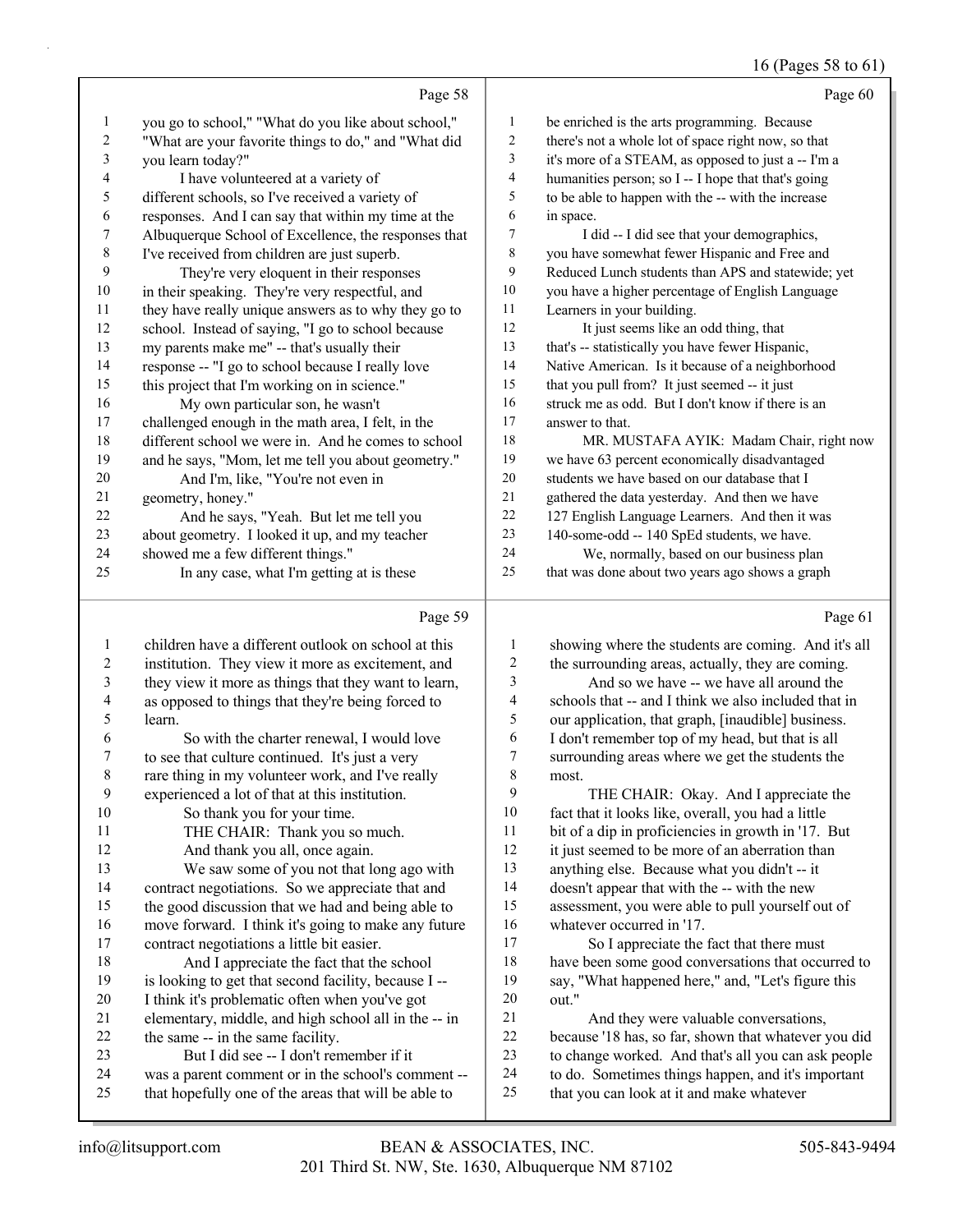## 17 (Pages 62 to 65)

|    | Page 62                                             |    | Page 64                                              |
|----|-----------------------------------------------------|----|------------------------------------------------------|
| 1  | modifications that you have to. So I truly do       | 1  | There was a travel per diem getting an               |
| 2  | appreciate that.                                    | 2  | approval for the director. So the director does not  |
| 3  | And just remind me. Your intention is to            | 3  | sign off on his own travel anymore; we have the      |
| 4  | be in that new building for the next school year?   | 4  | governing council sign off on it.                    |
| 5  | That's --                                           | 5  | And the last one was an accounting                   |
| 6  | MR. MUSTAFA AYIK: Yes. It's our                     | 6  | closeout at the end of the year, so we have a review |
| 7  | intention. I know it's -- timewise it doesn't look  | 7  | process we put in place. There were just three       |
| 8  | that it will happen. And we had this conversation   | 8  | non-compliance issues that were very easy to fix.    |
| 9  | with the contractor. And they are already given us  | 9  | COMMISSIONER ROBBINS: Thank you very                 |
| 10 | by the mid-July that they will finish. And they     | 10 | much. Appreciate it.                                 |
| 11 | will work weekends and overnights and holidays, and | 11 | MR. MUSTAFA AYIK: I would like to also               |
| 12 | they are committing that they will finish.          | 12 | add that we are no longer accepting cash from our    |
| 13 | THE CHAIR: Okay. Well, that's exciting.             | 13 | students and parents.                                |
| 14 | And I truly hope it happens on time. It'll be about | 14 | COMMISSIONER ROBBINS: That is a smart                |
| 15 | the -- only once if that construction happens on    | 15 | policy to have.                                      |
| 16 | time. You need to put that as a headline, because   | 16 | THE CHAIR: Commissioner Ruiz?                        |
| 17 | that just -- you know, it's horrible, but it just   | 17 | COMMISSIONER RUIZ: Thank you for that                |
| 18 | doesn't happen.                                     | 18 | clarification on the financial audit, because I had  |
| 19 | Commissioner Robbins?                               | 19 | some of the same questions.                          |
| 20 | COMMISSIONER ROBBINS: Thank you. I do               | 20 | The other question I have is on the -- so            |
| 21 | want to commend you on the continued academic       | 21 | in 2016-'17, you had a Falls Far Below standard, and |
| 22 | performance that Albuquerque School of Excellence   | 22 | then '17-'18 and '18-'19, Working to Meet standard   |
| 23 | provides to its students and the enlightened, I     | 23 | for protecting the rights of students with special   |
| 24 | would say, atmosphere that the students have.       | 24 | needs, IDEA, 504, and gifted.                        |
| 25 | I would -- I look forward to visiting the           | 25 | Can you talk to me a little bit about                |
|    | Page 63                                             |    | Page 65                                              |
|    | students again. I know the students when I see them |    | that please what specifically you were doing to      |

| $\mathbf{1}$ | students again. I know the students when I see them  | 1      | that, please, what specifically you were doing to   |
|--------------|------------------------------------------------------|--------|-----------------------------------------------------|
| 2            | walking in the neighborhood and things like that.    | 2      | work on that?                                       |
| 3            | Very well-behaved. And when I visited before,        | 3      | Thank you.                                          |
| 4            | students are always attentive. The previous          | 4      | FROM THE FLOOR: Hi. I'm Patty Martinez.             |
| 5            | headmaster, he knew almost everyone -- every student | 5      | I'm the coordinator of special education services.  |
| 6            | by name, which is very impressive. That's one of     | 6      | I guess our biggest was compliance.                 |
| $\tau$       | the advantages, I think, of smaller schools.         | $\tau$ | Compliance is a really big one. And so we had to    |
| 8            | I did want to ask you about the audit                | 8      | work on our gifted compliance. We had to work on    |
| 9            | findings and what the school has taken, or will      | 9      | our IEPs being in compliance from initials to the   |
| 10           | take, in order to address those and in order to      | 10     | SAT process.                                        |
| 11           | avoid repeat findings.                               | 11     | We really worked hard on making a strong            |
| 12           | MR. MICHAEL VIGIL: Madam Chair, my name              | 12     | SAT process that leads to meet the needs of our     |
| 13           | is Mike -- Madam Chair, my name is Michael Vigil. I  | 13     | students, whether it's going for testing or meeting |
| 14           | am the owner of the Vigil Group, and we are the      | 14     | the needs in Tier 1, Tier 2 kind of thing, so we    |
| 15           | contracted business manager for the school.          | 15     | have a very strong SAT process.                     |
| 16           | So the school did receive three                      | 16     | Then if it does go to initials, we've               |
| 17           | non-compliance findings. And we have worked with     | 17     | worked with really getting good -- I can only say   |
| 18           | the school to implement processes. They were, I'll   | 18     | they are angels from heaven diags that really       |
| 19           | tell you, cash receipts, an issue with the 24-hour   | 19     | explain the process for teachers and staff and      |
| 20           | deposit rule, which is difficult for many schools to | 20     | parents of what this is going to be and what's best |
| 21           | meet. So we've got that done.                        | 21     | practices for our students, and is in compliance.   |
| 22           | It wasn't that they weren't deposited in             | 22     | We had to work really hard on our IEPs              |
| 23           | 24 hours; it was they couldn't document the          | 23     | being in compliance, and we had to work really hard |
| 24           | timeline.                                            | 24     | on our gifted IEPs being in compliance. So within   |
| 25           | We've put the documentation in place.                | 25     | that year, we did that. A lot of meetings.          |
|              |                                                      |        |                                                     |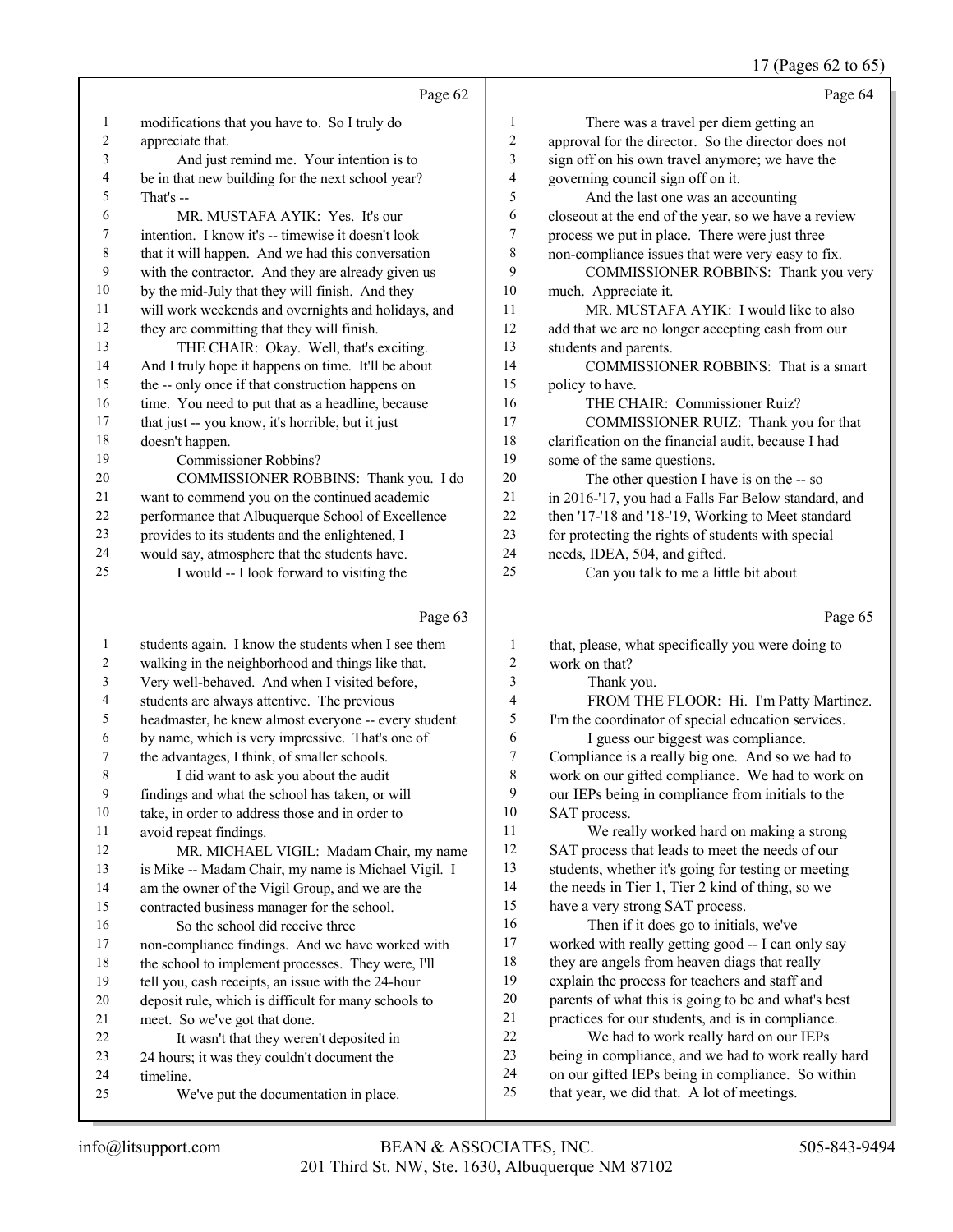#### 18 (Pages 66 to 69)

|                          |                                                      |                         | $10 \text{ (}1 \text{ gcs} \text{)}$ by to $07$      |
|--------------------------|------------------------------------------------------|-------------------------|------------------------------------------------------|
|                          | Page 66                                              |                         | Page 68                                              |
| 1                        | It continues to be a process. We have a              | 1                       | and the information was accepted in '17 and '18.     |
| $\overline{c}$           | lot of new students. I don't know if this is         | $\overline{c}$          | But then again in '19, it's not accepted.            |
| 3                        | throughout New Mexico, but special education         | 3                       | So I'm just a little confused there. And             |
| $\overline{\mathcal{L}}$ | students move around a lot. And so because of that,  | 4                       | I think the notation was that it was the -- the      |
| 5                        | you have to have IEPs. Within this first four        | 5                       | manner in which the information was provided, it     |
| 6                        | months of school, we've had to have 95 IEPs,         | 6                       | couldn't be rated. And I don't know why it would     |
| $\boldsymbol{7}$         | transfer IEPs. That's a lot of time and a lot of     | $\tau$                  | have changed between '18 and 19. So I don't know if  |
| $\,$ 8 $\,$              | paperwork. But we've worked hard, and we're          | 8                       | you've got any response to that, or --               |
| 9                        | compliant, and I'm very proud of that.               | 9                       | MR. MUSTAFA AYIK: I mean, this year, we              |
| 10                       | In the same instance, we've also                     | 10                      | do have data collection, and we can show every       |
| 11                       | strengthened our 504s. I think that's an area in     | 11                      | single data.                                         |
| 12                       | schools that hasn't been necessarily addressed. And  | 12                      | Last year, I think what was submitted was            |
| 13                       | it is still an important part of students getting    | 13                      | a little bit misleading, because if I am remembering |
| 14                       | their needs met and the accommodations and           | 14                      | correctly, our goal was giving assurances for        |
| 15                       | modifications.                                       | 15                      | participation, like all of the parents will be       |
| 16                       | Does that answer your question?                      | 16                      | offered to have a home visit.                        |
| 17                       | COMMISSIONER RUIZ: Yes. Thank you so                 | 17                      | THE CHAIR: Right.                                    |
| 18                       | much.                                                | 18                      | MR. MUSTAFA AYIK: So it was not                      |
| 19                       | FROM THE FLOOR: Thank you.                           | 19                      | necessarily a goal of a certain percentage; but it   |
| $20\,$                   | THE CHAIR: Well, can I just ask? Was the             | $20\,$                  | was more like, "These parents will have a chance to  |
| 21                       | non-compliance that IEPs -- or maybe it was a        | 21                      | receive home visits."                                |
| $22\,$                   | combination -- IEPs hadn't been completed, or that   | 22                      | And so I think that in the previous years,           |
| 23                       | services hadn't been -- hadn't been completed?       | 23                      | it was in the applications and orientations that     |
| 24                       | FROM THE FLOOR: I don't know if I would              | 24                      | parents would be able to sign up and whether they    |
| 25                       | use the word "completed." They were non-compliant    | 25                      | want to have home visit or not.                      |
|                          | Page 67                                              |                         | Page 69                                              |
| 1                        | because they were out of date.                       | 1                       | And it might be possible that that sign-up           |
| $\overline{c}$           | THE CHAIR: Okay. Okay. And was there                 | $\boldsymbol{2}$        | sheet maybe not provided last year. Maybe Karen can  |
| 3                        | any concern about services being provided, that      | 3                       | answer that as well.                                 |
| $\overline{4}$           | there was a lack of services being provided?         | $\overline{\mathbf{4}}$ | But I know that it was on our side also, I           |
| 5                        | FROM THE FLOOR: No. Services have always             | 5                       | think, as far as submitting proper data. Like        |
| 6                        | been provided.                                       | 6                       | previous years, I think it was provided, those       |
| 7                        | THE CHAIR: Okay. Thank you.                          | $\overline{7}$          | sign-up sheets during the orientation, showing that  |
| $\,$ 8 $\,$              | MR. MUSTAFA AYIK: But, again, the new                | $\,$ 8 $\,$             | school actually offered an opportunity for parents   |
| 9                        | building will definitely going to help us out        | 9                       | to receive home visits.                              |
| 10                       | offering more classes and hiring more teachers to be | 10                      | THE CHAIR: But it wasn't rated in this               |
| 11                       | able to help them out.                               | 11                      | past year.                                           |
| 12                       | THE CHAIR: So let's touch a little bit on            | 12                      | MS. KAREN WOERNER: And I'm looking --                |
| 13                       | the not-rated for your --                            | 13                      | pardon me. It's hard to remember all the different   |
| 14                       | MS. KAREN WOERNER: Mission goals.                    | 14                      | details of everything, so I'm looking really quickly |
| 15                       | THE CHAIR: -- yeah -- for your mission               | 15                      | in the reports to hopefully answer your question.    |
| 16                       | goal.                                                | 16                      | THE CHAIR: Okay. So while you do that,               |
| 17                       | For the one mission goal, two years. In              | 17                      | Commissioner Crone, have you a question?             |
| 18                       | '16 and in '19, it wasn't -- it's the home visit?    | 18                      | COMMISSIONER CRONE: Just more of a                   |
| 19                       | So I'm just not sure what happened there. Because I  | 19                      | comment. I wanted to follow up on what you said      |
| 20                       | would guess that you would be using the same form of | $20\,$                  | about the humanities.                                |

- providing the information to the Charter School
- Division to show that you met it.
- 23 So I'm not sure why, in -- I can kind of
- see that maybe in '16, the reporting wouldn't have
- been accepted and you would have had a conversation,
- 25 Being very old-school and conservative in

21 I'm a firm believer in liberal education, a well-rounded education. I believe that because of our economy and our current value system that we emphasize some things at the expense of others.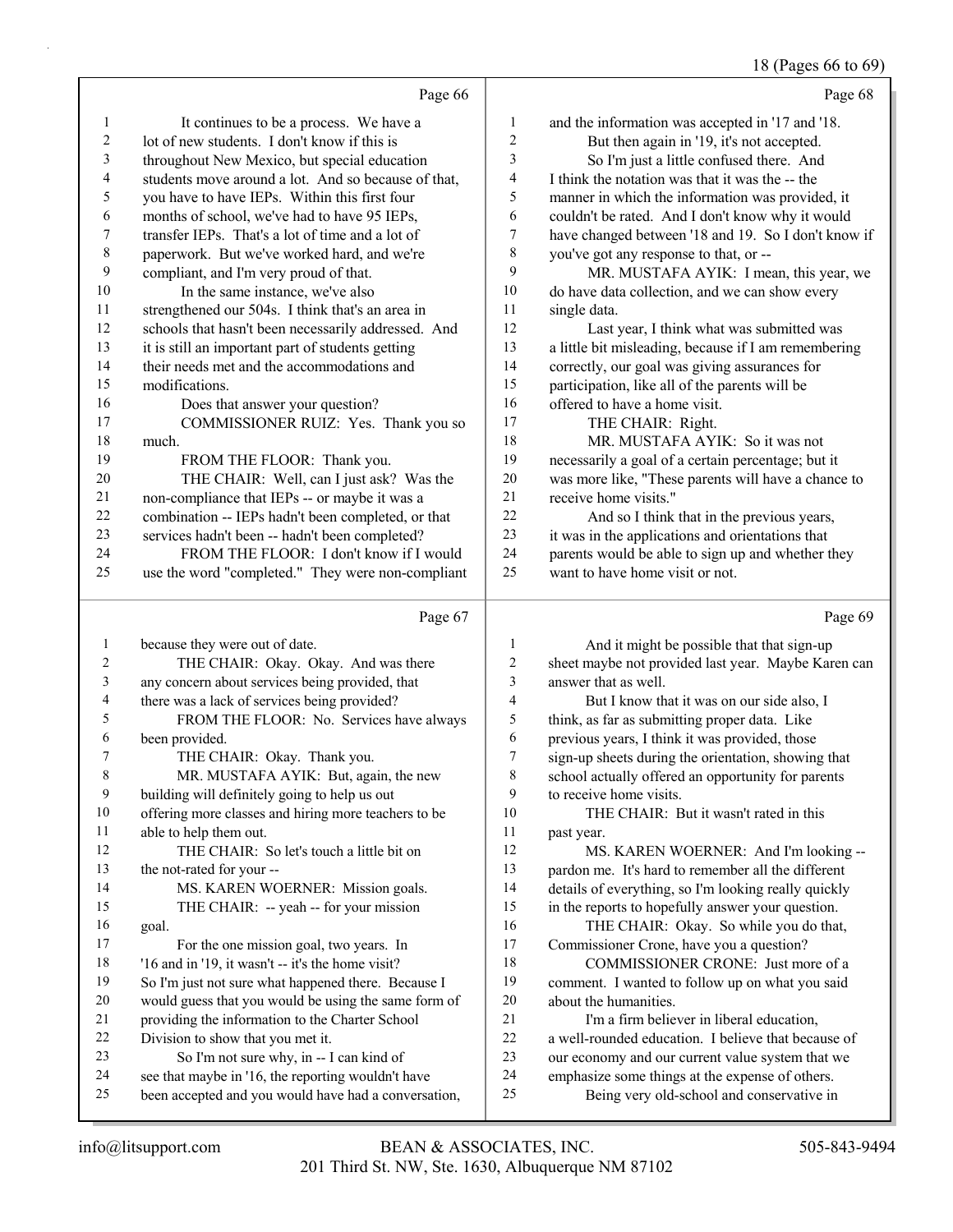## 19 (Pages 70 to 73)

|                  | Page 70                                                            |                         | Page 72                                              |
|------------------|--------------------------------------------------------------------|-------------------------|------------------------------------------------------|
| $\mathbf{1}$     | this regard, I would like to see Latin and Greek                   | $\mathbf{1}$            | to attend -- the charter -- the conference, the      |
| $\boldsymbol{2}$ | taught in the schools. My degrees are in science,                  | $\overline{c}$          | yearly conference and completed all my training      |
| 3                | but my minors were in literature and philosophy. So                | 3                       | requirements.                                        |
| 4                | I do want to encourage you to make sure that they                  | $\overline{4}$          | One summer I was on travel at that time              |
| $\mathfrak s$    | get those things.                                                  | 5                       | and I couldn't complete. And I used to depend on     |
| 6                | Thank you.                                                         | 6                       | the online trainings. And I think they are no        |
| 7                | MR. MUSTAFA AYIK: Thank you.                                       | 7                       | longer available, so I missed. And I believe other   |
| $\,$ $\,$        | MS. KAREN WOERNER: Sorry. Megan is                                 | 8                       | governing council members might have been in similar |
| 9                | signaling to me, because she -- as you know, Megan                 | 9                       | situation.                                           |
| 10               | does a lot of this work. And she did this analysis.                | 10                      | But now we are hosting. We have one this             |
| 11               | So I did find the analysis from last                               | 11                      | year, and we will be hosting every year. And         |
| 12               | year's report regarding home visits. And I will                    | 12                      | governing council approved requirements and all of   |
| 13               | tell you that the analysis indicates that of the                   | 13                      | us attend the training.                              |
| 14               | 349 students in Grades 6 through 12, the staff                     | 14                      | (Chair consults PEC counsel.)                        |
| 15               | visited 102 homes. And that was presented in a                     | 15                      | THE CHAIR: So let's just get a                       |
| 16               | narrative and a school-created data table.                         | 16                      | clarification on the hosting. Is -- you're hosting   |
| 17               | They also included a home visit tracker                            | 17                      | Charter School Division coming down, just like you   |
| $18\,$           | with 69 students. And of those, 62 had a notation                  | 18                      | did Saturday at Las Montañas, that they're the host  |
| 19               | suggesting a home visit was either offered,                        | 19                      | school for it?                                       |
| 20               | scheduled, or visited.                                             | 20                      | MS. MELISSA BROWN: Yes. There are no                 |
| 21               | So the way that material was presented, it                         | 21                      | more locations within Albuquerque that will allow us |
| $22\,$           | was hard to -- to determine a percentage, because it               | 22                      | to train on a Saturday. And so we seek out the       |
| 23               | should have had over 300 students in the tracker for               | 23                      | schools and ask them to host.                        |
| 24               | us to be able to determine the percentage.                         | 24                      | THE CHAIR: You are working on more                   |
| 25               | So -- and they only listed 69 students in                          | 25                      | online.                                              |
|                  |                                                                    |                         |                                                      |
|                  | Page 71                                                            |                         | Page 73                                              |
| 1                | the documents they provided. So I do believe that                  | $\mathbf{1}$            | MS. MELISSA BROWN: There's a biweekly                |
| $\overline{c}$   | they are offering home visits, and they are                        | 2                       | online training every other week, an hour.           |
| 3                | completing some. Whether or not it was the 80 to                   | 3                       | MR. OSMAN ANDEROGLU: In addition, I think            |
| 4                | 89 percent that they said was hard to verify or                    | $\overline{\mathbf{4}}$ | the new opportunity -- for instance, our business    |
| 5                | impossible to verify.                                              | 5                       | manager, Mike Vigil, one of our finance meetings,    |
| 6                | THE CHAIR: All right. Thanks.                                      | 6                       | he -- before the actual meeting he came and gave a   |
| 7                | Let's just touch a little bit on the                               | 7                       | one-hour training as well. That has been actually    |
| 8                | concern about governance council training. So is                   | 8                       | tremendous help. So we are adopting those specific   |
| 9                | the governance council currently up to date on their               | 9                       | trainings that we need, all of us need.              |
| 10               | training?                                                          | 10                      | THE CHAIR: That will give you the hours,             |
| 11               | MR. OSMAN ANDEROGLU: My name is Osman                              | 11                      | yes. Thank you. So there is -- currently, there is   |
| 12               | Anderoglu. I am the current governing council                      | 12                      | not a concern about training hours for the school.   |
| 13               | president, and I have been in the board of the                     | 13                      | MS. KAREN WOERNER: For the current school            |
| 14               | school since the school started.                                   | 14                      | year.                                                |
| 15               | We had one year that we were behind                                | 15                      | MR. ALAN BRAUER: No.                                 |
| 16               | expectation in terms of the trainings. But what we                 | 16                      | THE CHAIR: Right.                                    |
| 17               | did, we started hosting a session at ASE every year                | 17                      | MS. KAREN WOERNER: There is not a                    |
| 18               | starting this year. And I believe most of the                      | 18                      | concern; although, all of the hours are not due      |
| 19<br>20         | governing council members attended the training and                | 19<br>20                | until the end of the year.                           |
| 21               | completed the training.<br>So we will be looking into close the -- | 21                      | THE CHAIR: Right.<br>Commissioner Armbruster?        |
| 22               | completing all the training requirements.                          | 22                      | COMMISSIONER ARMBRUSTER: Just had some               |
| 23               | Part of the problem, there used to be                              | 23                      | various and different types of questions from my     |
| 24               | online trainings. If you are on travel -- for                      | 24                      | usual.                                               |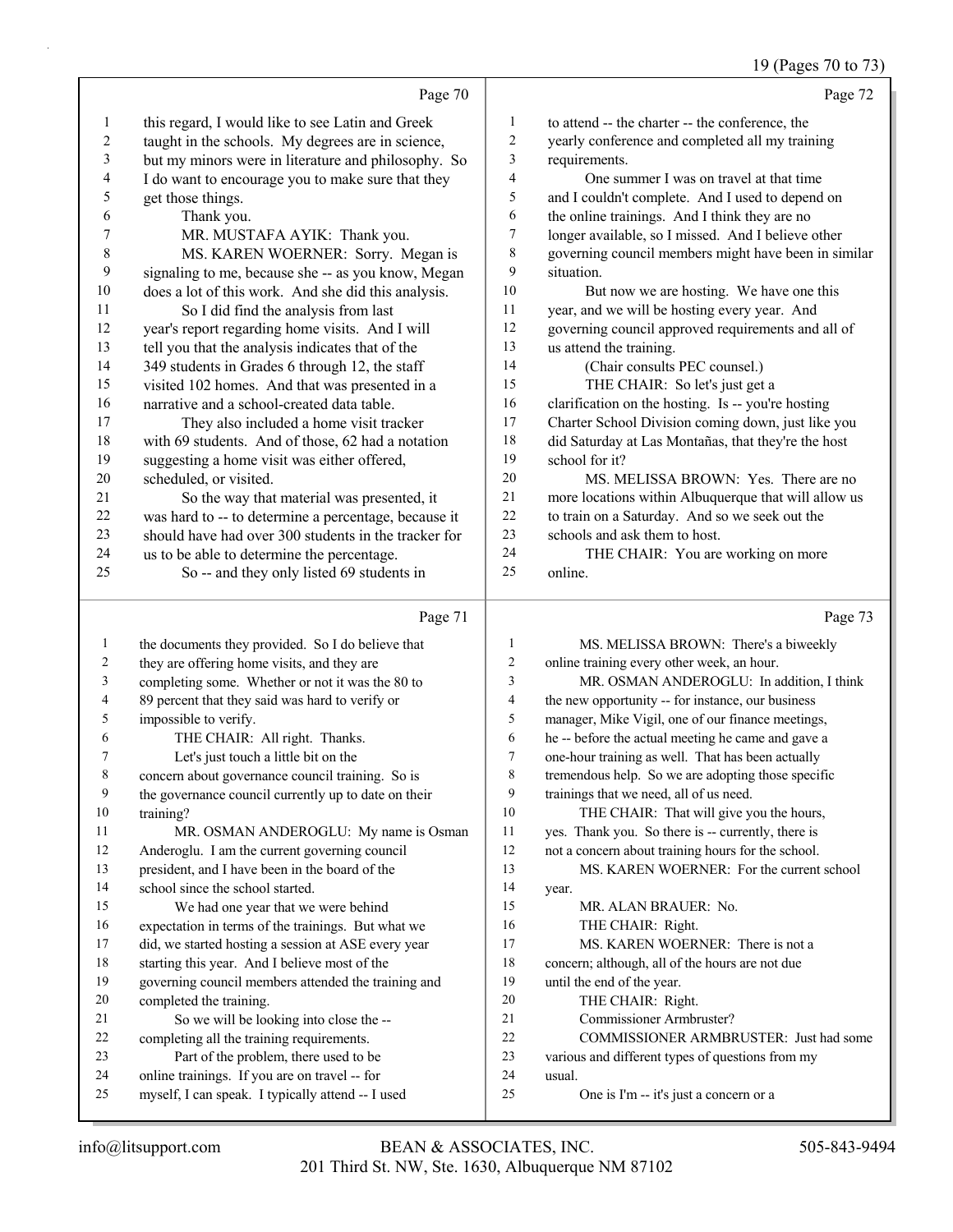20 (Pages 74 to 77)

|                   |                                                                                                          |                          | $20$ (1 ages $(70)$                                                                              |
|-------------------|----------------------------------------------------------------------------------------------------------|--------------------------|--------------------------------------------------------------------------------------------------|
|                   | Page 74                                                                                                  |                          | Page 76                                                                                          |
| 1                 | comment. On your mission statement, it mentions                                                          | 1                        | finalist.                                                                                        |
| $\boldsymbol{2}$  | students going to college, being prepared to go to                                                       | $\overline{c}$           | MR. MUSTAFA AYIK: Yeah. We had one                                                               |
| 3                 | college.                                                                                                 | 3                        | finalist.                                                                                        |
| 4                 | Great.                                                                                                   | $\overline{\mathcal{L}}$ | COMMISSIONER ARMBRUSTER: And the other                                                           |
| 5                 | But everyone isn't going to college. So                                                                  | 5                        | thing. On your ELL students, are they all                                                        |
| 6                 | it -- so you do prepare kids for careers? Is that                                                        | 6                        | Spanish-speaking, or do they have other languages as                                             |
| 7                 | through the dual language? Because I also noted                                                          | $\tau$                   | well?                                                                                            |
| $\,$ $\,$         | that you have a certain percentage of your                                                               | 8                        | MS. KRISTI DEL CURTO: There are other                                                            |
| 9                 | graduating students went into the military, which I                                                      | 9                        | languages. We have a variety of languages that                                                   |
| $10\,$            | don't consider college. I mean, it's fine; but it's                                                      | 10                       | we -- that our students speak; mostly Arabic and                                                 |
| 11                | not college.                                                                                             | 11                       | Spanish is the highest level of our ELLs.                                                        |
| 12                | MR. MUSTAFA AYIK: Thank you for the                                                                      | 12                       | COMMISSIONER ARMBRUSTER: Right. So that                                                          |
| 13                | question. You are right. That's why I mentioned in                                                       | 13                       | can kind of go with Free and Reduced Lunches as                                                  |
| 14                | my presentation what we do for college and career                                                        | 14                       | well.                                                                                            |
| 15                | readiness. And like you said, not all students may                                                       | 15                       | MS. KRISTI DEL CURTO: Right. Right.                                                              |
| 16                | be able to go to college.                                                                                | 16                       | COMMISSIONER ARMBRUSTER: I'm just looking                                                        |
| 17                | So right now what we are doing is there's                                                                | 17                       | at you-all, thinking perhaps Spanish isn't the only                                              |
| 18                | a program called "YouScience." This program is an                                                        | 18                       | thing. That's generally how we think of it, even                                                 |
| 19                | assessment tool for middle-school students and also                                                      | 19                       | though it's incorrect doing that.                                                                |
| $20\,$            | early-high-school students.                                                                              | 20                       | And I think it's -- I'm, like -- I was                                                           |
| 21                | [Inaudible] have, like, some kind of                                                                     | 21                       | reading about taking your students starting at                                                   |
| $22\,$            | games, and that, as a result, it determines                                                              | 22                       | eighth grade, I believe it was, to in-state as well                                              |
| 23                | students' strengths and their skills and also                                                            | 23                       | as out-of-state colleges. And so that comes out of                                               |
| 24                | identifies their interest. So we are already                                                             | 24                       | your money that you get from the State to take                                                   |
| 25                | adopted this program and we are giving out this year                                                     | 25                       | students there?                                                                                  |
|                   | Page 75                                                                                                  |                          | Page 77                                                                                          |
|                   |                                                                                                          |                          |                                                                                                  |
| $\mathbf{1}$<br>2 | to all of our middle-school students, so that -- in<br>an effort to collect data so that we offer career | $\mathbf{1}$<br>2        | MR. MUSTAFA AYIK: Right now, since we                                                            |
| 3                 | pathways in our high school.                                                                             | 3                        | stop collecting cash from students -- so we<br>technically pay for all educational trips for the |
| 4                 | So that's very important, and that's                                                                     | $\overline{\mathcal{L}}$ | transportation and registration. So if it's                                                      |
| 5                 | something I had in my previous schools. We had six                                                       | 5                        | involving transportation and registration, the                                                   |
| 6                 | different career pathways. We had certification                                                          | 6                        | school pays. But if it's their, like, lunch and                                                  |
| 7                 | programs in all those.                                                                                   | $\overline{7}$           | things like that, student brings their own money and                                             |
| 8                 | So those are quite important, and we are                                                                 | 8                        | pays right away there.                                                                           |
| 9                 | on the right path to provide that opportunity for                                                        | 9                        | COMMISSIONER ARMBRUSTER: Okay. I think                                                           |
| 10                | our students. So we are going to identify their                                                          | 10                       | that's it. Thank you for explaining that.                                                        |
| 11                | strengths, and then we are going to identify career                                                      | 11                       | THE CHAIR: Commissioner Robbins?                                                                 |
| 12                | pathways to help them out and prepare them for their                                                     | 12                       | COMMISSIONER ROBBINS: Unless there's                                                             |
| 13                | future careers.                                                                                          | 13                       | other questions                                                                                  |
| 14                | COMMISSIONER ARMBRUSTER: I suppose if I                                                                  | 14                       | THE CHAIR: Oh, have at it.                                                                       |
| 15                | were a parent and I wanted to send my child to the                                                       | 15                       | COMMISSIONER ROBBINS: I move the Public                                                          |
| 16                | school, it might concern me that your mission                                                            | 16                       | Education Commission -- before I make a motion, I do                                             |
| 17                | statement only talks about college. I'm just giving                                                      | 17                       | want to acknowledge what counsel had said. But in                                                |
| 18                | you that as a -- as a heads-up. That would be one                                                        | 18                       | spite of that, I think it's inappropriate for the                                                |
| 19                | thing.                                                                                                   | 19                       | Commission to not put conditions, because we don't                                               |
| 20                | So since your goal is for a college                                                                      | 20                       | have all of the indicators from PED. And until such                                              |
| 21                | student, did you have any National Merit Scholarship                                                     | 21                       | time as we have those, I think it would be                                                       |
|                   |                                                                                                          |                          |                                                                                                  |
| 22                | winners, or contenders, I should say?                                                                    | 22                       | inappropriate to just give unconditional approval.                                               |
| 23                | MR. MUSTAFA AYIK: This year, we had one                                                                  | 23                       | So with that, I move the Public Education                                                        |
| 24                | finalist. Mr. Yanar can explain.                                                                         | 24                       | Commission approve the renewed charter for the                                                   |
| 25                | MR. HAKAN YANAR: Okay. We had just one                                                                   | 25                       | Albuquerque School of Excellence, with the condition                                             |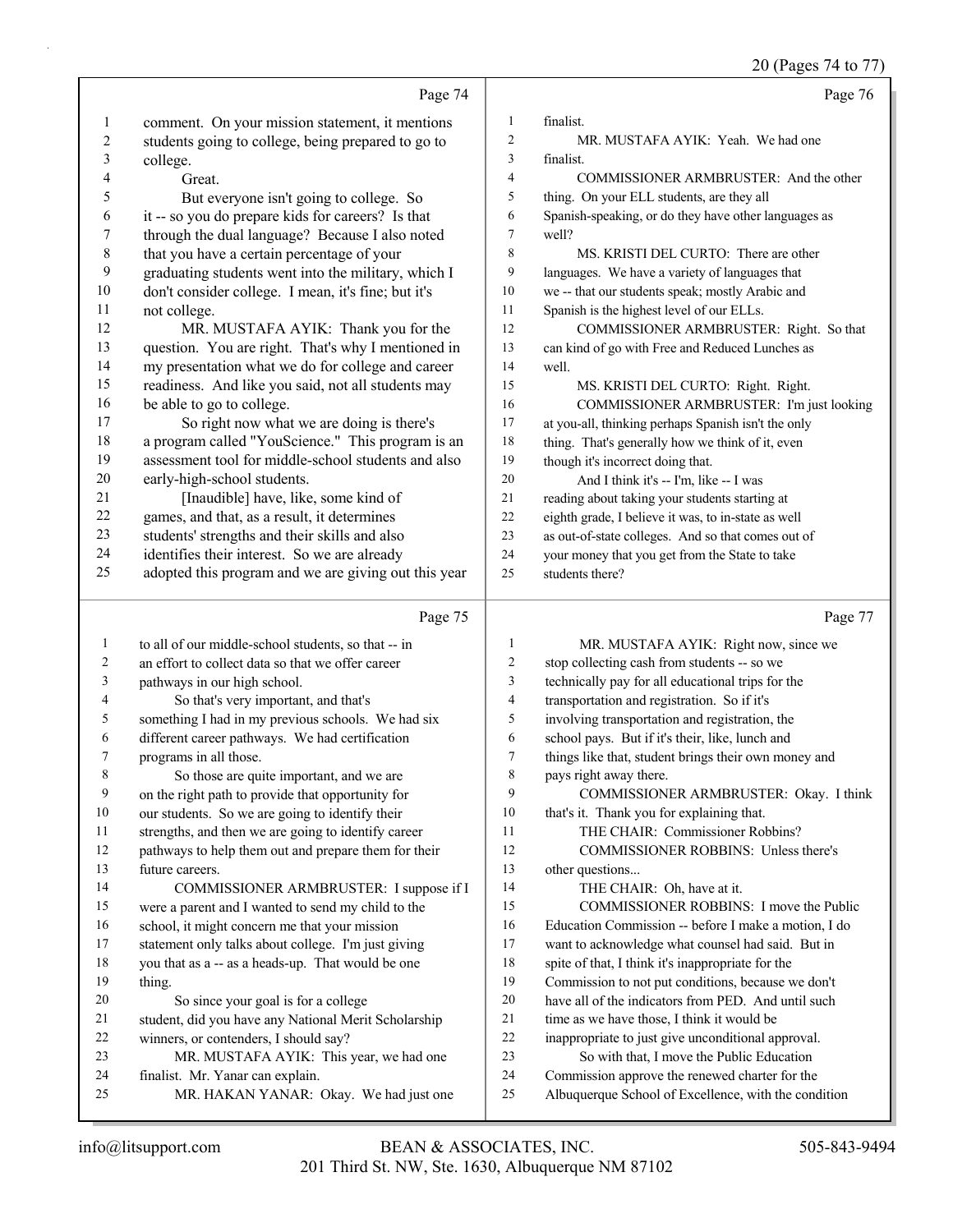21 (Pages 78 to 81)

|                |                                                     |                          | 21 (Fages 70 to 01                                                                                        |
|----------------|-----------------------------------------------------|--------------------------|-----------------------------------------------------------------------------------------------------------|
|                | Page 78                                             |                          | Page 80                                                                                                   |
| $\mathbf{1}$   | on the receipt, and that these following indicators | 1                        | with us.                                                                                                  |
| $\overline{c}$ | show similar performance for the 2018-'19 school    | $\boldsymbol{2}$         | So we are on to our third school now,                                                                     |
| 3              | year. Those include student growth highest          | 3                        | which is South Valley Preparatory School. So thank                                                        |
| 4              | quartile, student growth middle quartiles, student  | $\overline{\mathcal{L}}$ | you once again for coming up. And before we start,                                                        |
| 5              | growth lowest quartiles, English Language Learners, | 5                        | once again to remind Commissioners, we are doing                                                          |
| 6              | chronic absenteeism, college and career readiness,  | 6                        | renewal of charters with conditions.                                                                      |
| 7              | educational climate, growth in the four-year        | 7                        | PED has not provided a report or a review                                                                 |
| $\,$ $\,$      | graduation rate in the four, five, and six-year     | 8                        | of data for the School Year '18-'19 Accountability.                                                       |
| 9              | graduation rates.                                   | 9                        | It is important for schools to have the complete                                                          |
| 10             | COMMISSIONER VOIGT: Second.                         | 10                       | academic data as part of its renewal information for                                                      |
| 11             | THE CHAIR: I think the motion has to be             | 11                       | this renewal and also for future years.                                                                   |
| 12             | amended, because I believe you said for a new       | 12                       | The PEC needs complete State                                                                              |
| 13             | charter. So the word -- we can check with Cindy if  | 13                       | Accountability reports to make the best decision on                                                       |
| 14             | the word -- does it say "new charter"?              | 14                       | school renewal applications.                                                                              |
| 15             | (The record was read as requested.)                 | 15                       | The PEC will review financial and                                                                         |
| 16             | COMMISSIONER VOIGT: I second.                       | 16                       | operational performance, because the data is                                                              |
| 17             | THE CHAIR: There's a motion by                      | 17                       | complete at this meeting in December 2019.                                                                |
| 18             | Commissioner Robbins, a second by Commissioner      | 18                       | If the PEC decides to issue a renewal with                                                                |
| 19             | Voigt.                                              | 19                       | conditions, the PEC will clearly state what                                                               |
| 20             | Any further discussion?                             | 20                       | Accountability information it will review from the                                                        |
| 21             | (No response.)                                      | 21                       | PED Accountability Report.                                                                                |
| 22             | THE CHAIR: If not                                   | 22                       | When the Accountability data is prepared                                                                  |
| 23             | COMMISSIONER ARMBRUSTER: Commissioner               | 23                       | by PED and the school has had an opportunity to                                                           |
| 24             | Armbruster votes "Yes."                             | 24                       | review the data -- approximately ten days -- the PEC                                                      |
| 25             | Commissioner Robbins?                               | 25                       | will review the data and remove the condition or                                                          |
|                |                                                     |                          |                                                                                                           |
|                | Page 79                                             |                          | Page 81                                                                                                   |
|                |                                                     |                          |                                                                                                           |
| $\mathbf{1}$   | COMMISSIONER ROBBINS: Yes.                          | 1                        | take other action such as a Corrective Action Plan                                                        |
| $\overline{c}$ | COMMISSIONER ARMBRUSTER: Commissioner               | $\boldsymbol{2}$         | or possibly non-renew the charter.                                                                        |
| 3              | Gipson?                                             | $\mathfrak{Z}$           | At a future meeting, January or February                                                                  |
| 4              | THE CHAIR: Yes.                                     | 4                        | 2020, the PEC will only consider the issues related                                                       |
| 5              | COMMISSIONER ARMBRUSTER: Commissioner               | 5                        | to the reason for the conditions and will not                                                             |
| 6<br>7         | Voigt?                                              | 6                        | consider any other issues related to renewal.                                                             |
|                | <b>COMMISSIONER VOIGT: Yes.</b>                     | $\sqrt{ }$               | So thank you. And I'll remind anyone that                                                                 |
| 8<br>9         | COMMISSIONER ARMBRUSTER: Commissioner               | $8\,$                    | does want to speak during the Public Comment                                                              |
| 10             | Raftery?<br>COMMISSIONER RAFTERY: Yes.              | 9<br>$10\,$              | portion, the sign-up sheet is over here. So if you                                                        |
| 11             |                                                     | 11                       | would please do so. Thank you.                                                                            |
| 12             | COMMISSIONER ARMBRUSTER: Commissioner<br>Crone?     | 12                       | And we're now on to CSD.                                                                                  |
| 13             | COMMISSIONER CRONE: Yes.                            |                          | MS. KAREN WOERNER: Thank you,                                                                             |
| 14             | COMMISSIONER ARMBRUSTER: Commissioner               | 13<br>14                 | Madam Chair, Commissioners, school representatives.                                                       |
| 15             | Ruiz?                                               | 15                       | So South Valley Preparatory School serves Grades 6                                                        |
| 16             | COMMISSIONER RUIZ: Yes.                             | 16                       | through 8, with approximately 168 current students,                                                       |
| 17             | COMMISSIONER ARMBRUSTER: It's a                     | 17                       | and is a small -- described in their mission as a<br>small, safe, and unique family learning opportunity, |
| 18             | seven-zero vote.                                    | 18                       |                                                                                                           |
| 19             | THE CHAIR: Motion passes, seven-zero.               | 19                       | where students are prepared for high school and<br>beyond.                                                |
| 20             | Congratulations, and good luck with that new        | $20\,$                   |                                                                                                           |
| 21             | building. Keep us posted.                           | 21                       | I must apologize, first and foremost. I<br>did not, on this PDF document, reassign numbers. So            |
| 22             | (Recess taken, 10:05 a.m. to 10:21 a.m.)            | $22\,$                   | if you're looking at the printed copy, they're                                                            |
| 23             | THE CHAIR: Good morning.                            | 23                       | numbered by each section rather than overall                                                              |

- 25 THE CHAIR: Thank you for your patience
- 201 Third St. NW, Ste. 1630, Albuquerque NM 87102 info@litsupport.com BEAN & ASSOCIATES, INC. 505-843-9494

25 schools that I neglected to do that, and this is one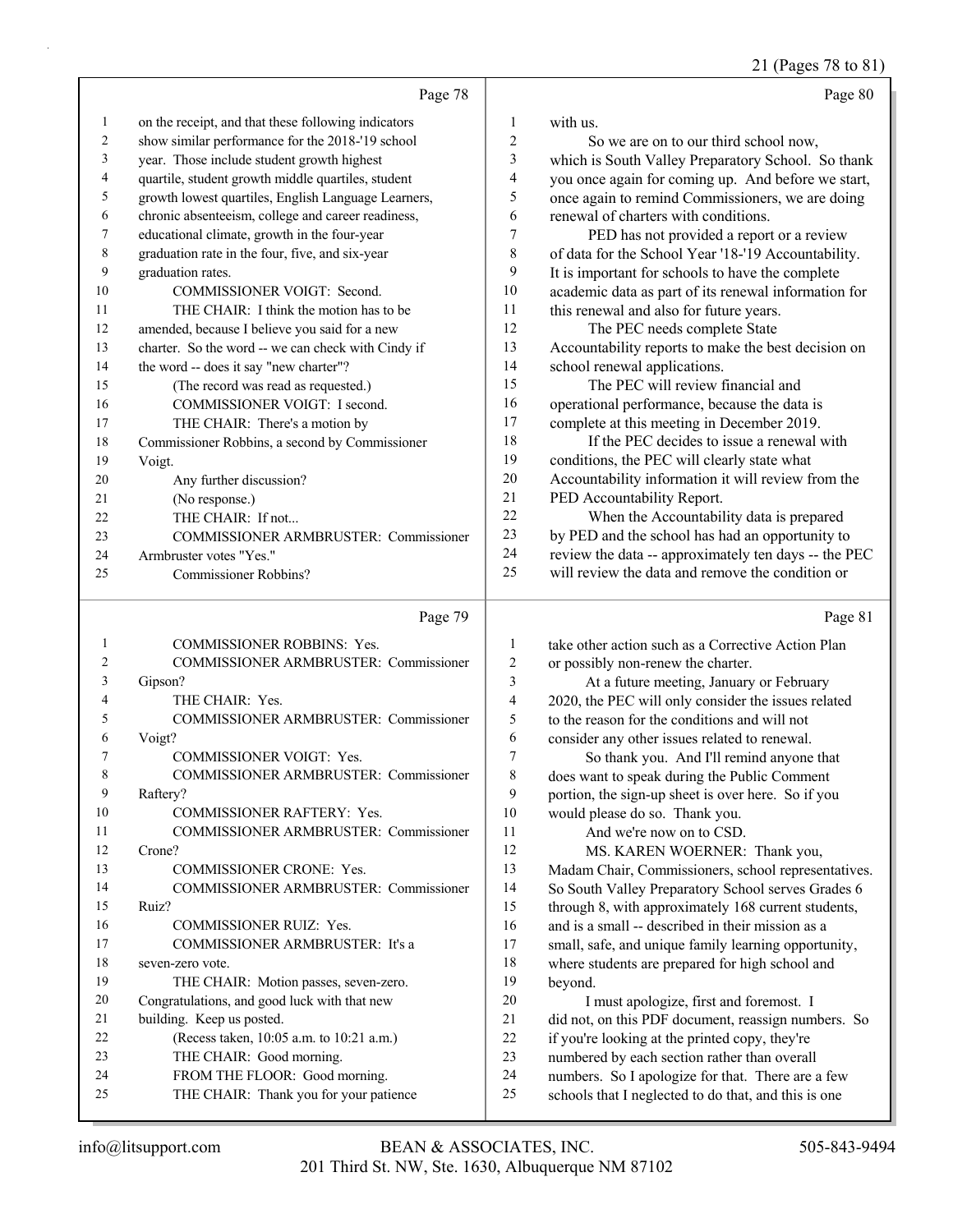#### 22 (Pages 82 to 85)

|                                |                                                                                                   |                  | $22$ (rages oz to ob                                 |
|--------------------------------|---------------------------------------------------------------------------------------------------|------------------|------------------------------------------------------|
|                                | Page 82                                                                                           |                  | Page 84                                              |
| 1                              | of them.                                                                                          | $\mathbf{1}$     | Another slight concern is the index --               |
| $\overline{c}$                 | In the online materials, it starts on                                                             | $\mathbf{2}$     | PSFA's index is 32.06 for the school, where the      |
| 3                              | Page 293 in your packet. In your printed, it's a                                                  | 3                | current Statewide average is 23. So, in this case,   |
| $\overline{\mathcal{A}}$       | little easier to see.                                                                             | 4                | theirs is a little higher than we would like to see, |
| 5                              | The Part A data analysis did show, as                                                             | 5                | and, remember, lower is better. So I just want to    |
| 6                              | indicated on Page 3 of the data analysis, that their                                              | 6                | point that out.                                      |
| 7                              | proficiency rates have been steadily declining each                                               | 7                | And, otherwise, I think -- again, their              |
| $\,$ $\,$                      | year through this contract term to their current                                                  | 8                | performance framework indicators, you can also see,  |
| 9                              | standing, which, in both reading and math, they're                                                | 9                | again, continuous improvement over the course of     |
| 10                             | above the State average.                                                                          | $10\,$           | their contract, similarly as to their academic       |
| 11                             | Same is true with their science.                                                                  | 11               | performance.                                         |
| 12                             | Proficiency rate was at 37 percent, the State                                                     | 12               | THE CHAIR: Okay. Thanks.                             |
| 13                             | average being 35 percent.                                                                         | 13               | And you've got your 15 minutes to present            |
| 14                             | And the indices for subgroup growth, are                                                          | 14               | whatever you choose to. I will just ask you to       |
| 15                             | all above the line. And as we mentioned earlier, a                                                | 15               | please identify everyone that's going to speak for   |
| 16                             | zero means as expected. So above the line means                                                   | 16               | the record.                                          |
| 17                             | they're doing better than expected, at least for the                                              | 17               | MS. ALDERETE-TRUJILLO: Absolutely.                   |
| 18                             | years that we had the data.                                                                       | 18               | MS. KAREN WOERNER: I'm sorry,                        |
| 19                             | The same is true with their subgroup                                                              | 19               | Madam Chair. I neglected to point out the school     |
| 20                             | proficiencies, which we do have that data on Page 9                                               | $20\,$           | did not initially provide a response. But I know     |
| 21                             | of Part A, again, with significant increases each                                                 | 21               | that they brought some materials that they would     |
| 22                             | year, a steady upward trend in increasing their                                                   | $22\,$           | like for the PEC to have.                            |
| 23                             | proficiency.                                                                                      | 23               | Would you like us to pass those out to               |
| 24                             | Also the -- their percentage of students                                                          | 24               | them? And so just about their school that goes       |
| 25                             | who remain enrolled within the year as well as                                                    | 25               | along with their presentation today.                 |
|                                | Page 83                                                                                           |                  | Page 85                                              |
|                                |                                                                                                   | $\mathbf{1}$     | MS. ALDERETE-TRUJILLO: And, Chairwoman               |
| $\mathbf{1}$<br>$\overline{c}$ | return each year is high, over 85 percent every                                                   | $\overline{2}$   | Gipson, I'll have Ms. Munsey pass those out to you.  |
| 3                              | year, sometimes in the 90s.                                                                       | 3                | And I apologize. I'm struggling with some stomach    |
| 4                              | One concern in the Part A was a dip in the<br>teacher retention rate last year. And as you saw on | $\overline{4}$   | flu $-$                                              |
| 5                              | their analysis for the organization performance                                                   | 5                | THE CHAIR: Join the club.                            |
| 6                              | framework, there were two areas that the school had                                               | 6                | MS. ALDERETE-TRUJILLO: -- and other                  |
| 7                              | repeat Workings to Meet. One was financial                                                        | $\boldsymbol{7}$ | issues.                                              |
| 8                              | compliance, and that was because there were audit                                                 | 8                | But, as always, it's a pleasure to be                |
| 9                              | findings each year. However, I should note that                                                   | 9                | here. My name is Charlotte Alderete-Trujillo. I'm    |
| 10                             | there were -- in the last three years, there was one                                              | 10               | the Executive Director of South Valley Preparatory   |
| 11                             | audit finding, then two, and then one.                                                            | 11               | School.                                              |
| 12                             | In that middle year when there were two,                                                          | 12               | With me today I have our assistant                   |
| 13                             | there was one that was a material weakness or                                                     | 13               | principal -- I think she has probably 15 titles,     |
| 14                             | significant deficiency. But this last year was just                                               | 14               | lead teacher, gifted teacher, science teacher --     |
| 15                             | the one, and it was, again, another non-compliance                                                | 15               | Janie Munsey, and our governing board chair,         |
| 16                             | concern, so not a real serious one.                                                               | 16               | Bernadette Fritz. I also have our governing board    |
| 17                             | Also the other indicator that had a repeat                                                        | $17\,$           | members Michaela Trujillo and Monica Aguilar, and    |
| 18                             | Workings to Meet was the teacher and staff                                                        | 18               | our business manager, Al Martinez.                   |
| 19                             | credentialing. And those concerns were around a                                                   | 19               | So, again, Chairwoman Gipson and                     |
| $20\,$                         | long-term sub and/or endorsement waivers, getting                                                 | 20               | Commissioners, I thank you very much for allowing us |
| 21                             | the waivers and getting notifications out to parents                                              | 21               | to be here.                                          |
| 22                             | on those. And the school has rectified that and                                                   | 22               | I wanted to read you the statement -- it's           |
| 23                             | made sure to resolve those issues.                                                                | 23               | probably pretty much what I had, and I added some    |
| 24                             | 97 percent of employees and 94 percent of                                                         | 24               | information in the packet to you.                    |
|                                |                                                                                                   |                  |                                                      |

- 24 97 percent of employees and 94 percent of<br>25 households signed petitions.
- households signed petitions.

25 But over the last ten years, South Valley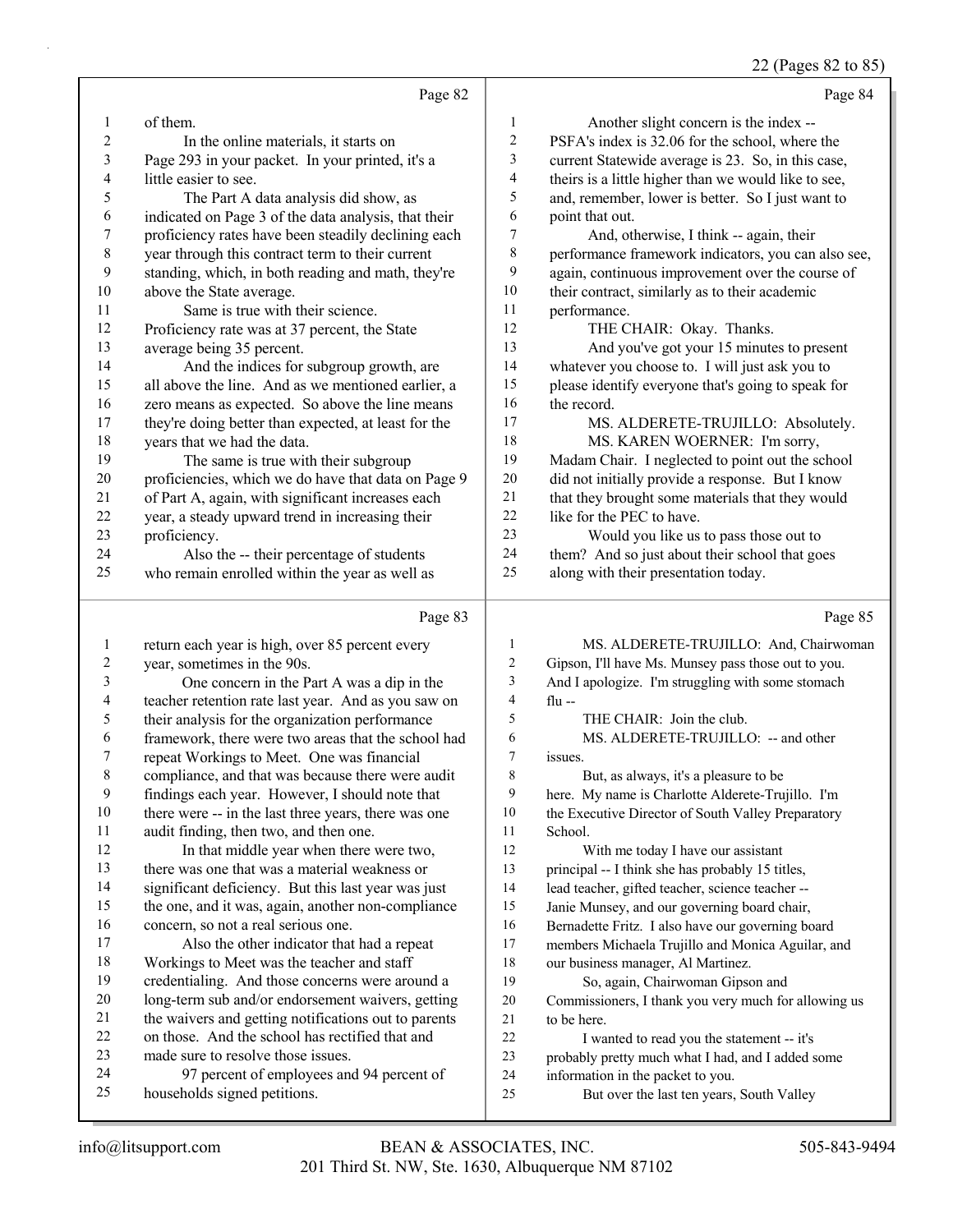## 23 (Pages 86 to 89)

|                |                                                                   |              | $23$ (Fages ou to 07                                                                                        |
|----------------|-------------------------------------------------------------------|--------------|-------------------------------------------------------------------------------------------------------------|
|                | Page 86                                                           |              | Page 88                                                                                                     |
| $\mathbf{1}$   | Preparatory School has successfully transformed the               | 1            | our work starts over each year. And with every new                                                          |
| $\overline{c}$ | middle-school experience for close to 500 families                | 2            | class we are honored to serve, we strive to                                                                 |
| $\mathfrak{Z}$ | and students. Each year since 2010, we have worked                | 3            | consistently provide an environment where every                                                             |
| $\overline{4}$ | diligently to fine-tune and continuously improve our              | 4            | student has access to the knowledge and skills they                                                         |
| $\mathfrak s$  | work to address the needs of the whole child.                     | 5            | need to be successful in high school and beyond.                                                            |
| 6              | We do this work specifically by creating a                        | 6            | That's my spiel. I'm going to leave the                                                                     |
| 7              | middle-school environment where every student is,                 | 7            | rest of my time to Sue Fox, if that's okay.                                                                 |
| 8              | first and foremost, feels like they are part of our               | $\,8\,$      | THE CHAIR: Sure.                                                                                            |
| 9              | family. We really do try to create a family                       | 9            | MS. SUSAN FOX: I'm going to make the same                                                                   |
| $10$           | environment at our school, and I think we have been               | 10           | statement as I made for the last school.                                                                    |
| 11             | successful at that.                                               | 11           | The school objects to any bifurcation or                                                                    |
| 12             | We also want to -- we have created a                              | 12           | extension of the charter renewal process that's                                                             |
| 13             | middle-school environment where every student is                  | 13           | intended to, or would result in, the PEC's decision                                                         |
| 14             | healthy by learning and teaching them what it takes,              | 14           | not being a final decision until after the statutory                                                        |
| 15             | what they need personally to be healthy, to be                    | 15           | deadline requirement at NMSA 22-8B-12I, and reserves                                                        |
| 16             | physically, socially, and emotionally well, where                 | 16           | all its appeal rights under New Mexico law.                                                                 |
| 17             | every student is safe in an environment where they                | 17           | Based on the school's presentation and the                                                                  |
| 18             | are unafraid to take risks both academically and                  | 18           | data before the PEC currently, the school requests                                                          |
| 19             | socially, and where they are comfortable being                    | 19           | that the PEC vote to grant a five-year charter                                                              |
| 20             | themselves without social pressures, and where every              | $20\,$       | without conditions and without further consideration                                                        |
| 21             | student can learn in an environment where their                   | $21\,$       | of the 2018-'19 final Spotlight designation from the                                                        |
| 22             | culture and traditions are honored.                               | 22           | PED.                                                                                                        |
| 23             | I think that's been a very significant                            | 23           | Thanks.                                                                                                     |
| 24             | portion for our school, that our kids have really                 | 24           | THE CHAIR: Okay. Thanks.                                                                                    |
| 25             | grown, and we have grown as teachers, in being able               | 25           | MS. ALDERETE-TRUJILLO: I did, in your                                                                       |
|                | Page 87                                                           |              | Page 89                                                                                                     |
| $\mathbf{1}$   | to provide that environment. And also where every                 | $\mathbf{1}$ | packet, Chairwoman Gipson and Commissioners, try to                                                         |
| $\overline{c}$ | student can leave us with the ability to advocate                 | 2            | focus specifically on the data we had, specifically                                                         |
| $\mathfrak{Z}$ | for their own personal desires and academic, social,              | 3            | from the transition assessment, just so you had that                                                        |
| $\overline{4}$ | and emotional needs. That's very important for us                 | 4            | to look at.                                                                                                 |
| 5              | for when our students leave us.                                   | 5            | THE CHAIR: Okay. Thank you. We are now                                                                      |
| 6              | South Valley Preparatory School serves a                          | 6            | on to the Public Comment portion. And there is only                                                         |
| $\tau$         | student population from a variety of long-standing                | 7            | one person now that has signed up. So they can take                                                         |
| $\,$ 8 $\,$    | traditional communities where almost every single                 | 8            | eight full minutes if they choose to.                                                                       |
| 9              | negative social determinant has historically                      | 9            | And it is Michaela Trujillo.                                                                                |
| $10\,$         | created, and continues to create, obstacles to                    | 10           | FROM THE FLOOR: Good morning,                                                                               |
| 11             | success. South Valley Prep does not serve a similar               | 11           | Madam Chairwoman, Commission. Thank you. I do not                                                           |
| 12             | student demographic makeup when compared to the                   | 12           | need eight minutes. I just wanted to say I am                                                               |
| 13             | large district in which we exist.                                 | 13           | currently a board member at South Valley Prep, but                                                          |
| 14             | At SVP, a significantly higher percentage                         | 14           | I'm speaking today as a parent.                                                                             |
| 15             | of our student population is economically                         | 15           | My three children attended South Valley                                                                     |
| 16             | disadvantaged. We are 100 percent Free and Reduced                | 16           | prep for all three years of middle school.                                                                  |
| 17             | Lunch. We serve a far greater percentage of                       | 17<br>18     | And I am also born and raised in the                                                                        |
| 18             | students with disabilities and a higher percentage                | 19           | South Valley. And I'm so proud to see a school                                                              |
| 19<br>20       | of English Language Learners than the average<br>district school. | 20           | providing rigorous education, while still continuing<br>the family and community sense that is so important |
| 21             | However, despite those obstacles and                              | $21\,$       | to us in the South Valley.                                                                                  |
| 22             | social determinants that our students and families                | $22\,$       | My three children were not only prepared                                                                    |
| 23             | face each day, as you know, they continue to close                | 23           | academically for high school and beyond, but were                                                           |
| 24             | the achievement gap. While South Valley Prep is                   | 24           | provided with skills, lessons, and opportunities                                                            |
|                | nowhere near perfect, we recognize and acknowledge                | $25\,$       | that left them committed to their community as well                                                         |
| 25             |                                                                   |              |                                                                                                             |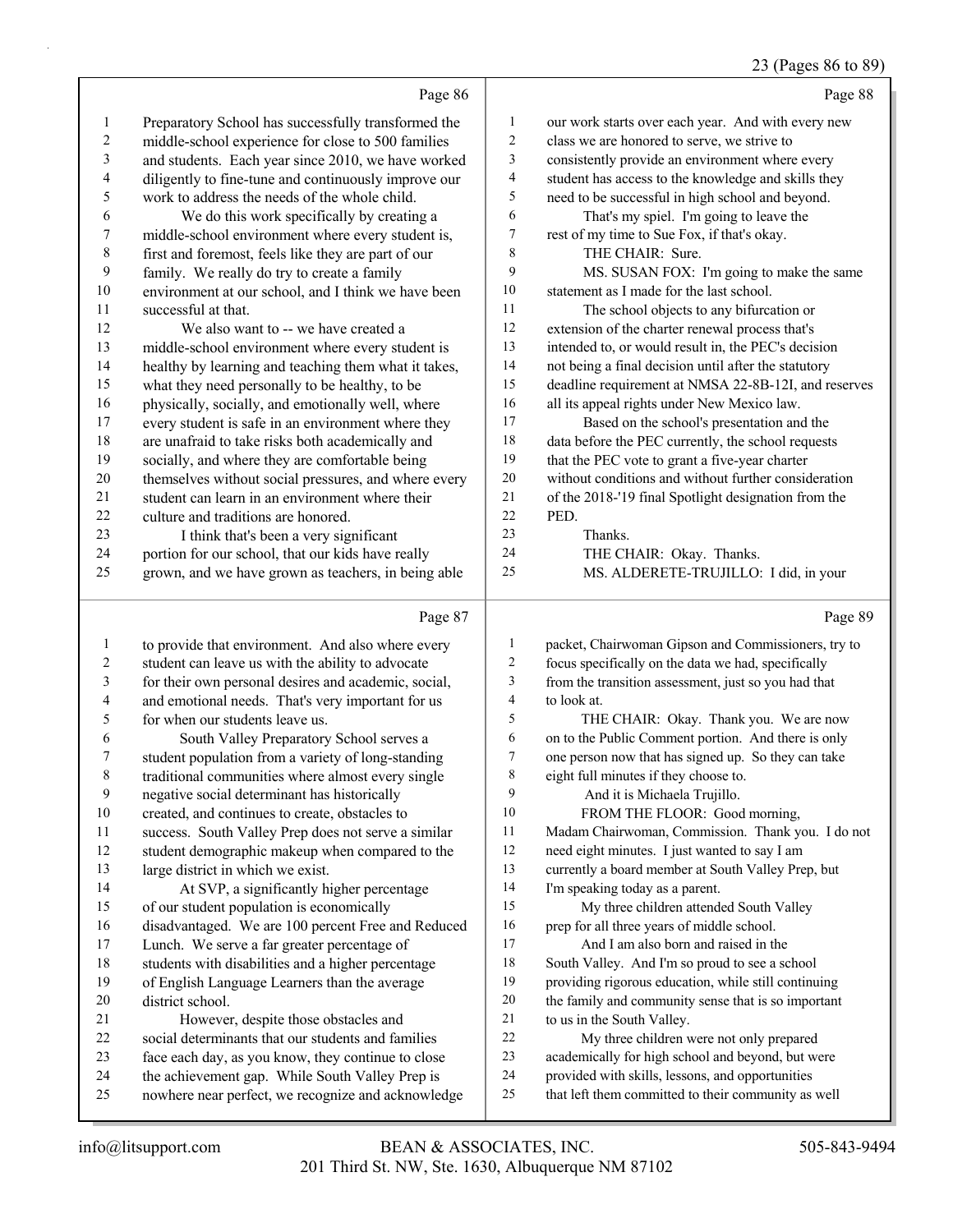#### 24 (Pages 90 to 93)

|                          | Page 90                                              |                  | Page 92                                              |
|--------------------------|------------------------------------------------------|------------------|------------------------------------------------------|
| $\mathbf{1}$             | as global citizens.                                  | $\mathbf{1}$     | that they have to complete working in the Wisdom     |
| $\boldsymbol{2}$         | My oldest daughter is in her senior year             | $\boldsymbol{2}$ | Garden, and they get tuition paid from UNM.          |
| $\mathfrak{Z}$           | of her undergraduate degree, and she is focused on   | 3                | So our students work alongside those                 |
| $\overline{\mathcal{A}}$ | how she can serve her community and care about her   | 4                | students at UNM, as well as the students from        |
| 5                        | environment. And I know that those values were       | 5                | La Placita. A lot of our cultural and identity       |
| 6                        | fostered at South Valley Prep.                       | 6                | learning comes at the farm through La Placita.       |
| $\boldsymbol{7}$         | I can confidently say and truly say that             | 7                | And this year, we've added Los Jardines              |
| $\,$ $\,$                | they do focus on the whole child; mind, body, and    | $\,$ $\,$        | Institute in adding some of the comprehensive        |
| 9                        | soul.                                                | 9                | sessions with our students in terms of culture,      |
| 10                       | Thank you.                                           | $10\,$           | identity, environmental justice. That has tied in    |
| 11                       | THE CHAIR: Thank you. So thank you for               | 11               | nicely, because we have a social worker that brought |
| 12                       | coming up. And without a doubt, thank you for        | 12               | in two social work interns, one of which worked at   |
| 13                       | everything you do every day. Because what you do is  | 13               | SWOP, Southwest Organizing Project; so she is        |
| 14                       | not only important, but what you do, certainly you   | 14               | supporting all additional restorative justice        |
| 15                       | see the results of it in terms of truly serving the  | 15               | practices at school, and then also working with the  |
| 16                       | community and absolutely serving those students.     | 16               | Wisdom Garden and Los Jardines. So it's been         |
| 17                       | As some people know, my affinity is not              | 17               | awesome this year.                                   |
| 18                       | for middle-school students.                          | 18               | THE CHAIR: Great. Great. And I                       |
| 19                       | MS. ALDERETE-TRUJILLO: It's difficult,               | 19               | certainly hope, going forward, that your school      |
| 20                       | for sure.                                            | $20\,$           | helps to be one of those leaders in modeling for --  |
| 21                       | THE CHAIR: It is not. And I bless                    | 21               | for schools as we -- as we move forward with making  |
| 22                       | anyone -- because even though my affinity is not for | 22               | sure that our schools are being more culturally      |
| 23                       | middle-school students, we know that that becomes    | 23               | responsive. You're one of our best examples of how   |
| 24                       | the black hole for a lot of students. And their      | 24               | it can be done and how it also helps to provide that |
| 25                       | educational career is made or broken during those    | 25               | basis and foundation for students to be successful   |
|                          |                                                      |                  |                                                      |
|                          | Page 91                                              |                  | Page 93                                              |
| $\mathbf{1}$             | years.                                               | $\mathbf{1}$     | in school as well.                                   |
| $\overline{c}$           | They can be the -- I worked with someone             | $\overline{c}$   | So that I truly appreciate the                       |
| 3                        | who referred to it with their children as, "The Dark | 3                | conversations that you must have, apparently often,  |
| 4                        | Years. We don't talk about those years anymore."     | $\overline{4}$   | in your school environment. But it is -- it is       |
| 5                        | But they are so critically important. And            | 5                | evident with -- and going to the school and the      |
| 6                        | I think what you have developed with that -- what do | 6                | opportunity that I had to go to the school, the      |
| 7                        | you call -- looping system and that -- that          | 7                | students are so proud. Even though you don't have a  |
| $\,$ 8 $\,$              | consistency and that attachment to those core        | $\,$ $\,$        | good index, I know what an important move that was   |
| 9                        | teachers is, without a doubt, something that works.  | 9                | that you made into -- into that building.            |
| 10                       | Let me ask you. I think you had spoken               | 10               | So let's -- let's just talk a little bit             |
| 11                       | about a farm.                                        | 11               | about -- is there any -- is there any talk about     |
| 12                       | MS. ALDERETE-TRUJILLO: We do do service              | 12               | improvements that can or will be done to the         |
| 13                       | learning at -- with -- in collaboration with         | 13               | building?                                            |
| 14                       | La Placita Institute. And we work at Sanchez Farm.   | 14               | MS. ALDERETE-TRUJILLO: Absolutely. We're             |
| 15                       | We -- for the last four years, we worked             | 15               | in the process of -- we just started the process of  |
| 16                       | in the Sanchez Farm, where they do -- where          | 16               | our annual -- renewing our facility master plan, in  |

- 16 in the Sanchez Farm, where they do -- where
- La Placita produces all of their produce for -- and 18 they sell it to the community.
- 19 This last year, we went from the Sanchez
- Farm, which is right next door, to something called
- the Wisdom Garden, which the Wisdom Garden now is
- a -- it's run by both La Placita and UNM. But it
- serves as a -- almost like a work-study for UNM
- students that come from the rural areas of
- New Mexico. And they have a certain amount of hours
- conjunction with doing some community schools frameworking. So we are -- with our enrollment cap approval that we've received, we are doing some construction upstairs to add square footage. 21 We have some blank square footage above the existing classrooms that are not counted. The issue with that going forward is that we are going
	- to have to put in a sprinkler system, which is --
	- you know, high cost to the school in order to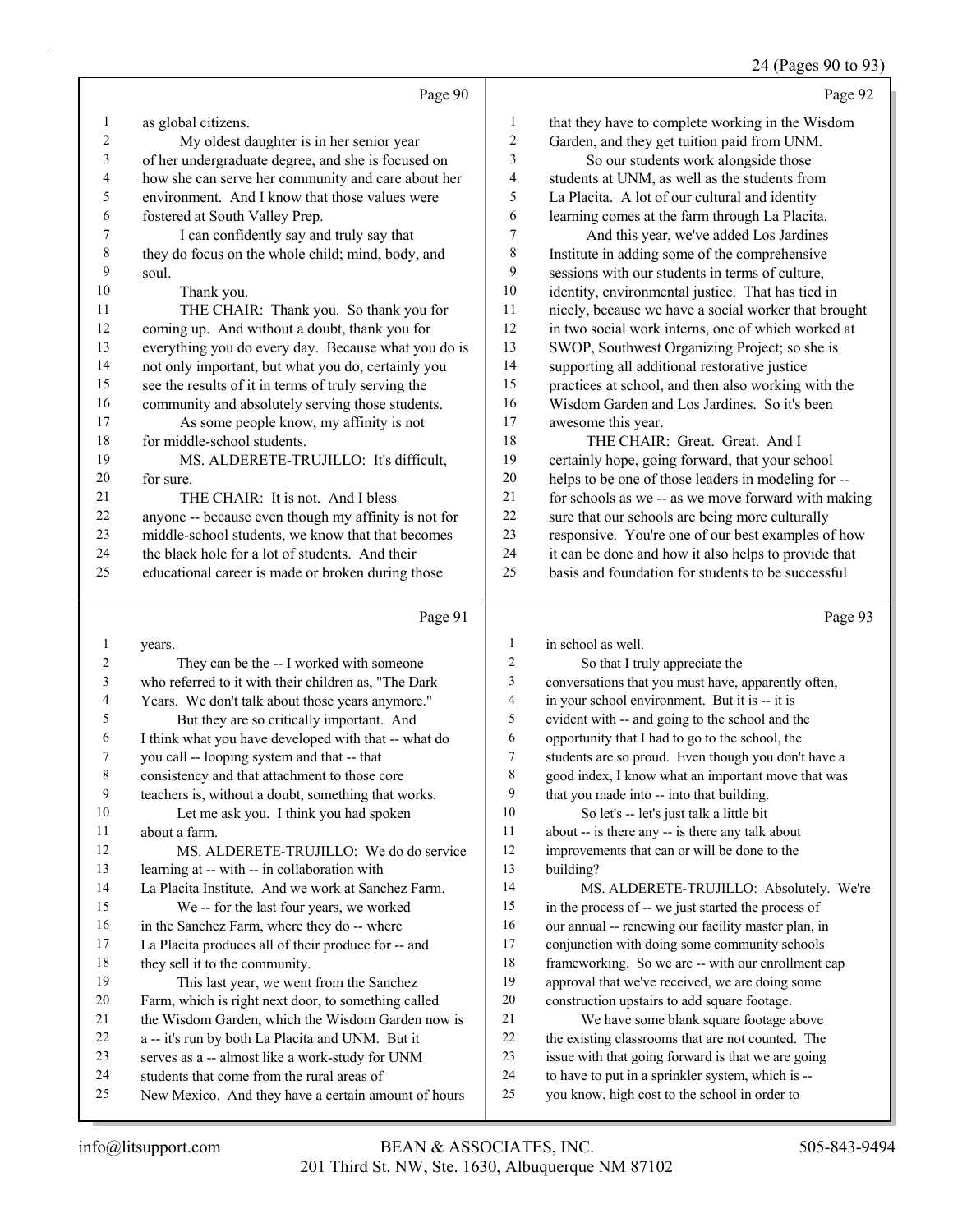# 25 (Pages 94 to 97)

|              | Page 94                                                   |          | Page 96                                                                        |
|--------------|-----------------------------------------------------------|----------|--------------------------------------------------------------------------------|
| 1            | develop those spaces.                                     | 1        | COMMISSIONER VOIGT: Madam Chair?                                               |
| 2            | I think we are good in terms of the next                  | 2        | THE CHAIR: Commissioner Voigt?                                                 |
| 3            | two years in fulfilling our enrollment cap with the       | 3        | COMMISSIONER VOIGT: Thank you. Thank                                           |
| 4            | existing space; but we will have to take away some        | 4        | you. Good morning. Thank you for coming in today.                              |
| 5            | office spaces and reorganize ourselves a little bit.      | 5        | You know, I just wanted to give you kudos on your                              |
| 6            | But in addition to that, we have been in                  | 6        | intentionality behind your growth and that                                     |
| 7            | conversation with purchasing the lot, the empty lot       | 7        | sustainability that you've built in over time.                                 |
| $\,$ 8 $\,$  | next door that we lease, and also in conversation         | 8        | And it's very methodical. I can see, over                                      |
| 9            | with the owner of the rest of the building that's         | 9        | the years since South Valley Prep began, the method                            |
| 10           | connected to us. They are looking to move because         | 10       | in which you purposefully built and waited for the                             |
| 11           | they've outgrown their space. And it just seems           | 11       | right time to plan and take those growth steps. And                            |
| 12           | like a natural fit for us to be able to look into         | 12       | it's really coming to fruition now that you have                               |
| 13           | purchasing that facility, the rest of that facility.      | 13       | this beautiful new space. And you bought it. That                              |
| 14           | We paid off the building -- I don't know                  | 14       | is huge. Congratulations.                                                      |
| 15           | if you know. I'm assuming you know that. Part of          | 15       | MS. ALDERETE-TRUJILLO: Thank you.                                              |
| 16           | our renewal application was the title.                    | 16       | COMMISSIONER VOIGT: And I also wanted to                                       |
| 17           | THE CHAIR: Right.                                         | 17       | extend thanks for this, putting this together                                  |
| 18           | MS. ALDERETE-TRUJILLO: So we have some                    | 18       | probably within the last two weeks; right? This is                             |
| 19           | collateral to be able to do that, look into going         | 19       | a wealth of information. I think this is the first                             |
| 20           | into a lease-purchase hopefully for the rest of the       | 20       | I've seen from any charter school from the data from                           |
| 21           | building.                                                 | 21       | the assessments. Your work you're doing is                                     |
| 22           | Future goals are not expanding beyond                     | 22       | tremendous.                                                                    |
| 23           | middle school. We have a lot of the parents that          | 23       | I love the fact that you're grounded in                                        |
| 24           | would like us to expand into high school. I -- I --       | 24       | relationship-building with your families. And the                              |
| 25           | you know, I -- it's taken us this long to even start      | 25       | service learning is going to speak really great to                             |
|              |                                                           |          |                                                                                |
|              |                                                           |          |                                                                                |
|              | Page 95                                                   |          | Page 97                                                                        |
| $\mathbf{1}$ | a bilingual program. We've been criticized for a          | 1        | the mid-school kids.                                                           |
| 2            | long time about not having a bilingual program.           | 2        | I love middle school, because those are                                        |
| 3            | But as a leader and as -- in the position                 | 3        | the kids that's -- they're in the biggest change of                            |
| 4            | we've been in the last ten years, I don't like to         | 4        | their life. And you're doing that work at such a                               |
| 5            | start something unless I know we can do it right.         | 5        | crucial point. So great work. Thank you.                                       |
| 6            | And I don't want to do something that's not going to      | 6        | MS. ALDERETE-TRUJILLO: Thank you.                                              |
| 7            | benefit our kids.                                         | 7        | THE CHAIR: Commissioner Robbins?                                               |
|              | And so for us, it was very important to                   | 8        | COMMISSIONER ROBBINS: Well, I'll touch on                                      |
| 9            | have this foundation, to be in this building, to be       | 9        | the audit again. And I noticed in the material,                                |
| 10           | a little more secure and not have to worry about          | 10       | that had to do with a late payment. And what steps                             |
| 11           | those things and start worrying about the other           | 11       | has the school taken to ensure, you know, that we                              |
| 12           | things that we always wanted to do but we could           | 12       | don't get a repeat of that late payment?                                       |
| 13           | never get to.                                             | 13       | I just want to also make sure that it was                                      |
| 14           | So I believe that expanding the bilingual                 | 14       | not due to lack of funds.                                                      |
| 15           | strand and then also looking into some preschools,        | 15       | MS. ALDERETE-TRUJILLO: No, Commissioner                                        |
| 16           | not necessarily state preschools ourself, but             | 16       | Robbins. Thank you for the question. That specific                             |
| 17           | opening our space to the community with a city            | 17       | audit finding was a conversation, long-going                                   |
| 18           | preschool program as well as a YDI program, and then      | 18       | conversation between us and -- who are the people we                           |
| 19           | also expanding that into a pilot with a possible          | 19       | used to the rent the portables from? -- Williams                               |
| 20           | collaboration, where we're providing a licensed           | 20       | Scotsman. Because Williams Scotsman was charging us                            |
| 21           | teacher in those situations, in those settings.           | 21       | a different amount than our actual lease.                                      |
| 22           | So it's -- it's a long way off, maybe four                | 22       | And so we were going back and forth about                                      |
| 23           | or five years; but it is something that we are --         | 23       | not paying that portion of the -- of the excessive                             |
| 24<br>25     | are making headway and talking about and planning<br>for. | 24<br>25 | amount that they were charging us.<br>Our internal controls have been reviewed |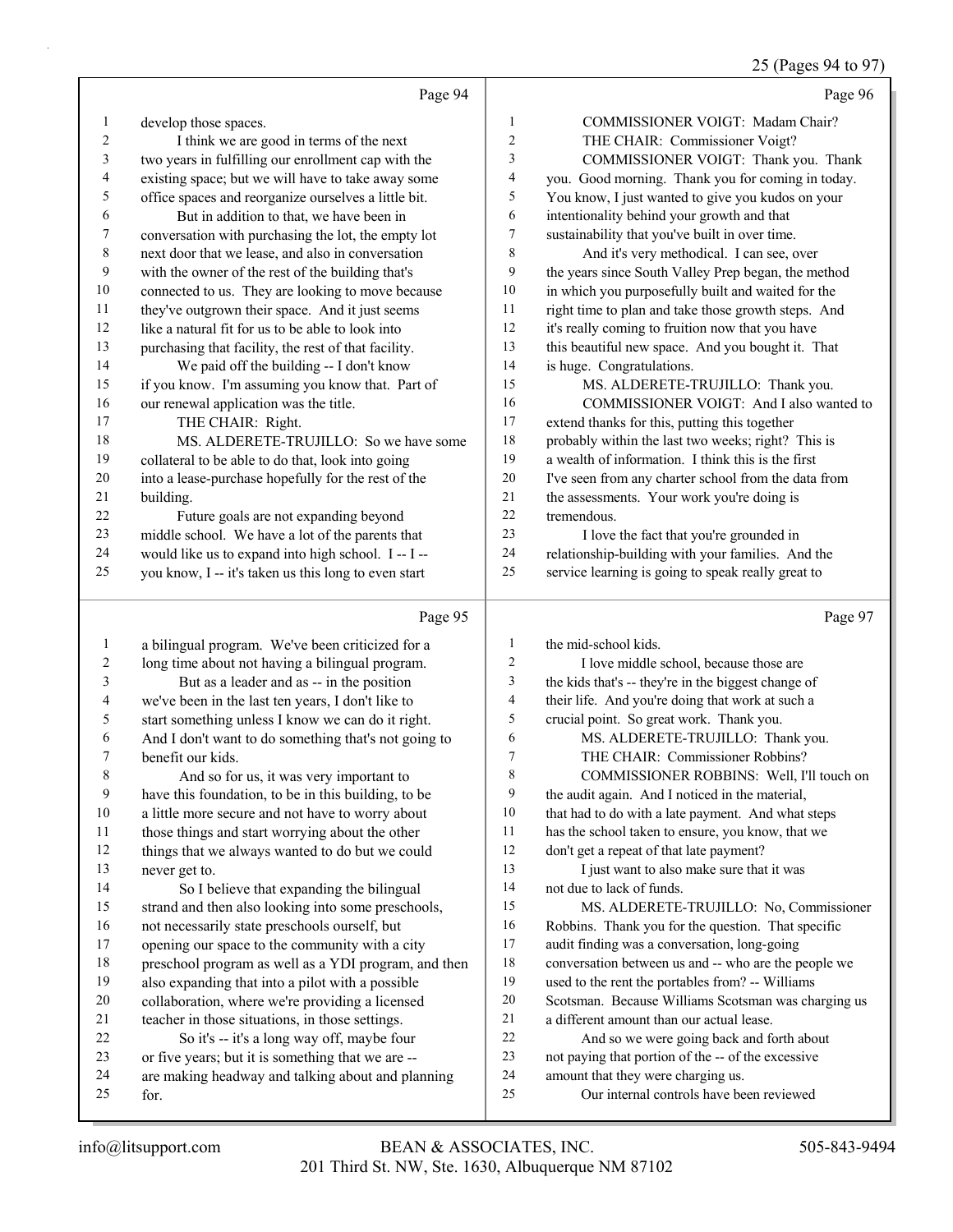## 26 (Pages 98 to 101)

|                  | Page 98                                                                                                     |                  | Page 100                                                                                                 |
|------------------|-------------------------------------------------------------------------------------------------------------|------------------|----------------------------------------------------------------------------------------------------------|
| 1                | and modified.                                                                                               | 1                | Math has been a little bit more of a                                                                     |
| 2                | And I don't know if Mr. Martinez wants to                                                                   | $\boldsymbol{2}$ | struggle. However, with hiring that second teacher,                                                      |
| 3                | add anything. But we have, you know, taken a lot of                                                         | 3                | we've been able to provide every type of environment                                                     |
| 4                | time to look at the internal controls and the                                                               | 4                | for those kids, whether it's inclusion --                                                                |
| 5                | processes in place. Mr. Martinez is our business                                                            | 5                | (Cell phone interruption.)                                                                               |
| 6                | manager. He's been our business manager for two                                                             | 6                | MS. ALDERETE-TRUJILLO: -- whether it's                                                                   |
| 7                | years. So a lot of his internal controls that he                                                            | 7                | full inclusion with the support of an EA, or a                                                           |
| 8                | was having -- that he had used previously, and in                                                           | 8                | pullout system, or a combination of both, we've                                                          |
| 9                | his experience, along with ours, trying to meld                                                             | 9                | really had to be flexible with our math program in                                                       |
| 10               | those and come up with what's best for the school, I                                                        | 10               | that section. It has really -- as I'm going to use                                                       |
| 11               | think we've done a good job of doing that. So I                                                             | 11               | Commissioner Voigt's words -- come to fruition for                                                       |
| 12               | don't see -- foresee us having that issue again.                                                            | 12               | us, because we have finally been able to sustain a                                                       |
| 13               | COMMISSIONER ROBBINS: Okay. The other                                                                       | 13               | second math teacher, and they have been solid.                                                           |
| 14               | thing I noticed in the handout you gave us, you had                                                         | 14               | We trained her right. We picked her up as                                                                |
| 15               | a huge increase in students with disabilities. How                                                          | 15               | a sub. We mentored her for almost an entire school                                                       |
| 16               | has the school dealt with and addressed that?                                                               | 16               | year. And then when she was licensed, we hired her.                                                      |
| 17               | Because this is a phenomenal increase.                                                                      | 17               | She knew the system. She took the -- you                                                                 |
| $18\,$           | MS. ALDERETE-TRUJILLO: It's huge, yeah.                                                                     | 18               | know, the job and ran with it. And her and the                                                           |
| 19               | COMMISSIONER ROBBINS: You go -- over a                                                                      | 19               | other math teacher and the two special ed teachers                                                       |
| 20               | ten-year period, you had a 500 percent increase, you                                                        | 20               | really work well with each other to serve the needs                                                      |
| 21<br>22         | know. It is enormous. I guess, question. How are                                                            | 21<br>22         | of the kids.                                                                                             |
| 23               | you dealing with it, and what do you attribute the<br>increase to?                                          | 23               | COMMISSIONER ROBBINS: And is the                                                                         |
| 24               | MS. ALDERETE-TRUJILLO: So, first, I think                                                                   | 24               | school -- are you having to put additional resources<br>in order to maintain IEPs and keep them current? |
| 25               | we attribute -- I, personally, and I think in the                                                           | 25               | Because that -- with such a large percentage of your                                                     |
|                  |                                                                                                             |                  |                                                                                                          |
|                  |                                                                                                             |                  |                                                                                                          |
|                  | Page 99                                                                                                     |                  | Page 101                                                                                                 |
| 1                | conversations among the staff and the families, the                                                         | 1                | population being -- having a disability, it would                                                        |
| $\boldsymbol{2}$ | increase in the students with disabilities, one, has                                                        | $\boldsymbol{2}$ | seem that, you know, work with the IEPs and with the                                                     |
| 3                | come from parents seeking a small school that's                                                             | 3                | parents and with the staff on that would be an extra                                                     |
| 4                | going to serve the needs of their student.                                                                  | 4                | burden.                                                                                                  |
| 5                | And I think we have had some really good                                                                    | 5                | MS. ALDERETE-TRUJILLO: It is an extra                                                                    |
| 6                | word-of-mouth advertisement, I would say, from the                                                          | 6                | burden. Our -- our special ed teacher that has been                                                      |
| 7                | students that we have served previously and the                                                             | 7                | there for -- our veteran special ed teacher, I want                                                      |
| 8                | families. And -- and they seek us out. And, you                                                             | 8                | to say, has taken the first nine weeks to fulfill                                                        |
| 9                | know, they're just like any other kid in the                                                                | 9                | those obligations of -- of all the IEP work, whether                                                     |
| 10               | lottery. We don't know.                                                                                     | 10               | they're transfer IEPs or renewal or annual IEPs or                                                       |
| 11               | But we've had -- I think last year, our                                                                     | 11               | new IEPs. She takes on that work as the director of                                                      |
| 12               | students-with-disability count was 36. It increased                                                         | 12               | the special ed services.                                                                                 |
| 13               | by 10 this -- this year. But, previously, it                                                                | 13               | And then the other special ed teacher is                                                                 |
| 14               | hovered around 20 for a couple of years, and then it                                                        | 14               | the one that works mostly the math. She'll do some                                                       |
| 15               | just sprung.                                                                                                | 15               | of the pullout. But she -- it is an extra burden.                                                        |
| 16               | We have hired a second special ed teacher,                                                                  | 16               | We have looked this year into hiring a .5                                                                |
| 17               | FTE. We have hired a special ed EA. And so under                                                            | 17               | FTE special ed. We have difficulty finding somebody                                                      |
| 18               | the guidance of both of those teachers, the majority                                                        | 18               | that's certified. We have picked up another                                                              |
| 19               | of our work that we have I would say focused on is                                                          | 19               | substitute that she just started last week that is                                                       |
| $20\,$           | working with our kids in math.                                                                              | $20\,$           | in the process of getting her teaching degree. She                                                       |
| 21               | Reading is a little bit easier, because                                                                     | $21\,$           | was a licensed teacher in California. I shouldn't                                                        |
| 22               | every teacher at our school teaches reading, and                                                            | 22               | say "licensed," because I don't think -- she was                                                         |
| 23<br>24         | every teacher is highly qualified to teach reading.<br>So our SpEd teachers are able to maneuver throughout | 23<br>24         | teaching at a private school in California for many<br>years, didn't have the license to teach in        |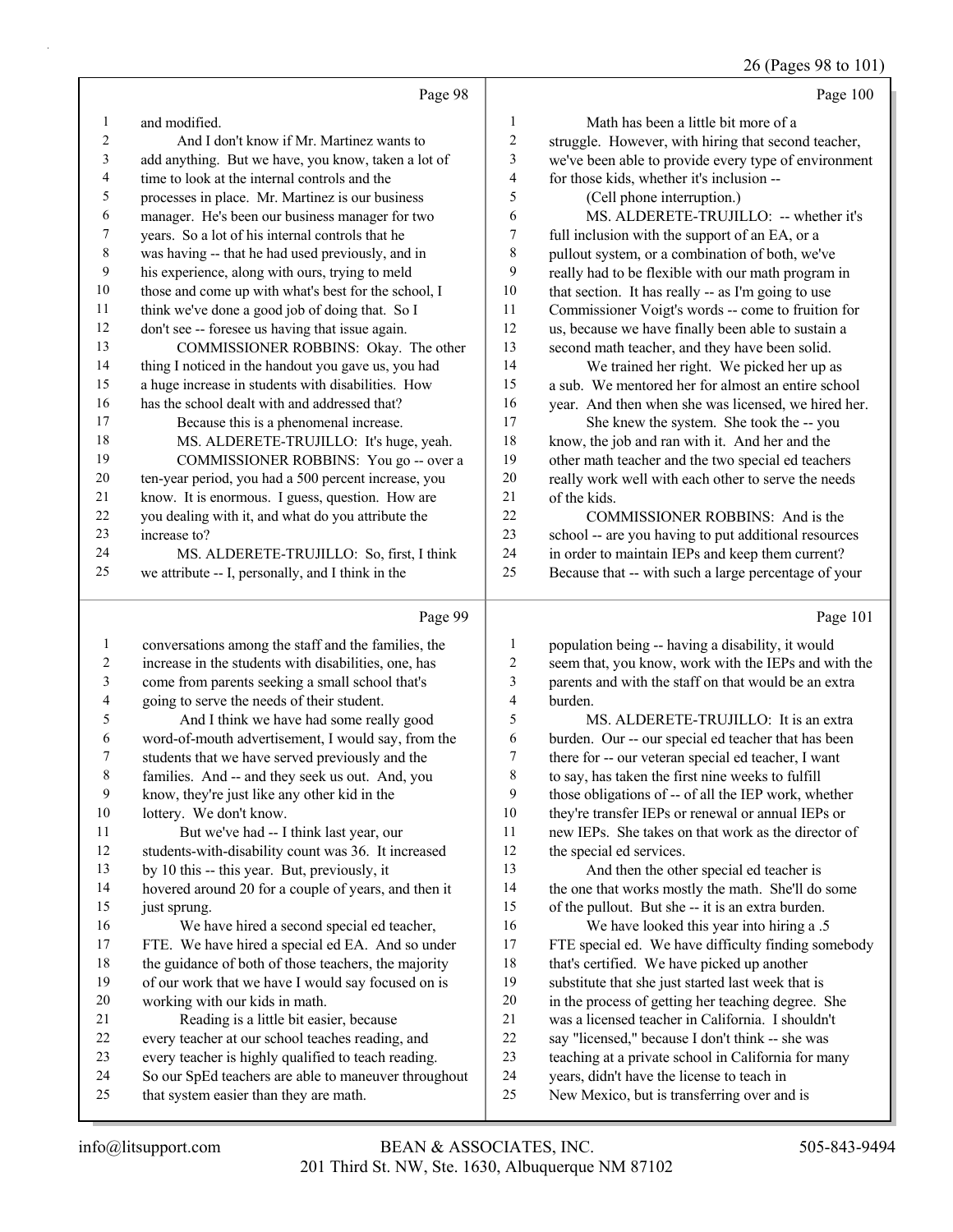## 27 (Pages 102 to 105)

|                | Page 102                                                                                        |                          | Page 104                                                                                            |
|----------------|-------------------------------------------------------------------------------------------------|--------------------------|-----------------------------------------------------------------------------------------------------|
| $\mathbf{1}$   | fulfilling that part.                                                                           | 1                        | legislative session to expand that program, because                                                 |
| $\overline{c}$ | The special ed teacher that we picked up                                                        | $\overline{c}$           | your school certainly, to me, would be one of the                                                   |
| 3              | is an alternative license teacher whom we've                                                    | 3                        | exemplars for this is -- you know, you're -- you're                                                 |
| 4              | mentored and supported for the last two years to get                                            | $\overline{\mathcal{A}}$ | right. You're already doing it.                                                                     |
| 5              | him strong enough, and, you know, ready to take on                                              | 5                        | But for you to be able to get those                                                                 |
| 6              | the veteran teacher's role, because I think she's                                               | 6                        | additional monies to help support and grow what you                                                 |
| 7              | getting ready to retire.                                                                        | 7                        | do do for the community, I think would be invaluable                                                |
| 8              | So it is a lot of burden. We are -- we                                                          | $\,8\,$                  | for your area. So sad.                                                                              |
| 9              | are -- I would say the biggest concern for me -- and                                            | 9                        | And how about -- because you did get an                                                             |
| 10             | I -- I'm not sure how IDEA B, the federal funds, are                                            | $10\,$                   | enrollment cap increase.                                                                            |
| 11             | allocated -- we still receive the same federal                                                  | 11                       | MR. FLOYD TRUJILLO: We did.                                                                         |
| 12             | funding amount that we did the first year we opened.                                            | 12                       | THE CHAIR: Did you apply for CSP Grant                                                              |
| 13             | And so I have tried to ask those questions and tried                                            | 13                       | money?                                                                                              |
| 14             | to find out how that can change. And that's kind of                                             | 14                       | MS. ALDERETE-TRUJILLO: We did. We did                                                               |
| 15             | a conversation that's ongoing with several of us in                                             | 15                       | get CSP. We're waiting for the award letter.                                                        |
| 16             | several charter schools about how our population of                                             | 16                       | FROM THE FLOOR: You and everybody else.                                                             |
| 17             | those students has grown, but yet we're still                                                   | 17                       | MS. ALDERETE-TRUJILLO: But yeah.                                                                    |
| 18             | receiving those same fundings.                                                                  | 18                       | THE CHAIR: At least that's good. And,                                                               |
| 19             | I know we get adjustments in SEG in                                                             | 19                       | hopefully, there will be some changes in the at-risk                                                |
| 20             | operational. But sometimes it's not -- it's not                                                 | 20                       | index --                                                                                            |
| 21             | sufficient. We do spend a lot of money having a                                                 | 21                       | MS. ALDERETE-TRUJILLO: Yes.                                                                         |
| 22             | full-time social worker. That's extremely important                                             | 22                       | THE CHAIR: -- so that you can get                                                                   |
| 23             | for us.                                                                                         | 23                       | assigned your own. And that should help some. It's                                                  |
| 24             | COMMISSIONER ROBBINS: Thank you very                                                            | 24                       | not going to be the fix for all. But it should help                                                 |
| 25             | much, and congratulations on the success of the                                                 | 25                       | some. So I hope that does come out of this                                                          |
|                |                                                                                                 |                          |                                                                                                     |
|                | Page 103                                                                                        |                          | Page 105                                                                                            |
| 1              | school.                                                                                         | 1                        | legislative session. So that should be important.                                                   |
| 2              | MS. ALDERETE-TRUJILLO: Thank you.                                                               | 2                        | Commissioner Armbruster?                                                                            |
| 3              | THE CHAIR: Commissioner Ruiz?                                                                   | 3                        | COMMISSIONER ARMBRUSTER: Thank you. It's                                                            |
| 4              | COMMISSIONER RUIZ: No. I was just going                                                         | 4                        | so nice to have someone from middle school, finally.                                                |
| 5              | to make a motion.                                                                               | 5                        | Finally. So after my 35 years of middle school,                                                     |
| 6              | THE CHAIR: I have -- did you apply for a                                                        | 6                        | special ed, we're on. We're on. It kind of goes                                                     |
| 7              | community school grant?                                                                         | 7                        | with the special ed thing, you know.                                                                |
| $\,$ 8 $\,$    | MR. FLOYD TRUJILLO: We did apply for the                                                        | $\,8\,$                  | I just had some questions, because I                                                                |
| $\mathbf{9}$   | Community Schools Planning Grant, which I regret in                                             | 9                        | really wanted to commend you on your students --                                                    |
| 10             | retrospect. We probably should have just gone to                                                | 10                       | teacher following the students through the three                                                    |
| 11             | the implementation, because of what we do. But we                                               | 11                       | years. I think that's really great. I was able to                                                   |
| 12             | were really looking forward to using the planning                                               | 12                       | do that in California, but not here. And I think                                                    |
| 13             | grant money to do a very in-depth need assessment                                               | 13                       | that really helps, because it's like being -- you                                                   |
| 14             | that we have -- we really need.                                                                 | 14                       | know, somebody would say "Mom -- I mean                                                             |
| 15             | I'll be honest with you. I really wanted                                                        | 15                       | Mrs. Armbruster." You know how that goes.                                                           |
| 16             | that, personally, because I feel I'm getting to the                                             | 16                       | I wanted to know, with your special ed --                                                           |
| 17             | point where I'm getting ready to retire and, we want                                            | 17                       | students with disabilities special ed I'm referring                                                 |
| 18             | to document those -- you know, that whole process                                               | $18\,$                   | to. So do you have, like, a different curriculum                                                    |
| 19             | and have that roadmap very clear for whoever comes                                              | 19                       | when they get pulled out or something to strengthen                                                 |
| 20             | in and takes over. And -- but we didn't get it.                                                 | $20\,$                   | the skills that they're missing or they're                                                          |
| 21             | THE CHAIR: Oh.                                                                                  | 21                       | struggling with?                                                                                    |
| $22\,$         | MS. ALDERETE-TRUJILLO: I know. I was                                                            | 22                       | MS. ALDERETE-TRUJILLO: We do -- we give                                                             |
| 23             | sad, too. I was devastated.                                                                     | 23                       | them the core curriculum at a modified -- in the                                                    |
| 24<br>25       | THE CHAIR: I think there's -- I can't say<br>for sure. I hope there's more money available this | 24<br>25                 | modified version. The curriculum that we use,<br>Glencoe, has an extremely -- a wealth of resources |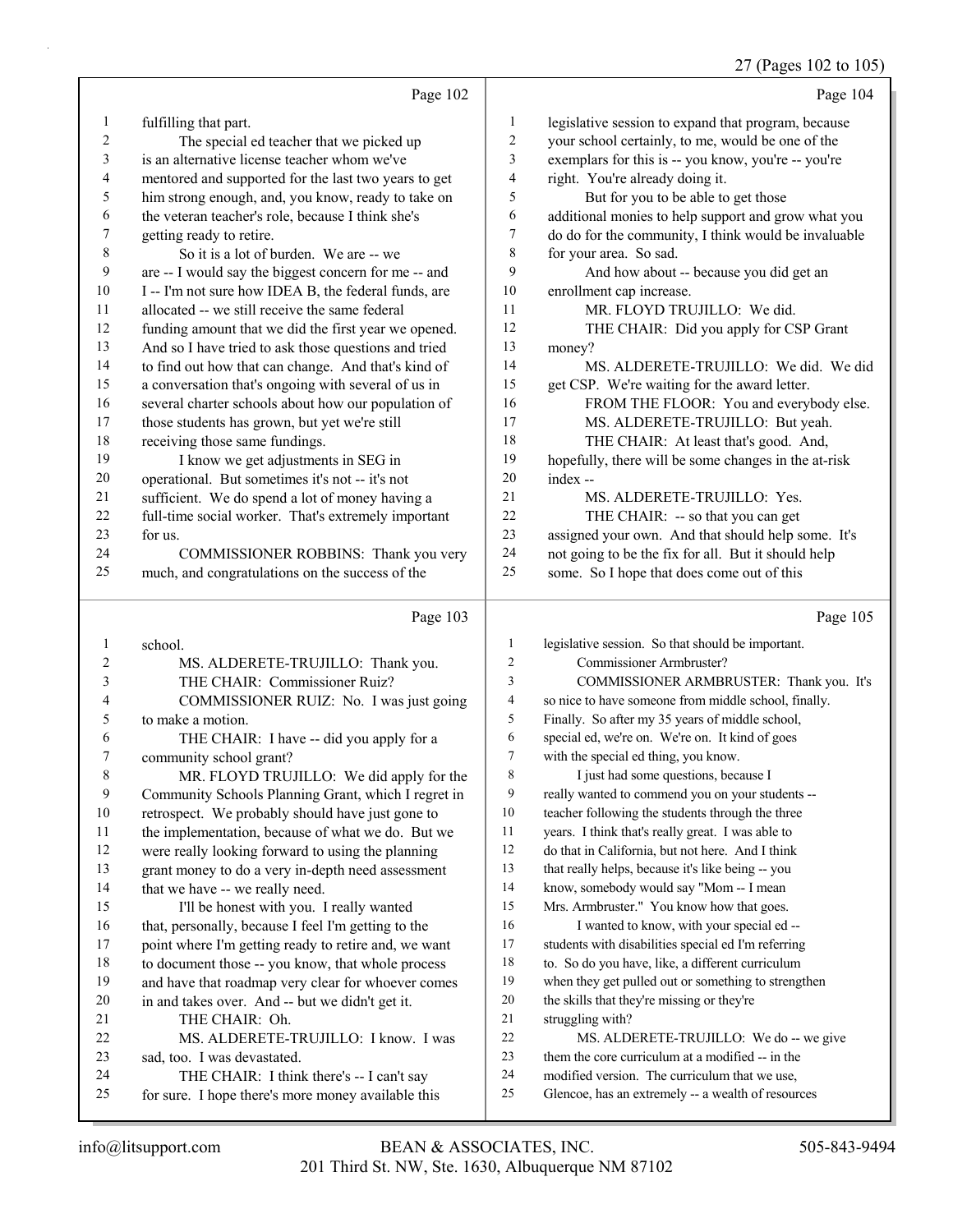28 (Pages 106 to 109)

|    | Page 106                                           |                | Page 108                                            |
|----|----------------------------------------------------|----------------|-----------------------------------------------------|
| 1  | for our special ed students to modify that         | 1              | Gipson?                                             |
| 2  | curriculum, in addition to their IEP goals and     | $\overline{2}$ | THE CHAIR: Yes.                                     |
| 3  | addressing the skills that they're lacking. We use | 3              | <b>COMMISSIONER ARMBRUSTER: Commissioner</b>        |
| 4  | IXL for math, and we use MindPlay for reading.     | $\overline{4}$ | Robbins?                                            |
| 5  | COMMISSIONER ARMBRUSTER: I'm writing that          | 5              | <b>COMMISSIONER ROBBINS: Yes.</b>                   |
| 6  | down. Thank you for doing this. I actually         | 6              | COMMISSIONER ARMBRUSTER: Commissioner               |
| 7  | personally think if you're really a teacher, you   | 7              | Crone?                                              |
| 8  | teach middle school. But that's just me.           | 8              | <b>COMMISSIONER CRONE: Yes.</b>                     |
| 9  | MS. ALDERETE-TRUJILLO: It takes every              | 9              | COMMISSIONER ARMBRUSTER: Commissioner               |
| 10 | teaching skill you have to teach middle school.    | 10             | Armbruster votes "Yes."                             |
| 11 | COMMISSIONER ARMBRUSTER: Yes, agreed.              | 11             | Commissioner Raftery?                               |
| 12 | Thank you.                                         | 12             | COMMISSIONER RAFTERY: Yes.                          |
| 13 | THE CHAIR: Is that it?                             | 13             | <b>COMMISSIONER ARMBRUSTER: Commissioner</b>        |
| 14 | COMMISSIONER ARMBRUSTER: Oh, I'm sorry.            | 14             | Ruiz?                                               |
| 15 | Yes.                                               | 15             | <b>COMMISSIONER RUIZ: Yes.</b>                      |
| 16 | THE CHAIR: You said you had a lot. I               | 16             | COMMISSIONER ARMBRUSTER: We're back to              |
| 17 | thought you said you had a lot of questions; so I  | 17             | seven on our thing. The motion passes.              |
| 18 | just tuned out for a while.                        | 18             | THE CHAIR: The motion passes, seven-zero.           |
| 19 | <b>Commissioner Ruiz?</b>                          | 19             | Thank you very much, and thank you once again for   |
| 20 | COMMISSIONER RUIZ: I move that the Public          | 20             | everything you do every day.                        |
| 21 | Education Commission approve the renewal of        | 21             | FROM THE FLOOR: Thank you so much.                  |
| 22 | South Valley Preparatory School with the following | 22             | THE CHAIR: Okay. We'll take another                 |
| 23 | conditions: Student growth in the highest, middle  | 23             | short break.                                        |
| 24 | and lowest quartiles, ELL --                       | 24             | (Recess taken, 10:59 a.m. to 12:12 p.m.)            |
| 25 | THE CHAIR: You have to use the similar             | 25             | THE CHAIR: Okay. We are on to our final             |
|    | Page 107                                           |                | Page 109                                            |
| 1  | performances.                                      | 1              | school of the day, and that is The MASTERS Program. |
| 2  | COMMISSIONER RUIZ: Okay. With similar              | $\overline{c}$ | So good afternoon.                                  |
| 3  | performance for SY 2018 and 2019. And the student  | 3              | FROM THE FLOOR: Good afternoon.                     |
| 4  | growth with the highest, middle and lowest         | 4              | THE CHAIR: Thank you for your patience              |
| 5  | quartiles, ELL progress and proficiency, chronic   | 5              | with us. I'll start with my little statement.       |
| 6  | absenteeism, college and career readiness,         | 6              | The -- we will be renewing charters -- if           |

7 educational climate, and growth in the four-year

9 COMMISSIONER RAFTERY: I second.

8 graduation rate.

| 10 | THE CHAIR: They don't graduate. They're         |
|----|-------------------------------------------------|
| 11 | middle school; so take out the graduation rate. |
| 12 | (Chair consults with PEC counsel.)              |
| 13 | COMMISSIONER VOIGT: I'll second.                |
| 14 | COMMISSIONER RAFTERY: I second. Oh,             |
| 15 | sorry.                                          |
| 16 | THE CHAIR: There's a motion by                  |
| 17 | Commissioner Ruiz, a second is by Commissioner  |
| 18 | Raftery.                                        |
| 19 | Any further discussion?                         |
| 20 | (No response.)                                  |
| 21 | THE CHAIR: Commissioner Armbruster?             |
| 22 | COMMISSIONER ARMBRUSTER: Okay.                  |
| 23 | Commissioner Voigt?                             |

<sup>24</sup> COMMISSIONER VOIGT: Yes. 25 COMMISSIONER ARMBRUSTER: Commissioner

6 The -- we will be renewing charters -- if<br>  $\frac{7}{7}$  we do renew charters we are renewing them w we do renew charters, we are renewing them with

8 conditions, and that is because PED has not provided

9 a report or review of data of the SY '18-'19

10 Accountability. It is important for schools to have

11 the complete academic data as part of its renewal

12 information for this renewal and also for future

13 years. The PEC needs complete State Accountability 14 Reports to make the best decision on school renewal 15 applications.

16 The PEC will review financial and 17 operational performance, because the data is 18 complete at this meeting in December of 2019.

19 If the PEC decides to issue a renewal with conditions, the PEC will clearly state what Accountability information it will review from the PED Accountability Report. When the Accountability data is prepared by PED and the school has had an opportunity to review the data -- no less than ten days -- the PEC will review the data and remove the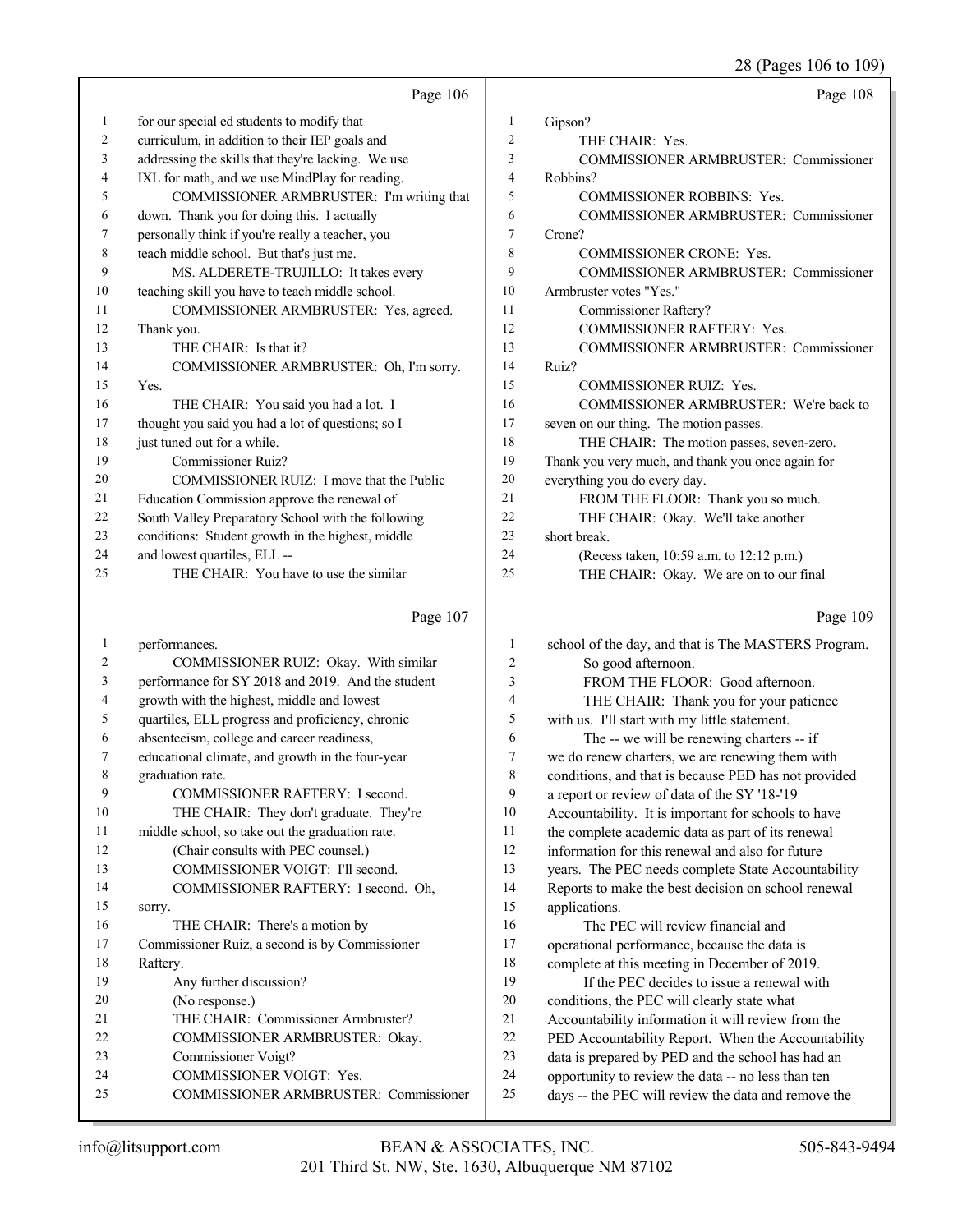|                         | Page 110                                                                                        |                         | Page 112                                                                                                |
|-------------------------|-------------------------------------------------------------------------------------------------|-------------------------|---------------------------------------------------------------------------------------------------------|
| $\mathbf{1}$            | condition or take other action, such as a Corrective                                            | $\mathbf{1}$            | starts on Page 358.                                                                                     |
| $\overline{\mathbf{c}}$ | Action Plan, or possibly non-renew the charter.                                                 | $\overline{\mathbf{c}}$ | As indicated earlier, we have the Part A                                                                |
| 3                       | At the future meeting, January or February                                                      | 3                       | data that was provided earlier for the school,                                                          |
| 4                       | 2020, the PEC will only consider the issues related                                             | 4                       | high-performing results in the data, with the school                                                    |
| 5                       | to the reason for the conditions and will not                                                   | 5                       | showing an upward trend in their proficiency rates.                                                     |
| 6                       | consider any other issues related to the renewal.                                               | 6                       | Reading at 67 -- just over 67 percent, math at about                                                    |
| 7                       | I know you weren't here at the beginning                                                        | 7                       | 19-and-a-half. Both are -- reading is well over the                                                     |
| 8                       | when we had a little discussion about this. But                                                 | 8                       | State average. The math is about at the State                                                           |
| 9                       | if -- if the school's charter is renewed and there                                              | 9                       | average.                                                                                                |
| $10\,$                  | aren't any significant concerns that are highlighted                                            | 10                      | Their science proficiency was at                                                                        |
| 11                      | through this conversation, then the renewal would be                                            | 11                      | 45 percent this last year. The statewide average is                                                     |
| 12                      | with the conditions that there be no substantial                                                | 12                      | 35 percent.                                                                                             |
| 13                      | changes in the data when it is released. And as                                                 | 13                      | The growth indices by subgroup, as we                                                                   |
| 14                      | long as there isn't any substantial change in the                                               | 14                      | mentioned earlier, if it's at or around the zero                                                        |
| 15                      | data, then the school would just be on the Consent                                              | 15                      | mark, they're as expected; and so almost all of them                                                    |
| 16                      | Agenda.                                                                                         | 16                      | are above the mark. Any below were slightly below,                                                      |
| 17                      | Our best guess probably is February,                                                            | 17                      | except back in 2016; so, again, showing improvement.                                                    |
| 18                      | because right now the release date is January 15th.                                             | 18                      | The proficiencies by subgroup in reading,                                                               |
| 19                      | So that wouldn't -- that falls, I think, either on                                              | 19                      | for all subgroups shows an upward trend. Math is a                                                      |
| $20\,$                  | or the day before our meeting. So it wouldn't give                                              | 20                      | little bit lower and more level than upward trend.                                                      |
| 21                      | schools enough time that they felt they needed to                                               | $21\,$                  | Graduation rate, last we had, was at                                                                    |
| 22                      | respond to something to have that time. So it looks                                             | 22                      | 77 percent.                                                                                             |
| 23                      | like it would be the February agenda.                                                           | 23                      | Regarding their mission-specific goals,                                                                 |
| 24                      | But, like I said, if there isn't any                                                            | 24                      | other than the first year when they had a couple                                                        |
| 25                      | substantial changes, then it's the Consent Agenda                                               | 25                      | that they didn't quite meet, they have Exceeded or                                                      |
|                         |                                                                                                 |                         |                                                                                                         |
|                         | Page 111                                                                                        |                         | Page 113                                                                                                |
| $\mathbf{1}$            |                                                                                                 | 1                       | Met the standards since that time. So for the last                                                      |
| $\boldsymbol{2}$        | that the full renewal would be given. Okay?                                                     | 2                       | three years of the contract term, their -- as I                                                         |
| 3                       | If you have -- please don't hesitate if<br>you've got any questions about it, because we -- you | 3                       | mentioned about their membership has been                                                               |
| 4                       | know, we talked about it earlier this morning.                                                  | 4                       | increasing, as indicated on Page 20 of 62 in the                                                        |
| 5                       | It's -- it's territory we don't want to be in, but                                              | 5                       | Part A data.                                                                                            |
| 6                       | we are, and we're just trying to make the best of                                               | 6                       | And their retention within the year and                                                                 |
| 7                       | the situation and be the fairest to schools.                                                    | 7                       | between years is above the 90 percent mark, along                                                       |
| 8                       | So if you do have any questions or                                                              | $\,$ $\,$               | with their teacher retention rate.                                                                      |
| 9                       | concerns, whenever, just speak up so that we can                                                | 9                       | And no audit findings in the last year                                                                  |
| 10                      | hopefully make things as clear as we can about this.                                            | 10                      | that we have data for.                                                                                  |
| 11                      | So welcome once again. We appreciate your                                                       | 11                      | They did, if we go back to the area -- the                                                              |
| 12                      | coming up and spending the time with us.                                                        | 12                      | analysis of their Part B, you will notice that each                                                     |
| 13                      | If there is anyone for the school that                                                          | 13                      | of the areas was a Meets the standard, except for                                                       |
| 14                      | wishes to speak during the Public Comment, Beverly                                              | 14                      | that organizational performance framework where they                                                    |
| 15                      | has the sign-up sheet. So we would ask that people                                              | 15                      | Demonstrate Substantial Progress. I think this is                                                       |
| 16                      | sign up there. Otherwise, we're going to start with                                             | 16                      | probably -- there aren't very many schools who get                                                      |
| 17                      | CSD.                                                                                            | 17                      | so many Meets Standards.                                                                                |
| 18                      | MS. KAREN WOERNER: Madam Chair,                                                                 | 18                      | The Demonstrates Progress is because, as                                                                |
| 19                      | Commissioners, school representatives, obviously,                                               | 19                      | you know, the rubric is pretty strict about any of                                                      |
| 20                      | MASTERS Program is before you, serving Grades 9                                                 | 20                      | these areas. If they didn't meet it at any one                                                          |
| 21                      | through 12, approximately about 263 students,                                                   | $21\,$                  | time, at most, it Demonstrates Substantial Progress.                                                    |
| 22                      | approaching their cap at 280.                                                                   | 22                      | In the areas indicated on Page 3 that were                                                              |
| 23<br>24                | And their mission is focusing on academic<br>excellence and service to others.                  | 23<br>$24\,$            | concerns or where they had their repeat of Workings<br>to Meet was English Language Learners, financial |

- 24 excellence and service to others.<br>25 If you're looking on the only
	- If you're looking on the online copies, it

to Meet was English Language Learners, financial

compliance, facilities, and health and safety.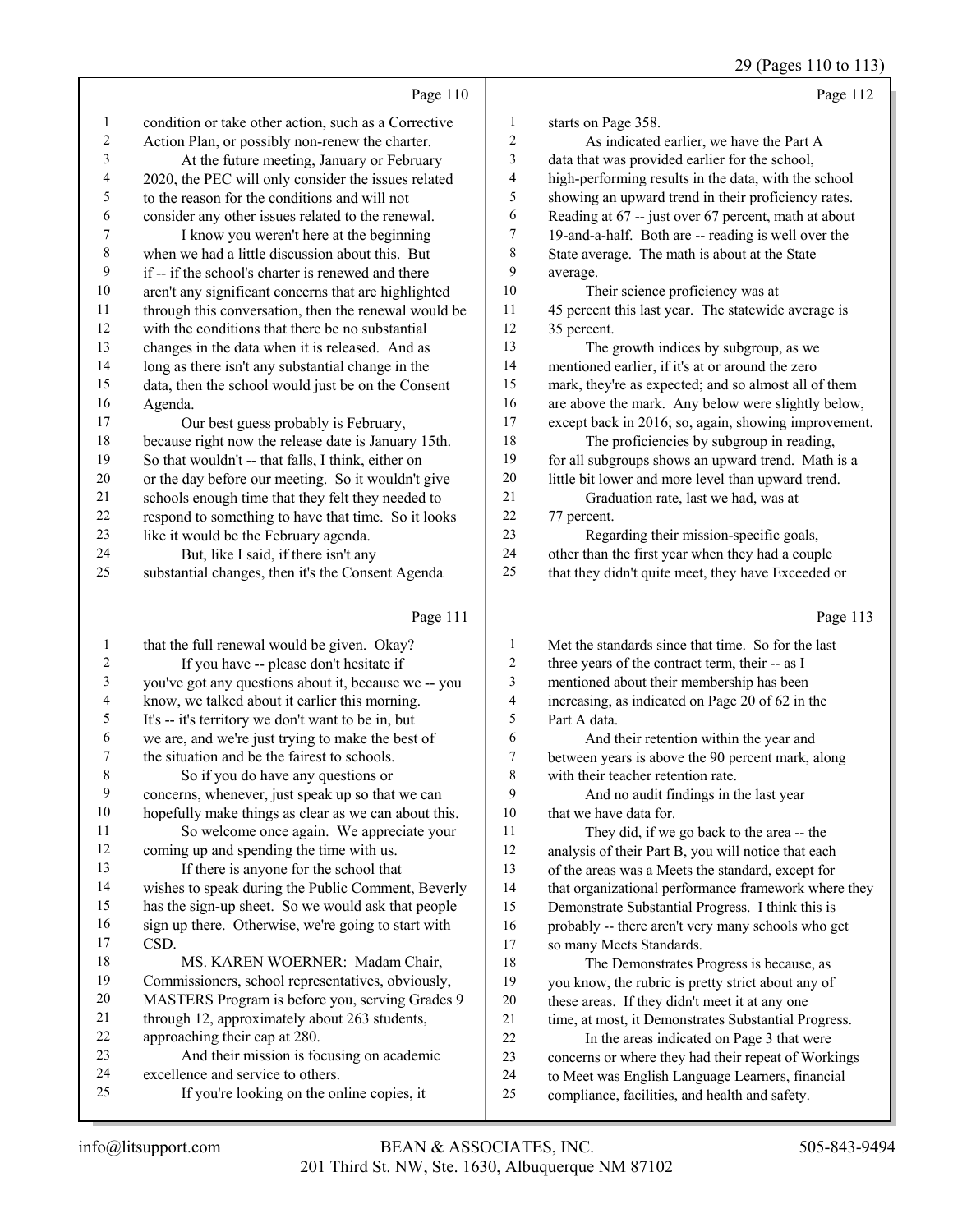## 30 (Pages 114 to 117)

|                          |                                                      |                | $30(1950)$ 11 1 10 11 1                              |
|--------------------------|------------------------------------------------------|----------------|------------------------------------------------------|
|                          | Page 114                                             |                | Page 116                                             |
| $\mathbf{1}$             | So addressing those, the English Language            | $\mathbf{1}$   | some confusion over how schools were supposed to     |
| $\sqrt{2}$               | Learner was around identification of English         | $\overline{c}$ | administer or not administer tests.                  |
| $\mathfrak{Z}$           | Language Learners. I mentioned earlier that they     | 3              | Is part of -- is part of the problem --              |
| $\overline{\mathcal{L}}$ | have that a lot across the state, especially with    | 4              | especially with the high schools -- is part of it    |
| 5                        | schools that serve older students, because they're   | 5              | that they're not getting information from the        |
| 6                        | not allowed to use the Home Language Survey unless   | 6              | schools that students are transferring from, so you  |
| $\boldsymbol{7}$         | they're new to public schools.                       | 7              | end up doing something because you didn't have the   |
| 8                        | So there's new requirements regarding                | 8              | full information? Is that where part of the glitch   |
| 9                        | identification of English Language Learners. The     | 9              | is?                                                  |
| $10\,$                   | school has been working to address that. Most        | 10             | MS. KAREN WOERNER: Absolutely,                       |
| 11                       | recently at the site visit, we asked them to provide | 11             | Madam Chair.                                         |
| 12                       | that in each student file.                           | 12             | THE CHAIR: Okay. Yeah.                               |
| 13                       | The financial piece was around their CPO,            | 13             | MS. KAREN WOERNER: The prior guidance                |
| 14                       | but at the renewal site visit, that is all in        | 14             | from the Language and Culture Bureau was to make     |
| 15                       | compliance and been resolved, as was the             | 15             | three attempts to obtain the records from the prior  |
| 16                       | health-and-safety issues, which was the master       | 16             | school, realizing over the last -- at least since    |
| $17\,$                   | immunization log and at least one teacher who hadn't | 17             | I've been here in the last couple of years,          |
| $18\,$                   | completed the reporting child abuse and neglect.     | 18             | realizing that isn't working. No matter how many     |
| 19                       | But those have been resolved.                        | 19             | times you ask, it's difficult to obtain in some      |
| $20\,$                   | And, finally, the facilities issue was               | 20             | districts.                                           |
| $21\,$                   | around the emergency drills, which also has been     | 21             | The new advice -- when I say new, it's               |
| $22\,$                   | resolved.                                            | $22\,$         | been since I've been here in the last couple of      |
| 23                       | So moving on, Part D, the petitions, they            | 23             | years -- is to look into S.T.A.R.S. for the data,    |
| 24                       | had 100 percent of their staff and 75 percent of     | 24             | especially at the higher grades. If the student has  |
| 25                       | their households sign a petition.                    | 25             | had an ACCESS test in the past, then you probably    |
|                          | Page 115                                             |                | Page 117                                             |
| $\mathbf{1}$             | And their NMCI score regarding their                 | 1              | have an EL, unless that ACCESS test score was        |
| $\overline{2}$           | facility is 18.57 percent, lower than the 23 percent | 2              | proficient.                                          |
| 3                        | average; so remember, lower is better.               | 3              | But the new guidance is to, yes, try to              |
| 4                        | THE CHAIR: Right.                                    | 4              | get your records from the prior school; but to look  |
| 5                        | MS. WOERNER: Oh, excuse me. One other                | 5              | into S.T.A.R.S. for each new student that enrolls    |
| 6                        | thing. In your packet -- the packet was printed      | 6              | and look for their ACCESS test scores to determine   |
| 7                        | prior to a correction I received. The -- your        | 7              | if they are proficient -- have scored profic---      |
| 8                        | packet indicates the wrong governing board           | 8              | have tested, first and foremost, or have scored      |
| 9                        | president. So it has been changed. The member who    | 9              | proficient.                                          |
| $10\,$                   | was the president is still a member. And that was    | 10             | Before doing that, there was a big lag               |
| 11                       | John Triolo.                                         | 11             | between when a student started and repeated requests |
| $12\,$                   | But it's now Shalimar Krebs who's the                | 12             | where a student could be under- or over-identified,  |
| 13                       | president. I didn't want to print a whole set of     | 13             | and, most important, not receiving services.         |
| 14                       | documents just for that one change. But the          | 14             | So there have been some changes in that              |
| 15                       | governing board president is changed.                | 15             | requirement, and we are working diligently for the   |
| 16                       | THE CHAIR: And it'll be reflected in the             | 16             | past couple of years in our state to get that into   |
| $17\,$                   | contract.                                            | 17             | compliance for our students.                         |
| 18                       | MS. KAREN WOERNER: Yes. Thank you.                   | 18             | THE CHAIR: Okay. Thanks. All right.                  |
| 19                       | THE CHAIR: Presuming there's a contract.             | 19             | Thank you. And you have now -- now have your         |
| $20\,$                   | So let me just ask, before we start a                | $20\,$         | 15 minutes.                                          |
| $21\,$                   | specific conversation -- but as you mentioned, it    | 21             | FROM THE FLOOR: Of fame.                             |
|                          |                                                      |                |                                                      |
| $22\,$                   | has been more the norm that schools are getting that | $22\,$         | THE CHAIR: Whatever you want to tell us.             |

- Does Not Meet the standard with the meeting the
- 24 needs of the English Language Learners. And I know<br>25 vou've identified that there's -- I guess there was
- you've identified that there's -- I guess there was

24 folks with you that are here to speak for the school.

school.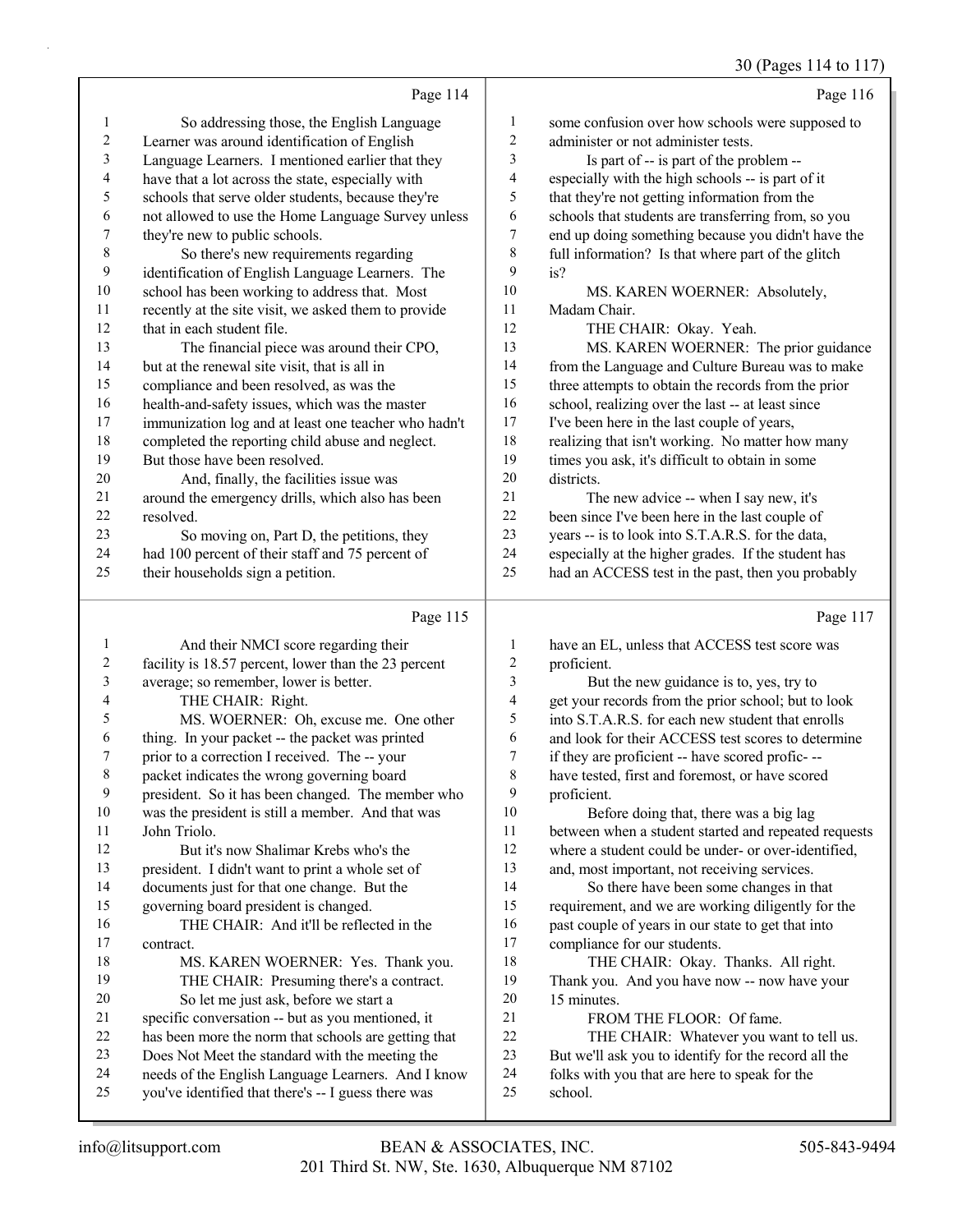#### 31 (Pages 118 to 121)

|    | Page 118                                             |    | Page 120                                             |
|----|------------------------------------------------------|----|------------------------------------------------------|
| 1  | MS. ANNE SALZMANN: I'm Anne Salzmann.                | 1  | And I'm just praying that something shifts           |
| 2  | Principal of The MASTERS Program. Lisa Lucas is our  | 2  | in people's awareness, and instead of closing all    |
| 3  | business manager responsible for --                  | 3  | the small schools, public or public charter, people  |
| 4  | THE CHAIR: Can I ask you to pull it                  | 4  | will recognize that that's not going to help the     |
| 5  | closer?                                              | 5  | problem -- the kids that are the problems right now. |
| 6  | MS. FRIEDMAN: It has to be closer to your            | 6  | They are going to continue to fail and drop out;     |
| 7  | mouth.                                               | 7  | 'cause we get lots of kids who have been lost in     |
| 8  | MS. ANNE SALZMANN: Lisa Lucas is our                 | 8  | bigger schools. And they're the kids we look for.    |
| 9  | business manager responsible for the "no findings"   | 9  | We have really actively created a place              |
| 10 | and for another great report soon to come out.       | 10 | where kids can feel comfortable, even if they are    |
| 11 | Dr. Lori Miller is our Director of Guidance, been    | 11 | not shining as far as academically. And many, many   |
| 12 | here since the very beginning of the school. She     | 12 | of our students are not.                             |
| 13 | was actually hired before I was. And Mara Bruton is  | 13 | And I just wanted to make that clear.                |
| 14 | our special ed coordinator.                          | 14 | I also wanted to mention -- somebody                 |
| 15 | This is our board chair, Shalimar Krebs.             | 15 | mentioned our mission. Academic excellence is        |
| 16 | MS. KAREN WOERNER: Oh. Glad I recognized             | 16 | definitely part of it. Service is part of it.        |
| 17 | him.                                                 | 17 | They're out now -- they will be out -- or they won't |
| 18 | MS. ANNE SALZMANN: And we might have had             | 18 | be out this week. Last Friday, they're out there     |
| 19 | some other board members coming, so we weren't sure  | 19 | doing service in the community, which is huge,       |
| 20 | what to tell them about when, so I kind of doubt     | 20 | because it's a different kind of learning than the   |
| 21 | that they will come.                                 | 21 | classroom.                                           |
| 22 | I just made a couple of notes about things           | 22 | And we feel like it's incredibly                     |
| 23 | I wanted to say that I think are really important    | 23 | important, whether they're working for the Humane    |
| 24 | about this school, because I worry that this -- in a | 24 | Society or maintaining trails for the City of        |
| 25 | couple of years, this school won't exist, as we lose | 25 | Santa Fe or working out at HIPICO with the           |
|    | Page 119                                             |    | Page 121                                             |

#### Page 119 |

| 1                       | Small Size funding. It's devastating for schools --  | 1              | therapeutic riding horses working there, or helping  |
|-------------------------|------------------------------------------------------|----------------|------------------------------------------------------|
| 2                       | I understand all the rationale behind what           | $\overline{c}$ | when disabled kids come. Some of them work for       |
| 3                       | the Legislature is doing. What I think is            | 3              | Piñon Elementary; a lot of different things they do, |
| $\overline{\mathbf{4}}$ | unfortunate, and what I hope that other people who   | 4              | incredibly important, in addition to what they do in |
| 5                       | are involved in schools will talk about, is the fact | 5              | the classroom.                                       |
| 6                       | that small schools are what works.                   | 6              | But the third thing that for us is huge is           |
| 7                       | And there was an incredible example this             | 7              | building a conscious community and a compassionate   |
| $\,$ 8 $\,$             | morning. We were -- we had a gathering -- this is    | 8              | community. And we have put a lot of time and effort  |
| 9                       | our last week, it's finals, and we had kids come     | 9              | into how we treat our students, how well we allow    |
| 10                      | together, and we had a talent show. Kids get up and  | 10             | them to know us. And it is that which can carry      |
| 11                      | sing and do whatever. I would be terrified to be up  | 11             | them through when things are not going well.         |
| 12                      | there doing that. And you see these 15-year-olds     | 12             | And we have a lot of kids who have issues            |
| 13                      | playing the viola, and this new freshman playing the | 13             | going on at home. We have kids who work 40 hours a   |
| 14                      | piano and putting themselves out there.              | 14             | week and go to school, everything you can think of.  |
| 15                      | And what people don't seem to understand             | 15             | Lori mentioned in our gathering this                 |
| 16                      | anywhere, with teenagers, they need to be in a       | 16             | morning, we had two students get the Davis           |
| 17                      | school small enough so they are known, even when     | 17             | Scholarship. Both of them, if you read their         |
| $18\,$                  | they're doing badly, which some of our students do.  | 18             | histories, you would think those kids are never      |
| 19                      | We've had kids fail the whole first semester.        | 19             | going to make it. And they're both now going to go   |
| 20                      | They're not used to turning in work, meeting         | 20             | to a good college, four years paid-for, everything.  |
| 21                      | deadlines, asking for help. They've never been       | 21             | And it's all because there are people there that     |
| 22                      | challenged; they think they're stupid. It takes us   | 22             | know them and can pull them through. And I think it  |
| 23                      | a while to get them to the place of really trying    | 23             | isn't talked about enough.                           |
| 24                      | and asking for help and starting to be proud of what | 24             | Another place you see the way we work with           |
| 25                      | they do.                                             | 25             | kids is if you look at our graduation rate. If you   |
|                         |                                                      |                |                                                      |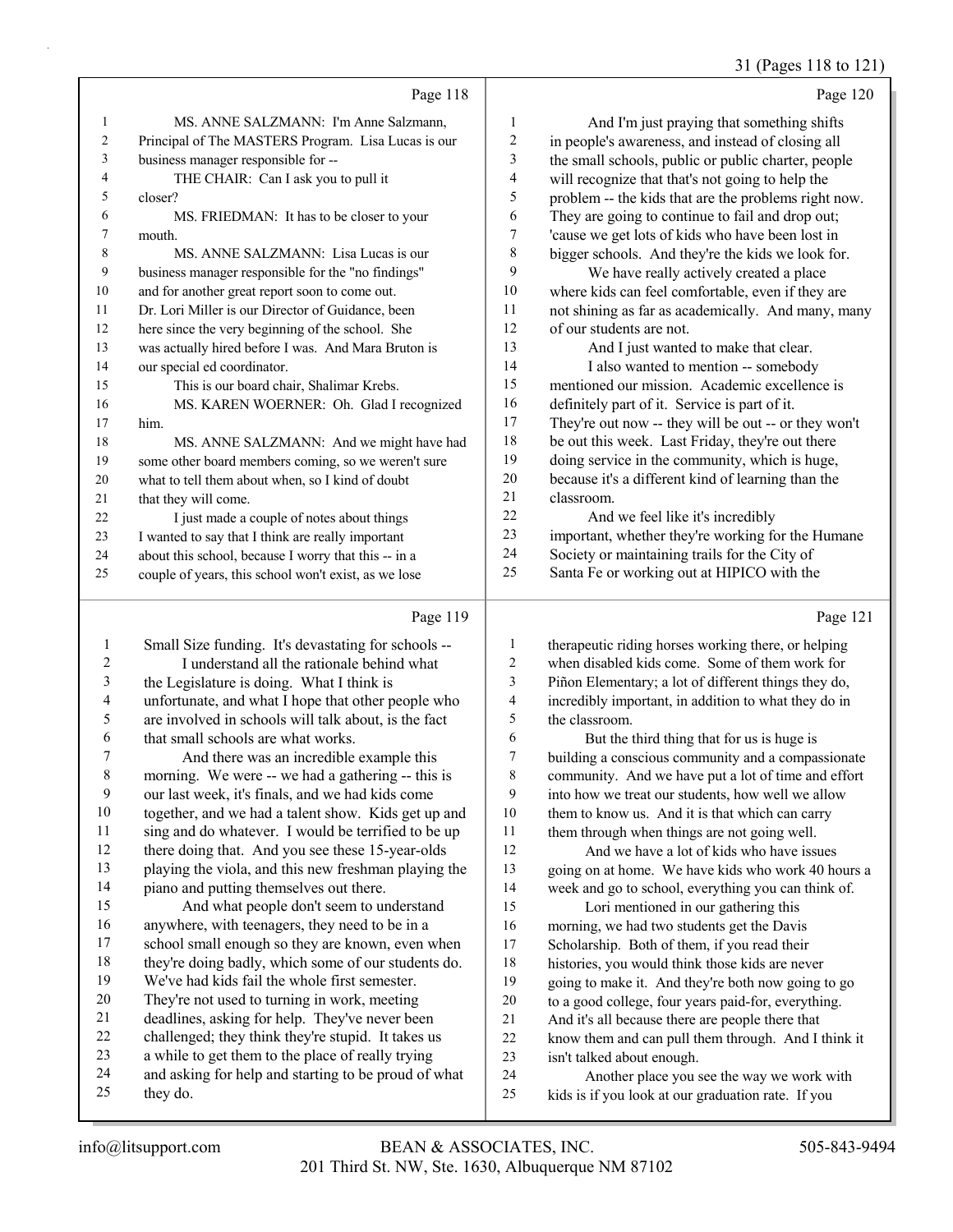(Pages 122 to

|                         |                                                      |                          | 32 (Pages 122 to 123                                 |
|-------------------------|------------------------------------------------------|--------------------------|------------------------------------------------------|
|                         | Page 122                                             |                          | Page 124                                             |
| $\mathbf{1}$            | look at our five and six-year rates, we go at        | $\mathbf{1}$             | THE CHAIR: Okay. So we're now on to our              |
| $\boldsymbol{2}$        | five-year, our cohort of 2015, the five-year rate is | $\overline{c}$           | questions. So we can just continue on, because I --  |
| $\overline{\mathbf{3}}$ | 83. If you look at our cohort of 2014, the six-year  | 3                        | I circle around Anne a lot during the Legislative    |
| 4                       | rate is 86.                                          | $\overline{\mathcal{L}}$ | Session. So she's always there as a staunch          |
| 5                       | The idea that every student, every high              | 5                        | advocate. And, absolutely, we've had conversations   |
| 6                       | school kid can make it through high school in four   | 6                        | about isn't it a shame that the CSP Grant is a       |
| 7                       | years is ridiculous. Again, we have kids who it      | $\boldsymbol{7}$         | growth model, so you can't support schools who       |
| $\,$ $\,$               | takes one year just to get them willing to work.     | 8                        | intentionally need to stay small and say, "Why can't |
| 9                       | And we hang onto them. We know, in the end, it       | 9                        | we help these schools out and say, you know, they're |
| 10                      | hurts us because they take longer.                   | $10\,$                   | doing it well, they're doing it the right way, and   |
| 11                      | But it's something else that everybody in            | 11                       | why can't we support that?"                          |
| 12                      | education needs to look at in this state, because    | 12                       | Unfortunately, that grant program can't be           |
| 13                      | trying to get them out of there faster -- and you    | 13                       | tweaked to do that. But I wish there was something   |
| 14                      | feel pressure as a school to say, "Yeah, you can     | 14                       | out there that could be established to help schools, |
| 15                      | take another semester, we'll get you there, you've   | 15                       | so that even if they could create better economies   |
| 16                      | just got to keep trying." And you know that you're   | 16                       | among small schools to share some services or        |
| 17                      | going to be punished for that.                       | 17                       | whatever, so that might keep them going -- but I --  |
| 18                      | It should be that a lot of people are                | 18                       | I wholeheartedly agree with you that I think         |
| 19                      | speaking about that, because the longer we can hold  | 19                       | charters started with that concept that they're      |
| $20\,$                  | onto those adolescents and keep them in school and   | 20                       | going to be smaller so that they -- you know, those  |
| 21                      | keep them trying, the better off we're going to be   | 21                       | students are be known for the good, the bad, and the |
| 22                      | with them when they're adults.                       | 22                       | ugly, you know, but they're not going to get lost.   |
| 23                      | And, again, I just feel like nobody talks            | 23                       | And that is so important. And that's why             |
| 24                      | about that. But these statistics, if you look --     | 24                       | so many families gravitate to the charter school as  |
| 25                      | it's part of our school grade from before. Every     | 25                       | that choice, because they feel that their -- their   |
|                         | Page 123                                             |                          | Page 125                                             |
| $\mathbf{1}$            | time we get that, we see that our five- and six-year | $\mathbf{1}$             | child is getting lost somehow in that bigger school. |
| 2                       | rates are far higher than four-year.                 | $\overline{c}$           | And even APS is somewhat acknowledging the mega      |
| 3                       | And I think there's a really obvious                 | 3                        | schools, because they're -- the last one or two high |
| 4                       | reason for that. These kids are coming in with huge  | 4                        | schools that they built are smaller.                 |
| 5                       | issues going on.                                     | 5                        | COMMISSIONER VOIGT: Yeah.                            |
| 6                       | THE CHAIR: And I'll just interject. And              | 6                        | THE CHAIR: They're still big, but they're            |
| 7                       | at the same time, colleges have recognized that.     | $\overline{7}$           | still smaller. Understanding that, you know, the     |
| $\,$ 8 $\,$             | And how many degree programs can you get through now | 8                        | mega -- mega school isn't certainly for everyone.    |
| $\boldsymbol{9}$        | in four years? It's almost impossible. So colleges   | 9                        | And that whole -- looking to create community        |
| 10                      | have recognized that they weren't doing it well.     | 10                       | schools and want to support that, and that's         |
| 11                      | So I appreciate that. Sorry for                      | 11                       | absolutely important -- is that me?                  |
| 12                      | interrupting your time.                              | 12                       | COMMISSIONER VOIGT: Madam Chair?                     |
| 13                      | MS. ANNE SALZMANN: No, it's fine. I see              | 13                       | THE CHAIR: So I -- I appreciate that from            |
| 14                      | these things every day, and I see that it works.     | 14                       | you. And -- because I think you're different than a  |
| 15                      | And it's very frustrating that everyone I see in     | 15                       | number of early college high schools, because I      |
| 16                      | education isn't talking about this. It's all about,  | 16                       | think some of the -- some of the other early college |
| 17                      | "Let's close down the small schools so all the money | 17                       | high schools don't have as much of the               |
| 18                      | can go to the big schools." I don't believe in       | 18                       | intentionality of the community component of it,     |
| 19                      | that. I don't think it works for a lot of kids.      | 19                       | that they're on the campuses of the community        |
| 20                      | And I worry about the future of this school along    | 20                       | colleges, and you're more a college student than     |
| 21                      | with others.                                         | $21\,$                   | that -- still, that traditional high school student  |
| 22                      | That's all I wanted to say.                          | $22\,$                   | with, I think, a greater level of support that's     |
| 23                      | THE CHAIR: Okay. We're on to -- Bev, did             | 23                       | embedded in your program than some of the others.    |

23 THE CHAIR: Okay. We're on to -- Bev, did anyone sign up for Public Comment?

25 MS. FRIEDMAN: No one signed up.

24 Even though they're -- they are successful<br>25 and great programs, vours is a little different than and great programs, yours is a little different than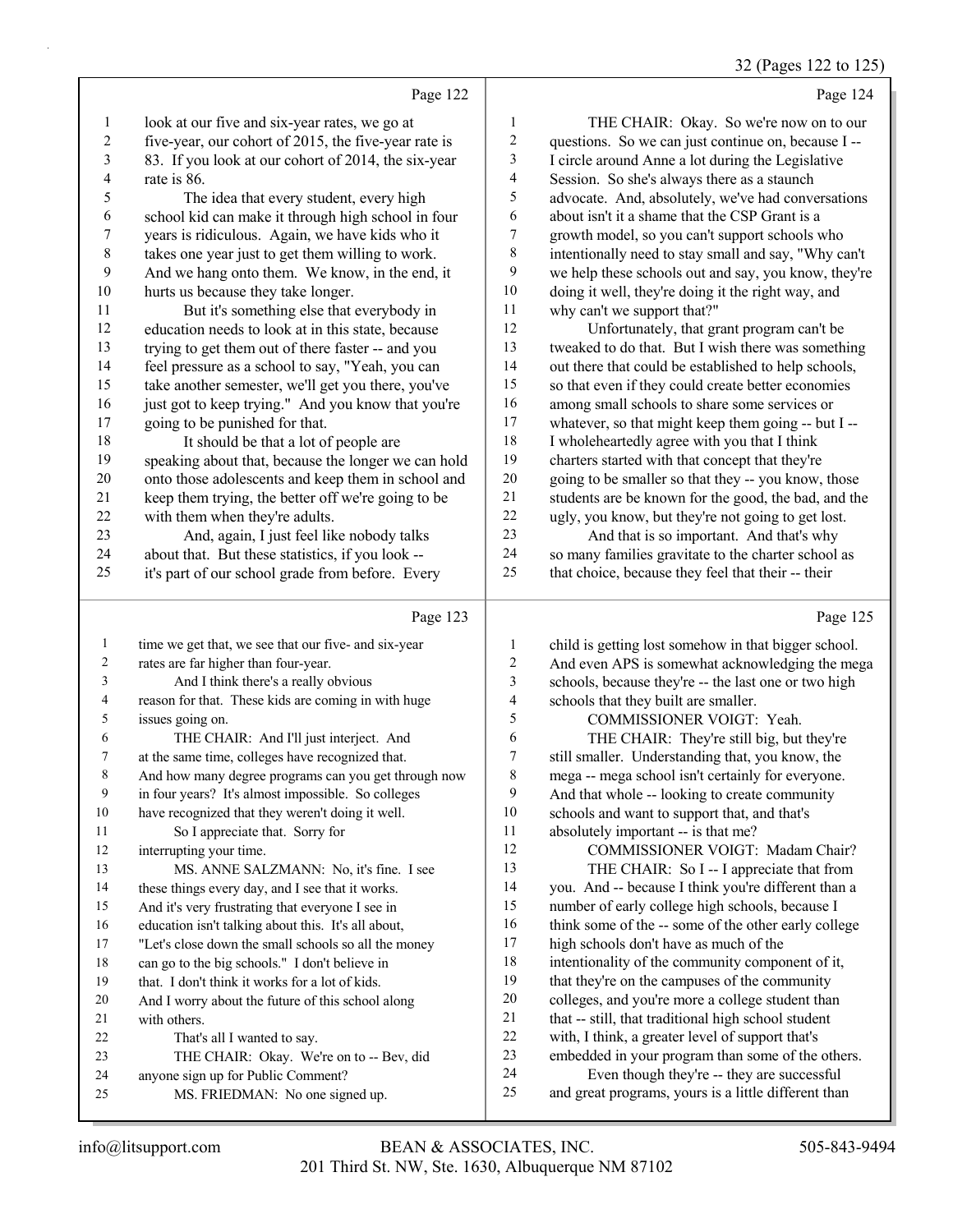## 33 (Pages 126 to 129)

|              | Page 126                                                                                           |                | Page 128                                                                    |
|--------------|----------------------------------------------------------------------------------------------------|----------------|-----------------------------------------------------------------------------|
| $\mathbf{1}$ | a number of the others, and I truly do appreciate                                                  | 1              | community are there representing the great work that                        |
| 2            | that.                                                                                              | $\overline{c}$ | you're doing and the great minds that you're growing                        |
| 3            | Commissioner Voigt?                                                                                | 3              | at your school. It's something that our legislators                         |
| 4            | COMMISSIONER VOIGT: Thank you,                                                                     | 4              | need to understand more of.                                                 |
| 5            | Madam Chair.                                                                                       | 5              | MS. ANNE SALZMANN: I think the other side                                   |
| 6            | Good morning -- or good afternoon already.                                                         | 6              | of it is also teachers are happier. We have a                               |
| 7            | Thank you for being here. I just wanted to commend                                                 | 7              | higher retention rate, because teachers, when                               |
| 8            | you on your arts program. And hearing you speak                                                    | 8              | they're teaching a number of students where they                            |
| 9            | about students being willing to overcome their                                                     | 9              | actually can read all these papers -- if you're                             |
| 10           | vulnerabilities to be up on stage and then that                                                    | 10             | teaching 150 kids, and you ask them to write a                              |
| 11           | level of empowerment that immediately follows that;                                                | 11             | paper, how are you going to grade that and breathe                          |
| 12           | right, after a student is able to -- to demonstrate                                                | 12             | on the weekend?                                                             |
| 13           | what they've learned is really empowering, also for                                                | 13             | Our teachers are teaching more like 70 to                                   |
| 14           | your school culture, I'm sure.                                                                     | 14             | 80. You can deal with that. You can look at their                           |
| 15           | I don't know if that's something you feel                                                          | 15             | writing. You can make them rewrite it, which is how                         |
| 16           | right away when students are given that opportunity                                                | 16             | they're going to relearn it. They're going to have                          |
| 17           | to either speak up or demonstrate their learning or                                                | 17             | to edit. Kids connect to different people.                                  |
| 18           | present, is that something that immediately affected                                               | 18             | There are kids that might connect to a                                      |
| 19           | your school culture, the academic level of                                                         | 19             | particular teacher or to Lori, who's the Director of                        |
| $20\,$       | achievement?                                                                                       | $20\,$         | Guidance, or whoever it is. And the teachers have                           |
| 21           | MS. ANNE SALZMANN: Well, I think one of                                                            | 21             | time to actually speak to them, know them, because                          |
| 22           | the things we talk about a lot as a school is having                                               | $22\,$         | there's time and space and small enough groups that                         |
| 23           | encouragement and whether it's in a classroom where                                                | 23             | they can do that. It is -- it's critical for                                |
| 24           | kids have to present -- we do that a lot. And it's                                                 | 24             | survival, I think, of our kids and of this country,                         |
| 25           | very scary for them, so you have to set the stage                                                  | 25             | really, if you start thinking about it in a                                 |
|              |                                                                                                    |                |                                                                             |
|              | Page 127                                                                                           |                | Page 129                                                                    |
| $\mathbf{1}$ | and make sure everybody understands, you cannot make                                               | 1              | different way. It's a much bigger issue.                                    |
| 2            | fun of people. I think you have to create that base                                                | 2              | COMMISSIONER VOIGT: True. I agree.                                          |
| 3            | first so they really understand that. Or else you                                                  | 3              | Thank you.                                                                  |
| 4            | do expose kids to other kids being mean.                                                           | 4              | THE CHAIR: Commissioner Crone?                                              |
| 5            | COMMISSIONER VOIGT: Sure.                                                                          | 5              | COMMISSIONER CRONE: I can't get my mic                                      |
| 6            | MS. ANNE SALZMANN: So we've worked really                                                          | 6              | on. There we go.                                                            |
| 7            | hard at that. We worked that from the first year.                                                  | 7              | I think you know that I teach a sociology                                   |
|              | We had crazy kids doing crazy things, because                                                      | 8              | class at SFCC. And I've had a number of -- I do ask                         |
| 9            | suddenly they felt like they had all this freedom.                                                 | 9              | students if they have attended a charter, just a                            |
| 10           | So from the beginning, we realized we have to be                                                   | 10             | show of hands. Several have identified the fact                             |
| 11           | very intentional about the way we do this.                                                         | 11             | that they are at The MASTERS Program. Others have                           |
| 12           | COMMISSIONER VOIGT: You know, when you                                                             | 12             | attended other charters there in Santa Fe.                                  |
| 13           | were talking about small schools, too, and that                                                    | 13             | So I just wonder what proportion -- how                                     |
| 14           | aspect of relationship building and making that                                                    | 14             | many of your students are taking college-level                              |
| 15           | something that's really purposeful in your                                                         | 15             | classes?                                                                    |
| 16           | community, that -- that is so important. And that's                                                | 16             | DR. LORI MILLER: So college-level                                           |
| 17           | something that you're not going to see in the mega                                                 | 17             | classes --                                                                  |
| 18           | schools, because there's just no time or space for                                                 | 18             | THE CHAIR: Could you just identify                                          |
| 19           | it. And that's something that really needs to be                                                   | 19             | yourself first?                                                             |
| 20           | heard by your legislators. It's great that you're                                                  | $20\,$         | DR. LORI MILLER: Hi. I'm Dr. Lori                                           |
| 21           | active up there.                                                                                   | 21             | Miller. I would say -- you know, we reach them                              |
| 22           | I remember seeing you when I was with                                                              | $22\,$         | where they come in at, and we do that with the                              |
| 23           | Media Arts. That's something charter schools need                                                  | 23             | Accuplacer and looking at their grades, because we                          |
| 24<br>25     | to do. Their communities need to be advocates, now<br>more than ever. It's great that you and your | 24<br>25       | want to set them up for success.<br>So college-level courses, they all take |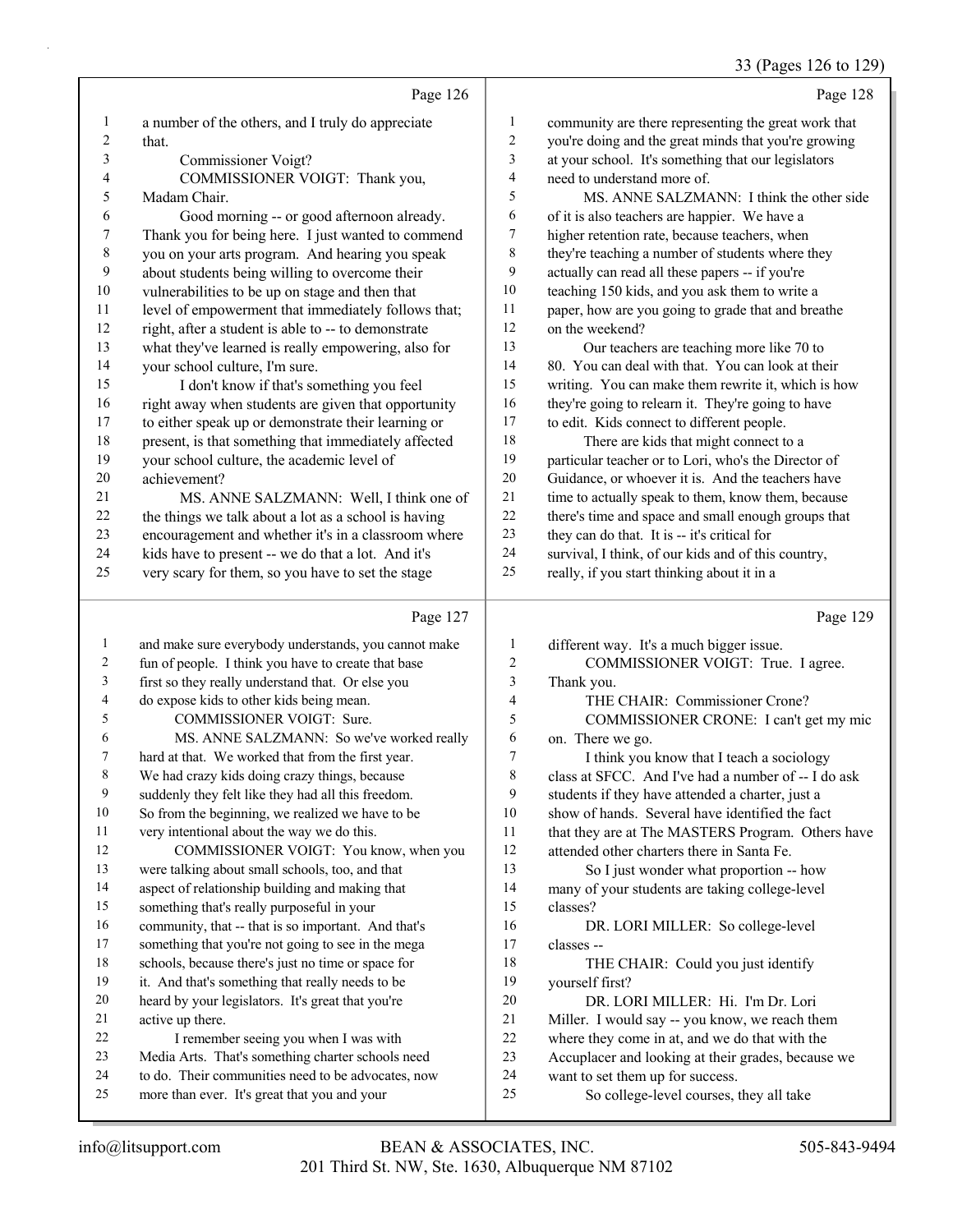#### 34 (Pages 130 to 133)

|                   |                                                                                                         |                     | 5.145<br>. <i>. .</i> .                                                          |
|-------------------|---------------------------------------------------------------------------------------------------------|---------------------|----------------------------------------------------------------------------------|
|                   | Page 130                                                                                                |                     | Page 132                                                                         |
| $\mathbf{1}$      | dual-credit courses. That might be, like, student                                                       | 1                   | THE CHAIR: So someone had brought up                                             |
| $\overline{c}$    | leadership. But I think what you're referring to is                                                     | $\overline{c}$      | earlier a question about how many schools are up for                             |
| 3                 | English 1110 that requires that, or math courses.                                                       | 3                   | renewal offer food services. And, of course, your                                |
| 4                 | And, of course, sociology requires that you test                                                        | 4                   | school is actually one of the few that's up for                                  |
| 5                 | into 1110 or -- yeah, 1110.                                                                             | 5                   | renewal that doesn't. I think you're one of four                                 |
| 6                 | And so I would say it would be about                                                                    | 6                   | that don't offer food.                                                           |
| 7                 | 70--- 73 percent, I bet. And before they graduate,                                                      | 7                   | Is it because you're on the community                                            |
| 8                 | it's around 80.                                                                                         | $\,$ 8 $\,$         | college campuses that the service just isn't                                     |
| 9                 | COMMISSIONER CRONE: Do -- some of your                                                                  | 9                   | available? Because let me just -- there is pretty                                |
| 10                | students graduate with a high school diploma and a                                                      | 10                  | good traffic on legislation that will get rid of the                             |
| 11                | certificate, or --                                                                                      | 11                  | waiver opportunity for charters to not be able to                                |
| 12                | DR. LORI MILLER: Absolutely. In fact, we                                                                | 12                  | offer food.                                                                      |
| 13                | had 37 percent of our graduating class last semester                                                    | 13                  | MS. ANNE SALZMANN: My understanding so                                           |
| 14                | graduate with an Associate's or a certificate. Out                                                      | 14                  | far has been that because we don't have a kitchen                                |
| 15                | of 83 seniors, we probably have a good 30 or 40 that                                                    | 15                  | and can't provide all the things that you're                                     |
| 16                | will be graduating with a certificate or Associate                                                      | 16                  | required to provide to get the -- to the Title I                                 |
| 17                | degree. Really proud about that, really excited                                                         | $17\,$              | funding, that -- and we're never going to have that,                             |
| 18                | about that.                                                                                             | $18\,$              | we're not going to be able to create a kitchen where                             |
| 19                | It's something that we don't push. We are                                                               | 19                  | we are and so on.                                                                |
| $20\,$            | a high school first. We want them to graduate from                                                      | 20                  | We actually fund, out of our SEG payments,                                       |
| $21\,$            | high school. But we want them to take full -- full                                                      | $21\,$              | \$150,000 of cards kids can use in the college                                   |
| 22                | access to the -- what's available to them. And                                                          | 22                  | cafeteria. The only way we can have them eat --                                  |
| 23                | that's something that's -- that's readily available                                                     | 23                  | it's like a debit card that's only usable there.                                 |
| 24                | to them.                                                                                                | 24                  | But what was really important for -- we have a                                   |
| 25                | Of course, they have to test into those                                                                 | 25                  | little over 50 percent that are Free and Reduced                                 |
|                   | Page 131                                                                                                |                     |                                                                                  |
|                   |                                                                                                         |                     | Page 133                                                                         |
|                   |                                                                                                         |                     |                                                                                  |
| $\mathbf{1}$<br>2 | courses. But they usually do.                                                                           | 1                   | lunch that we shouldn't be able to see half of the                               |
|                   | COMMISSIONER CRONE: Yeah. The students                                                                  | $\overline{c}$<br>3 | kid going up there with their parents' credit card                               |
| 3<br>4            | that I have identified have been very good students.                                                    | 4                   | buying food or cash, and other kids are unable to.                               |
| 5                 | I think an advantage, too, to having                                                                    | 5                   | That's what we've been doing. Whether                                            |
| 6                 | charter and college is that a lot of the small<br>schools have limited access to cultural events and    | 6                   | that's one of the things a couple of years out that                              |
| 7                 |                                                                                                         | 7                   | goes by the wayside, I think it would be<br>unfortunate.                         |
| $\,$ 8 $\,$       | so forth. I believe there's about 6,000 to 8,000,                                                       | $\,$ $\,$           | We also -- we buy granola bars and have                                          |
| 9                 | at least -- not actively -- but handicapped students                                                    | 9                   |                                                                                  |
| $10\,$            | at the community college, and they do some pretty<br>remarkable things. And the college break brings in | 10                  | them available for kids any time that they want,                                 |
| 11                | some remarkable people to give presentations or                                                         | 11                  | because teenagers get hungry, and it's really hard<br>to learn if you're hungry. |
| 12                | shows and so forth.                                                                                     | 12                  | So those are things that we've just done                                         |
| 13                | I do like the Native American dancers that                                                              | 13                  | out of the money that we get.                                                    |
| 14                | we have.                                                                                                | 14                  | THE CHAIR: So why can't we consider that                                         |
| 15                | And I did have a personal question for                                                                  | 15                  | providing food services? I'm just throwing it out.                               |
| 16                | Shalimar. Do you send me e-mails on line? SFCC --                                                       | 16                  | COMMISSIONER VOIGT: Maybe because it's                                           |
| 17                | MR. SHALIMAR KREBS: I do.                                                                               | 17                  | not verifiable?                                                                  |
| 18                | COMMISSIONER CRONE: -- address? And                                                                     | 18                  | THE CHAIR: But they can verify it through                                        |
| 19                | they're always saying, "You need to do this right                                                       | 19                  | their budget. They can identify that they've                                     |
| 20                | now"?                                                                                                   | 20                  | purchased these.                                                                 |
| 21                | MR. SHALIMAR KREBS: Yes.                                                                                | 21                  | COMMISSIONER VOIGT: But it's not going                                           |
| 22                | MS. ANNE SALZMANN: Is that going to count                                                               | 22                  | through the Food and Nutrition Bureau.                                           |
| 23                | against us?                                                                                             | 23                  | THE CHAIR: Right. There's no control                                             |
| 24<br>25          | COMMISSIONER CRONE: No. I'll just blame<br>him. I'm done. Thank you.                                    | 24<br>25            | over what they're actually purchasing.<br>DIRECTOR BRAUER: I would say even --   |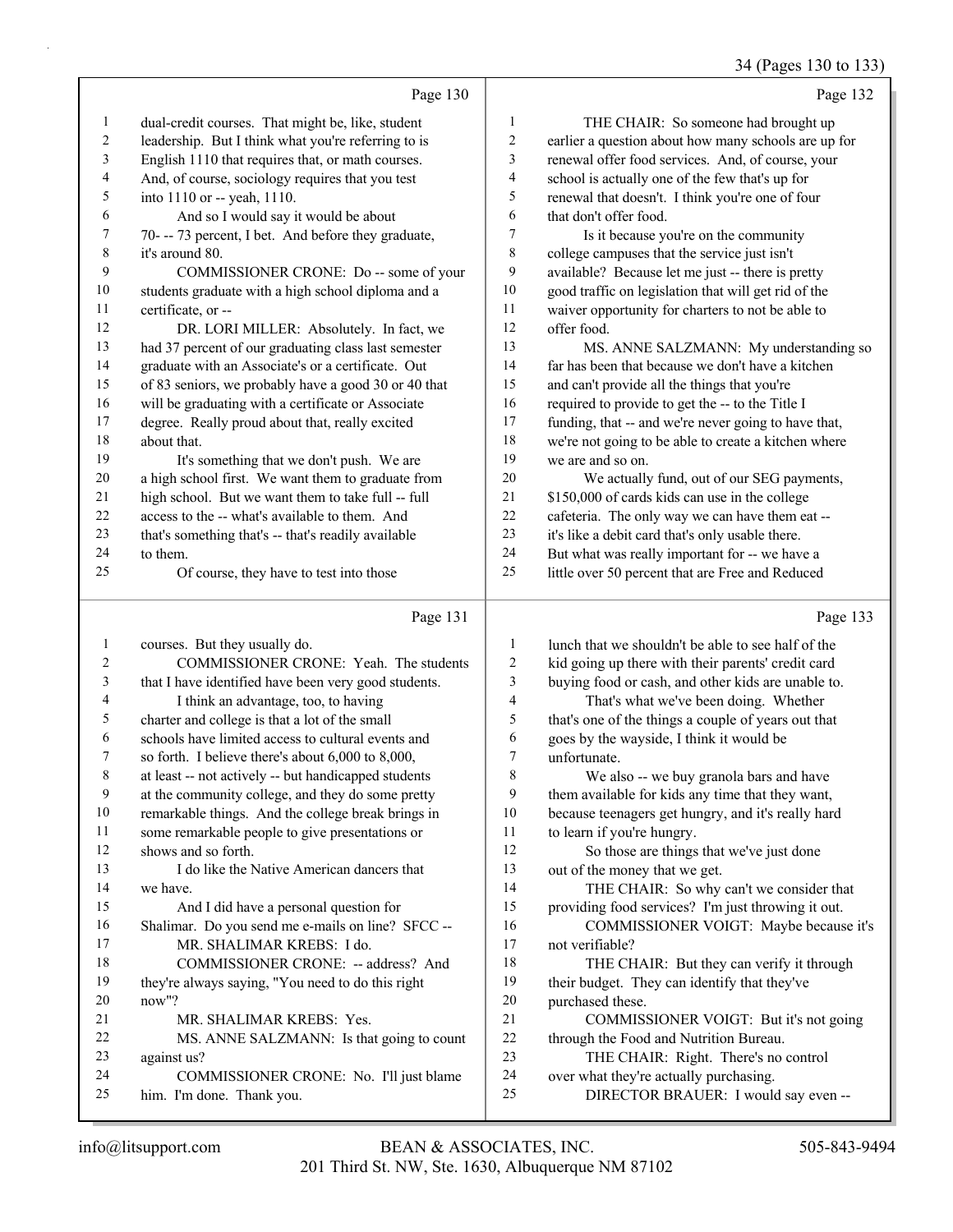#### 35 (Pages 134 to 137)

|                |                                                      |                | 35 (Pages 134 to 137)                                |
|----------------|------------------------------------------------------|----------------|------------------------------------------------------|
|                | Page 134                                             |                | Page 136                                             |
| $\mathbf{1}$   | Madam Chair, members of the Commission, we would     | $\mathbf{1}$   | know that there is that opportunity, I think that's  |
| $\overline{c}$ | count that as providing food for students who -- it  | $\overline{c}$ | an important piece of that school's story that needs |
| 3              | just doesn't come out of the National Student Lunch  | 3              | to -- that needs to be identified there. Because we  |
| 4              | Program. We do have a couple of schools that fall    | 4              | have some schools that use a food truck. You know,   |
| 5              | under that category that provide food out of         | 5              | the food truck is out there.                         |
| 6              | operations, as the MASTERS -- that should count      | 6              | So -- but, once again, we have other                 |
| 7              | as -- yeah.                                          | 7              | schools where there is no food opportunity. And I    |
| 8              | THE CHAIR: And that's what I want to say.            | 8              | think we have to really be clear as to what are      |
| 9              | For our purposes, why can't we say, "No, we          | 9              | those schools and -- this school, because you just   |
| 10             | don't" -- it's just, "No, they don't provide food    | $10\,$         | populate into a list that don't offer food services. |
| 11             | services." I think there should be an opportunity    | 11             | And it's like that's not really true.                |
| 12             | there for a qualifier, saying, "No, we don't         | 12             | COMMISSIONER ARMBRUSTER: Madam Chair?                |
| 13             | follow -- but we do -- the opportunity for providing | 13             | THE CHAIR: Commissioner Armbruster?                  |
| 14             | food is offered for all students through this."      | 14             | COMMISSIONER ARMBRUSTER: Since I was the             |
| 15             | So that maybe that's something we need to            | 15             | one who brought that up a couple of meetings ago,    |
| 16             | tweak in our paperwork so that it is identified;     | 16             | maybe the question that we, for charter schools,     |
| 17             | because that's not -- you know, that's an important  | 17             | want to ask is how do you provide -- in some wording |
| 18             | piece of your story. Because we have others that     | 18             | for this -- "How do you provide lunches for those    |
| 19             | don't offer -- that don't offer anything.            | 19             | who would qualify for Free and Reduced lunches?"     |
| 20             | It's like how do you not make food                   | 20             | Maybe that's the question, as opposed to, "Do you?"  |
| 21             | available? Because you're right; because teenagers   | 21             | Does that make any sense to you?                     |
| $22\,$         | are hungry in every corner. So it's very difficult.  | 22             | THE CHAIR: Yeah. But I think it's -- and             |
| 23             | And we all know the importance of being able to be   | 23             | the Free and Reduced lunch is important. But I       |
| 24             | fed. And, unfortunately, we all deal with the fact   | 24             | think, overall, it's all -- it's every student, to   |
| 25             | that that's very often the only meal of the day, so  | 25             | be able to have the opportunity for food. Because,   |
|                | Page 135                                             |                | Page 137                                             |
| $\mathbf{1}$   | that we have to be constantly aware of that.         | $\mathbf{1}$   | once again, then you could unfortunately start into  |
| 2              | COMMISSIONER VOIGT: I have a question to             | 2              | a separating out, and the Free and Reduced kids are  |
| 3              | follow up with that. So you don't need a full        | 3              | getting taken care of, but there's others, you       |
| 4              | kitchen, though, to offer, like, a catered lunch if  | 4              | know -- you may just barely fall out of that         |
| 5              | there was a food vendor to bring it in. Like, you    | 5              | eligibility request for Free and Reduced lunch.      |
| 6              | could have a salad bar or something like that,       | 6              | That doesn't mean the family's in great shape and    |
| 7              | right?                                               | 7              | can provide that opportunity.                        |
| 8              | MS. ANNE SALZMANN: Our problem is we                 | 8              | So that -- you know, I think it's -- I               |
| 9              | don't have that kind of space. Because we lease      | 9              | think it's more -- I think it's more important to    |
| 10             | from the college, 16 of us work in one room, all of  | 10             | just allow the school to tell their story of, "This  |
| 11             | us. We have one small office where Lisa and her      | 11             | is how we provide food."                             |
| 12             | assistant work. And then we have classrooms that we  | 12             | And so I think that's something -- when we           |
| 13             | lease 8:00 to 4:00 that then revert to the college   | 13             | look at our multitude of papers in January and       |
| 14             | after 4:00. We just don't have the space to even     | 14             | February through those work sessions on where we     |
| 15             | set that up.                                         | 15             | have to tweak, I think either in the performance     |
| 16             | COMMISSIONER VOIGT: Do you have a                    | 16             | framework, the contract, or, you know, somewhere, we |
| 17             | refrigerator anywhere for kids to keep their         | 17             | need to be able to identify that, and certainly in   |
| 18             | lunches?                                             | 18             | this renewal packet, to be able to identify that     |
| 19             | MS. ANNE SALZMANN: We do have a                      | 19             | better.                                              |
| 20             | refrigerator for kids to put lunches in. And most    | 20             | MS. KAREN WOERNER: How they're providing             |
| 21             | of us bring our own lunch, because it's expensive to | 21             | food and whether it's provided to Free and Reduced?  |
| 22             | eat at the college every day.                        | 22             | THE CHAIR: Yeah, yeah. I think that's                |
| 23             | COMMISSIONER VOIGT: I think it would be              | 23             | really important.                                    |
| 24             | great, that that could be counted as --              | 24             | Thanks for this, you know. We go through             |
| 25             | THE CHAIR: For our purposes, so that we              | 25             | this, and there's -- it's -- we're evolving that     |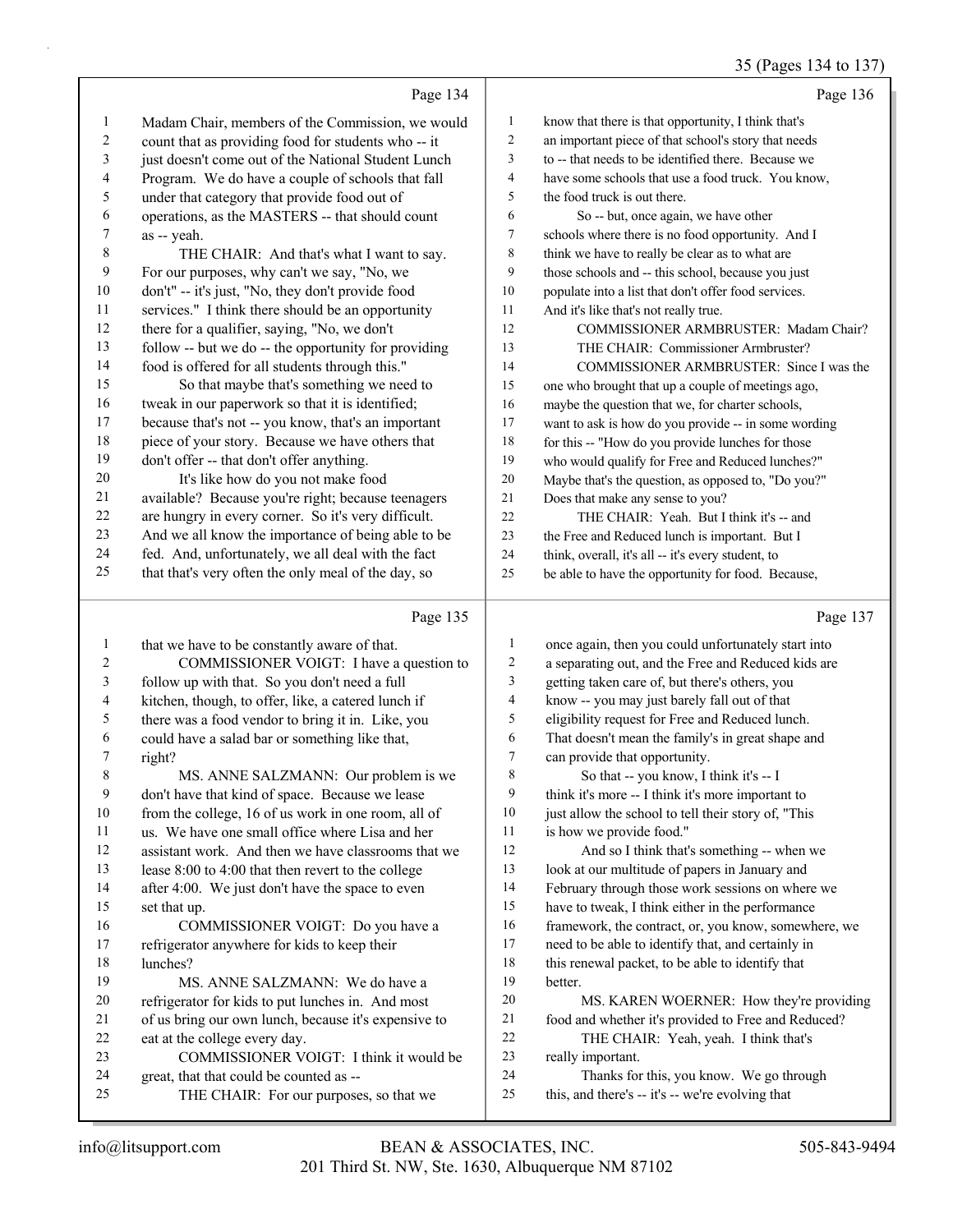## 36 (Pages 138 to 141)

|         |                                                      |                  | $\sim$ $-5$                                          |
|---------|------------------------------------------------------|------------------|------------------------------------------------------|
|         | Page 138                                             |                  | Page 140                                             |
| 1       | way.                                                 | 1                | people have personalities that attract kids and      |
| 2       | And I had a --                                       | $\overline{c}$   | don't repel them, because if you don't pay attention |
| 3       | COMMISSIONER VOIGT: Always new                       | 3                | to that, you can hire somebody and it's useless.     |
| 4       | discoveries.                                         | $\overline{4}$   | You have kids coming in with extremely low           |
| 5       | THE CHAIR: I think -- oh. Commissioner               | 5                | skills, and we need to get them up quickly. So       |
| 6       | Ruiz?                                                | 6                | that's a main thing that we've looked at.            |
| 7       | COMMISSIONER RUIZ: Thank you for being               | $\boldsymbol{7}$ | We work really closely with the Student              |
| 8       | here. I have a question on your Chart 22 that's a    | 8                | Development Office in the College, a man named       |
| 9       | comparison of the student enrollment of other        | 9                | Ernest Kavanaugh, a man who's been fantastic working |
| 10      | subgroups.                                           | 10               | with our English Language Learners.                  |
| 11      | So you have a considerable decreased                 | 11               | So all along the way, we're kind of                  |
| 12      | enrollment or percentage of students -- you have     | 12               | looking for things that fit naturally in and that    |
| 13      | 48 percent on the Free and Reduced, 10 percent       | 13               | make kids feel like this is a place for them.        |
| 14      | student disabilities. That's comparing it to         | 14               | A number of our English Learner students             |
| 15      | Santa Fe Public Schools and statewide, 4 percent of  | 15               | and Free and Reduced Lunch students have gone on at  |
| 16      | gifted and only 8 percent of your English Language   | 16               | the College and are now part of the leadership group |
| 17      | Learners.                                            | 17               | there as a result of that.                           |
| 18      | In New Mexico, that is pretty much the               | 18               | But I think those things are ongoing with            |
| 19      | picture of most of our students; not all, but a      | 19               | us. And the more we have, and having these numbers   |
| 20      | significant number. So can you tell me what you're   | 20               | double, the more when people come and visit, that's  |
| 21      | doing to encourage enrollment and participation from | $21\,$           | what they see and, they go, "Oh, there are a bunch   |
| 22      | those subgroups? Because it is lower than the        | 22               | of people here like me, and they're all doing well." |
| 23      | schools and the state.                               | 23               | I think that's a really big part of it.              |
| 24      | MS. ANNE SALZMANN: Part of it is hard to             | 24               | COMMISSIONER RUIZ: Okay. Thank you.                  |
| 25      | have any control over because it's a lottery. So     | 25               | THE CHAIR: Remind me. You don't provide              |
|         | Page 139                                             |                  | Page 141                                             |
| 1       | part of it is just the luck of the draw.             | 1                | transportation; correct?                             |
| 2       | But if you look, we keep statistics from             | $\overline{c}$   | MS. ANNE SALZMANN: We do not.                        |
| 3       | the very beginning. And it's been -- I think in our  | 3                | THE CHAIR: But I would imagine there's               |
| 4       | first year, our economic disadvantaged number was    | 4                | public transportation that's a little bit easier to  |
| 5       | 22 percent. So we've more than doubled that.         | 5                | the campus.                                          |
| 6       | And I think the main way that we do that             | 6                | MS. ANNE SALZMANN: City bus.                         |
| 7       | is try to -- again, the whole idea of creating       | 7                | THE CHAIR: Yeah. So that it -- so                    |
| $\,8\,$ | community is that you create a community where       | 8                | transportation shouldn't be a hindrance, to a great  |
| 9       | everyone feels comfortable. It's sort of the idea    | 9                | extent, about not being able to reach out to a       |
| 10      | of this new -- the equity council, looking at how -- | 10               | far-reaching area of Santa Fe because they can't get |
| 11      | how are you making sure people feel comfortable that | 11               | there. The public transportation can do it.          |
| 12      | their needs are met in any given school.             | 12               | MS. ANNE SALZMANN: Honestly, what we've              |
| 13      | And I feel like we've been doing that for            | 13               | seen and what they tell us, parents of students,     |
| 14      | a long time, trying to think about that.             | 14               | once they get in, they are so excited to have their  |
| 15      | One of the ways we've done is we have a              | 15               | student in a school where they know they're going to |
| 16      | tutoring table that is always staffed from 8:00 to   | 16               | be challenged and know they're going to learn, we    |
| 17      | 4:00. It's certified teachers; it's people who have  | 17               | have people who drive in from Pecos and Española,    |
| 18      | retired that are always there to help students,      | 18               | people who drive up from Rio Rancho, because they're |
| 19      | because our feeling is if we're going to challenge   | 19               | looking for that kind of school. So I don't feel     |
| 20      | them academically, we have to make sure there's      | 20               | like that has stopped us at all.                     |
| 21      | always support.                                      | $21\,$           | THE CHAIR: Okay. All right. Thanks.                  |
| 22      | They can come find their teachers that               | 22               | Commissioners, any other questions?                  |
| 23      | they're not teaching, because their desks are in the | 23               | DR. LORI MILLER: Can I say something                 |
| 24      | office where I am and Lori and everybody is. But     | 24               | about the bus?                                       |
| 25      | having those tutors there and those particular       | 25               | THE CHAIR: I'm sorry?                                |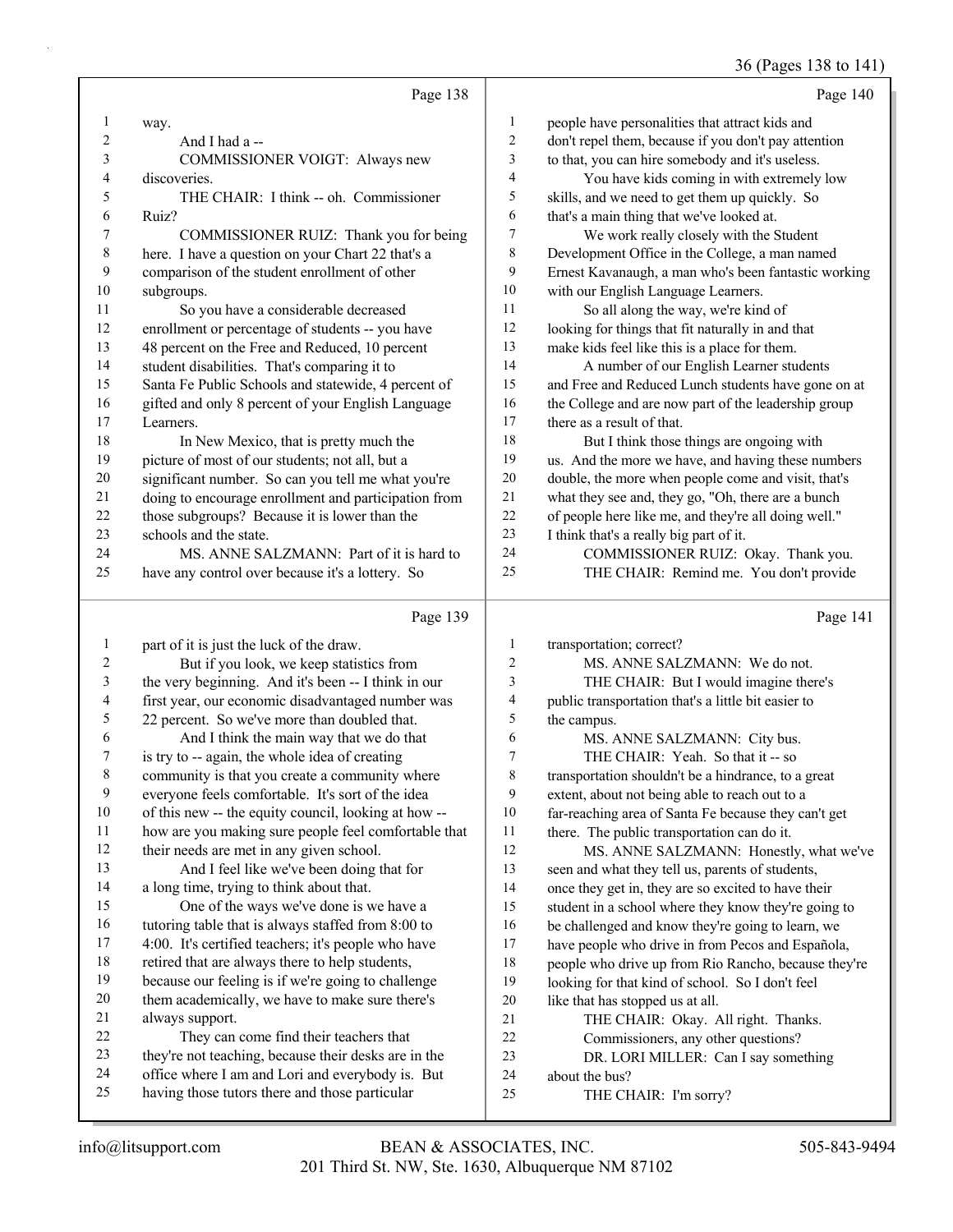37 (Pages 142 to 145)

|          |                                                                         |                | $(1 - 4)$                                                                                            |
|----------|-------------------------------------------------------------------------|----------------|------------------------------------------------------------------------------------------------------|
|          | Page 142                                                                |                | Page 144                                                                                             |
| 1        | DR. LORI MILLER: Can I say something                                    | 1              | Commissioner Gipson?                                                                                 |
| 2        | about the bus?                                                          | 2              | THE CHAIR: Yes.                                                                                      |
| 3        | THE CHAIR: Oh, sure.                                                    | 3              | COMMISSIONER ARMBRUSTER: It's a                                                                      |
| 4        | DR. LORI MILLER: So I had a student a                                   | 4              | seven-to-zero vote.                                                                                  |
| 5        | couple of years ago. And she's a wonderful student.                     | 5              | THE CHAIR: Congratulations. You'll be                                                                |
| 6        | But it meant so much to her to come to school that                      | 6              | receiving a letter.                                                                                  |
| 7        | she took three different buses from Española to get                     | 7              | And, like I said, as long as there's no                                                              |
| 8        | to our school. So it can be done.                                       | 8              | substantial difference with the data that will be                                                    |
| 9        | That student also is at Southwestern in                                 | 9              | provided by January, you should be on the Consent                                                    |
| 10       | Texas on a full-ride scholarship through the Davis.                     | 10             | Agenda and full renewal then in February.                                                            |
| 11       | COMMISSIONER VOIGT: Wow. That's cool.                                   | 11             | So thank you so much, and thank you for                                                              |
| 12       | THE CHAIR: Okay. So did you send me that                                | 12             | everything you do every day. We really do                                                            |
| 13       | new language? Okay. Here. Everyone take note of                         | 13             | appreciate it.                                                                                       |
| 14       | this.                                                                   | 14             | MS. ANNE SALZMANN: Thank you.                                                                        |
| 15       | Okay. I move that the Public Education                                  | 15             | THE CHAIR: We're in recess until tomorrow                                                            |
| 16       | Commission renew the charter for The MASTERS Program                    | 16             | morning at 8:00.                                                                                     |
| 17       | for five years, with the conditions that the                            | 17             | (Proceedings in recess at 1:01 p.m.)                                                                 |
| 18       | New Mexico System of School Support and                                 | 18             |                                                                                                      |
| 19       | Accountability Report prepared by PED shows similar                     | 19             |                                                                                                      |
| 20       | performance for SY 2018-2019 in the student growth                      | 20             |                                                                                                      |
| 21       | highest quartile, student growth middle quartile,                       | 21             |                                                                                                      |
| 22       | student growth lowest quartile, English Learner                         | 22             |                                                                                                      |
| 23       | progress, chronic absenteeism, college and career                       | 23             |                                                                                                      |
| 24       | readiness, education climate, and growth in                             | 24             |                                                                                                      |
| 25       | four-year graduation rate in high school with no                        | 25             |                                                                                                      |
|          | Page 143                                                                |                |                                                                                                      |
|          |                                                                         |                | Page 145                                                                                             |
|          |                                                                         | 1              | BEFORE THE PUBLIC EDUCATION COMMISSION                                                               |
| 1<br>2   | significant decrease in performance.                                    | $\overline{2}$ | <b>STATE OF NEW MEXICO</b>                                                                           |
| 3        | COMMISSIONER ROBBINS: Second.                                           | 3              |                                                                                                      |
| 4        | THE CHAIR: So a motion by Commissioner                                  | $\overline{4}$ |                                                                                                      |
| 5        | Gipson, a second by Commissioner Robbins.                               | 5              |                                                                                                      |
| 6        | Any further discussion?                                                 | 6              |                                                                                                      |
| 7        | (No response.)<br>THE CHAIR: If not, Commissioner                       | $\tau$         | REPORTER'S CERTIFICATE                                                                               |
| 8        | Armbruster?                                                             | 8              | I. Cynthia C. Chapman, RMR, CCR #219, Certified                                                      |
| 9        | COMMISSIONER ARMBRUSTER: Commissioner                                   | 9              | Court Reporter in the State of New Mexico, do hereby                                                 |
| 10       | Raftery?                                                                | 10             | certify that the foregoing pages constitute a true                                                   |
| 11       | COMMISSIONER RAFTERY: Yes.                                              | 11<br>12       | transcript of proceedings had before the said<br>NEW MEXICO PUBLIC EDUCATION COMMISSION, held in the |
| 12       | COMMISSIONER ARMBRUSTER: Commissioner                                   | 13             | State of New Mexico, County of Santa Fe, in the                                                      |
| 13       | Crone?                                                                  | 14             | matter therein stated.                                                                               |
| 14       | COMMISSIONER CRONE: Yes.                                                | 15             | In testimony whereof, I have hereunto set my                                                         |
| 15       | COMMISSIONER ARMBRUSTER: Commissioner                                   | 16             | hand on December 16, 2019.                                                                           |
| 16       | Robbins?                                                                | 17             |                                                                                                      |
| 17       | COMMISSIONER ROBBINS: Yes.                                              | 18             |                                                                                                      |
| 18       | <b>COMMISSIONER ARMBRUSTER: Commissioner</b>                            | 19             |                                                                                                      |
| 19       | Ruiz?                                                                   |                | Cynthia C. Chapman, RMR-CRR, NM CCR #219                                                             |
| 20       | COMMISSIONER RUIZ: Yes.                                                 | 20             | BEAN & ASSOCIATES, INC.                                                                              |
| 21       | <b>COMMISSIONER ARMBRUSTER: Commissioner</b>                            | 21             | 201 Third Street, NW, Suite 1630<br>Albuquerque, New Mexico 87102                                    |
| 22       | Voigt?                                                                  | 22             |                                                                                                      |
| 23       | COMMISSIONER VOIGT: Yes.                                                | 23             |                                                                                                      |
| 24<br>25 | <b>COMMISSIONER ARMBRUSTER: Commissioner</b><br>Armbruster votes "Yes." | 24<br>25       | Job No.: 3263N (CC)                                                                                  |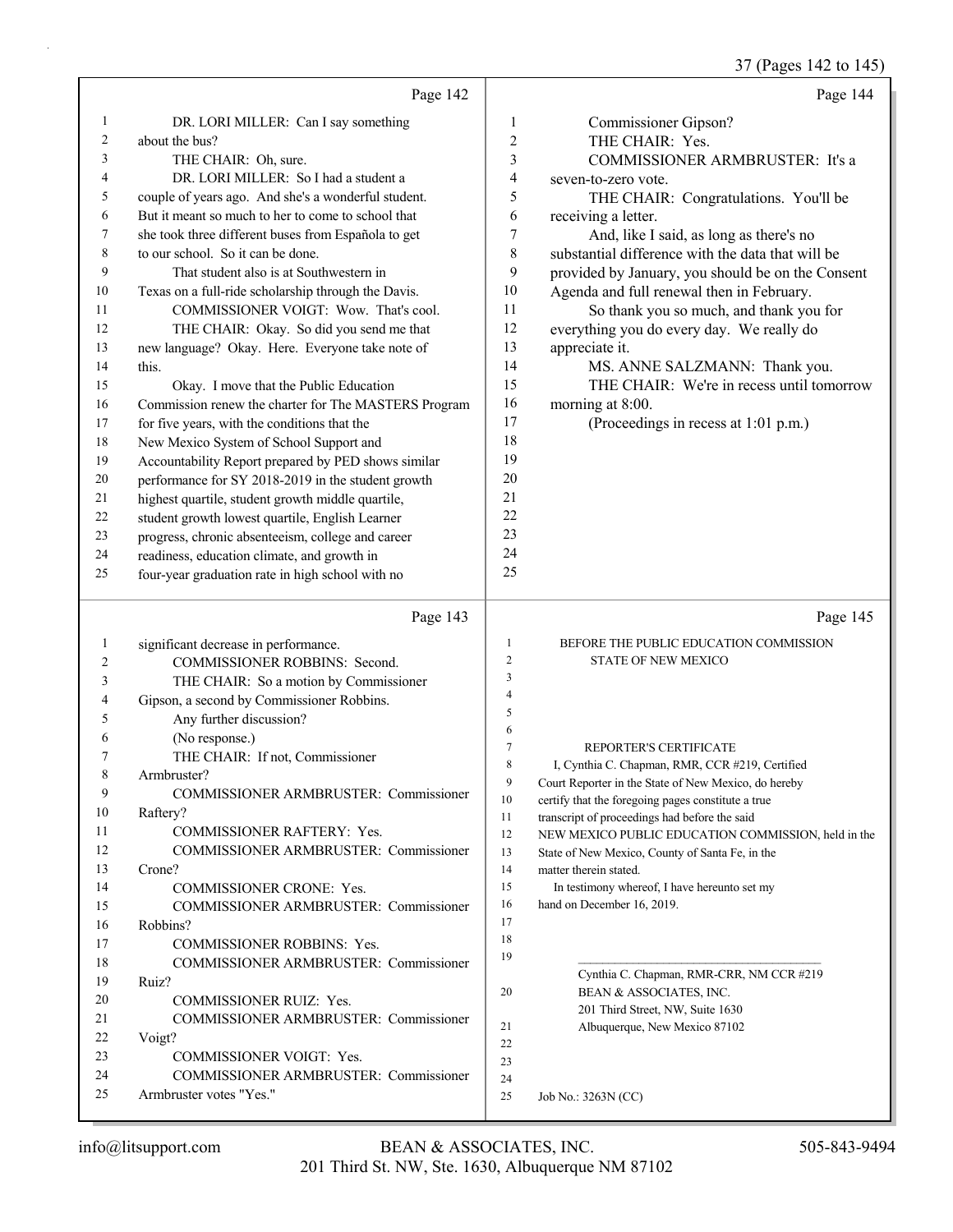|                | Page 146                                                                          |  |
|----------------|-----------------------------------------------------------------------------------|--|
| $\mathbf{1}$   | <b>RECEIPT</b>                                                                    |  |
| $\overline{2}$ | JOB NUMBER: 3263N CC Date: 12/9/19                                                |  |
| 3              | PROCEEDINGS: OPEN PUBLIC MEETING, Volume One                                      |  |
| $\overline{4}$ | CASE CAPTION: In re: Public Meeting of the Public                                 |  |
| 5              | <b>Education Commission</b>                                                       |  |
| 6              | **************************                                                        |  |
| 7              | ATTORNEY: MS. BEVERLY FRIEDMAN - PED                                              |  |
| 8              | DOCUMENT: Transcript / Exhibits / Disks / Other                                   |  |
| 9              | DATE DELIVERED: _______________ DEL'D BY: __________                              |  |
| 10             |                                                                                   |  |
| 11             | ***************************                                                       |  |
| 12             | ATTORNEY:                                                                         |  |
| 13             | DOCUMENT: Transcript / Exhibits / Disks / Other                                   |  |
| 14             | DATE DELIVERED: _____________________DEL'D BY: __________________________________ |  |
| 15             |                                                                                   |  |
| 16             | **************************                                                        |  |
| 17             | ATTORNEY:                                                                         |  |
| 18             | DOCUMENT: Transcript / Exhibits / Disks / Other                                   |  |
| 19             | DATE DELIVERED: _______________ DEL'D BY: __________                              |  |
| 20             | $RECD BY:$ TIME:                                                                  |  |
| 21             | ***************************                                                       |  |
| 22             | ATTORNEY:                                                                         |  |
| 23             | DOCUMENT: Transcript / Exhibits / Disks / Other                                   |  |
| 24             |                                                                                   |  |
| 25             |                                                                                   |  |
|                |                                                                                   |  |
|                |                                                                                   |  |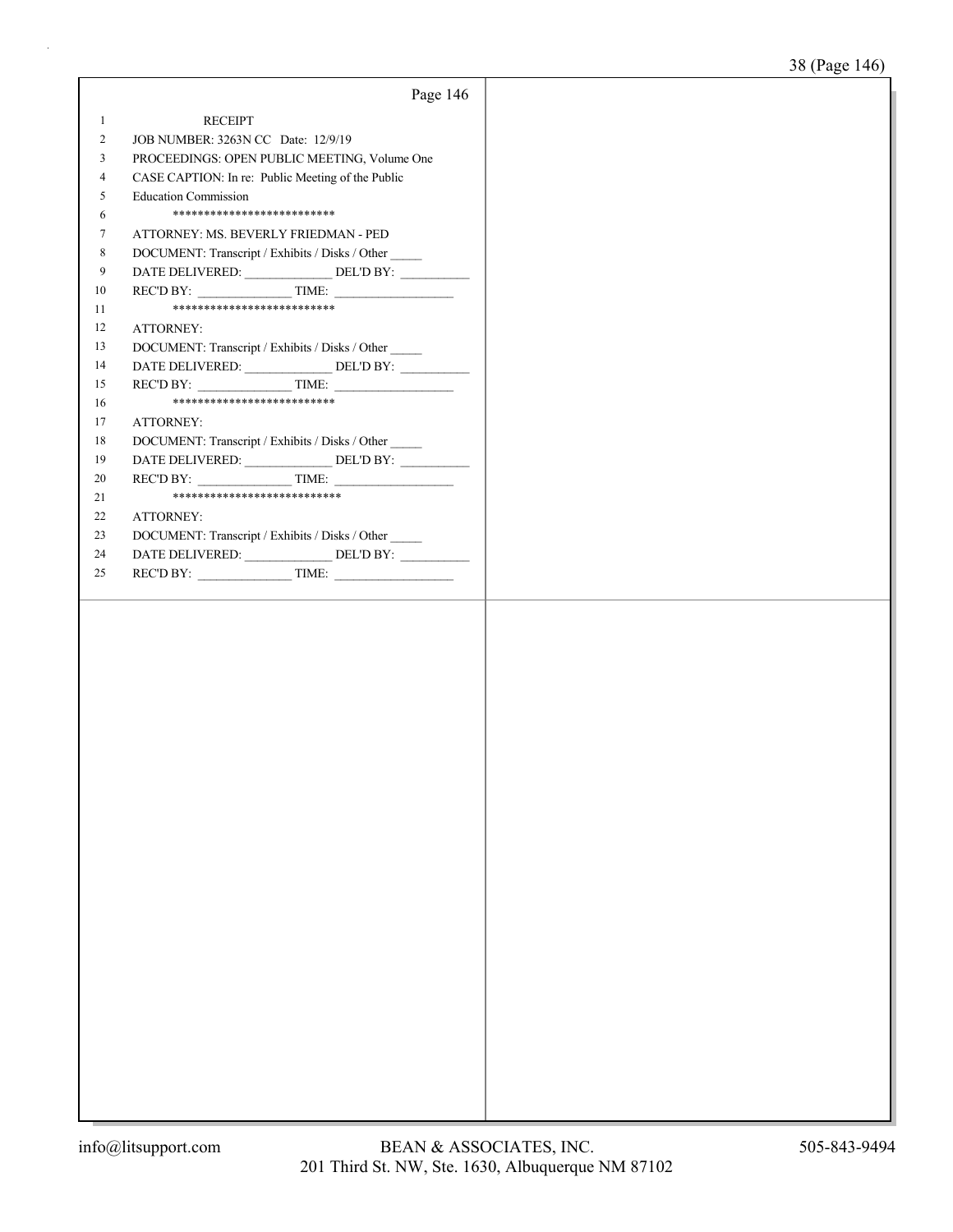**A a.m** 1:12 4:4 37:11,11 79:22,22 108:24 **aberration** 61:12 **ability** 87:2 **able** 12:3 24:25 42:11 59:15,25 60:5 61:15 67:11 68:24 70:24 74:16 86:25 94:12,19 99:24 100:3,12 104:5 105:11 126:12 132:11,18 133:1 134:23 136:25 137:17,18 141:9 **absenteeism** 33:12 35:2 78:6 107:6 142:23 **absolutely** 10:18 29:21 84:17 90:16 93:14 116:10 124:5 125:11 130:12 **abuse** 114:18 **academic** 9:19 17:21 31:6,19 43:3 46:1 48:16,23 49:8 52:2 53:3 62:21 80:10 84:10 87:3 109:11 111:23 120:15 126:19 **academically** 86:18 89:23 120:11 139:20 **accepted** 67:25 68:1,2 **accepting** 64:12 **access** 52:19 88:4 116:25 117:1,6 130:22 131:6 **accommodations** 29:6,6,7 66:14 **accomplishments** 50:9,24 51:22 **Accountability** 9:17,21 10:3,4,4 12:21 31:21,22 43:1,5,12,14,15 80:8,13,20,21,22 109:10,13,21 109:22,22 142:19 **accountable** 46:16 **accounting** 64:5 **Accuplacer** 129:23 **achievement** 87:24 126:20 **achievements** 51:22 **acknowledge** 77:17 87:25 **acknowledging** 125:2 **acquiring** 53:12 **Act** 54:24 **Acting** 2:8 **action** 3:8 6:12 10:8,9 43:19,19 81:1,1 110:1,2 **active** 46:22 127:21 **actively** 120:9 131:8

**activities** 49:5,14 57:15 **actual** 73:6 97:21 **add** 53:22 54:10 64:12 93:20 98:3 **added** 25:7 85:23 92:7 **adding** 40:16 92:8 **addition** 10:21 26:6 27:14 73:3 94:6 106:2 121:4 **additional** 53:18,24 54:1 92:14 100:23 104:6 **address** 11:9 63:10 86:5 114:10 131:18 **addressed** 15:2 20:12 53:11 66:12 98:16 **addressing** 106:3 114:1 **adjacent** 53:22 **adjustments** 102:19 **administer** 116:2,2 **administrator** 44:12 45:5 48:19 **administrators** 44:6 47:11 48:10 49:2,11 **adolescents** 122:20 **adopted** 6:22 74:25 **adopting** 73:8 **adults** 122:22 **advanced** 50:14 **advantage** 131:4 **advantages** 63:7 **advertisement** 99:6 **advice** 116:21 **advocate** 87:2 124:5 **advocates** 127:24 **affidavits** 15:8 **affinity** 90:17,22 **after-school** 50:4 51:3 56:18 **afternoon** 109:2,3 126:6 **agenda** 3:5,7 5:14,23 6:13,15,16 6:17,22 7:5,21 11:14,19 37:3,4 55:22 110:16,23,25 144:10 **ago** 59:13 60:25 136:15 142:5 **agree** 26:23 124:18 129:2 **agreed** 106:11 **Aguilar** 85:17 **AIMS** 30:5 **AIMS'** 16:23 **air-balling** 51:15 **Al** 85:18 **Alan** 2:8 45:11 73:15

**Albuquerque** 1:22 3:9,10,11,12 3:13 7:22 13:14 31:4 33:6 34:23 38:15 39:4 44:13 45:24 52:13 53:15,17 58:7 62:22 72:21 77:25 145:21 **Alderete-Trujillo** 84:17 85:1,6,9 88:25 90:19 91:12 93:14 94:18 96:15 97:6,15 98:18,24 100:6 101:5 103:2,22 104:14,17,21 105:22 106:9 **alerting** 47:10 **Allegiance** 3:3 5:10 **allocated** 102:11 **allotted** 55:11 **allow** 53:18 72:21 121:9 137:10 **allowed** 114:6 **allowing** 85:20 **alongside** 92:3 **alternative** 102:3 **amended** 78:12 **American** 60:14 131:13 **Ami** 2:13 8:18 **amount** 12:2,8 91:25 97:21,24 102:12 **analysis** 14:12 17:5 39:3,9 70:10 70:11,13 82:5,6 83:5 113:12 **ancillary** 54:2 **and/or** 83:20 **Anderoglu** 71:11,12 73:3 **Angela** 57:9,11 **angels** 65:18 **angst** 12:2 **ANN** 2:4 **Anne** 118:1,1,8,18 123:13 124:3 126:21 127:6 128:5 131:22 132:13 135:8,19 138:24 141:2,6 141:12 144:14 **annual** 23:17 24:1,13 93:16 101:10 **annually** 24:14 **answer** 11:10 24:11 52:23 60:17 66:16 69:3,15 **answered** 45:9 **answers** 58:11 **anymore** 21:23 64:3 91:4 **anyone's** 20:3 **Anyway** 19:17 **AP** 25:17,21,21,22 26:2,3,3,4,11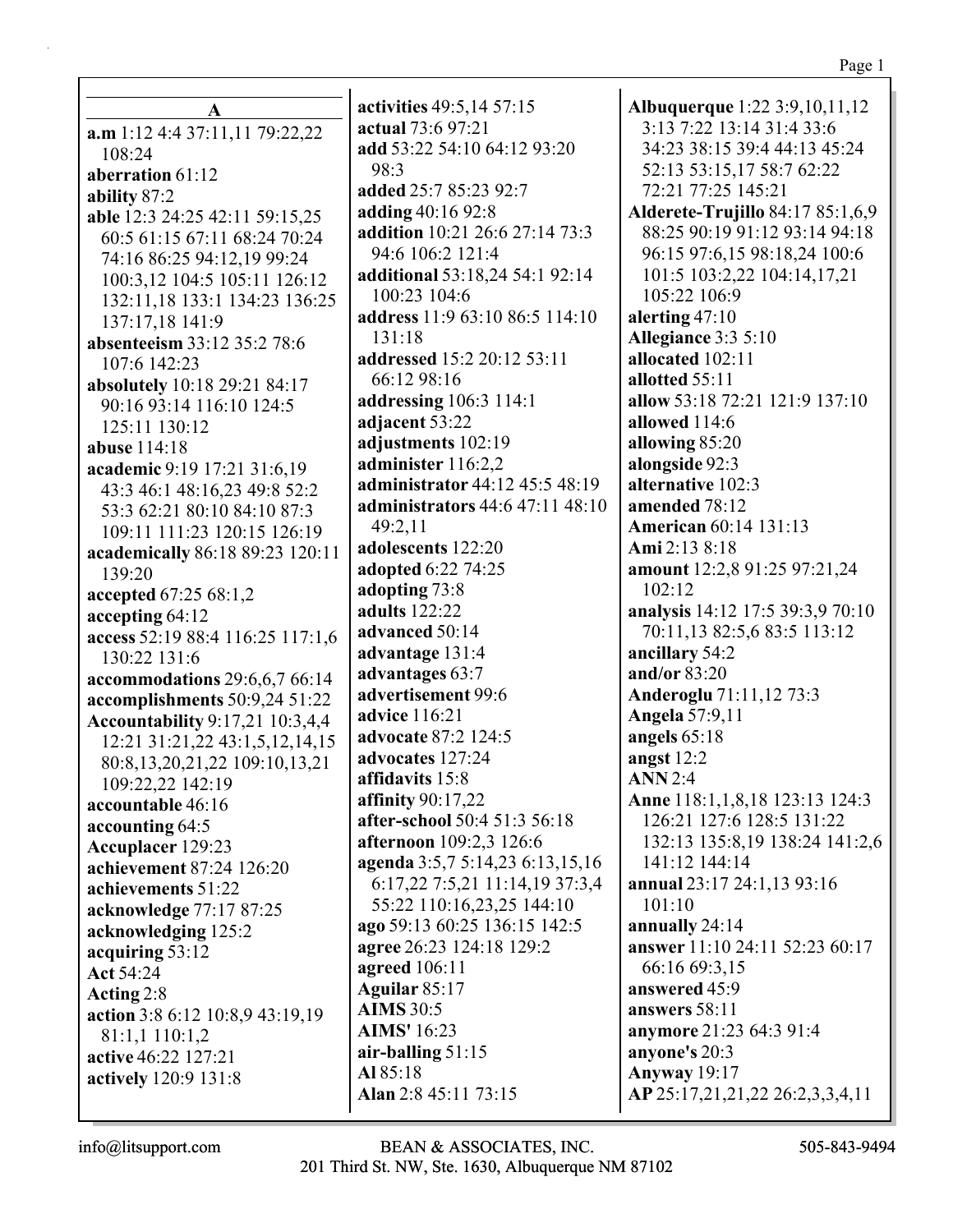Page 2

| 28:22,24 29:3,8,8,11                                           | 51               |
|----------------------------------------------------------------|------------------|
| Apodaca 1:12                                                   | 54               |
| apologize 81:20,24 85:3                                        | <b>AS</b>        |
| app 47:2                                                       | asid             |
| apparently 93:3                                                | ask              |
| appeal 54:24 88:16                                             | ask              |
| appear $61:14$                                                 | asp              |
| appears 15:2                                                   | ass              |
| application 41:2 61:5 94:16                                    | 74               |
| applications 3:8 6:13 9:23 43:7                                | ass              |
| 68:23 80:14 109:15                                             | assi             |
| apply 29:9 103:6,8 104:12                                      | assi             |
| appreciate 12:9,10 37:8 45:10                                  | assi             |
| 59:14,18 61:9,17 62:2 64:10                                    | Ass              |
| 93:2 111:11 123:11 125:13                                      | Ass              |
| 126:1 144:13                                                   | Ass              |
| appreciated 25:12                                              | assı             |
| approaching 111:22                                             | asst             |
| approval 3:5 5:24 6:17 40:18                                   | at-r             |
| 64:2 77:22 93:19                                               | atm              |
| approve 6:1 31:4 33:5 34:22                                    | atta             |
| 77:24 106:21                                                   | atta             |
| approved 72:12                                                 | atta             |
| approximately 39:6 80:24 81:15                                 | AT               |
| 111:21                                                         | atte             |
| APS 60:9 125:2                                                 | atte             |
| <b>Arabic 76:10</b>                                            | Att              |
| area 12:24 14:14 23:1 58:17                                    | atte             |
| 66:11 104:8 113:11 141:10                                      | atte             |
| areas 9:8 12:22 14:11,16 37:2                                  | atte             |
| 40:1 49:1,10 59:25 61:2,7 83:6                                 | atto             |
| 91:24 113:13,20,22                                             | attr             |
| Armbruster 2:4 4:5,7,10,13,14                                  | attr             |
| 4:19,21,24 5:3 7:3 16:12 27:23                                 | aud              |
| 27:24 28:18,21,24 29:10,13,17                                  | $9^{\circ}$      |
| 29:22 35:18,22,25 36:3,6,9,10                                  | aut              |
| 36:14,19 37:15 38:9 73:21,22                                   | ava<br>13        |
| 75:14 76:4,12,16 77:9 78:23,24<br>79:2,5,8,11,14,17 105:2,3,15 |                  |
| 106:5, 11, 14 107: 21, 22, 25 108: 3                           | ave<br>$8^\circ$ |
| 108:6, 9, 10, 13, 16 136: 12, 13, 14                           | avo              |
| 143:8, 9, 12, 15, 18, 21, 24, 25                               | aw?              |
| 144:3                                                          | awz              |
| arose 20:14                                                    | aw?              |
| arrogance 18:15                                                | aw?              |
| art $50:2,6,1851:16$                                           | aw               |
| arts 60:1 126:8 127:23                                         | Ayi              |
| ASE 46:15 47:16 48:4 49:2,11                                   | 60               |
|                                                                |                  |

51:25 52:6,10,10 53:11,21 54:6 54:16 56:5 57:12 71:17  $E's 52:18$ **aside** 48:13 49:22,25 51:1 **asked** 114:11 **asking** 119:21,24 **aspect** 127:14 **assessment** 20:15 39:15 61:15 74:19 89:3 103:13 **assessments** 96:21 **digned** 104:23 **assist** 49:20 **assistant** 19:21 85:12 135:12 **Associate** 130:16 **Associate's** 130:14 **Associates** 1:20 145:20 **assuming** 36:11,15 40:17 94:15 **assurances** 68:14 **at-risk** 104:19 **atmosphere** 62:24 **ach** 22:24 **attached** 22:17,21 23:3 **achment** 91:8 **ATTACHMENTS** 3:18 **attempts** 116:15 **attend** 71:25 72:1,13 **Audioce 40:10 attended** 71:19 89:15 129:9,12 **antion** 140:2 **antive** 63:4 **attorney** 54:10 146:7,12,17,22 **act** 140:1 **attribute** 98:22,25 **audit** 14:5 63:8 64:18 83:8,11 97:9,17 113:9 **horized** 39:4 **available** 11:2 32:15 72:7 103:25 130:22,23 132:9 133:9 134:21 **average** 42:17 56:8 82:10,13 84:3 87:19 112:8,9,11 115:3 **avoid** 63:11 **award** 104:15 **awards** 50:20,22 **aware** 8:6 38:4,13 135:1 **awareness** 47:3 120:2 **assome** 92:17 **Ayik** 44:11,12 45:1,16 49:7 54:6 60:18 62:6 64:11 67:8 68:9,18

| 70:7 74:12 75:23 76:2 77:1                     |
|------------------------------------------------|
| B                                              |
| <b>B</b> 3:11 13:7 39:3 51:25 102:10<br>113:12 |
| back 6:17 7:11 11:8 12:23 13:9                 |
| 15:16 18:23 20:25 21:4,15 22:2                 |
| 29:25 31:16 44:18 49:7 52:1                    |
| 97:22 108:16 112:17 113:11                     |
|                                                |
| <b>bad</b> 124:21                              |
| badge $47:14$                                  |
| <b>badly</b> 119:18                            |
| <b>bar</b> 135:6                               |
| barely 137:4                                   |
| <b>bars</b> 133:8                              |
| <b>base</b> 127:2                              |
| based 8:14 14:12 48:4 52:4 55:1                |
| 60:20,24 88:17                                 |
| <b>basis</b> 92:25                             |
| <b>Bean</b> 1:20 145:20                        |
| bearing 8:1                                    |
| beautiful 96:13                                |
| began 96:9                                     |
| beginning 27:15 44:18 45:12                    |
| 48:21 110:7 118:12 127:10                      |
| 139:3                                          |
| <b>behavior</b> 46:16,18,22                    |
| believe 5:15 24:15 69:22 71:1,18               |
| 72:7 76:22 78:12 95:14 123:18                  |
| 131:7                                          |
| believer 69:21                                 |
| benchmark 52:4                                 |
| benefit 95:7                                   |
| <b>Bernadette 85:16</b>                        |
| best 9:22 26:1 43:6 65:20 80:13                |
| 92:23 98:10 109:14 110:17                      |
| 111:6                                          |
| bet 30:16 130:7                                |
| better 42:17 48:6 82:17 84:5                   |
| 115:3 122:21 124:15 137:19                     |
| Bev 55:16 123:23                               |
| Beverly 2:11 7:12,16 111:14                    |
| 146:7                                          |
| beyond 81:19 88:5 89:23 94:22                  |
| <b>bifurcation</b> 54:18,19,20 88:11           |
| big 65:7 117:10 123:18 125:6                   |
| 140:23                                         |
| <b>bigger</b> 120:8 125:1 129:1                |
|                                                |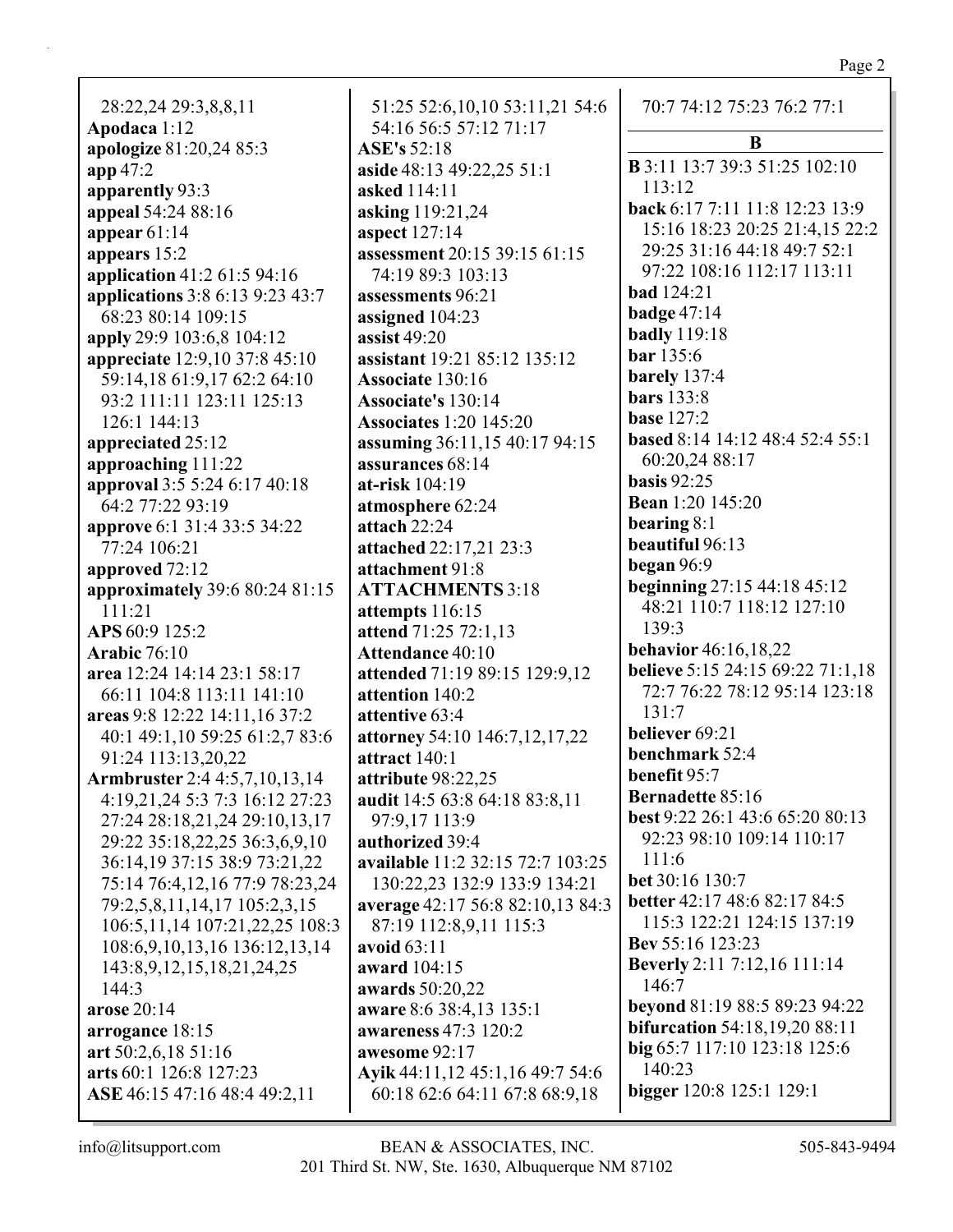| biggest 65:6 97:3 102:9<br><b>bilingual</b> 30:2 95:1,2,14<br>bit 8:20 13:20 15:25 18:12 20:18<br>20:20 27:7 38:4 49:23 59:17<br>61:11 64:25 67:12 68:13 71:7 | 63:15 73:4 85:18 98:5,6 118:3,9<br>busy $45:8$<br>buy 133:8<br>buying $133:3$ | 145:7<br>certification 75:6<br>certified 22:8 101:18 139:17<br>145:8<br>certify 145:10 |
|---------------------------------------------------------------------------------------------------------------------------------------------------------------|-------------------------------------------------------------------------------|----------------------------------------------------------------------------------------|
| 93:10 94:5 99:21 100:1 112:20<br>141:4                                                                                                                        | $\mathbf C$<br>$C$ 1:20 2:1 3:1,13 145:8,19                                   | <b>CHAIKEN 2:14</b><br>chair 2:3,3 4:1,18,20 5:6,12,17                                 |
| biweekly 73:1                                                                                                                                                 | Caballero 5:4                                                                 | 5:22 6:3,7,9,21,24 7:4,7,9,24,25                                                       |
| <b>black 90:24</b>                                                                                                                                            | cafeteria 132:22                                                              | 10:24 12:14,20 15:19,24 16:9                                                           |
| <b>blame</b> 131:24                                                                                                                                           | Calculus 28:22                                                                | 16:13,21,25 17:7,9,15,19,20,25                                                         |
| <b>blank</b> 93:21                                                                                                                                            | California 48:5 101:21,23                                                     | 18:6 19:1,8,13,19 20:3,8,23                                                            |
| <b>bless</b> 90:21                                                                                                                                            | 105:12                                                                        | 21:2,6,9 22:10,20,25 23:4,9,16                                                         |
| board 5:21 14:2 42:8,10 71:13                                                                                                                                 | call 3:3,3 4:2,6 7:2 35:17 45:7                                               | 23:22 24:3,12,21 25:3,6,9,11                                                           |
| 85:15,16 89:13 115:8,15 118:15                                                                                                                                | 57:13 91:7                                                                    | 26:10,13,19,25 27:23 28:11                                                             |
| 118:19                                                                                                                                                        | called 47:17 74:18 91:20                                                      | 29:24 30:17,23,25 31:9,12,13                                                           |
| <b>Bobby 19:21</b>                                                                                                                                            | calls $45:13$                                                                 | 31:16,21 32:2,6,16,18,24 33:3                                                          |
| <b>body</b> 90:8                                                                                                                                              | campus 45:11 53:25 141:5                                                      | 33:15,18,22,25 34:11,14,15,16                                                          |
| <b>Book 49:18</b>                                                                                                                                             | campuses 125:19 132:8                                                         | 35:6, 10, 17 36:5, 13, 16, 20 37:7                                                     |
| <b>born</b> 89:17                                                                                                                                             | cap 40:14 93:18 94:3 104:10                                                   | 37:12,19 38:12,22,24 42:19,22                                                          |
| bottom 32:8                                                                                                                                                   | 111:22                                                                        | 44:7 54:11,12 55:6,8,16,19,21                                                          |
| bought 96:13                                                                                                                                                  | capacity 53:19                                                                | 55:23 57:8 59:11 60:18 61:9                                                            |
| <b>Bowl 50:6</b>                                                                                                                                              | <b>CAPTION 146:4</b>                                                          | 62:13 63:12,13 64:16 66:20                                                             |
| <b>Brauer</b> 2:8 12:17,18 33:25 73:15                                                                                                                        | card 132:23 133:2                                                             | 67:2,7,12,15 68:17 69:10,16                                                            |
| 133:25                                                                                                                                                        | cards 132:21                                                                  | 71:6 72:14,15,24 73:10,16,20                                                           |
| <b>Brauer's 40:15</b>                                                                                                                                         | care 90:4 137:3                                                               | 77:11,14 78:11,17,22 79:4,19                                                           |
| break 37:10 46:6 108:23 131:10                                                                                                                                | career 13:2 33:12 35:3 51:24                                                  | 79:23,25 81:13 84:12,19 85:5                                                           |
| breathe 128:11                                                                                                                                                | 74:14 75:2,6,11 78:6 90:25<br>107:6 142:23                                    | 85:15 88:8,24 89:5 90:11,21                                                            |
| brightest 26:2                                                                                                                                                | careers 74:6 75:13                                                            | 92:18 94:17 96:1,2 97:7 103:3,6                                                        |
| <b>bring</b> 135:5,21                                                                                                                                         | carry 121:10                                                                  | 103:21,24 104:12,18,22 106:13                                                          |
| brings 77:7 131:10                                                                                                                                            | carrying $49:4,13$                                                            | 106:16,25 107:10,12,16,21                                                              |
| <b>broken</b> 90:25                                                                                                                                           | case 11:18 17:5 22:1 30:7 58:25                                               | 108:2,18,22,25 109:4 111:18                                                            |
| brought 84:21 92:11 132:1                                                                                                                                     | 84:3 146:4                                                                    | 115:4, 16, 19 116: 11, 12 117: 18                                                      |
| 136:15                                                                                                                                                        | cash 63:19 64:12 77:2 133:3                                                   | 117:22 118:4,15 123:6,23 124:1<br>125:6, 12, 13 126:5 129:4, 18                        |
| brown 32:17,18 72:20 73:1<br><b>Bruton</b> 118:13                                                                                                             | catch 24:25 25:1                                                              | 132:1 133:14,18,23 134:1,8                                                             |
| <b>Buddy/Tutoring 49:18</b>                                                                                                                                   | categories 50:11                                                              | 135:25 136:12,13,22 137:22                                                             |
| <b>budget</b> 133:19                                                                                                                                          | category 50:16 134:5                                                          | 138:5 140:25 141:3,7,21,25                                                             |
| building 1:12 40:17 53:12,22,23                                                                                                                               | catered 135:4                                                                 | 142:3, 12 143:3, 7 144:2, 5, 15                                                        |
| 53:24 54:1,3,8 60:11 62:4 67:9                                                                                                                                | caught 25:4,5                                                                 | Chairwoman 32:11 85:1,19 89:1                                                          |
| 79:21 93:9,13 94:9,14,21 95:9                                                                                                                                 | cause 120:7                                                                   | 89:11                                                                                  |
| 121:7 127:14                                                                                                                                                  | cautions 45:15 49:6                                                           | challenge 53:4 139:19                                                                  |
| <b>built</b> 96:7,10 125:4                                                                                                                                    | CC 1:25 145:25 146:2                                                          | challenged 58:17 119:22 141:16                                                         |
| bunch $140:21$                                                                                                                                                | CCR 1:20 145:8,19                                                             | challenges 53:5                                                                        |
| <b>burden</b> 101:4,6,15 102:8                                                                                                                                | <b>Cell 100:5</b>                                                             | chance 52:21 68:20                                                                     |
| <b>Bureau</b> 24:15,20 116:14 133:22                                                                                                                          | certain 68:19 74:8 91:25                                                      | change 18:10,24 21:9 61:23 97:3                                                        |
| bus $141:6,24$ $142:2$                                                                                                                                        | certainly 4:7 9:5 25:12 55:18                                                 | 102:14 110:14 115:14                                                                   |
| <b>buses</b> 142:7                                                                                                                                            | 90:14 92:19 104:2 125:8 137:17                                                | changed 18:17 68:7 115:9,15                                                            |
| business 19:20,22 60:24 61:5                                                                                                                                  | certificate 3:16 130:11,14,16                                                 | changes 18:18 104:19 110:13,25                                                         |
|                                                                                                                                                               |                                                                               |                                                                                        |

Page 3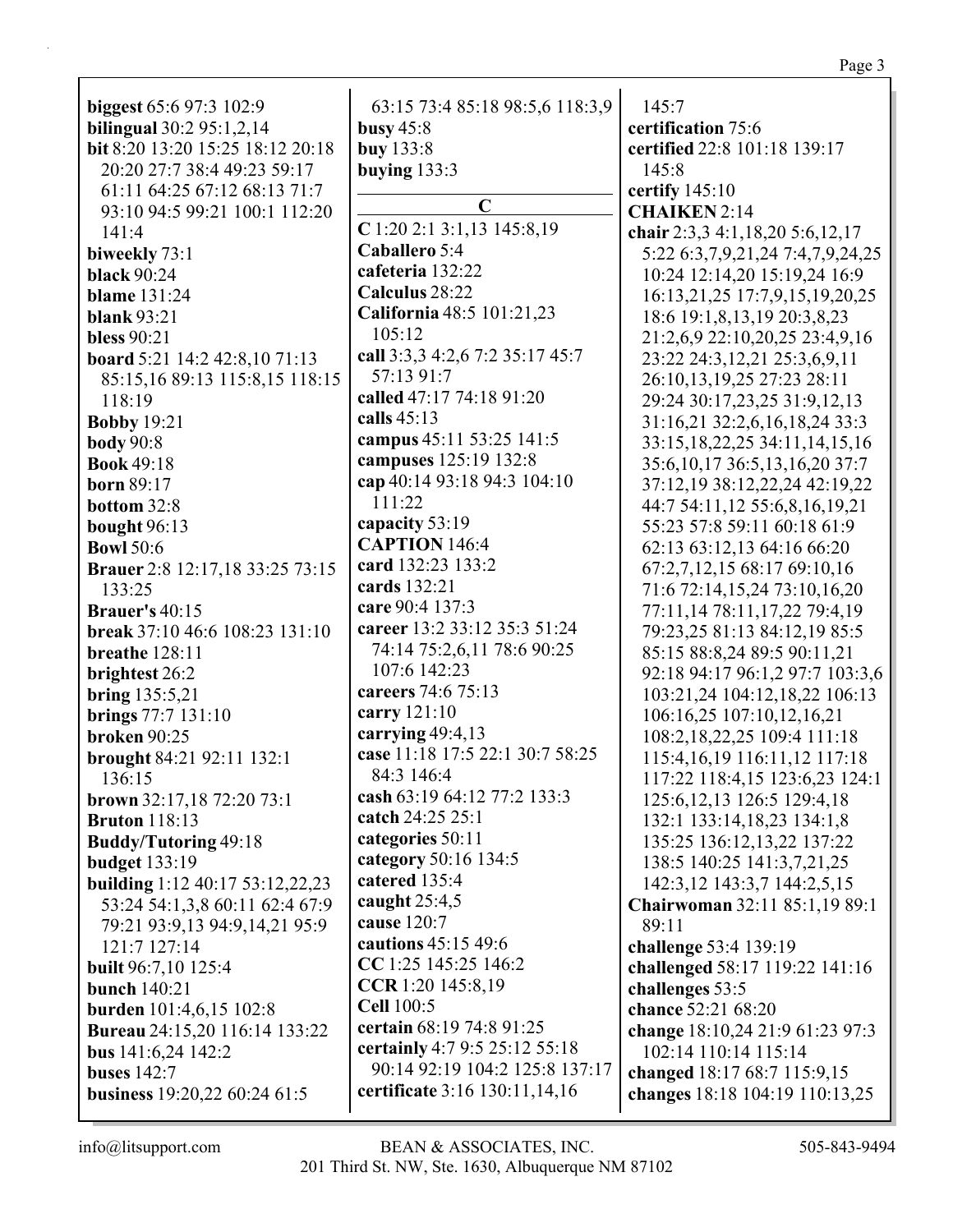| 35:13,16 36:25,25 103:19         | comment 7:13,14 20:5 25:16           |
|----------------------------------|--------------------------------------|
| 111:10 120:13 136:8              | 54:12,13 55:9,10 59:24,24            |
| cleared 24:10 47:13              | 69:19 74:1 81:8 89:6 111:14          |
| clearly 10:2 43:12 80:19 109:20  | 123:24                               |
| climate 33:13 35:3 78:7 107:7    | commission 1:1 4:3 8:12 27:14        |
| 142:24                           | 31:4 33:5 34:22 77:16,19,24          |
| clip $19:14$                     | 89:11 106:21 134:1 142:16            |
| close 10:19 25:1 39:23 56:22     | 145:1,12 146:5                       |
| 71:21 86:2 87:23 123:17          | Commissioner 4:5,7,8,9,10,10,12      |
| closely 140:7                    | 4:13, 13, 15, 16, 17, 19, 21, 21, 23 |
| closeout 64:6                    | 4:24,24 5:1,2,3,3,7 6:1,2,4,4,21     |
| closer 44:10 118:5,6             | 6:23, 25, 25 7:3 16:12 17:15 18:9    |
| closing 120:2                    | 27:1,2,12,22,23,24 28:18,21,24       |
| club $85:5$                      | 29:10,13,17,22,24,25 30:11,15        |
| clubs $50:4$                     | 30:23 31:2,10,15,19 32:7,10,21       |
| <b>CNM</b> 30:9                  | 33:1,4,16,20 34:1,9,12,19 35:7       |
| coat 49:20                       | 35:9,11,11,15,18,20,21,22,22         |
| cohort 122:2,3                   | 35:24,25,25 36:2,3,3,6,6,8,9,9       |
| collaboration 47:25 48:4,8,15,18 | 36:11, 14, 18, 19, 21 37:13, 15      |
| 51:15,20 91:13 95:20             | 38:9 62:19,20 64:9,14,16,17          |
| collaborative 45:25 46:8         | 66:17 69:17,18 73:21,22 75:14        |
| collateral 94:19                 | 76:4, 12, 16 77:9, 11, 12, 15 78:10  |
| collect 75:2                     | 78:16,18,18,23,23,25 79:1,2,2,5      |
| collecting 77:2                  | 79:5,7,8,8,10,11,11,13,14,14,16      |
| collection 68:10                 | 79:17 96:1,2,3,16 97:7,8,15          |
| college 13:2 33:12 35:2 51:24    | 98:13,19 100:11,22 102:24            |
| 74:2,3,5,10,11,14,16 75:17,20    | 103:3,4 105:2,3 106:5,11,14,19       |
| 78:6 107:6 121:20 125:15,16,20   | 106:20 107:2,9,13,14,17,17,21        |
| 131:5,9,10 132:8,21 135:10,13    | 107:22,23,24,25,25 108:3,3,5,6       |
| 135:22 140:8,16 142:23           | 108:6,8,9,9,11,12,13,13,15,16        |
| college-level 129:14,16,25       | 125:5, 12 126:3, 4 127:5, 12         |
| colleges 76:23 123:7,9 125:20    | 129:2,4,5 130:9 131:2,18,24          |
| colored 18:1                     | 133:16,21 135:2,16,23 136:12         |
| combination 66:22 100:8          | 136:13,14 138:3,5,7 140:24           |
| combined 15:20                   | 142:11 143:2,3,4,7,9,9,11,12,12      |
| come 7:16 11:8 21:14,23 36:13    | 143:14,15,15,17,18,18,20,21,21       |
| 36:16,22 44:14 91:24 98:10       | 143:23,24,24 144:1,3                 |
| 99:3 100:11 104:25 118:10,21     | <b>Commissioners</b> 2:2 6:6 7:6 8:6 |
| 119:9 121:2 129:22 134:3         | 10:17 12:15 24:13 30:17 38:25        |
| 139:22 140:20 142:6              | 80:5 81:13 85:20 89:1 111:19         |
| comes 37:14 58:18 76:23 92:6     | 141:22                               |
| 103:19                           | <b>Commissioners' 20:10</b>          |

**committed** 89:25 **Committee** 8:19 **committing** 62:12 **common** 18:18 21:21

**communicate** 48:24 49:9 56:23

103:19 **comfortable** 86:19 120:10 139:9 139:11 **coming** 37:20 38:3 56:2 61:1,2 72:17 80:4 90:12 96:4,12 111:12 118:19 123:4 140:4

**clear** 9:12 10:17 11:7,23 31:24

117:14

**Character** 47:16 **charging** 97:20,24 **Charlotte** 85:9 **charm** 34:10

39:20 138:8

142:16

**Chavez** 4:16 **check** 78:13

125:1

91:3

**Chinese** 30:7

**chose** 20:25

142:23

**circle** 124:3 **citizens** 90:1

**clarify** 22:11

130:13

126:23

**cleaned** 34:7

129:15,17

**charter-specific** 40:6

**charters** 52:12 80:6 109:6,7 124:19 129:12 132:11 **charts** 13:12,25 31:23 39:24

**child** 75:15 86:5 90:8 114:18

**children** 21:1 27:18,20 47:20 56:6 57:24 58:8 59:1 89:15,22

**chronic** 33:12 35:2 78:6 107:5

**clarification** 44:25 64:18 72:16

**class** 28:25 29:3 46:23 88:2 129:8

**classes** 29:19 30:9,14 47:17 67:10

**classroom** 52:22 120:21 121:5

**classrooms** 93:22 135:12

**children's** 48:16 57:19

**choice** 30:10 124:25 **choose** 84:14 89:8

**Cindy** 33:22 78:13

**city** 95:17 120:24 141:6

**Chapman** 1:20 145:8,19

**chart** 15:20,25 16:10 18:1,23

**charter** 3:8 6:12 7:11 8:20 10:10 13:22 30:12,14 43:20 45:3,6,13 45:19,23 53:19 54:20,24 55:3 59:6 67:21 72:1,17 77:24 78:13 78:14 81:2 88:12,19 96:20 102:16 110:2,9 120:3 124:24 127:23 129:9 131:5 136:16

Page 4

**commend** 62:21 105:9 126:7 **comment** 7:13,14 20:5 25:16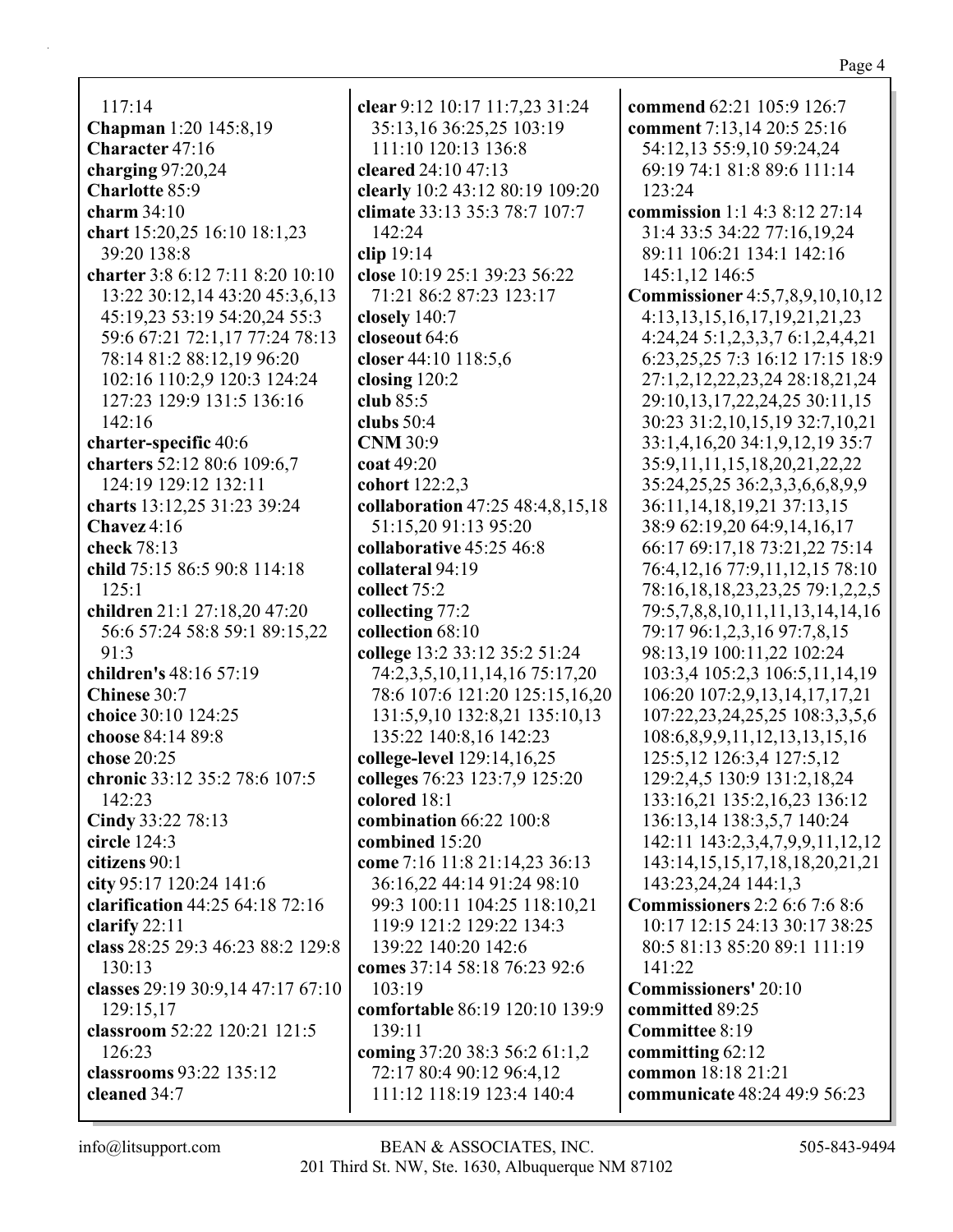**communication** 48:7 57:4 **communities** 87:8 127:24 **community** 53:8 57:3,5 89:20,25 90:4,16 91:18 93:17 95:17 103:7,9 104:7 120:19 121:7,8 125:9,18,19 127:16 128:1 131:9 132:7 139:8,8 **compared** 52:7 87:12 **comparing** 47:10 138:14 **comparison** 138:9 **compassionate** 121:7 **competition** 51:2 **competitions** 50:8,25 **complete** 8:13 9:18,21,25 43:2,5 43:10 72:5 80:9,12,17 92:1 109:11,13,18 **completed** 14:22 66:22,23,25 71:20 72:2 114:18 **completing** 71:3,22 **compliance** 24:22 41:18 65:6,7,8 65:9,21,23,24 83:8 113:25 114:15 117:17 **compliant** 66:9 **component** 125:18 **components** 12:21 **comprehensive** 92:8 **concentration** 51:19 **concept** 124:19 **concern** 21:11,16,18 22:16,19 24:10 41:3,5 42:5 53:7 67:3 71:8 73:12,18,25 75:16 83:3,16 84:1 102:9 **concerns** 11:13 14:21 24:16 83:19 110:10 111:9 113:23 **concurrent** 26:7 **condition** 10:8 31:6 43:18 77:25 80:25 110:1 **conditions** 9:15 10:2,15 30:22 33:7 34:24 42:25 43:11,23 55:4 77:19 80:6,19 81:5 88:20 106:23 109:8,20 110:5,12 142:17 **conducted** 5:11 48:4,10 **conference** 72:1,2 **conferences** 48:14 **confidently** 90:7 **confused** 16:11 37:16 68:3 **confusion** 116:1

**congratulate** 57:6 **congratulations** 79:20 96:14 102:25 144:5 **conjunction** 93:17 **connect** 52:21 128:17,18 **connected** 94:10 **connection** 48:7 **conscious** 121:7 **consent** 3:7 5:14,23 6:13,15 7:4 11:14,19 37:3,4 110:15,25 144:9 **conservative** 69:25 **consider** 10:14,15 43:22,24 74:10 81:4,6 110:4,6 133:14 **considerable** 138:11 **consideration** 55:4 88:20 **consistency** 91:8 **consistently** 88:3 **constant** 48:15 **constantly** 135:1 **constitute** 145:10 **construction** 62:15 93:20 **consults** 7:24 31:9,12 34:11,15 72:14 107:12 **contenders** 75:22 **contest** 50:6,14,16,18 51:15 **continue** 25:4 87:23 120:6 124:2 **continued** 53:3 59:7 62:21 **continues** 66:1 87:10 **continuing** 89:19 **continuous** 84:9 **continuously** 86:4 **contract** 25:21 40:8 41:14,16 45:19 59:14,17 82:8 84:10 113:2 115:17,19 137:16 **contracted** 63:15 **contractor** 62:9 **control** 133:23 138:25 **controls** 97:25 98:4,7 **conversation** 62:8 67:25 94:7,8 97:17,18 102:15 110:11 115:21 **conversations** 61:18,21 93:3 99:1 124:5 **cool** 142:11 **coordinator** 65:5 118:14 **copies** 111:25 **copy** 13:6 23:21 81:22 **Cordova** 19:22

**core** 45:19 91:8 105:23 **corner** 134:22 **correct** 5:14 17:8 23:1 26:17 28:5 28:7,23 141:1 **correction** 115:7 **Corrective** 10:9 43:19 81:1 110:1 **correctly** 68:14 **cost** 93:25 **council** 19:19 49:15,18,20 64:4 71:8,9,12,19 72:8,12 139:10 **counsel** 2:12 7:24 8:22 19:10,17 31:9,12 34:11,15 54:15 72:14 77:17 107:12 **count** 26:21 99:12 131:22 134:2 134:6 **counted** 93:22 135:24 **country** 128:24 **County** 145:13 **couple** 20:12 99:14 112:24 116:17,22 117:16 118:22,25 133:5 134:4 136:15 142:5 **course** 29:5 84:9 130:4,25 132:3 **courses** 25:17 26:11 52:18 129:25 130:1,3 131:1 **Court** 1:21 145:9 **CPO** 114:13 **crazy** 127:8,8 **create** 86:9 87:10 124:15 125:9 127:2 132:18 139:8 **created** 86:12 87:10 120:9 **creates** 20:15 47:3 **creating** 53:13 86:6 139:7 **credentialing** 83:19 **credit** 133:2 **critical** 30:6 128:23 **critically** 91:5 **criticized** 95:1 **Crone** 2:4 4:25 36:11,18,21 37:13 69:17,18 79:12,13 108:7 108:8 129:4,5 130:9 131:2,18 131:24 143:13,14 **crucial** 97:5 **CSD** 12:12 13:6 17:5 24:11 38:23 39:9 81:11 111:17 **CSP** 104:12,15 124:6 **cultivate** 46:1 **cultural** 92:5 131:6 **culturally** 92:22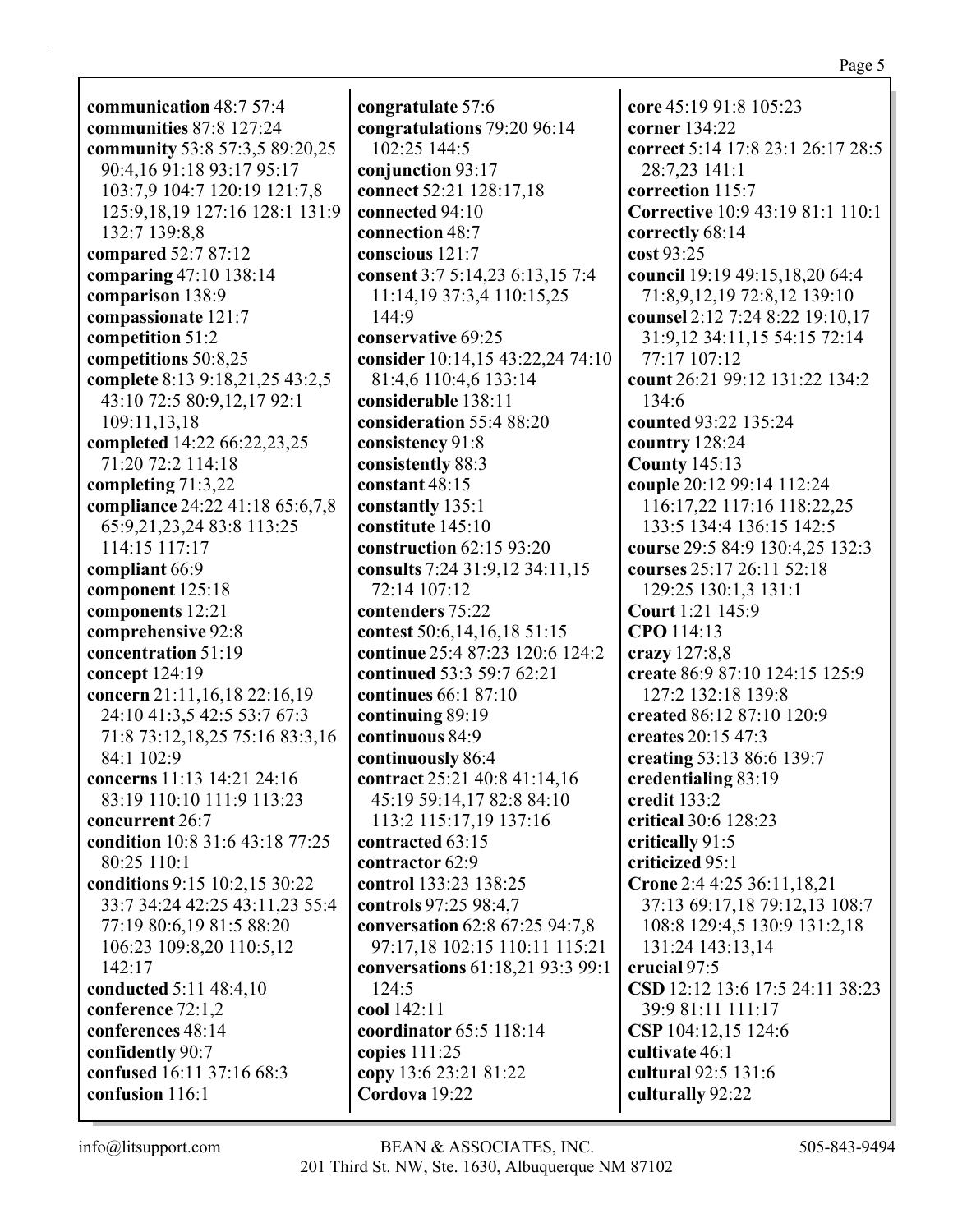**culture** 59:7 86:22 92:9 116:14 126:14,19 **curious** 24:7 **current** 53:22 54:8 69:23 71:12 73:13 81:15 82:8 84:3 100:24 **currently** 13:16 25:2 39:5 49:17 56:6,10 71:9 73:11 88:18 89:13 **curriculum** 21:23 47:17,18 105:18,23,24 106:2 **Curto** 44:16 76:8,15 **Custodian** 2:11 **Cybersecurity** 50:4 **Cynthia** 1:20 145:8,19 **D D** 3:1,1,14 114:23 **dancers** 131:13 **Daniella** 55:15 56:3 **Dark** 91:3 **darned** 18:24 **data** 9:17,19,24 10:5,6,7,25 13:18 14:4,6 39:9 41:21 43:1,3 43:9,15,17,18 47:5 55:2 60:21 68:10,11 69:5 70:16 75:2 80:8 80:10,16,22,24,25 82:5,6,18,20 88:18 89:2 96:20 109:9,11,17 109:23,24,25 110:13,15 112:3,4 113:5,10 116:23 144:8 **database** 46:25 47:10 60:20 **date** 10:13 67:1 71:9 110:18 146:2,9,14,19,24 **dated** 23:17 **daughter** 90:2 **DAVID** 2:5 **Davis** 4:15 121:16 142:10 **day** 37:8 87:23 90:13 108:20 109:1 110:20 123:14 134:25 135:22 144:12 **days** 10:7 18:16 43:17 80:24 109:25 **deadline** 54:23 88:15 **deadlines** 119:21 **deal** 34:20 128:14 134:24 **dealing** 98:22 **dealt** 98:16 **debit** 132:23 **December** 1:11 4:3 9:25 12:4 43:10 51:11,17 80:17 109:18

145:16 **decides** 10:1 43:11 80:18 109:19 **decision** 8:14 9:3,7,22 43:6 54:22 54:22 80:13 88:13,14 109:14 **decline** 21:22 **declining** 82:7 **decrease** 143:1 **decreased** 138:11 **dedicat-** 27:11 **dedicated** 27:13,16 **defer** 23:15 **deficiencies** 41:22 **deficiency** 83:14 **definitely** 67:9 120:16 **degree** 90:3 101:20 123:8 130:17 **degrees** 70:2 **Del** 44:16 76:8,15 **DEL'D** 146:9,14,19,24 **DELIVERED** 146:9,14,19,24 **demographic** 87:12 **demographics** 60:7 **demonstrate** 14:13 113:15 126:12,17 **Demonstrates** 113:18,21 **Department** 51:16 52:9 **depend** 72:5 **dependent** 47:6 **deposit** 63:20 **deposited** 63:22 **Deputy** 2:9 **described** 81:16 **designation** 55:5 88:21 **designed** 47:18 **desires** 87:3 **desks** 139:23 **despite** 45:8 53:1,4,4 87:21 **details** 69:14 **detention** 56:18 **determinant** 87:9 **determinants** 87:22 **determination** 22:14 23:18 24:1 24:10,13 **determine** 70:22,24 117:6 **determines** 74:22 **devastated** 103:23 **devastating** 119:1 **develop** 30:3,8 49:3,12 94:1 **developed** 91:6

**development** 46:2 47:19 52:18 140:8 **diags** 65:18 **diem** 64:1 **difference** 144:8 **different** 18:11 30:3 50:10 58:5 58:18,24 59:1 69:13 73:23 75:6 97:21 105:18 120:20 121:3 125:14,25 128:17 129:1 142:7 **difficult** 9:7 56:19 63:20 90:19 116:19 134:22 **difficulty** 101:17 **diligently** 86:4 117:15 **dip** 13:21 14:9 17:12 20:19 61:11 83:3 **diploma** 130:10 **directly** 12:19 **director** 2:8,9 8:21 12:18 28:9 33:25 40:14 44:23 64:2,2 85:10 101:11 118:11 128:19 133:25 **disabilities** 28:12,17 29:2,11 87:18 98:15 99:2 105:17 138:14 **disability** 101:1 **disabled** 121:2 **disadvantaged** 60:19 87:16 139:4 **disciplinary** 56:16 **discipline** 46:15 **discoveries** 138:4 **discussion** 3:8 6:12,20 10:20 11:1 35:13 59:15 78:20 107:19 110:8 143:5 **Disks** 146:8,13,18,23 **district** 21:1 52:8 87:13,20 **districts** 116:20 **divide** 7:18,20 **Division** 45:3,6 67:22 72:17 **doctorates** 28:10 **document** 63:23 81:21 103:18 146:8,13,18,23 **documentation** 24:19 63:25 **documents** 71:1 115:14 **doing** 19:11 20:6 25:25 26:9 27:8 49:20 56:11 65:1 74:17 76:19 80:5 82:17 93:17,19 96:21 97:4 98:11 104:4 106:6 116:7 117:10 119:3,12,18 120:19 123:10 124:10,10 127:8 128:2 133:4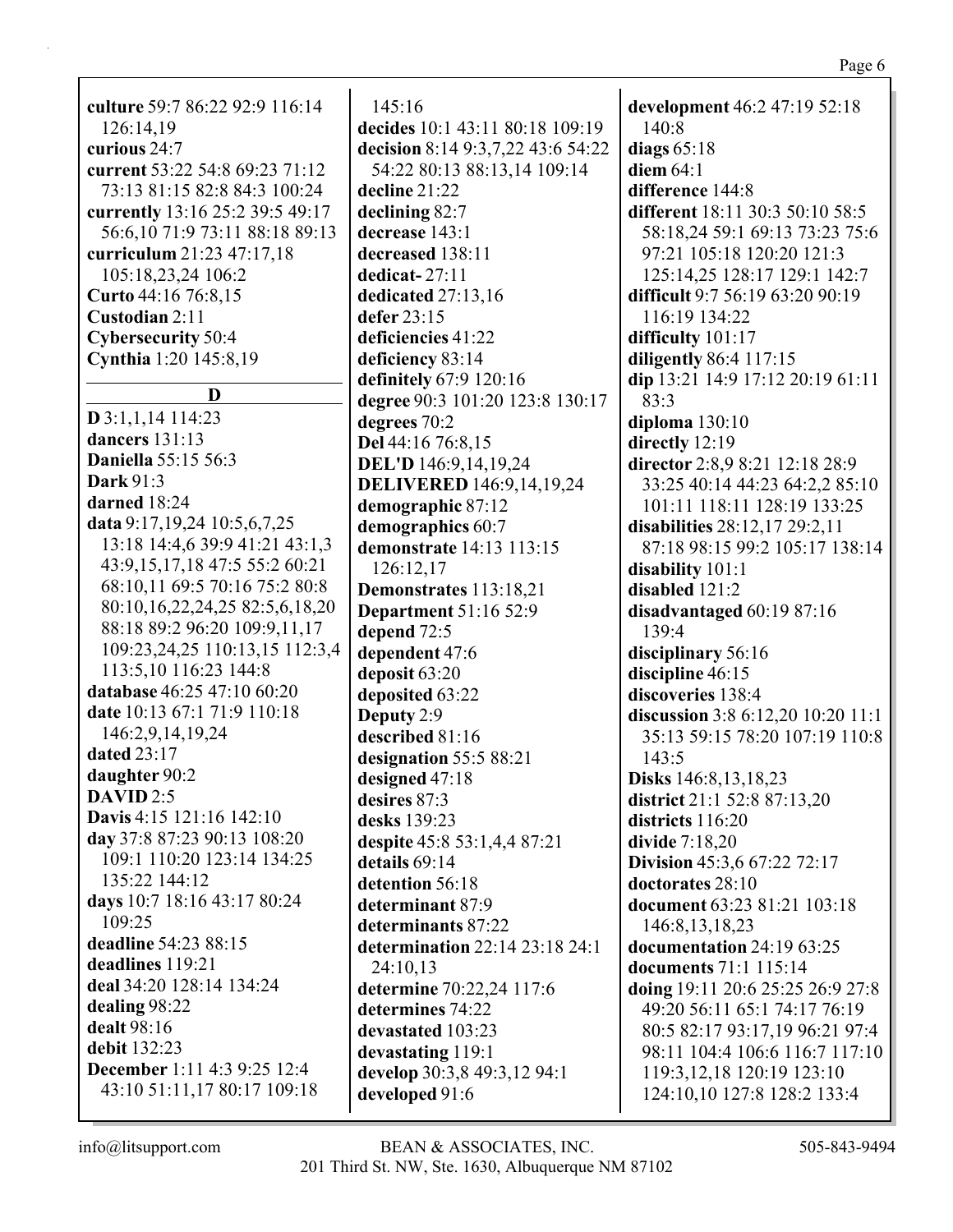138:21 139:13 140:22 **Don** 1:13 **door** 91:20 94:8 **double** 140:20 **double-check** 5:13 **doubled** 53:1 139:5 **doubt** 90:12 91:9 118:20 **downward** 11:17 **Dr** 19:19 28:9 118:11 129:16,20 129:20 130:12 141:23 142:1,4 **draw** 139:1 **drill** 15:7 **drills** 15:4 114:21 **drive** 49:20 141:17,18 **driver** 47:9 **drop** 18:13,19 120:6 **dropped** 18:19 39:18 **dual** 28:12 74:7 **dual-credit** 30:14 130:1 **due** 73:18 97:14 **duly** 28:19

**E E** 2:1,1 3:1,1,1 **e-mails** 131:16 **EA** 99:17 100:7 **earlier** 82:15 111:4 112:2,3,14 114:3 132:2 **early** 125:15,16 **early-high-school** 74:20 **easier** 55:19 59:17 82:4 99:21,25 141:4 **easy** 11:12 64:8 **eat** 132:22 135:22 **Eckert** 28:9 **economic** 46:3 139:4 **economically** 60:19 87:15 **economies** 124:15 **economy** 69:23 **ed** 24:20 27:25 28:9 99:16,17 100:19 101:6,7,12,13,17 102:2 105:6,7,16,17 106:1 118:14 **edit** 128:17 **education** 1:1,12 4:3 14:24 22:9 24:18 25:4 28:10,15,16 31:3 33:5 34:22 39:8 41:6 46:5,11 47:16 52:9 65:5 66:3 69:21,22 77:16,23 89:19 106:21 122:12

123:16 142:15,24 145:1,12 146:5 **educational** 33:13 35:3 53:20 77:3 78:7 90:25 107:7 **effective** 48:3 **effectiveness** 56:4 **effort** 11:25 12:9 75:2 121:8 **eight** 38:1 55:22,24 89:8,12 **eighth** 76:22 **either** 30:7,7 70:19 110:19 126:17 137:15 **EL** 117:1 **ELA** 52:12 **electives** 50:3 **elementary** 40:18 49:19,19 53:23 59:21 121:3 **eleventh-** 52:17 **eligibility** 137:5 **ELL** 27:17 30:1,1 76:5 106:24 107:5 **ELL-certified** 27:14 **ELLs** 76:11 **eloquent** 58:9 **embedded** 125:23 **emergency** 15:4 114:21 **emotional** 47:19 87:4 **emotionally** 86:16 **emphasize** 39:7 69:24 **emphasizing** 46:3 49:25 **employee** 20:25 21:4 41:25 **employees** 15:9 42:13 83:24 **employment** 20:24 42:1 **empowering** 126:13 **empowerment** 126:11 **empty** 94:7 **Encantada** 5:13 **encourage** 70:4 138:21 **encouragement** 126:23 **endorsement** 83:20 **ends** 54:9 **energy** 11:25 **engineering** 50:3 51:4 **English** 13:1 14:18 15:1 26:4 27:10 29:1 30:2 33:11 35:1 41:7 60:10,22 78:5 87:19 113:24 114:1,2,9 115:24 130:3 138:16 140:10,14 142:22 **Englishes** 26:3

**enhances** 47:8 **enjoy** 12:10 **enlightened** 62:23 **enormous** 98:21 **enriched** 60:1 **enrolled** 56:7 82:25 **enrolling** 13:17 **enrollment** 20:19 26:7 40:13,19 41:11,15 53:1,2,15 93:18 94:3 104:10 138:9,12,21 **enrolls** 117:5 **ensure** 97:11 **entered** 46:24 47:1 **entire** 100:15 **environment** 46:1,8,13,14 47:23 86:7,10,13,17,21 87:1 88:3 90:5 93:4 100:3 **environmental** 92:10 **equity** 139:10 **Ernest** 140:9 **ESL** 54:2 **Española** 141:17 142:7 **especially** 114:4 116:4,24 **Esquibel** 19:9,18 **ESSA** 12:19 32:8,22 **established** 124:14 **evaluate** 13:7 **evaluation** 42:3 **events** 51:3,6 131:6 **everybody** 6:18 104:16 122:11 127:1 139:24 **evident** 93:5 **evolving** 137:25 **exactly** 10:12 **exam** 26:2 **example** 11:18 119:7 **examples** 92:23 **exceeded** 16:6,15 40:6,8 112:25 **exceeding** 17:4 **Exceeds** 17:13,17 **excellence** 3:11 38:16 39:4 44:13 45:25 52:13 53:15,17 58:7 62:22 77:25 111:24 120:15 **exceptional** 28:12,19 45:3 **excessive** 97:23 **excited** 130:17 141:14 **excitement** 59:2 **exciting** 62:13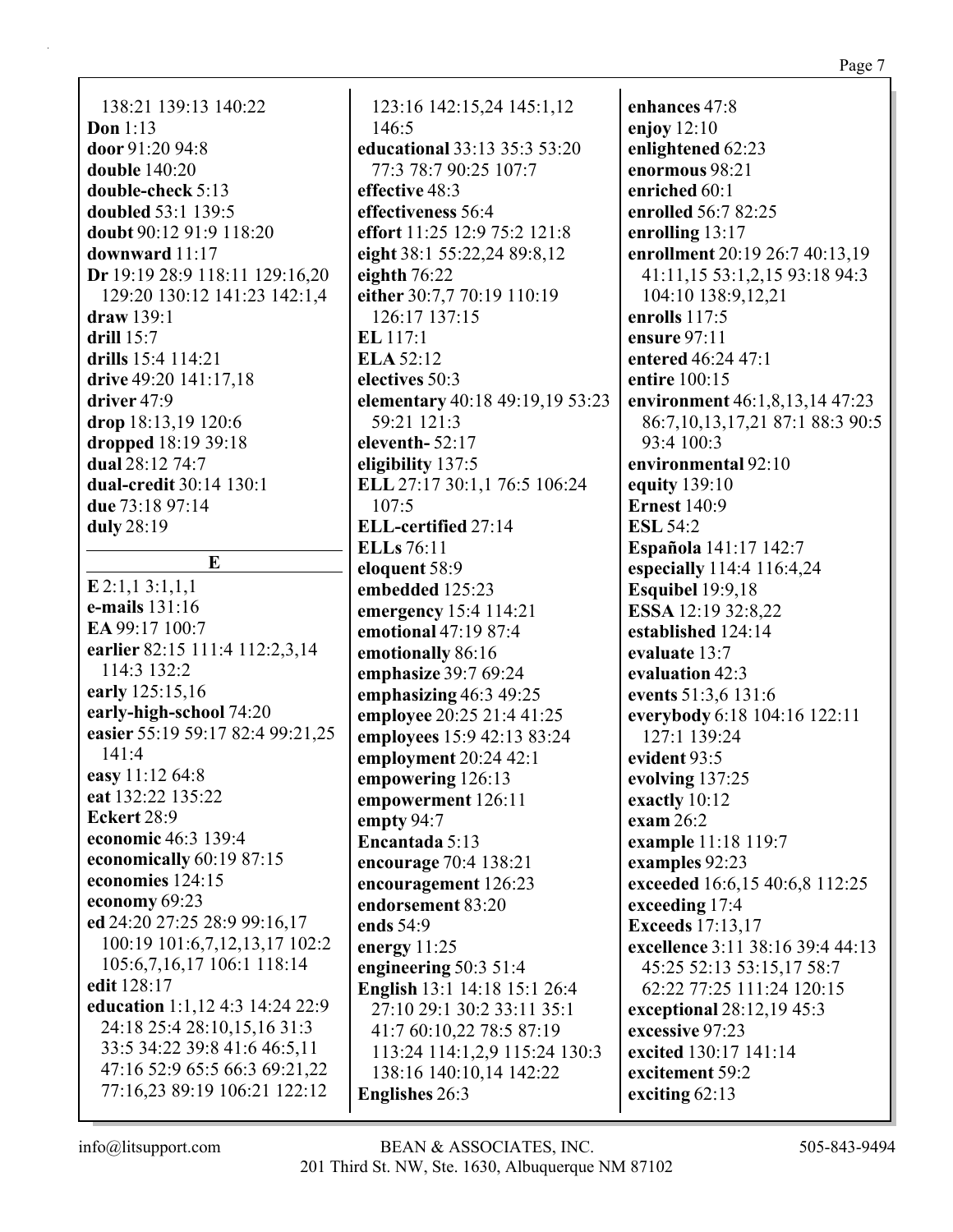|                                   |                                        | r age                            |
|-----------------------------------|----------------------------------------|----------------------------------|
|                                   |                                        |                                  |
| excuse 6:18 8:3 115:5             | family 81:17 86:9,9 89:20              | fine 20:3 22:4 74:10 123:13      |
| <b>Executive 8:19 85:10</b>       | family's 137:6                         | fine-tune 86:4                   |
| exemplars 104:3                   | fantastic 140:9                        | finish $62:10,12$                |
| <b>Exhibits</b> 146:8, 13, 18, 23 | far 13:25 15:5 16:2 17:2,9,23          | fire 15:6                        |
| exist 87:13 118:25                | 18:5 48:9,11 51:7 61:22 64:21          | firm $69:21$                     |
| existing 54:1 93:22 94:4          | 69:5 87:17 120:11 123:2 132:14         | first 7:21 8:1 20:14 21:11 39:14 |
| expand 94:24 104:1                | far-reaching $141:10$                  | 45:2,17 50:17 55:14 56:9 66:5    |
| expanding 94:22 95:14,19          | farm 91:11,14,16,20 92:6               | 81:20 86:8 96:19 98:24 101:8     |
| expectation 71:16                 | fashion 14:22                          | 102:12 112:24 117:8 119:19       |
| expectations 48:24 49:9           | faster 122:13                          | 127:3,7 129:19 130:20 139:4      |
| expected 14:1 39:23 40:2 82:16    | fault $6:16$                           | first-place 50:10                |
| 82:17 112:15                      | favor 6:5 7:5                          | fit 94:12 140:12                 |
| expense 69:24                     | favorite 58:2                          | five 40:8 55:12 78:8 95:23 122:1 |
| expensive 135:21                  | Fe 1:13 3:14 120:25 129:12             | 142:17                           |
| experience 44:14 52:23 86:2 98:9  | 138:15 141:10 145:13                   | five- $123:1$                    |
| experienced 59:9                  | <b>February</b> 10:12 11:1,4 43:22     | five-year 55:3 88:19 122:2,2     |
| explain 46:7 65:19 75:24          | 81:3 110:3,17,23 137:14 144:10         | fix 64:8 104:24                  |
| explaining 77:10                  | fed 134:24                             | Flag 3:4 5:9,11                  |
| expose 127:4                      | federal 102:10,11                      | fleshing $8:10$                  |
| extend 96:17                      | feedback 48:25 49:10                   | flexible 100:9                   |
| extension 54:20 88:12             | feel 15:17 56:8,11 57:3 103:16         | flipping $15:19$                 |
| extent 141:9                      | 120:10,22 122:14,23 124:25             | <b>FLL 50:11</b>                 |
| extra 101:3,5,15                  | 126:15 139:11,13 140:13                | FLOOR 42:21 44:5,9 55:20 56:1    |
| extracted 34:7                    | 141:19                                 | 57:10 65:4 66:19,24 67:5 79:24   |
| extracurricular 53:14             | feeling 139:19                         | 89:10 104:16 108:21 109:3        |
| extremely 102:22 105:25 140:4     | feelings 56:24                         | 117:21                           |
|                                   | feels 86:8 139:9                       | FLOYD 103:8 104:11               |
| F                                 | <b>Fell 16:2</b>                       | flu $85:4$                       |
| face 38:17 87:23                  | felt 58:17 110:21 127:9                | focus 49:23 50:2 51:20 89:2 90:8 |
| facilities 14:19 15:3,12 53:9     | fewer 60:8,13                          | focused 90:3 99:19               |
| 113:25 114:20                     | fifth 53:24                            | focusing $111:23$                |
| facility 54:7 59:19,22 93:16      | <b>figure</b> 16:15 61:19              | folk 28:19                       |
| 94:13,13 115:2                    | file 114:12                            | folks 44:3 117:24                |
| fact 59:18 61:10,17 96:23 119:5   | final 22:13 24:9 42:8 54:22 55:5       | follow 69:19 134:13 135:3        |
| 129:10 130:12 134:24              | 88:14,21 108:25                        | following 33:7 34:24 51:6,21,21  |
| factored 39:17                    | finalist 75:24 76:1,3                  | 78:1 105:10 106:22               |
| factors 18:15                     | finally 46:10 57:8 100:12 105:4,5      | follows $126:11$                 |
| fail 119:19 120:6                 | 114:20                                 | food 132:3,6,12 133:3,15,22      |
| Fair 50:21,23 51:8                | <b>finals</b> 119:9                    | 134:2,5,10,14,20 135:5 136:4,5   |
| fairest 9:4 111:7                 | finance 73:5                           | 136:7, 10, 25 137: 11, 21        |
| fairly 8:21 11:12,20              | <b>financial</b> 9:23 10:18 14:5 41:18 | footage 93:20,21                 |
| fall 134:4 137:4                  | 43:8 44:21 64:18 80:15 83:7            | forced 59:4                      |
| falling 22:6                      | 109:16 113:24 114:13                   | foregoing 145:10                 |
| falls 17:2,9,23 18:5 64:21 110:19 | find $16:3,10,20$ 24:8 70:11           | foremost 81:20 86:8 117:8        |
| fame 19:4 117:21                  | 102:14 139:22                          | <b>Forensic 50:6</b>             |
| familiar 23:16                    | finding $83:11\,97:17\,101:17$         | foresee 98:12                    |
| families 2:8,10 86:2 87:22 96:24  | findings 14:5,6 41:18,19,23 63:9       | form $67:20$                     |
| 99:1,8 124:24                     | 63:11,17 83:9 113:9 118:9              | forth $97:22$ 131:7,12           |
|                                   |                                        |                                  |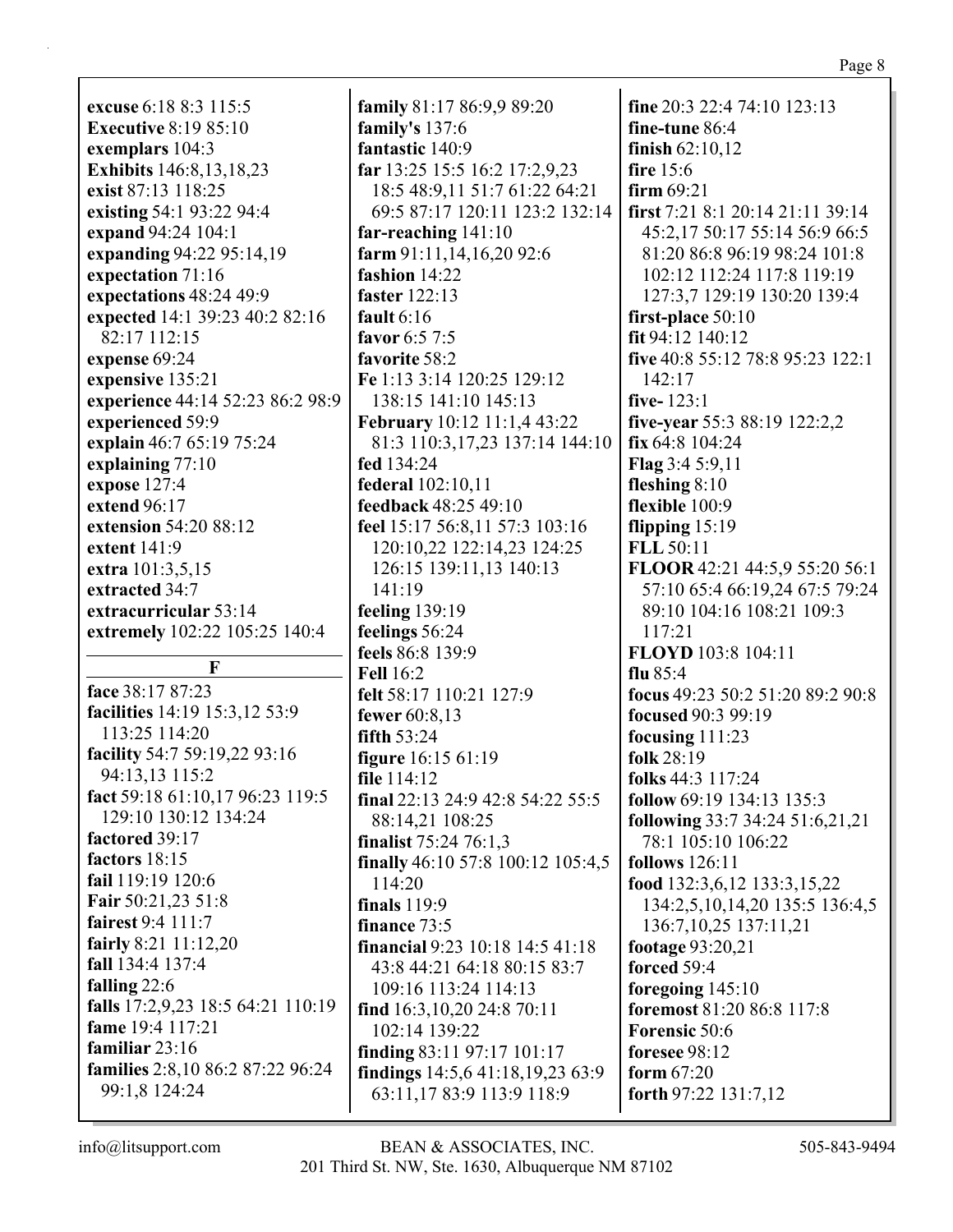Page 9

**fortunately** 21:14 **Forum** 3:6 **forward** 8:16 59:16 62:25 92:19 92:21 93:23 103:12 **fostered** 90:6 **found** 15:5 47:12 **foundation** 92:25 95:9 **four** 48:12,13 55:24 66:5 78:8 91:15 95:22 121:20 122:6 123:9 132:5 **four-year** 33:13 35:4 52:15 78:7 107:7 123:2 142:25 **fourth** 50:13 56:7 **Fox** 38:21 54:11,14,15 55:7 88:7 88:9 **framework** 14:11,15 16:2 31:20 40:25 83:6 84:8 113:14 137:16 **frameworking** 93:18 **free** 15:17 60:8 76:13 87:16 132:25 136:19,23 137:2,5,21 138:13 140:15 **freedom** 127:9 **frequently** 56:17 **freshman** 119:13 **Friday** 5:20 20:6 40:15 120:18 **FRIEDMAN** 2:11 6:18 20:7 54:5 55:18,21 118:6 123:25 146:7 **friends** 57:14,15,15 **Fritz** 85:16 **fruition** 96:12 100:11 **frustrating** 123:15 **FTE** 99:17 101:17 **fulfill** 101:8 **fulfilling** 94:3 102:1 **full** 89:8 100:7 111:1 116:8 130:21,21 135:3 144:10 **full-ride** 142:10 **full-time** 102:22 **fun** 127:2 **function** 46:10 **fund** 132:20 **funding** 102:12 119:1 132:17 **fundings** 102:18 **funds** 97:14 102:10 **further** 35:13 55:4 78:20 88:20 107:19 143:5 **future** 9:20 10:11 40:17 43:4,21 59:16 75:13 80:11 81:3 94:22

109:12 110:3 123:20 **G G** 3:1 **games** 74:22 **gap** 87:24 **Garden** 91:21,21 92:2,16 **Gaspar** 1:13 **GATE** 28:4 **gather** 47:4 **gathered** 60:21 **gathering** 27:15 119:8 121:15 **gem** 57:3 **general** 8:4 19:10,17 20:5 **generally** 76:18 **generic** 57:25 **geometry** 58:19,21,23 **getting** 52:22 58:25 64:1 65:17 66:13 83:20,21 101:20 102:7 103:16,17 115:22 116:5 125:1 137:3 **gifted** 14:23 21:16,20,21 22:9 28:14,16 41:4 64:24 65:8,24 85:14 138:16 **Gipson** 2:3 4:17 20:23 36:4 79:3 85:2,19 89:1 108:1 143:4 144:1 **give** 24:23 33:2 73:10 77:22 96:5 105:22 110:20 131:11 **given** 62:9 111:1 126:16 139:12 **gives** 25:24 48:6 **giving** 51:1 68:14 74:25 75:17 **Glad** 118:16 **Glencoe** 105:25 **GLENNA** 2:6 **glitch** 116:8 **global** 90:1 **go** 6:17 9:11 11:14,19 18:21 20:25 22:2 31:16 33:2 37:3,5 45:20 49:16,24 58:1,11,12,14 65:16 74:2,16 76:13 93:6 98:19 113:11 121:14,19 122:1 123:18 129:6 137:24 140:21 **goal** 17:17 41:12,14 67:16,17 68:14,19 75:20 **goals** 13:22 16:8,15,24 17:2,13 17:16 39:8 40:6,9 46:5,11 48:24 49:8 67:14 94:22 106:2 112:23 **goes** 24:14 34:20 84:24 105:6,15

133:6 **going** 4:2 5:7,14 8:4,7,11,16,17 8:24 9:10,11,12 16:18 20:1 24:4 25:13 26:1 29:25 34:16 37:21 38:3,6 49:7 51:9,14 54:17 55:16 59:16 60:4 65:13,20 67:9 74:2,5 75:10,11 84:15 88:6,9 92:19 93:5,23,23 94:19 95:6 96:25 97:22 99:4 100:10 103:4 104:24 111:16 120:4,6 121:11,13,19,19 122:17,21 123:5 124:17,20,22 127:17 128:11,16,16 131:22 132:17,18 133:2,21 139:19 141:15,16 **good** 4:1,19 7:25 12:11 15:13 24:20 27:4 36:23 37:5 38:25 41:15,24 42:19,21 44:5 46:20 57:5 59:15 61:18 65:17 79:20 79:23,24 89:10 93:8 94:2 96:4 98:11 99:5 104:18 109:2,3 121:20 124:21 126:6,6 130:15 131:3 132:10 **governance** 19:19 71:8,9 **governing** 5:21 42:8,10 64:4 71:12,19 72:8,12 85:15,16 115:8,15 **Government** 26:5 **grade** 20:22 39:14 50:20 53:24 56:7,10 76:22 122:25 128:11 **grades** 13:16 39:5,6,14 50:22 70:14 81:14 111:20 116:24 129:23 **graduate** 30:5 107:10 130:7,10 130:14,20 **graduated** 56:13 **graduating** 74:9 130:13,16 **graduation** 13:3 14:3 33:14 34:13 35:4 40:5 52:6 78:8,9 107:8,11 112:21 121:25 142:25 **granola** 133:8 **grant** 55:3 88:19 103:7,9,13 104:12 124:6,12 **graph** 60:25 61:5 **gravitate** 124:24 **great** 74:4 92:18,18 96:25 97:5 105:11 118:10 125:25 127:20 127:25 128:1,2 135:24 137:6 141:8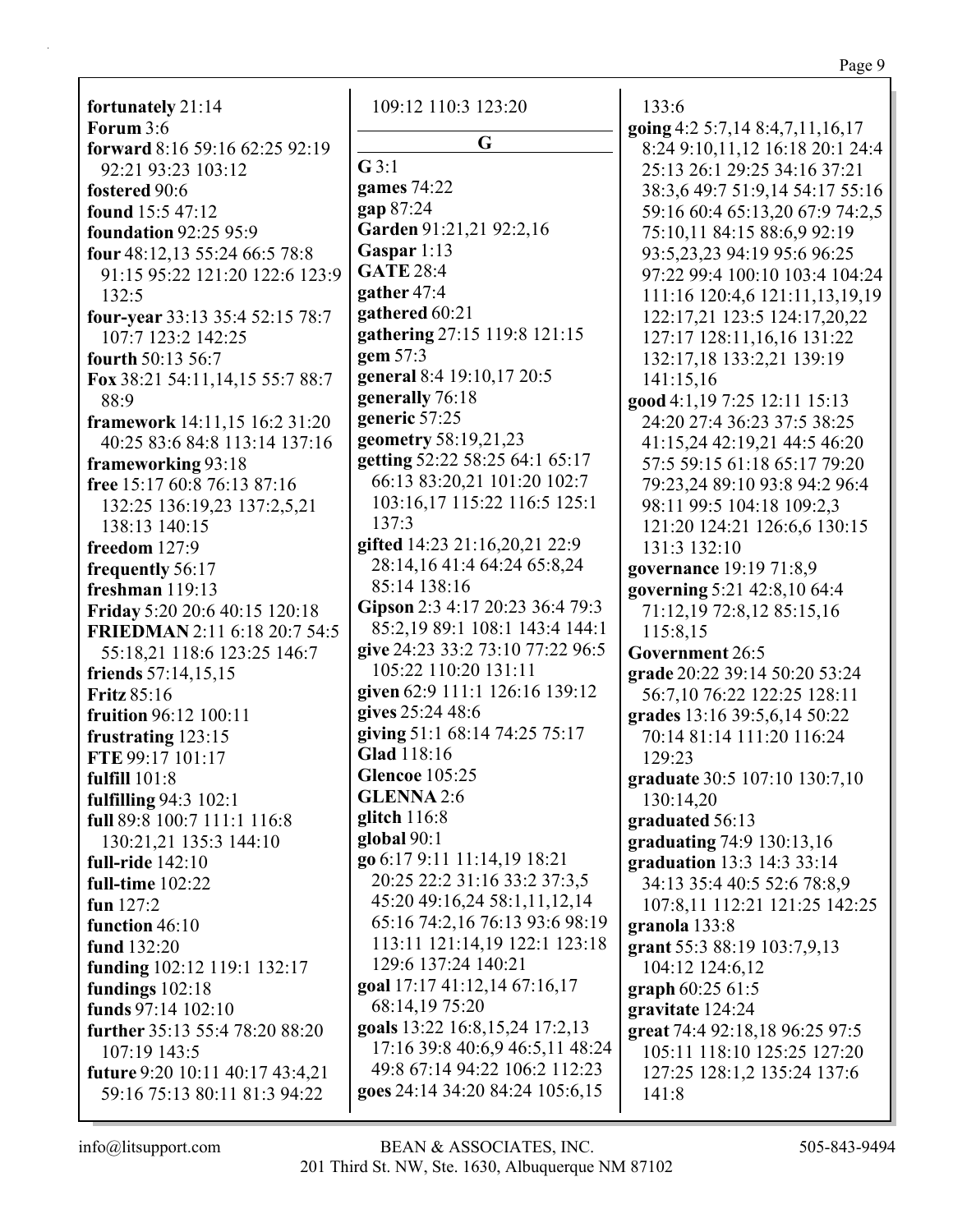**greater** 87:17 125:22 **greater-than-expected** 14:2 **Greek** 70:1 **green** 32:16,17 **grounded** 96:23 **group** 63:14 140:16 **groups** 128:22 **grow** 104:6 **growing** 40:1 128:2 **grown** 86:25,25 102:17 **growth** 13:1,24 14:3 33:8,9,10,13 34:24,25 35:1,3 39:23 52:2,12 52:14,15 61:11 78:3,4,5,7 82:14 96:6,11 106:23 107:4,7 112:13 124:7 142:20,21,22,24 **guess** 18:9 20:17 65:6 67:20 98:21 110:17 115:25 **guests** 12:15 **guidance** 45:5 99:18 116:13 117:3 118:11 128:20 **guide** 45:20 **guys** 19:25 **gymnasium** 53:13 **H Hakan** 44:24 75:25 **half** 39:18 53:12 54:15 133:1 **Hall** 1:12 **hand** 145:16 **handicapped** 131:8 **handle** 25:21 **handout** 98:14 **hands** 129:10 **hands-on** 54:3 **hang** 122:9 **happen** 5:20 8:11 9:12 22:2 60:5 61:24 62:8,18 **happened** 16:18 20:21,24 21:3 38:2 51:13 52:25 61:19 67:19 **happening** 9:14 51:9,11,17 **happens** 62:14,15 **happier** 128:6 **hard** 65:11,22,23 66:8 69:13 70:22 71:4 127:7 133:10 138:24 **head** 25:3 44:12 61:6 **headline** 62:16 **headmaster** 63:5 **heads-up** 75:18

**headway** 95:24 **health** 113:25 **health-and-safety** 42:5 114:16 **healthy** 86:14,15 **hear** 41:9 57:22,23 **heard** 127:20 **hearing** 6:9 7:9,15 11:7 12:10 126:8 **heaven** 65:18 **held** 6:20 19:14 145:12 **help** 9:6 25:11 29:1 30:8 53:25 67:9,11 73:8 75:12 104:6,23,24 119:21,24 120:4 124:9,14 139:18 **helpful** 45:14 **helping** 121:1 **helps** 8:15 47:4 92:20,24 105:13 **hereunto** 145:15 **Heritage** 50:18 **hesitate** 11:22 111:2 **Hey** 28:2 **Hi** 57:10 65:4 129:20 **high** 13:19 14:8 20:25 21:21 40:10 50:16 59:21 75:3 81:18 83:1 88:5 89:23 93:25 94:24 116:4 122:5,6 125:3,15,17,21 130:10,20,21 142:25 **high-performing** 39:11 112:4 **higher** 39:8 46:5,11 60:10 84:4 87:14,18 116:24 123:2 128:7 **highest** 32:13 33:9 34:25 52:11 76:11 78:3 106:23 107:4 142:21 **highlight** 45:21 **highlighted** 15:22 110:10 **highly** 49:2,11 99:23 **hindrance** 141:8 **HIPICO** 120:25 **hire** 140:3 **hired** 99:16,17 100:16 118:13 **hiring** 67:10 100:2 101:16 **Hispanic** 50:18 60:8,13 **historically** 87:9 **histories** 26:3 121:18 **history** 26:3 29:1 **hold** 51:7 122:19 **holding** 19:12 51:14 **holds** 46:16 51:3 **hole** 90:24

**holidays** 62:11 **home** 48:2,5,10,13 67:18 68:16 68:21,25 69:9 70:12,17,19 71:2 114:6 121:13 **homes** 70:15 **honest** 103:15 **Honestly** 141:12 **honey** 58:21 **honor** 56:9 **honored** 86:22 88:2 **hope** 60:4 62:14 92:19 103:25 104:25 119:4 **hopefully** 11:12 59:25 69:15 94:20 104:19 111:10 **horrible** 62:17 **horses** 121:1 **host** 72:18,23 **hosting** 45:12 71:17 72:10,11,16 72:16 **hour** 73:2 **hours** 42:11 63:23 73:10,12,18 91:25 121:13 **house** 53:23 **households** 15:10 42:14 83:25 114:25 **hovered** 99:14 **huge** 96:14 98:15,18 120:19 121:6 123:4 **Humane** 120:23 **humanities** 60:4 69:20 **hungry** 133:10,11 134:22 **hurts** 122:10 **I idea** 25:24 64:24 102:10 122:5 139:7,9 **ideas** 49:17 **identification** 114:2,9 **identified** 53:18 115:25 129:10 131:3 134:16 136:3 **identifies** 74:24 **identify** 44:2 75:10,11 84:15 117:23 129:18 133:19 137:17 137:18 **identifying** 15:2 41:8 **identity** 92:5,10 **IEP** 22:3 101:9 106:2 **IEPs** 14:22,23 21:16,20,21 22:1,5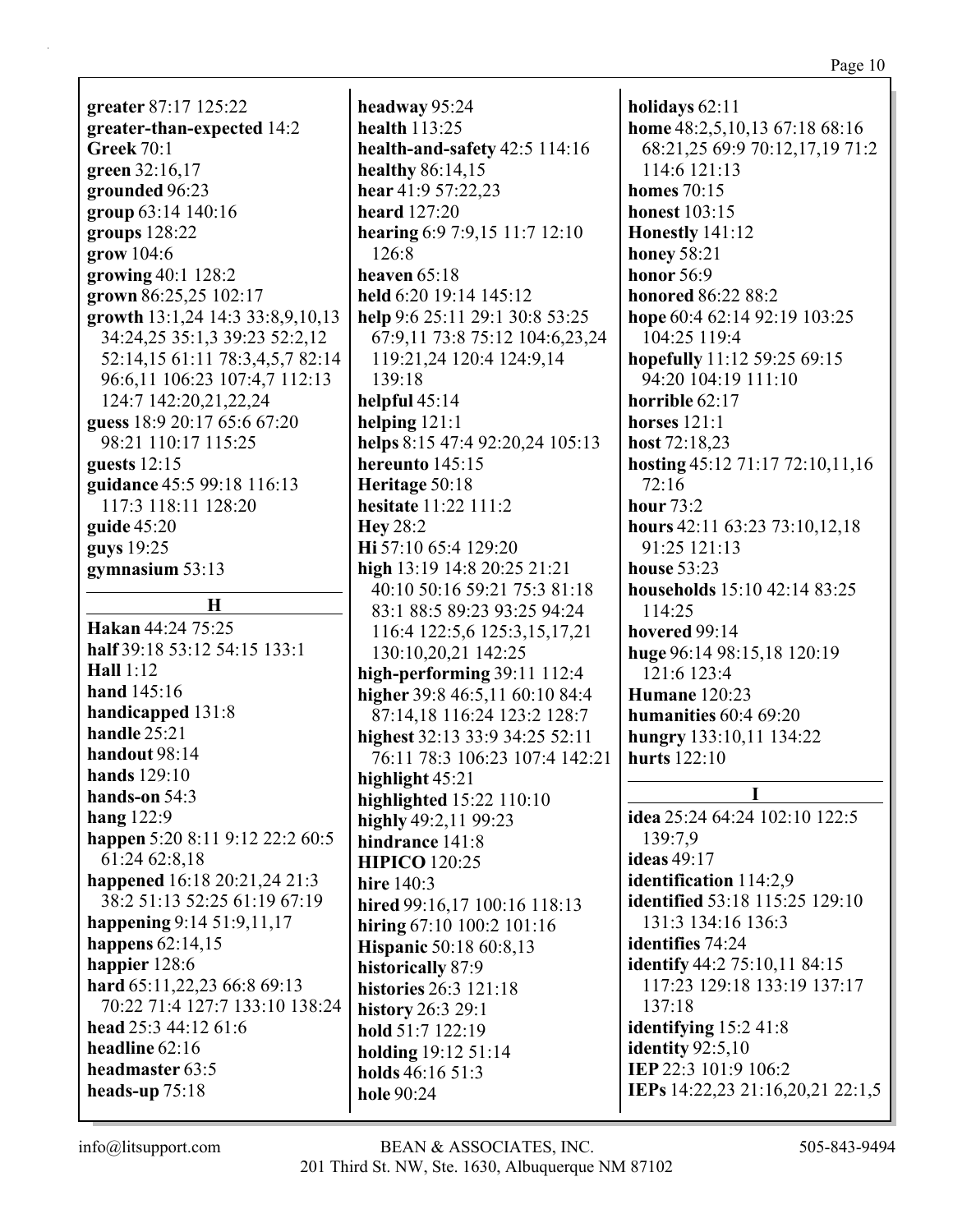# Page 11

| 22:9 24:18,24 65:9,22,24 66:5,6<br>66:7,21,22 100:24 101:2,10,10 | 115:8                                             | <b>IXL</b> 106:4                                               |
|------------------------------------------------------------------|---------------------------------------------------|----------------------------------------------------------------|
| 101:11                                                           | indicating 23:22<br>indicator 83:17               | $\mathbf{J}$                                                   |
| imagine $141:3$                                                  | indicators 17:21 31:14,17,25                      | <b>JAEGER 2:13</b>                                             |
| immediately 126:11,18                                            | 32:22 40:25 77:20 78:1 84:8                       | <b>Janie 85:15</b>                                             |
| immunization 42:6 114:17                                         | indices 13:24 39:23 82:14 112:13                  | <b>January</b> 10:11,13,20 11:1,4 32:1                         |
| implement 63:18                                                  | indulgence 43:25                                  | 43:21 51:9 81:3 110:3,18                                       |
| <b>implementation</b> 45:22 103:11                               | inform 48:15                                      | 137:13 144:9                                                   |
| implements 46:15                                                 | information 8:8,12,14 9:2,5,14                    | <b>Japan</b> 50:16                                             |
| importance 134:23                                                | 9:19 10:3 11:2,3 29:20 43:3,13                    | Japanese 30:7                                                  |
| important 9:18 37:20 43:2 48:2                                   | 47:10 52:22 67:21 68:1,5 80:10                    | Jaramillo 19:23                                                |
| 61:24 66:13 75:4,8 80:9 87:4                                     | 80:20 85:24 96:19 109:12,21                       | <b>Jardines</b> 92:7,16                                        |
| 89:20 90:14 91:5 93:8 95:8                                       | 116:5,8                                           | Jerry $1:12$                                                   |
| 102:22 105:1 109:10 117:13                                       | informed 9:3                                      | job 1:25 34:1 52:23 98:11 100:18                               |
| 118:23 120:23 121:4 124:23                                       | initially 84:20                                   | 145:25 146:2                                                   |
| 125:11 127:16 132:24 134:17                                      | initials $65:9,16$                                | <b>John</b> 115:11                                             |
| 136:2,23 137:9,23                                                | instance 11:16 66:10 73:4                         | <b>Join 85:5</b>                                               |
| <b>impossible</b> 71:5 123:9                                     | <b>Institute</b> 3:9 7:22 13:15 31:5              | <b>Joleen</b> 19:22                                            |
| impressive 63:6                                                  | 33:6 34:23 91:14 92:8                             | <b>July 52:10</b>                                              |
| improve 86:4                                                     | institution 59:2,9                                | Junior 50:11                                                   |
| <b>improvement</b> 48:25 49:10 53:4                              | integrate 46:9                                    | justice 92:10,14                                               |
| 84:9 112:17                                                      | intended 54:21 88:13                              | K                                                              |
| improvements 93:12                                               | intention 62:3,7                                  |                                                                |
| improving 46:21                                                  | intentional 127:11                                | K 39:5 53:23                                                   |
| in-depth $103:13$                                                | intentionality 96:6 125:18                        | <b>Kaga 50:16</b>                                              |
| in-state $76:22$                                                 | intentionally 124:8                               | Karen 2:9 5:15,19 10:23 12:14<br>15:23 16:8,21 17:1,8,11,19,25 |
| inappropriate 77:18,22                                           | interest 74:24                                    | 22:19,23 23:4,10,18,20,24 24:1                                 |
| <b>inaudible</b> 61:5 74:21                                      | interject 123:6                                   | 24:12 32:2,8,9,12,17,19,23                                     |
| include 78:3                                                     | internal 97:25 98:4,7                             | 38:24 44:10 45:7 67:14 69:2,12                                 |
| included 52:10 61:4 70:17                                        | <b>International 50:15</b>                        | 70:8 73:13,17 81:12 84:18                                      |
| includes 5:24 47:14                                              | interns 92:12                                     | 111:18 115:18 116:10,13                                        |
| inclusion $100:4,7$                                              | interrupting 123:12                               | 118:16 137:20                                                  |
| incomplete 8:8                                                   | interruption 100:5                                | <b>KARYL2:4</b>                                                |
| incorrect 76:19                                                  | interviews 25:14                                  | Kathryn 19:19                                                  |
| increase 40:14 53:2,5 60:5 98:15                                 | introduce 19:5 57:16                              | <b>KATHY</b> 18:14 19:8,16 20:23                               |
| 98:17,20,23 99:2 104:10                                          | invaluable 104:7                                  | 21:3,8,19 23:25 25:2,8,10,20                                   |
| increased 52:2 53:16 99:12                                       | involved 119:5                                    | 26:12,17,23 27:11 28:7,14,20                                   |
| <b>increases</b> 40:20 82:21                                     | involving 77:5<br>issue 10:1 20:14,24 27:25 43:11 | 28:23 29:4,12,16,21 30:4,13,16                                 |
| <b>increasing 39:12 40:12 82:22</b><br>113:4                     | 63:19 80:18 93:23 98:12 109:19                    | 37:6                                                           |
| <b>incredible</b> 119:7                                          | 114:20 129:1                                      | Kavanaugh 140:9                                                |
| <b>incredibly</b> 120:22 121:4                                   | <b>issues</b> 10:14,16 15:7 20:16 41:8            | keep 19:12 22:1 54:8 79:21                                     |
| index 39:22 42:16 84:1,2 93:8                                    | 41:25 43:22,24 64:8 81:4,6                        | 100:24 122:16,20,21 124:17                                     |
| 104:20                                                           | 83:23 85:7 110:4,6 114:16                         | 135:17 139:2                                                   |
| <b>indicate</b> 6:6 7:6 11:15                                    | 121:12 123:5                                      | kid 26:2 56:19 99:9 122:6 133:2                                |
| <b>indicated</b> 13:3,11 42:9 50:1 82:6                          | <b>Istation 39:17,19,19</b>                       | kids 74:6 86:24 95:7 97:1,3 99:20                              |
| 112:2 113:4,22                                                   | it'll 62:14 115:16                                | 100:4,21 119:9,10,19 120:5,7,8                                 |
| <b>indicates</b> 6:2 33:23 36:17 70:13                           | Item 5:23 6:11,14,17                              | 120:10 121:2,12,13,18,25 122:7                                 |
|                                                                  |                                                   |                                                                |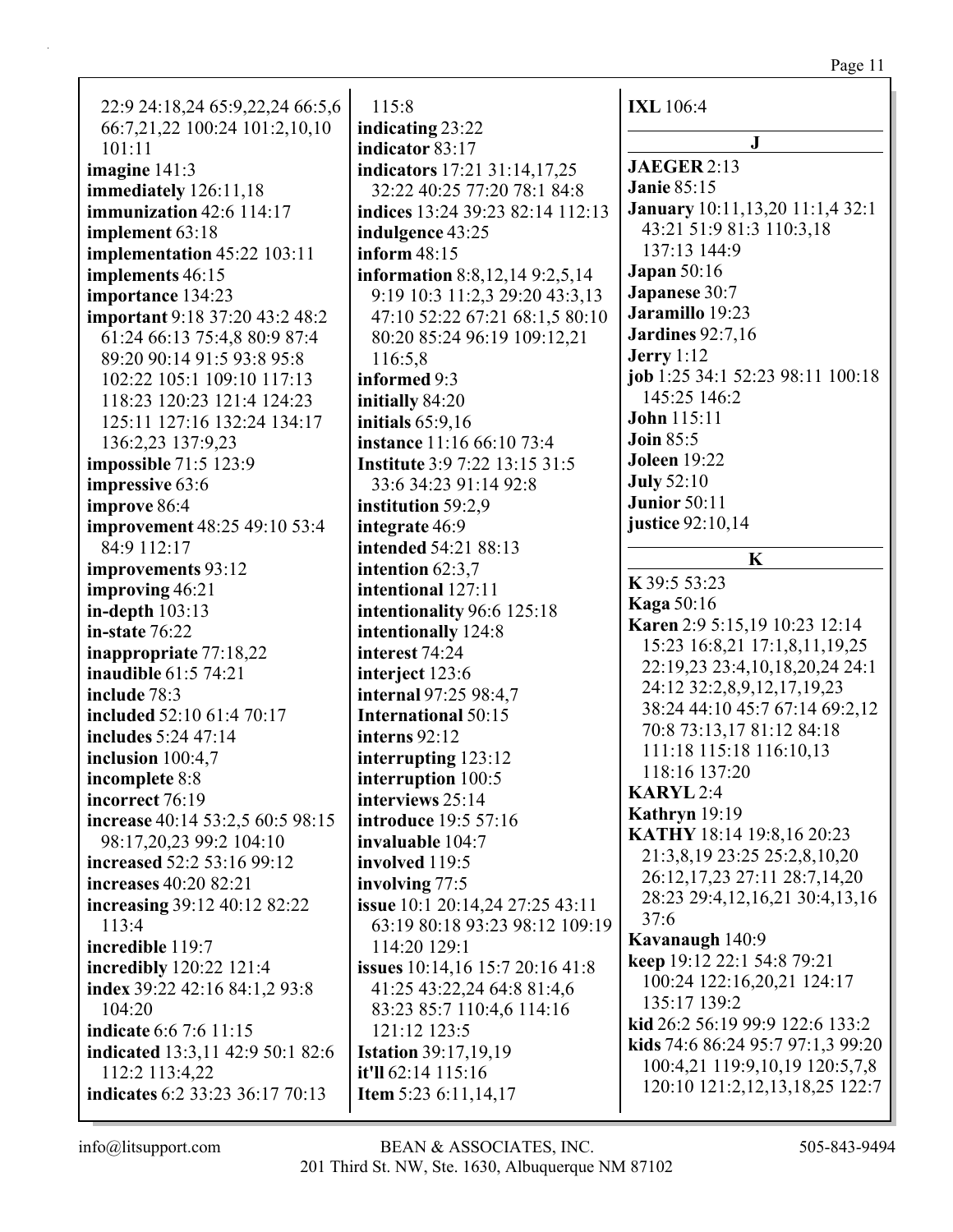Page 12

| 123:4,19 126:24 127:4,4,8        | law $54:2588:16$                        | literature 70:3                   |
|----------------------------------|-----------------------------------------|-----------------------------------|
| 128:10,17,18,24 132:21 133:3,9   | lawyer 19:9                             | little 8:2 13:20 15:25 20:18,20   |
| 135:17,20 137:2 140:1,4,13       | lead 5:8 85:14                          | 27:7 37:24 38:4,12 40:22 44:10    |
| kind 21:10 22:13 24:9 25:15,17   | leader 45:13 95:3                       | 49:23 59:17 61:10 64:25 67:12     |
| 25:19 65:14 67:23 74:21 76:13    | leaders 92:20                           | 68:3,13 71:7 82:4 84:4 93:10      |
| 102:14 105:6 118:20 120:20       | leadership 49:4,13 130:2 140:16         | 94:5 95:10 99:21 100:1 109:5      |
| 135:9 140:11 141:19              | leads $65:12$                           | 110:8 112:20 125:25 132:25        |
| kitchen 132:14,18 135:4          | <b>League</b> 50:5,11                   | 141:4                             |
| knew 63:5 100:17                 | learn 30:1 58:3 59:3,5 86:21            | local $47:11$                     |
| know 12:8 13:15,23 16:18,22      | 133:11 141:16                           | locations 72:21                   |
| 17:1 18:12 19:18,25 21:7 24:11   | learned 56:19,20,23 126:13              | log 42:6 114:17                   |
| 27:8 36:12 37:16,18,25 38:10     | Learner 13:1 33:11 35:2 114:2           | long 11:16 19:14 37:1 59:13       |
| 40:13 56:18 60:16 62:7,17 63:1   | 140:14 142:22                           | 94:25 95:2,22 110:14 139:14       |
| 66:2,24 68:6,7 69:4 70:9 84:20   | <b>Learners</b> 14:18 15:1 27:10 41:7   | 144:7                             |
| 87:23 90:5,17,23 93:8,25 94:14   | 60:11,22 78:5 87:19 113:24              | long-going 97:17                  |
| 94:15,15,25 95:5 96:5 97:11      | 114:3,9 115:24 138:17 140:10            | long-standing 87:7                |
| 98:2,3,21 99:9,10 100:18 101:2   | learning 54:4 81:17 86:14 91:13         | long-term $83:20$                 |
| 102:5,19 103:18,22 104:3 105:7   | 92:6 96:25 120:20 126:17                | longer 15:25 64:12 72:7 122:10    |
| 105:14,15,16 110:7 111:4         | lease 94:8 97:21 135:9,13               | 122:19                            |
| 113:19 115:24 121:10,22 122:9    | lease-purchase 94:20                    | look 8:17 12:23 18:23 39:24       |
| 122:16 124:9,20,22 125:7         | leave 87:2,5 88:6                       | 61:25 62:7,25 89:4 94:12,19       |
| 126:15 127:12 128:21 129:7,21    | leaving $11:23$                         | 98:4 116:23 117:4,6 120:8         |
| 134:17,23 136:1,4 137:4,8,16     | left 89:25                              | 121:25 122:1,3,12,24 128:14       |
| 137:24 141:15,16                 | legal 8:22 9:8 54:15                    | 137:13 139:2                      |
| knowledge 88:4                   | legislation 132:10                      | looked 21:10 58:23 101:16 140:6   |
| known 119:17 124:21              | legislative 104:1 105:1 124:3           | looking 9:1 15:15 22:12 26:22     |
| knows 11:9 37:19                 | legislators 127:20 128:3                | 31:25 40:16 59:19 69:12,14        |
| Krebs 115:12 118:15 131:17,21    | Legislature 119:3                       | 71:21 76:16 81:22 94:10 95:15     |
| <b>KRISTI</b> 76:8,15            | lessons 89:24                           | 103:12 111:25 125:9 129:23        |
| kudos 14:6 96:5                  | let's 46:12 47:24 61:19 67:12           | 139:10 140:12 141:19              |
|                                  | 71:7 72:15 93:10,10 123:17              | looks 61:10 110:22                |
| L                                | letter 22:14,16,19,20 23:2,5,12         | looping $91:7$                    |
| La 91:14,17,22 92:5,6            | 23:17 24:2,5,14 104:15 144:6            | Lopez 57:9,11                     |
| labeled 30:21                    | level 76:11 112:20 125:22 126:11        | Lori 118:11 121:15 128:19         |
| Laboratories 50:19               | 126:19                                  | 129:16,20,20 130:12 139:24        |
| lack 67:4 97:14                  | <b>Lexis</b> 52:19                      | 141:23 142:1,4                    |
| lacking 106:3                    | Liaison 2:11                            | <b>Los</b> $92:7,16$              |
| $\log 117:10$                    | liberal 69:21                           | lose 118:25                       |
| language 14:18 15:1 27:10 30:3,3 | license 47:9 101:24 102:3               | lost 120:7 124:22 125:1           |
| 30:6,8 35:1 41:7 60:10,22 74:7   | licensed 95:20 100:16 101:21,22         | lot 7:19 8:10,16 12:1 41:9 45:5,8 |
| 78:5 87:19 113:24 114:1,3,6,9    | life 97:4                               | 55:13 56:15 57:2,21,22 59:9       |
| 115:24 116:14 138:16 140:10      | <b>limited</b> 9:13 131:6               | 60:2 65:25 66:2,4,7,7 70:10       |
| 142:13                           | line 39:25 82:15,16 131:16              | 90:24 92:5 94:7,7,23 98:3,7       |
| languages 76:6,9,9               | Lisa 118:2,8 135:11                     | 102:8,21 106:16,17 114:4 121:3    |
| large 87:13 100:25               | list 12:24 31:13, 17, 22 32:1, 3, 6, 15 | 121:8, 12 122: 18 123: 19 124: 3  |
| Las $72:18$                      | 55:14 57:9 136:10                       | 126:22,24 131:5                   |
| late 97:10,12                    | listed 18:3 37:22 38:1 40:25            | lots 120:7                        |
| Latin $70:1$                     | 70:25                                   | lottery 99:10 138:25              |
|                                  |                                         |                                   |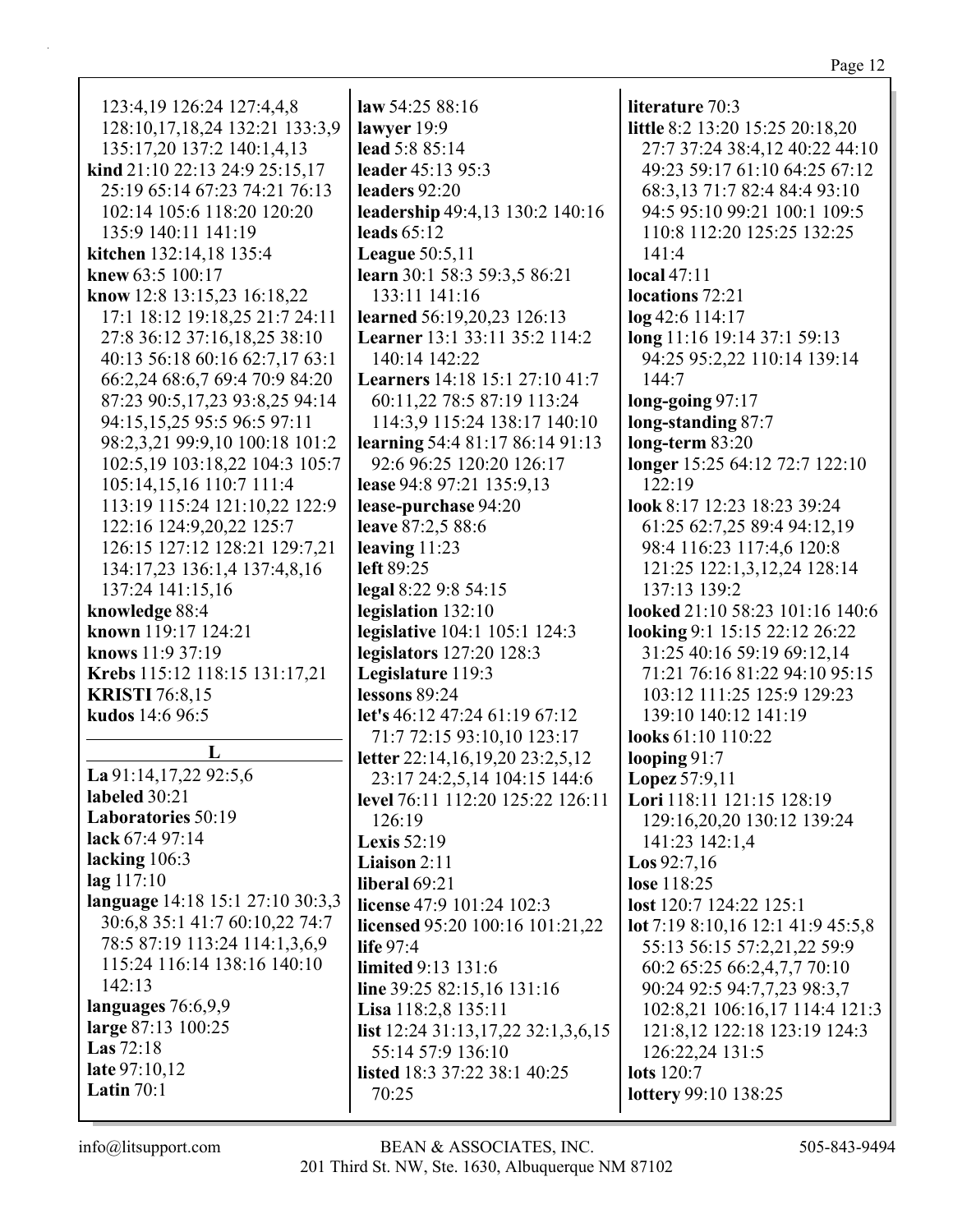**love** 57:19 58:14 59:6 96:23 97:2 **low** 15:13,13 140:4 **lower** 40:23 42:16,17 84:5 112:20 115:2,3 138:22 **lowest** 33:10 35:1 78:5 106:24 107:4 142:22 **Lucas** 118:2,8 **luck** 79:20 139:1 **lunch** 60:9 77:6 87:17 133:1 134:3 135:4,21 136:23 137:5 140:15 **lunches** 76:13 135:18,20 136:18 136:19 **M M** 55:15 56:3 **ma'am** 32:9 **Mabry** 1:12 **Madam** 6:21 12:14,20 16:21 17:15,19,25 23:4 24:12 25:3 30:23 32:2,11 33:25 38:24 54:11 55:21 60:18 63:12,13 81:13 84:19 89:11 96:1 111:18 116:11 125:12 126:5 134:1 136:12 **main** 139:6 140:6 **maintain** 47:22 48:15 53:20 100:24 **maintaining** 48:3 120:24 **maintains** 11:16 **major** 53:7 **majority** 8:23 99:18 **makerspace** 54:3 **makeup** 87:12 **making** 9:2 30:24 46:21 47:5 54:12 65:11 92:21 95:24 127:14  $139.11$ **man** 56:14 140:8,9 **management** 47:8 **manager** 19:21,22 44:21,21 63:15 73:5 85:18 98:6,6 118:3,9 **maneuver** 99:24 **manner** 56:25 68:5 **Mara** 118:13 **mark** 2:14 8:18 112:15,16 113:7 **Martinez** 44:22 65:4 85:18 98:2 98:5 **Marty** 19:9,17

**master** 42:6 93:16 114:16 **MASTERS** 3:14 109:1 111:20 118:2 129:11 134:6 142:16 **match** 47:11 **material** 41:21 70:21 83:13 97:9 **materials** 12:17 15:20 82:2 84:21 **math** 13:10,15,20,21 17:6,12 18:10 31:5 32:4,12 33:6,8 34:4 34:23 39:7 46:4,9 50:5 51:12 52:12,14 58:17 82:9 99:20,25 100:1,9,13,19 101:14 106:4 112:6,8,19 130:3 **MathCounts** 50:5,13 **mathematics** 3:10 7:22 50:1 51:4 **matter** 116:18 145:14 **meal** 134:25 **mean** 18:11 22:4 29:14 68:9 74:10 105:14 127:4 137:6 **means** 82:16,16 **meant** 142:6 **measures** 13:1 **Media** 127:23 **meet** 11:4 14:17 16:3 17:3,9,23 18:3 27:9 41:1 42:11 49:15 53:10 63:21 64:22 65:12 83:7 83:18 112:25 113:20,24 115:23 **meeting** 1:10 4:2 8:22 9:25 10:11 17:4 41:17 43:10,21 46:5 65:13 73:6 80:17 81:3 109:18 110:3 110:20 115:23 119:20 146:3,4 **meetings** 48:20,23 49:8 65:25 73:5 136:15 **Meets** 17:13,17,21 18:5,5 113:13 113:17 **mega** 125:2,8,8 127:17 **Megan** 45:7 70:8,9 **meld** 98:9 **MELISSA** 72:20 73:1 **member** 2:4,5,5,6 25:9 27:13 89:13 115:9,10 **members** 42:10 49:15 54:11 71:19 72:8 85:17 118:19 134:1 **membership** 40:11 113:3 **mention** 40:14 41:13,20 45:17 120:14 **mentioned** 24:17 74:13 82:15 112:14 113:3 114:3 115:21 120:15 121:15

**mentions** 74:1 **mentored** 100:15 102:4 **Merit** 75:21 **met** 14:13 16:6,14 17:11 31:7 33:14 35:4 40:6,9 66:14 67:22 113:1 139:12 **method** 96:9 **methodical** 96:8 **Mexico** 1:2,13,22 3:4 5:9,11 50:11 52:9 54:25 66:3 88:16 91:25 101:25 138:18 142:18 145:2,9,12,13,21 **mic** 44:7 129:5 **Michael** 44:20 63:12,13 **Michaela** 85:17 89:9 **microphone** 6:19 44:8 55:17 **mid-July** 62:10 **mid-school** 97:1 **mid-year** 48:21 **middle** 33:9 34:25 59:21 78:4 83:12 89:16 94:23 97:2 105:4,5 106:8,10,23 107:4,11 142:21 **middle-school** 74:19 75:1 86:2,7 86:13 90:18,23 **Mike** 63:13 73:5 **military** 74:9 **Miller** 118:11 129:16,20,21 130:12 141:23 142:1,4 **mind** 90:8 **MindPlay** 106:4 **minds** 128:2 **minors** 70:3 **minute** 29:23 54:15 **minutes** 5:24 12:13 19:3 20:1 44:1 54:5 55:11,12,22,25 84:13 89:8,12 117:20 **misleading** 68:13 **missed** 72:7 **missing** 8:11 28:1 31:18,23 105:20 **mission** 16:7,8,23 17:2 45:18,18 45:21,24 46:7 47:22 50:2 53:9 67:14,15,17 74:1 75:16 81:16 111:23 120:15 **mission-specific** 112:23 **model** 124:7 **modeling** 92:20 **modifications** 62:1 66:15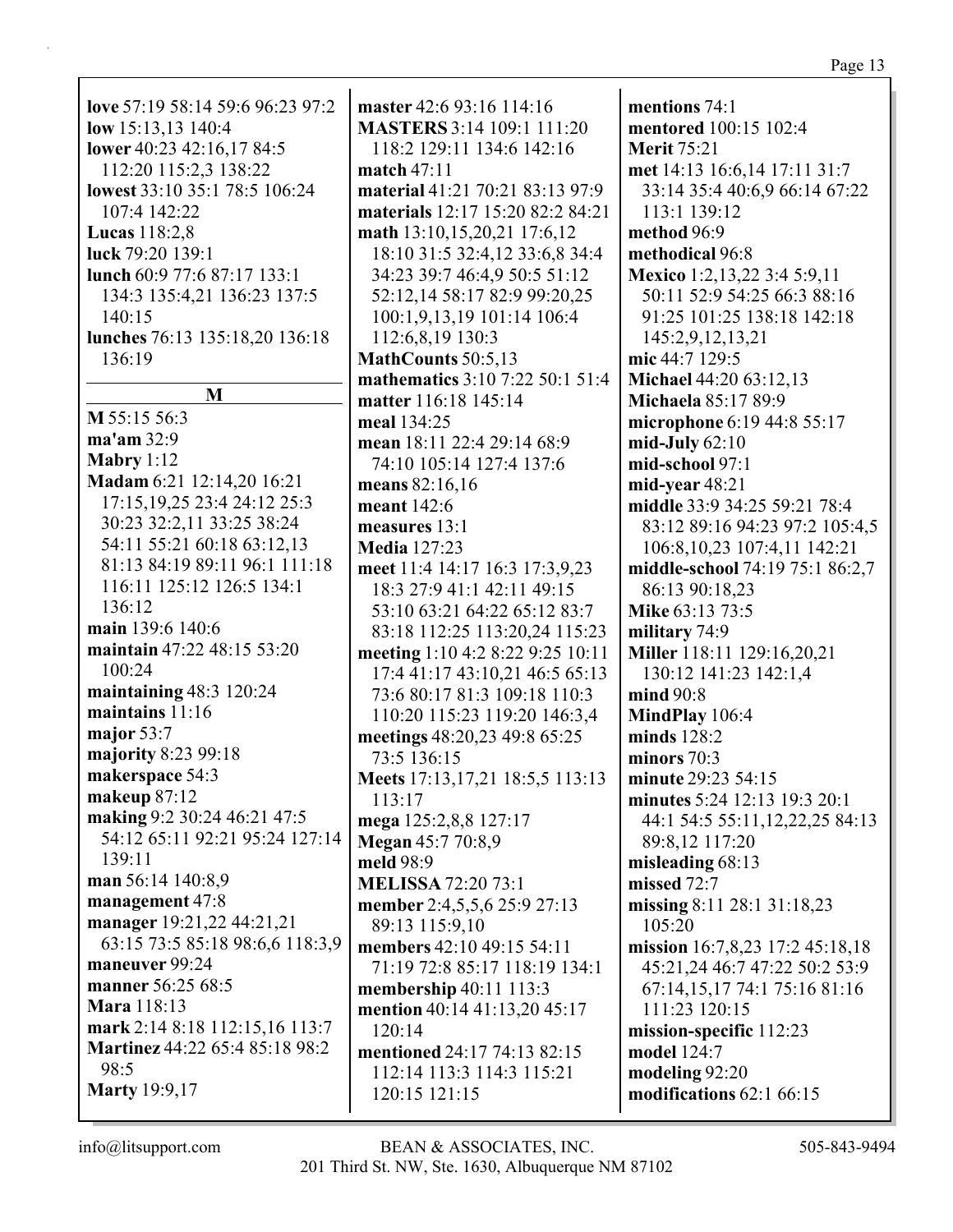**modified** 98:1 105:23,24 **modify** 106:1 **Mom** 58:19 105:14 **Monday** 4:3 **money** 76:24 77:7 102:21 103:13 103:25 104:13 123:17 133:13 **Monica** 85:17 **monies** 104:6 **Montañas** 72:18 **month** 27:16 **months** 48:12 66:6 **morning** 4:1 7:22,25 8:1 12:11 27:4 38:25 42:19,21 44:5 79:23 79:24 89:10 96:4 111:4 119:8 121:16 126:6 144:16 **motion** 6:1,3,10,24 7:10 11:5,15 30:24 31:24 32:25 34:7,17,18 35:10 36:20,23 77:16 78:11,17 79:19 103:5 107:16 108:17,18 143:3 **motions** 30:20 **mouth** 118:7 **move** 6:21 31:3 33:4 34:21 59:16 66:4 77:15,23 92:21 93:8 94:10 106:20 142:15 **movement** 20:22 **moving** 51:18 114:23 **multi-purpose** 53:13 **Multicultural** 51:10 **multiple** 17:2 **multitude** 137:13 **Munsey** 85:2,15 **Mustafa** 44:11,11 45:1,16 49:7 54:6 60:18 62:6 64:11 67:8 68:9,18 70:7 74:12 75:23 76:2 77:1 **N N** 2:1 3:1,1 **name** 44:11 56:3 57:10 63:6,12

63:13 71:11 85:9 **named** 140:8 **narrative** 16:4,5 70:16 **narratives** 16:14 **narrow** 11:11 **national** 47:10 75:21 134:3 **Native** 60:14 131:13 **natural** 94:12

**naturally** 140:12 **navigate** 8:24 **near** 14:1 87:25 **necessarily** 24:9 28:20 66:12 68:19 95:16 **need** 5:17 10:17 26:15 31:13,17 31:22 32:24 42:22 47:6 62:16 73:9,9 86:15 88:5 89:12 103:13 103:14 119:16 124:8 127:23,24 128:4 131:19 134:15 135:3 137:17 140:5 **needed** 49:16 56:24 110:21 **needs** 9:21 11:8,10 14:18,21 27:9 31:23 41:3 43:5 53:10,11,14,18 64:24 65:12,14 66:14 80:12 86:5 87:4 99:4 100:20 109:13 115:24 122:12 127:19 136:2,3 139:12 **needy** 49:21 **negative** 87:9 **neglect** 114:18 **neglected** 81:25 84:19 **negotiations** 21:12 59:14,17 **neighborhood** 60:14 63:2 **never** 8:25 18:19,21 95:13 119:21 121:18 132:17 **new** 1:2,13,22 3:4 5:9,11 20:15 34:18 38:17 41:14 44:12 45:4 47:5 50:11 52:9 53:2 54:7,25 61:14 62:4 66:2,3 67:8 73:4 78:12,14 79:20 88:1,16 91:25 96:13 101:11,25 114:7,8 116:21 116:21 117:3,5 119:13 138:3,18 139:10 142:13,18 145:2,9,12,13 145:21 **News** 23:25 **nice** 105:4 **nicely** 92:11 **Night** 51:10,12 **nine** 101:8 **NM** 1:20 145:19 **NMCI** 15:12 42:16 115:1 **NMSA** 88:15 **non-compliance** 41:23 63:17 64:8 66:21 83:15 **non-compliant** 66:25 **non-renew** 10:9 43:20 81:2 110:2 **norm** 115:22

**normally** 57:24 60:24 **north** 53:12 **not-rated** 67:13 **notation** 68:4 70:18 **note** 21:11 37:20 39:13 42:8 83:9 142:13 **noted** 25:6 74:7 **notes** 118:22 **notice** 113:12 **noticed** 97:9 98:14 **notification** 47:1 **notifications** 5:25 83:21 **notified** 37:4 **number** 30:9 37:21,22 53:25 125:15 126:1 128:8 129:8 138:20 139:4 140:14 146:2 **numbered** 81:23 **numbers** 39:19 81:21,24 140:19 **Nuñez** 55:15 56:3 **Nutrition** 133:22 **NW** 1:21 145:20 **O O** 3:1,1 **objects** 54:19 88:11 **obligations** 101:9 **obstacles** 87:10,21 **obtain** 116:15,19 **obvious** 123:3 **obviously** 111:19 **occurred** 61:16,18 **October** 23:17 **odd** 21:7 60:12,16 **offer** 7:14 50:3 75:2 132:3,6,12 134:19,19 135:4 136:10 **offered** 25:17 68:16 69:8 70:19 134:14 **offering** 67:10 71:2 **offers** 47:16 **office** 94:5 135:11 139:24 140:8 **official** 42:2 **oh** 18:20 19:11 35:18 36:13 42:15 55:23,24 56:3 77:14 103:21 106:14 107:14 115:5 118:16 138:5 140:21 142:3 **okay** 7:5 17:24 18:6,8 20:1 21:2 22:10 23:9 24:22,22 28:14 30:15,19,25 31:2,15 33:20

Page 14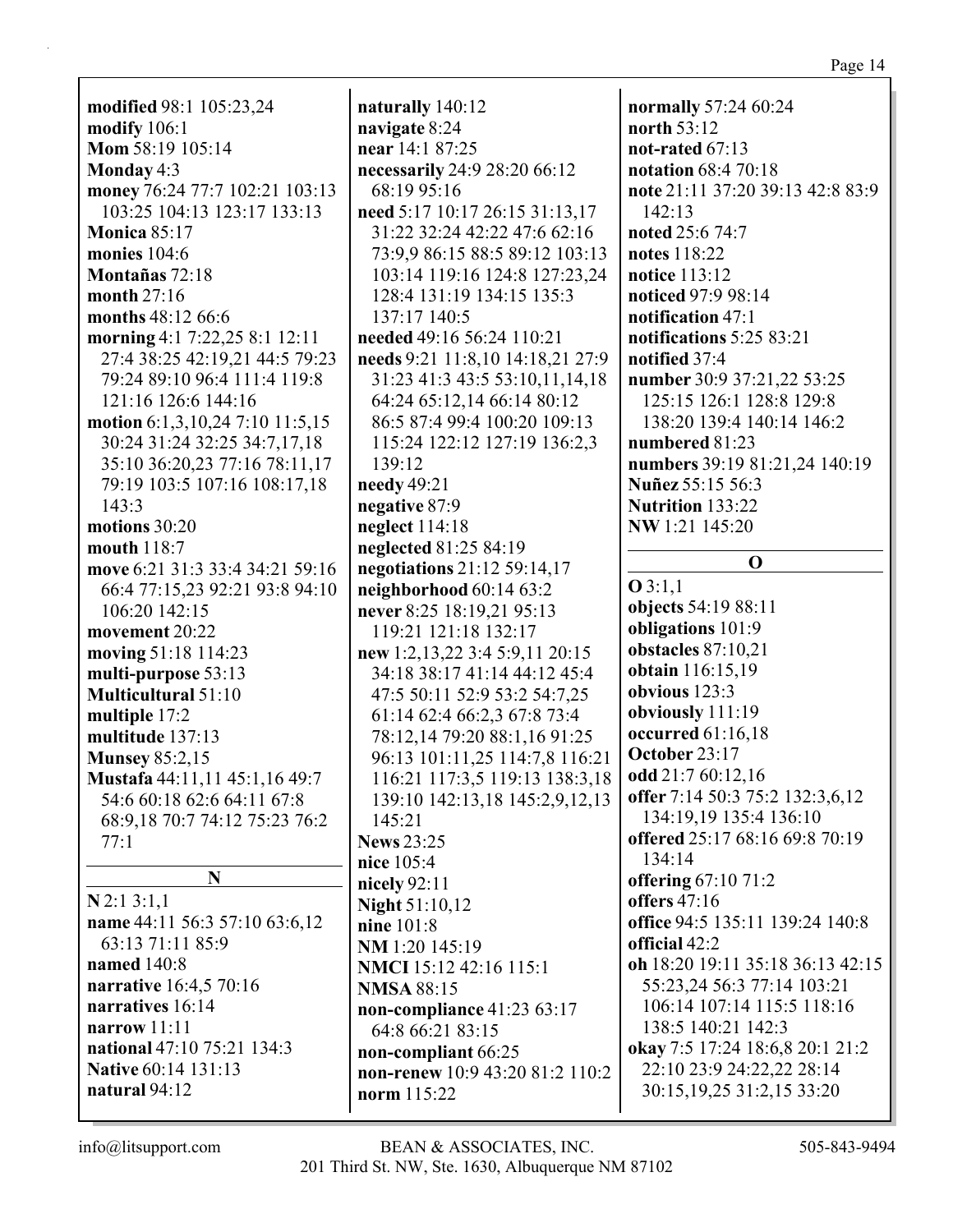34:20 35:7 38:22 55:19 61:9 62:13 67:2,2,7 69:16 75:25 77:9 84:12 88:7,24 89:5 98:13 107:2 107:22 108:22,25 111:1 116:12 117:18 123:23 124:1 140:24 141:21 142:12,13,15 **old** 18:16 **old-school** 69:25 **older** 56:13 114:5 **oldest** 90:2 **Olympiad** 50:5 **once** 38:18 42:19 47:13 59:12 62:15 80:4,5 108:19 111:11 136:6 137:1 141:14 **one-hour** 73:7 **ones** 8:1 56:21 **ongoing** 21:17 102:15 140:18 **online** 26:14 52:18,20 71:24 72:6 72:25 73:2 82:2 111:25 **open** 1:10 3:6 10:25 11:3 12:11 146:3 **opened** 102:12 **opening** 11:6 54:1 95:17 **operational** 9:24 10:19 43:9 80:16 102:20 109:17 **operations** 134:6 **opportunities** 49:3,12 53:6 54:4 89:24 **opportunity** 10:6 43:16 48:7 50:7 51:1 69:8 73:4 75:9 80:23 81:17 93:6 109:24 126:16 132:11 134:11,13 136:1,7,25 137:7 **opposed** 6:7 7:7 59:4 60:3 136:20 **opposition** 6:9 7:9 **Options** 2:8,10 **order** 3:3 4:2 8:12 30:5 34:3 47:22 63:10,10 93:25 100:24 **organization** 83:5 **organizational** 14:10 113:14 **organizing** 49:4,13 92:13 **orientation** 69:7 **orientations** 68:23 **Osman** 71:11,11 73:3 **ourself** 95:16 **out-of-state** 76:23 **outcomes** 14:2 **outgrown** 94:11

**outlined** 41:1 **outlook** 57:20 59:1 **outreach** 57:4 **over-identified** 117:12 **overall** 61:10 81:23 136:24 **overcome** 126:9 **overdue** 14:24 **overnights** 62:11 **owe** 56:14 57:2 **owner** 63:14 94:9 **P P** 2:1,1 3:1 **p.m** 108:24 144:17 **packet** 13:18 14:12 18:3 22:17 39:10 82:3 85:24 89:1 115:6,6,8 137:18 **packeting** 16:19 **packets** 8:7,9 24:4 **page** 3:2 23:12 32:7 39:15 40:12 40:23,25 82:3,6,20 112:1 113:4 113:22 **pages** 145:10 **paid** 30:11 92:2 94:14 **paid-for** 121:20 **paper** 19:14 128:11 **papers** 128:9 137:13 **paperwork** 66:8 134:16 **PARCC** 20:14 **pardon** 69:13 **parent** 48:3 57:11,13 59:24 75:15 89:14 **parent-teacher** 48:14 **parents** 2:8,10 21:22 29:9 47:1,4 47:25 48:6,16 53:8 57:17 58:13 64:13 65:20 68:15,20,24 69:8 83:21 94:23 99:3 101:3 141:13 **parents'** 133:2 **part** 9:19 12:25 13:4,7,12,18 15:21,21 22:23 25:21 39:3 43:3 52:4 66:13 71:23 80:10 82:5,21 83:3 86:8 94:15 102:1 109:11 112:2 113:5,12 114:23 116:3,3 116:4,8 120:16,16 122:25 138:24 139:1 140:16,23 **participants** 51:13 **participate** 50:8 51:2 **participation** 46:22 51:11 68:15

138:21 **particular** 58:16 128:19 139:25 **pass** 84:23 85:2 **passed** 29:11 **passes** 6:10 7:10 36:20,23 79:19 108:17,18 **path** 75:9 **pathways** 75:3,6,12 **patience** 79:25 109:4 **Patricia** 2:3 44:22 **Patty** 65:4 **pay** 25:22 77:3 140:2 **paying** 97:23 **payment** 97:10,12 **payments** 132:20 **pays** 77:6,8 **PDF** 81:21 **PEC** 2:11,12 7:24 9:21,23 10:1,2 10:7,14 31:9,12 34:11,15 43:5,8 43:11,12,17,22 55:2,3 72:14 80:12,15,18,19,24 81:4 84:22 88:18,19 107:12 109:13,16,19 109:20,25 110:4 **PEC's** 54:22 88:13 **Pecos** 141:17 **PED** 2:7,11 9:16 10:4,5 12:12 42:25 43:13,16 55:5 77:20 80:7 80:21,23 88:22 109:8,22,23 142:19 146:7 **penned** 26:21 **people** 7:19 22:8 37:20,22,25 38:1,3 49:21 55:9 61:23 90:17 97:18 111:15 119:4,15 120:3 121:21 122:18 127:2 128:17 131:11 139:11,17 140:1,20,22 141:17,18 **people's** 120:2 **percent** 13:21 14:4 15:9,10 18:16 18:20 39:16,18,18,22 40:5 41:12,13 42:12,13 48:9 52:7,7,8 52:16 60:19 71:4 82:12,13 83:1 83:24,24 87:16 98:20 112:6,11 112:12,22 113:7 114:24,24 115:2,2 130:7,13 132:25 138:13 138:13,15,16 139:5 **percentage** 60:10 68:19 70:22,24 74:8 82:24 87:14,17,18 100:25 138:12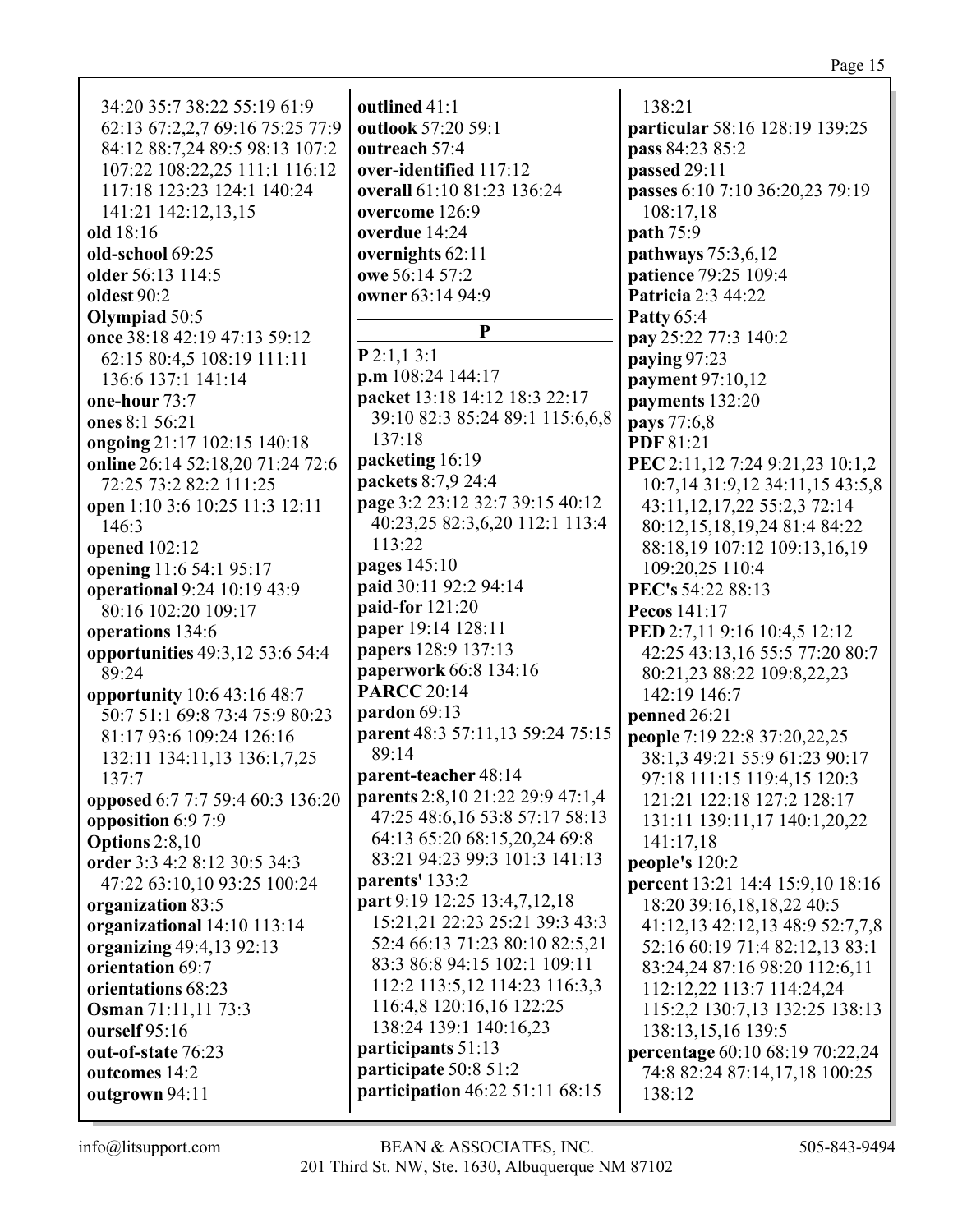**percentages** 13:13 **perfect** 87:25 **performance** 9:24 14:10,15 16:2 17:21 31:20 33:15,18,21 35:6,8 40:24 43:9 48:24 49:9 56:5 62:22 78:2 80:16 83:5 84:8,11 107:3 109:17 113:14 137:15 142:20 143:1 **performances** 107:1 **performing** 52:11 56:8 **period** 7:15 19:6 33:21 38:5 98:20 **person** 26:15 27:16 38:7 47:13 55:12,14 60:4 89:7 **personal** 87:3 131:15 **personalities** 140:1 **personally** 86:15 98:25 103:16 106:7 **perspective** 57:19 **petition** 114:25 **petitions** 15:9,11 42:14 83:25 114:23 **ph** 44:19 **phenomenal** 57:20 98:17 **philosophy** 70:3 **phone** 100:5 **photo** 47:15 **physically** 86:16 **piano** 119:14 **picked** 100:14 101:18 102:2 **picking** 26:1 **picture** 138:19 **piece** 114:13 134:18 136:2 **pilot** 95:19 **Piñon** 121:3 **place** 50:13,15,17 63:25 64:7 98:5 119:23 120:9 121:24 140:13 **Placita** 91:14,17,22 92:5,6 **plan** 10:9 12:19 22:7,7 43:19 60:24 81:1 93:16 96:11 110:2 **planning** 95:24 103:9,12 **plans** 30:2 54:6 **playing** 119:13,13 **plays** 48:2 **please** 4:6 7:16 11:21 27:10 35:17 38:20 44:2 65:1 81:10 84:15 111:2

**pleasure** 85:8 **Pledge** 3:3 5:8,10 **point** 11:22 12:16 14:4 34:3 46:15 47:3 52:16,19 56:16 84:6 84:19 97:5 103:17 **points** 12:24 32:13 46:17,17,20 46:24 52:2 56:10,11 **police** 47:11 **policies** 47:5 **policy** 64:15 **populate** 136:10 **population** 21:25 22:1 54:7 87:7 87:15 101:1 102:16 **populations** 22:16 **portables** 97:19 **portion** 55:9 81:9 86:24 89:6 97:23 **position** 8:25 95:3 **positive** 46:19 56:11 **possible** 69:1 95:19 **possibly** 10:9 43:20 81:2 110:2 **posted** 79:21 **practices** 65:21 92:15 **praying** 120:1 **preliminary** 52:4 54:17 **prep** 48:20 87:11,24 89:13,16 90:6 96:9 **Preparatory** 3:13 80:3 81:14 85:10 86:1 87:6 106:22 **prepare** 74:6 75:12 **prepared** 10:5 43:15 74:2 80:22 81:18 89:22 109:23 142:19 **preparing** 51:23 **preschool** 95:18 **preschools** 95:15,16 **presence** 57:5 **present** 4:9 5:2 36:18 37:13,23 38:1 84:13 126:18,24 **presentation** 19:2 45:2,17,20 54:9 55:1 74:14 84:25 88:17 **presentations** 131:11 **presented** 70:15,21 **president** 71:13 115:9,10,13,15 **pressure** 122:14 **pressures** 86:20 **Presuming** 115:19 **pretty** 18:18 19:25 20:18 41:14 85:23 113:19 131:9 132:9

138:18 **previous** 22:15 63:4 68:22 69:6 75:5 **previously** 98:8 99:7,13 **primarily** 14:21 40:4 41:3 **principal** 19:21 44:14,17 49:16 85:13 118:2 **print** 115:13 **printed** 81:22 82:3 115:6 **prior** 37:2 41:20 115:7 116:13,15 117:4 **private** 101:23 **probably** 5:20 40:15 41:9 85:13 85:23 96:18 103:10 110:17 113:16 116:25 130:15 **problem** 41:10 71:23 116:3 120:5 135:8 **problematic** 8:2 59:20 **problems** 120:5 **procedures** 47:5 **proceedings** 1:10 144:17 145:11 146:3 **process** 11:12 27:20 54:21 64:7 65:10,12,15,19 66:1 88:12 93:15,15 101:20 103:18 **processes** 63:18 98:5 **produce** 91:17 **produced** 47:14 **produces** 91:17 **productive** 8:22 **professional** 1:21 56:25 **professionals** 52:20,21 **profic-** 117:7 **proficiencies** 13:10 33:8 61:11 82:20 112:18 **proficiency** 13:19 17:6 32:4,5,13 32:14 33:11 34:4,5 39:11,16,21 40:3 82:7,12,23 107:5 112:5,10 **proficient** 117:2,7,9 **program** 3:14 44:23 48:6 49:19 53:20 74:18,18,25 95:1,2,18,18 100:9 104:1 109:1 111:20 118:2 124:12 125:23 126:8 129:11 134:4 142:16 **programming** 60:1 **programs** 52:19 75:7 123:8 125:25 **progress** 13:2 14:14 31:7 33:11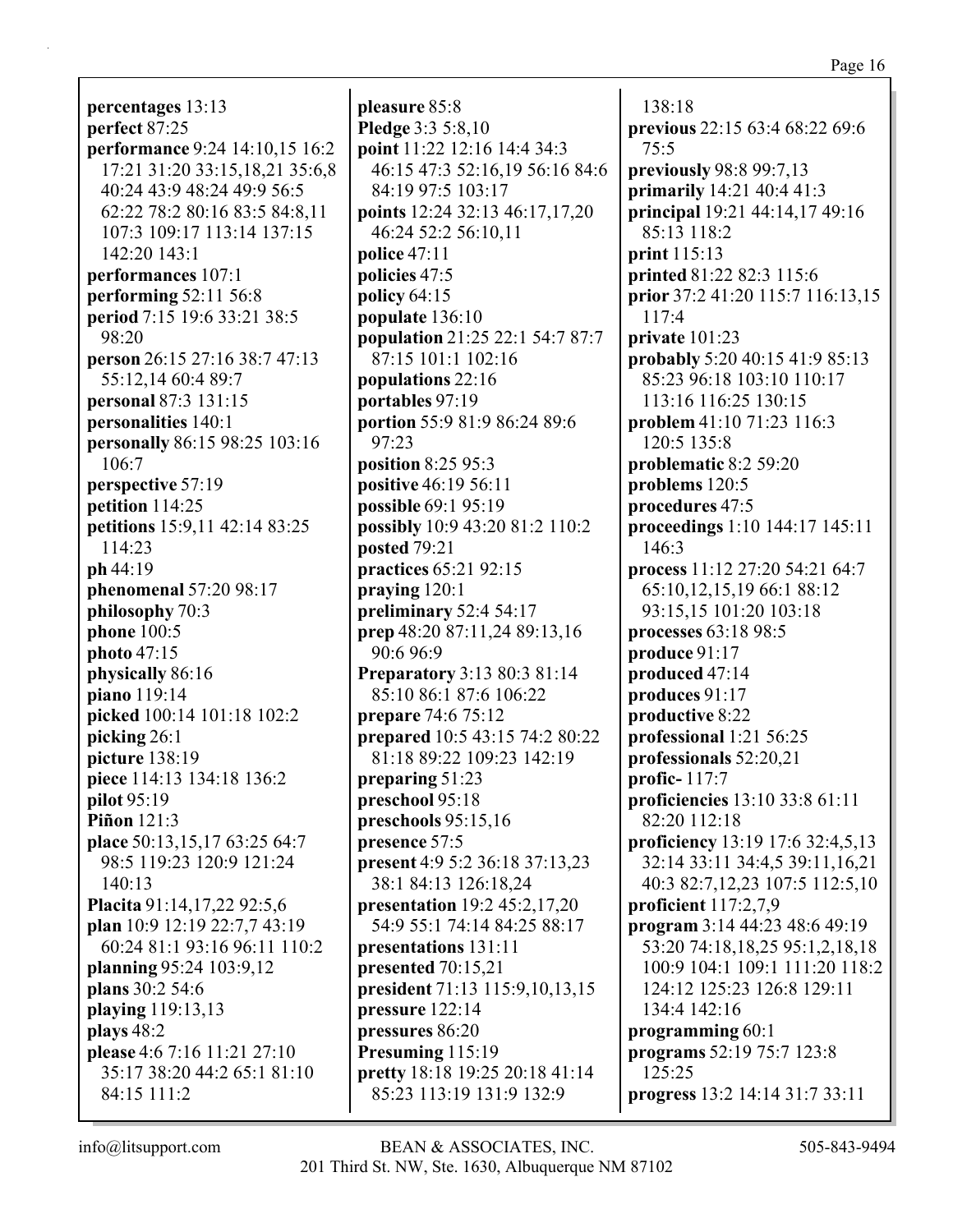35:2 37:2 48:17 53:3 107:5 113:15,18,21 142:23 **project** 49:17 58:15 92:13 **projects** 49:5,14 **promote** 47:19,24 48:18 51:3 **proper** 69:5 **properly** 15:1 41:8 **proportion** 129:13 **proposed** 30:19 54:19 **protecting** 64:23 **proud** 66:9 89:18 93:7 119:24 130:17 **provide** 45:25 46:7,14 49:3,12 50:7 75:9 84:20 87:1 88:3 92:24 100:3 114:11 132:15,16 134:5,10 136:17,18 137:7,11 140:25 **provided** 9:16 12:18,18 13:12 15:14 16:5 23:6,23 39:9 42:25 45:4 67:3,4,6 68:5 69:2,6 71:1 80:7 89:24 109:8 112:3 137:21 144:9 **provides** 62:23 **providing** 46:12 53:8 54:3 67:21 89:19 95:20 133:15 134:2,13 137:20 **PRS** 46:17 56:10 **PSFA's** 84:2 **public** 1:1,10 4:2 7:13 20:5 31:3 33:5 34:21 52:9 54:13 55:8,10 77:15,23 81:8 89:6 106:20 111:14 114:7 120:3,3 123:24 138:15 141:4,11 142:15 145:1 145:12 146:3,4,4 **pull** 60:15 61:15 118:4 121:22 **pulled** 105:19 **pullout** 100:8 101:15 **punished** 122:17 **purchased** 133:20 **purchasing** 94:7,13 133:24 **purple** 32:19 **purpose** 46:4 **purposeful** 127:15 **purposefully** 96:10 **purposes** 134:9 135:25

**putting** 96:17 119:14 **Q qualified** 99:23 **qualifier** 134:12 **qualify** 136:19 **Qualifying** 50:14 **quality** 9:3 **quartile** 33:9,10,10 34:25,25 35:1 78:4 142:21,21,22 **quartiles** 78:4,5 106:24 107:5 **question** 18:10 21:20 27:12 29:5 30:5 45:10 64:20 66:16 69:15 69:17 74:13 97:16 98:21 131:15 132:2 135:2 136:16,20 138:8 **questions** 11:3,10,22 15:18 18:7 19:20 20:11,17 27:25 30:18 52:24 57:25 64:19 73:23 77:13 102:13 105:8 106:17 111:3,8 124:2 141:22 **quick** 18:9 37:10 56:2 **quickly** 69:14 140:5 **quite** 8:20 18:12 41:16 45:8,13 75:8 112:25 **quorum** 5:5 **R R** 2:1 3:1 **Raftery** 2:5 4:22,23 5:7 29:24,25 30:11,15 35:23,24 79:9,10 107:9,14,18 108:11,12 143:10 143:11 **raised** 89:17 **ran** 100:18 **Rancho** 141:18 **ranked** 52:13 **Raptor** 47:7 **rare** 59:8 **rate** 13:3 14:3 33:14 34:13 35:4 39:21 40:5,22 52:6 78:8 82:12 83:4 107:8,11 112:21 113:8 121:25 122:2,4 128:7 142:25 **rated** 68:6 69:10 **rates** 13:20 39:11 40:3 78:9 82:7 112:5 122:1 123:2 **rating** 17:3 51:25 52:11 **ratings** 14:17

121:8 135:20

**rationale** 119:2 **reach** 53:19 129:21 141:9 **reaching** 46:11 **read** 28:1,22 78:15 85:22 121:17 128:9 **readily** 130:23 **readiness** 13:2 33:12 35:3 74:15 78:6 107:6 142:24 **reading** 13:10,20 17:13 25:14 32:4,13 33:8 34:4 39:16 47:9 76:21 82:9 99:21,22,23 106:4 112:6,7,18 **ready** 12:7 35:19 102:5,7 103:17 **real** 34:20 83:16 **realize** 57:23 **realized** 127:10 **realizing** 116:16,18 **really** 15:13 25:24 58:11,14 59:8 65:7,11,17,18,22,23 69:14 86:9 86:24 96:12,25 99:5 100:9,10 100:20 103:12,14,15 105:9,11 105:13 106:7 118:23 119:23 120:9 123:3 126:13 127:3,6,15 127:19 128:25 130:17,17 132:24 133:10 136:8,11 137:23 140:7,23 144:12 **reason** 10:15 57:18 81:5 110:5 123:4 **reasons** 43:23 **reassign** 81:21 **REC'D** 146:10,15,20,25 **recall** 21:15 24:5 **receipt** 78:1 146:1 **receipts** 63:19 **receive** 46:17,18,19 47:1 50:25 63:16 68:21 69:9 102:11 **received** 23:11 45:22 51:23,25 58:5,8 93:19 115:7 **receiving** 53:2 57:19 102:18 117:13 144:6 **recess** 37:11 79:22 108:24 144:15 144:17 **recognize** 45:2 87:25 120:4 **recognized** 118:16 123:7,10 **record** 2:11 6:20 19:7 36:20 37:12 44:3 78:15 84:16 117:23 **record's** 38:6 **records** 116:15 117:4

**put** 23:11 29:15 34:1,12 62:16 63:25 64:7 77:19 93:24 100:23

**push** 130:19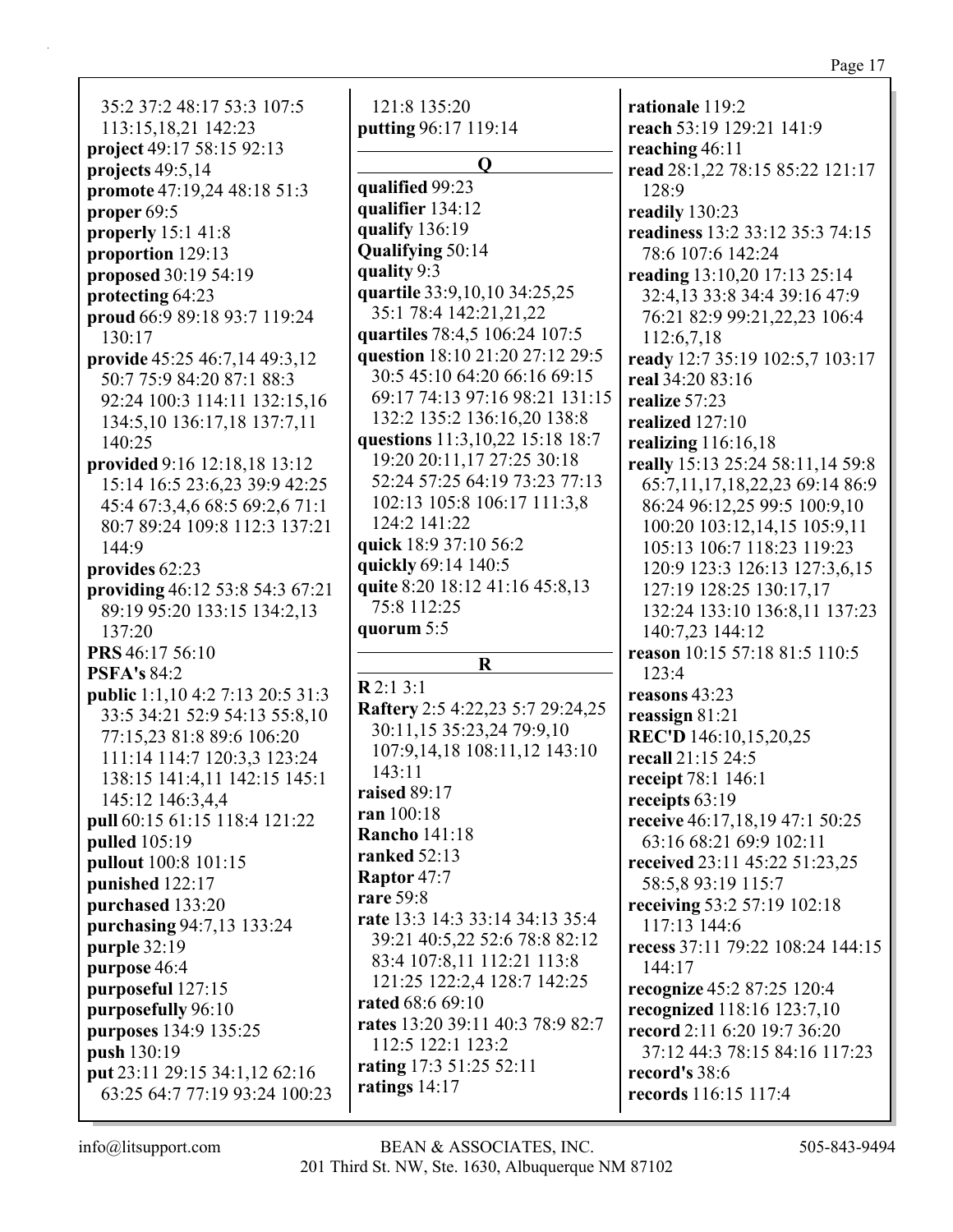**rectified** 83:22 **recurrent** 41:11,15 **red-flagged** 16:16 **redline** 16:23 **redlined** 16:1,9,19 **reduce** 53:25 **Reduced** 60:9 76:13 87:16 132:25 136:19,23 137:2,5,21 138:13 140:15 **refer** 15:17 **reference** 13:11 **referred** 91:3 **referring** 16:22 23:5 105:17 130:2 **reflect** 37:13 **reflected** 13:22 18:1 36:21 115:16 **reflecting** 37:22 38:2 **refrigerator** 135:17,20 **regard** 70:1 **regarding** 14:15 15:12 70:12 112:23 114:8 115:1 **regardless** 46:2 **regards** 51:23 **Regional** 50:13,21,23 **registration** 77:4,5 **regret** 103:9 **regular** 28:19 **reinforcement** 46:19 56:11 **related** 10:14,16 43:23,24 81:4,6 110:4,6 **relation** 54:18 **relationship** 127:14 **relationship-building** 96:24 **relearn** 128:16 **release** 110:18 **released** 10:13 52:10 110:13 **remain** 82:25 **remarkable** 131:10,11 **remember** 42:17 59:23 61:6 69:13 84:5 115:3 127:22 **remembering** 68:13 **remind** 38:19 39:1 42:24 44:2 62:3 80:5 81:7 140:25 **reminder** 30:19 **remove** 10:8 43:18 80:25 109:25 **renew** 109:7 142:16 **renewal** 3:8 6:12 7:15 8:7,9 9:19

9:20,22 10:1,16 11:7 14:25 16:19 19:24 21:13 23:7,14 24:17 30:21,21 31:4 33:6 34:22 43:3,4,6,11,24 54:20 59:6 80:6 80:10,11,14,18 81:6 88:12 94:16 101:10 106:21 109:11,12 109:14,19 110:6,11 111:1 114:14 132:3,5 137:18 144:10 **renewals** 7:12 9:14,15 42:24 **renewed** 77:24 110:9 **renewing** 93:16 109:6,7 **rent** 97:19 **reorganize** 94:5 **repeat** 41:1 63:11 83:7,17 97:12 113:23 **repeated** 14:16 117:11 **repel** 140:2 **report** 5:19 9:16 10:4 12:21,22 16:23 40:15 42:9,25 43:14 52:5 52:10 70:12 80:7,21 109:9,22 118:10 142:19 **REPORTED** 1:20 **reporter** 33:23 36:17 44:25 45:15 49:6 145:9 **REPORTER'S** 3:16 145:7 **reporting** 1:21 67:24 114:18 **reports** 9:22 42:2 43:6 69:15 80:13 109:14 **representatives** 12:15 38:25 81:13 111:19 **represented** 12:25 **representing** 128:1 **request** 137:5 **requested** 78:15 **requests** 44:25 55:2 88:18 117:11 **required** 132:16 **requirement** 54:23 88:15 117:15 **requirements** 14:19 15:3 71:22 72:3,12 114:8 **requires** 130:3,4 **research-based** 47:17 **reserves** 54:24 88:15 **resolve** 42:7 83:23 **resolved** 15:6,7 41:5 42:4 114:15 114:19,22 **resources** 41:6 100:23 105:25 **respectful** 58:10 **respectively** 52:1

**respond** 110:22 **responded** 13:23 **response** 6:8 7:8 15:14,15 20:13 22:24 23:7,12,13 24:16 57:25 58:14 68:8 78:21 84:20 107:20 143:6 **responses** 58:6,7,9 **responsible** 118:3,9 **responsive** 92:23 **rest** 32:14 88:7 94:9,13,20 **restorative** 92:14 **result** 46:18,20 54:21 74:22 88:13 140:17 **results** 45:22 46:11 90:15 112:4 **retaining** 40:21 **retention** 14:8,8 40:22 83:4 113:6,8 128:7 **retire** 102:7 103:17 **retired** 139:18 **retrospect** 103:10 **return** 83:1 **revert** 135:13 **review** 8:13 9:16,23 10:3,6,7 43:1 43:8,13,17,18 64:6 80:7,15,20 80:24,25 109:9,16,21,24,25 **reviewed** 97:25 **revolved** 14:21 **rewrite** 128:15 **ribbon** 12:3 **rich** 25:24 **rid** 132:10 **ridiculous** 122:7 **riding** 121:1 **right** 5:22 7:3,4 10:22 11:14 17:24 18:6 19:11 20:9 21:8 24:22 25:6 26:10,16,19 31:2 32:8,10,11 33:4 34:21 38:9,14 44:5 49:22 60:2,18 68:17 71:6 73:16,20 74:13,17 75:9 76:12 76:15,15 77:1,8 91:20 94:17 95:5 96:11,18 100:14 104:4 110:18 115:4 117:18 120:5 124:10 126:12,16 131:19 133:23 134:21 135:7 141:21 **rights** 27:10 41:25 54:25 64:23 88:16 **rigorous** 89:19 **Rio** 141:18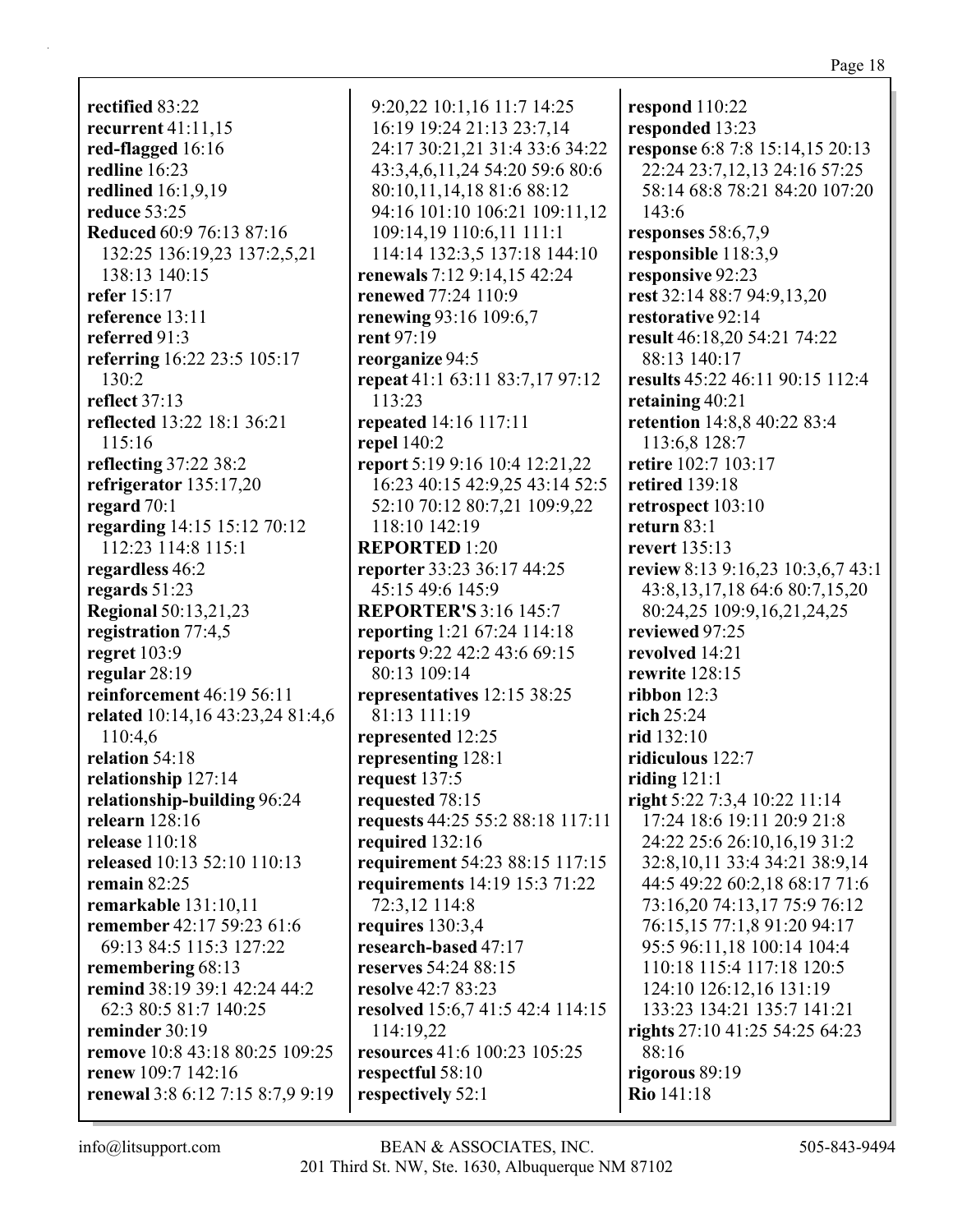## Page 19

| risks 86:18                           | 138:15 141:10 145:13                | 13:8 21:21 24:14 40:19 43:2       |
|---------------------------------------|-------------------------------------|-----------------------------------|
|                                       | SAT 65:10,12,15                     |                                   |
| <b>RMR</b> 145:8                      |                                     | 47:4 53:19 54:24 58:5 61:4        |
| <b>RMR-CRR</b> 1:20 145:19            | <b>Saturday 72:18,22</b>            | 63:7,20 66:12 70:2 72:23 75:5     |
| roadmap $103:19$                      | saw 16:12 20:22 23:2 59:13 83:4     | 80:9 81:25 92:21,22 93:17         |
| <b>Robbins</b> 2:5 4:8,9 6:2,5,23 7:1 | saying 28:6 58:12 131:19 134:12     | 102:16 103:9 109:10 110:21        |
| 18:9 35:9,12 36:1,2 62:19,20          | says 16:13 17:21,22 58:19,22        | 111:7 113:16 114:5,7 115:22       |
| 64:9,14 77:11,12,15 78:18,25          | <b>SBA</b> 18:17                    | 116:1,4,6 119:1,5,6 120:3,8       |
| 79:1 97:7,8,16 98:13,19 100:22        | scary 126:25                        | 123:17,18 124:7,9,14,16 125:3     |
| 102:24 108:4,5 143:2,4,16,17          | scheduled 70:20                     | 125:4, 10, 15, 17 127: 13, 18, 23 |
| RoboRAVE 50:15                        | scholarship 75:21 121:17 142:10     | 131:6 132:2 134:4 136:4,7,9,16    |
| Robotics 50:11                        | school 3:8,11,13 7:13,17,21 8:9     | 138:15,23                         |
| role 48:2 102:6                       | 8:21 9:6, 11, 17, 22 10:5, 21, 25   | Schoolwide 51:8                   |
| roll 3:3 4:5 7:2 35:17 56:9           | 11:8,8,9,13,16,18 12:13,15          | science 3:10 7:23 13:10,15,20     |
| room 135:10                           | 13:15, 19, 22, 23 14: 2, 7 15: 14   | 31:5 32:4,14 33:7,11 34:5,23      |
| rooms $54:2$                          | 16:2,4,17 19:25 20:25 22:18         | 39:7,21 46:4,9 49:25 50:5,6,6     |
| rubric 13:6 14:12 39:2,2 113:19       | 23:6, 11, 18, 23 24:4, 5, 16 31:6   | 50:21,23 51:3,8,12,16 58:15       |
| Ruiz 2:3 5:1,2 6:1,4 27:1,2,12,22     | 32:15 33:21 35:4 37:1 38:15,15      | 70:2 82:11 85:14 112:10           |
| 35:20,21 64:16,17 66:17 79:15         | 38:19,25 39:2,4,10,11 40:16         | scope $11:11$                     |
| 79:16 103:3,4 106:19,20 107:2         | 42:4 43:6, 16 44:13, 17, 18 45:3, 6 | score 15:12 115:1 117:1           |
| 107:17 108:14,15 138:6,7              | 45:12,18,19,24 46:8,10,15,21        | scored 117:7,8                    |
| 140:24 143:19,20                      | 46:24 47:2,2,11 49:5,14,16          | scores 18:19 39:15 117:6          |
| rule 63:20                            | 50:16 51:2,5 52:2,13 53:3,7,9       | <b>Scotsman 97:20,20</b>          |
| rulings 27:7                          | 53:12,15,17,21 54:19 55:2 56:9      | script $42:23$                    |
| run 91:22                             | 56:12,15 57:2 58:1,1,7,12,12,14     | second 6:4,23,25 32:7 35:9,11     |
| rural 91:24                           | 58:18,18 59:1,18,21 62:4,22         | 38:15 39:14 47:18 50:17 53:22     |
| Ruszkowski 22:22                      | 63:9,15,16,18 66:6 67:21 69:8       | 59:19 78:10,16,18 99:16 100:2     |
|                                       | 71:14,14 72:17,19 73:12,13          | 100:13 107:9,13,14,17 143:2,4     |
| S                                     | 75:3,16 77:6,25 78:2 80:2,3,8       | secondary 40:19 49:17             |
| $S$ 2:1 3:1                           | 80:14,23 81:13,14,18 83:6,22        | seconded 34:17                    |
| S.T.A.R.S 116:23 117:5                | 84:2,19,24 85:11 86:1,10,24         | Secretary 2:4                     |
| sad 103:23 104:8                      | 87:6,20 88:5,10,11,18 89:16,18      | Secretary-Designate 22:15,21      |
| safe 45:25 46:8,12,14 47:23           | 89:23 92:15,19 93:1,4,5,6,25        | section 15:16 23:12 81:23 100:10  |
| 81:17 86:17                           | 94:23,24 96:20 97:2,11 98:10        | secure 95:10                      |
| safety 47:20 51:20 113:25             | 98:16 99:3,22 100:15,23 101:23      | security 47:9                     |
| <b>salad</b> 135:6                    | 103:1,7 104:2 105:4,5 106:8,10      | see 8:23 13:25 14:11 15:8 17:20   |
| <b>Salute 3:3 5:8,10</b>              | 106:22 107:11 109:1,14,23           | 20:13 22:12 23:4,12 26:8 30:25    |
| Salzmann 118:1,1,8,18 123:13          | 110:15 111:13,19 112:3,4            | 36:13,16 39:10,22 40:11,23        |
| 126:21 127:6 128:5 131:22             | 114:10 116:16 117:4,25 118:12       | 57:21,21 59:7,23 60:7 63:1        |
| 132:13 135:8,19 138:24 141:2,6        | 118:24,25 119:17 121:14 122:6       | 67:24 70:1 82:4 84:4,8 89:18      |
| 141:12 144:14                         | 122:6, 14, 20, 25 123: 20 124: 24   | 90:15 96:8 98:12 119:12 121:24    |
| Sanchez 91:14,16,19                   | 125:1,8,21 126:14,19,22 128:3       | 123:1, 13, 14, 15 127: 17 133: 1  |
| <b>Sandia 50:18</b>                   | 130:10,20,21 132:4 136:9            | 140:21                            |
| <b>SANDOVAL</b> 18:14 19:8,16         | 137:10 139:12 141:15,19 142:6       | seeing 24:5 127:22                |
| 20:23 21:3,8,19 23:25 25:2,8,10       | 142:8, 18, 25                       | seek 48:25 49:9 72:22 99:8        |
| 25:20 26:12,17,23 27:11 28:7          | school's 15:15 19:17 22:24 23:11    | seeking 99:3                      |
| 28:14,20,23 29:4,12,16,21 30:4        | 55:1 59:24 88:17 110:9 136:2        | seen 24:4 38:18 96:20 141:13      |
| 30:13,16 37:6                         | school-created 70:16                | SEG 102:19 132:20                 |
| Santa 1:13 3:14 120:25 129:12         | schools 8:5,23 9:4,18 12:10 13:5    | sell 91:18                        |
|                                       |                                     |                                   |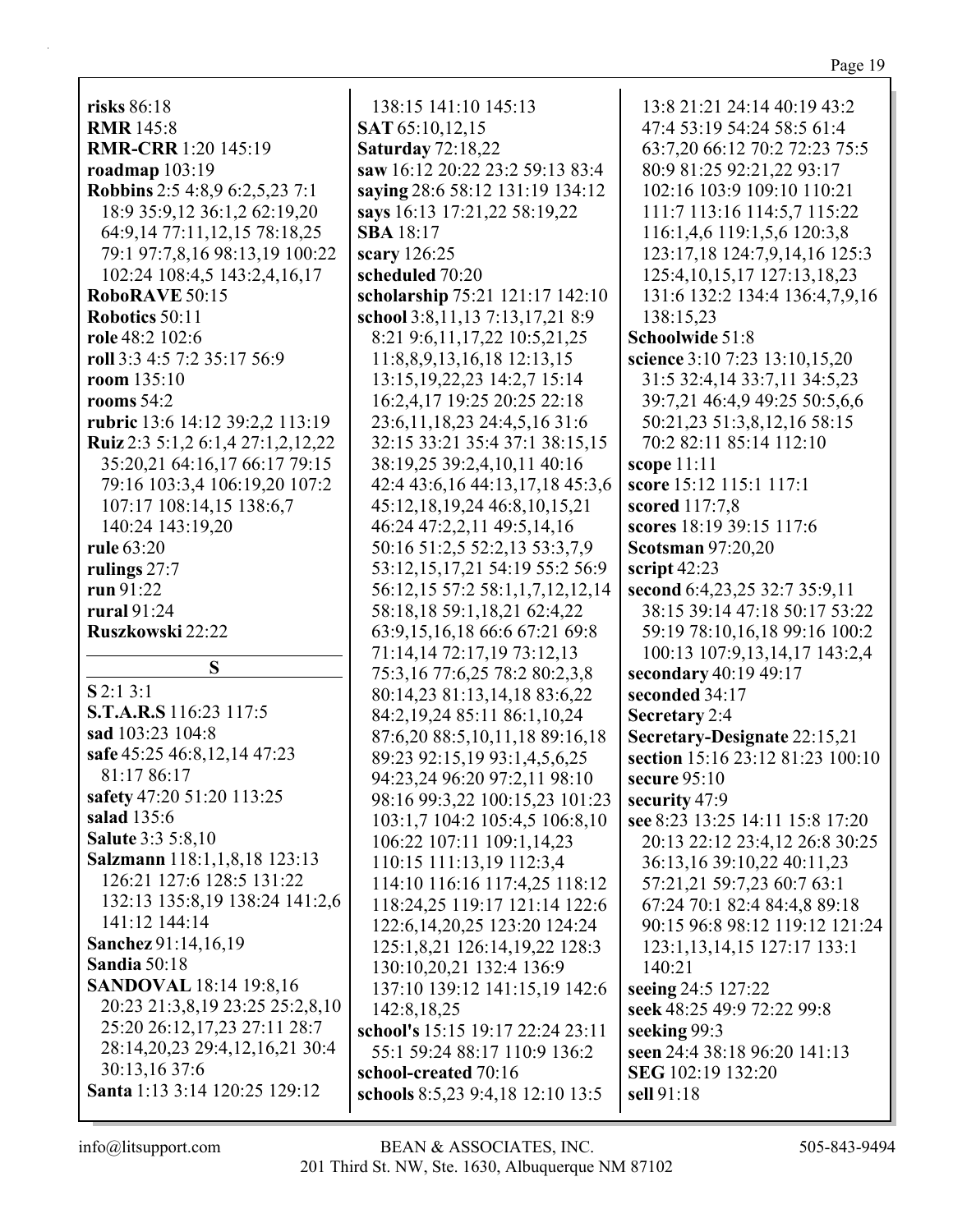**semester** 119:19 122:15 130:13 **send** 75:15 131:16 142:12 **senior** 90:2 **seniors** 130:15 **sense** 89:20 136:21 **sent** 29:7 **separate** 40:18 **separating** 137:2 **September** 51:13 **serious** 41:24 83:16 **serve** 39:5,13 53:13 87:11,17 88:2 90:4 99:4 100:20 114:5 **served** 99:7 **serves** 13:16 81:14 87:6 91:23 **service** 1:21 45:4 49:5,14 91:12 96:25 111:24 120:16,19 132:8 **services** 14:24 65:5 66:23 67:3,4 67:5 101:12 117:13 124:16 132:3 133:15 134:11 136:10 **serving** 22:15 30:1 39:5 90:15,16 111:20 **session** 71:17 104:1 105:1 124:4 **sessions** 92:9 137:14 **set** 8:15 41:12 48:23 49:8 115:13 126:25 129:24 135:15 145:15 **sets** 9:8 **setting** 46:5 **settings** 95:21 **seven** 37:25 108:17 **seven-to-zero** 144:4 **seven-zero** 79:18,19 108:18 **Seventh** 50:15 **SFCC** 129:8 131:16 **Shalimar** 115:12 118:15 131:16 131:17,21 **shame** 124:6 **shape** 137:6 **share** 124:16 **sharing** 23:20 40:16 **sharp** 40:12 **She'll** 101:14 **sheet** 7:12 30:20 69:2 81:9 111:15 **sheets** 3:19 69:7 **shifts** 120:1 **shining** 120:11 **short** 38:3,7 108:23 **show** 24:19,21 33:15,16,18,20

35:6,7 38:6 39:15 53:3 67:22 68:10 78:2 82:5 119:10 129:10 **showed** 58:24 **showing** 40:1,4 61:1 69:7 112:5 112:17 **shown** 37:1 61:22 **shows** 13:19 18:4 60:25 112:19 131:12 142:19 **side** 12:23 69:4 128:5 **sign** 7:16 15:10 20:4 42:14 64:3,4 68:24 111:16 114:25 123:24 **Sign-In** 3:19 **sign-up** 7:12 69:1,7 81:9 111:15 **signaling** 70:9 **signed** 20:7,8 38:20 55:10 83:25 89:7 123:25 **significant** 11:17 12:2,8 33:17 41:22 82:21 83:14 86:23 110:10 138:20 143:1 **significantly** 42:16 87:14 **similar** 33:15,18,20 35:6,7 37:1 72:8 78:2 87:11 106:25 107:2 142:19 **similarly** 84:10 **simple** 11:20 **simply** 27:17 32:22 **sing** 119:11 **single** 40:7,7 68:11 87:8 **site** 23:7,14 24:17 40:17 114:11 114:14 **sitting** 18:16 **situation** 72:9 111:7 **situations** 95:21 **six** 5:5,6 36:19 75:5 **six-year** 78:8 122:1,3 123:1 **six-zero** 36:24 **Size** 119:1 **skill** 106:10 **skills** 74:23 88:4 89:24 105:20 106:3 140:5 **skipped** 6:14,15,16 **slight** 84:1 **slightly** 112:16 **small** 81:16,17 99:3 119:1,6,17 120:3 123:17 124:8,16 127:13 128:22 131:5 135:11 **smaller** 63:7 124:20 125:4,7 **smart** 64:14

**social** 46:2,3 47:19 48:16 57:13 86:20 87:3,9,22 92:11,12 102:22 **socially** 86:16,19 **Society** 120:24 **sociology** 129:7 130:4 **solid** 100:13 **somebody** 101:17 105:14 120:14 140:3 **somewhat** 20:15 21:17 24:23 60:8 125:2 **son** 56:13 58:16 **son's** 57:14 **SONIA** 2:5 **soon** 46:25 118:10 **sorry** 18:6 19:1 27:2 37:15 38:21 44:7 55:23 56:3 70:8 84:18 106:14 107:15 123:11 141:25 **sort** 37:17 139:9 **soul** 90:9 **South** 3:13 80:3 81:14 85:10,25 87:6,11,24 89:13,15,18,21 90:6 96:9 106:22 **Southwest** 92:13 **Southwestern** 142:9 **space** 53:18 54:1 60:2,6 94:4,11 95:17 96:13 127:18 128:22 135:9,14 **spaces** 94:1,5 **Spanish** 76:11,17 **Spanish-speaking** 76:6 **speak** 7:19 13:23 19:6 38:19 56:2 56:4 57:24 71:25 76:10 81:8 84:15 96:25 111:9,14 117:24 126:8,17 128:21 **Speakers** 3:6,19 **speaking** 12:20 44:4 58:10 89:14 122:19 **special** 14:18,21,24 22:15 24:18 24:20 25:3 27:25 28:9,10 41:2,6 44:23 50:20,22 64:23 65:5 66:3 99:16,17 100:19 101:6,7,12,13 101:17 102:2 105:6,7,16,17 106:1 118:14 **special-ed-certified** 28:4,5,8 **specific** 7:17 20:21 26:15 32:24 37:2 52:22 73:8 97:16 115:21 **specifically** 7:13 11:9 15:16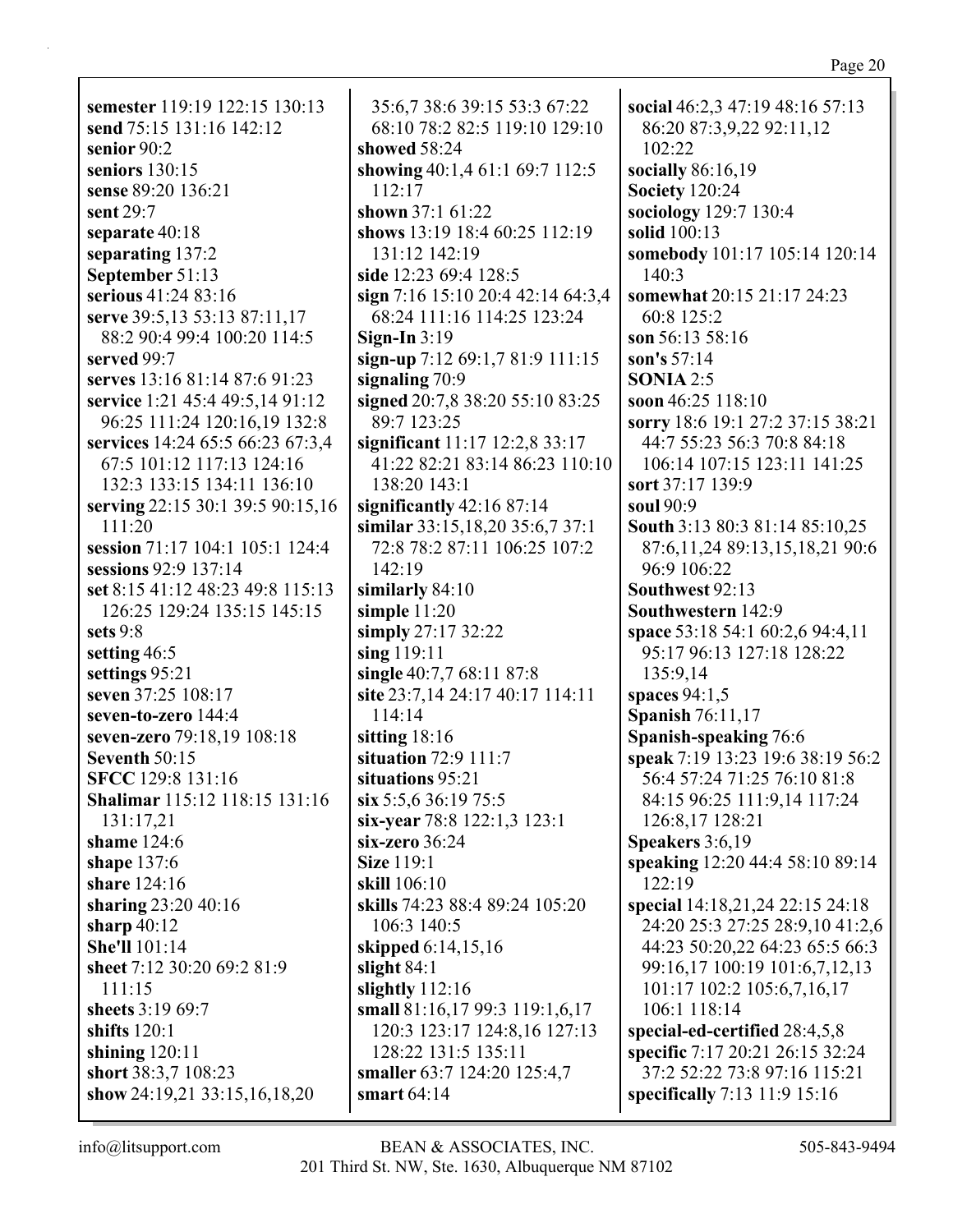31:17 65:1 86:6 89:2,2 **specified** 11:5 **SpEd** 54:2 60:23 99:24 **spend** 56:17 102:21 **spending** 8:10 111:12 **spent** 8:16,18,18,20 **spiel** 88:6 **spite** 77:18 **spoken** 91:10 **sponsored** 51:15 **spot** 29:15 **Spotlight** 55:5 88:21 **sprinkler** 93:24 **sprung** 99:15 **square** 93:20,21 **stab** 30:24 **staff** 2:7 25:9 26:15 27:13 46:25 53:7 65:19 70:14 83:18 99:1 101:3 114:24 **staffed** 139:16 **stage** 126:10,25 **stand** 15:18 **standard** 14:13 41:17 64:21,22 113:13 115:23 **standards** 27:9 113:1,17 **standing** 24:20 41:15 82:9 **start** 10:21 34:16 45:1 80:4 94:25 95:5,11 109:5 111:16 115:20 128:25 137:1 **started** 12:17 18:2 46:12 71:14 71:17 93:15 101:19 117:11 124:19 **starting** 71:18 76:21 119:24 **starts** 82:2 88:1 112:1 **state** 1:2 9:21 10:2 31:21 41:10 43:5,12 44:15 48:5 50:14 52:3,7 52:11 54:17 76:24 80:12,19 82:10,12 95:16 109:13,20 112:8 112:8 114:4 117:16 122:12 138:23 145:2,9,13 **stated** 47:22 145:14 **statement** 8:4 9:10 45:21 46:7 47:23 50:2 54:18 74:1 75:17 85:22 88:10 109:5 **statements** 16:6 **statewide** 13:10,13 60:9 84:3 112:11 138:15 **statistically** 33:17 60:13

**statistics** 122:24 139:2 **status** 27:17 46:3 **statutory** 54:23 88:14 **staunch** 124:4 **stay** 124:8 **steadily** 82:7 **steady** 82:22 **STEAM** 50:3,8,25 51:20 60:3 **STEM** 49:23 54:4 **Step** 47:18 **steps** 96:11 97:10 **stomach** 85:3 **stop** 77:2 **stopped** 141:20 **story** 134:18 136:2 137:10 **strand** 95:15 **streamlined** 32:22,25 **Street** 1:21 145:20 **strengthen** 105:19 **strengthened** 66:11 **strengths** 74:23 75:11 **strict** 113:19 **strive** 88:2 **strong** 65:11,15 102:5 **struck** 60:16 **struggle** 100:2 **struggling** 85:3 105:21 **stuck** 21:10 **student** 13:1,24 20:19 25:23 29:5 33:8,9,10 34:24,25 35:1 48:3 49:2,11,15,17,20 53:7 63:5 75:21 77:7 78:3,4,4 86:7,13,17 86:21 87:2,7,12,15 88:4 99:4 106:23 107:3 114:12 116:24 117:5,11,12 122:5 125:20,21 126:12 130:1 134:3 136:24 138:9,14 140:7 141:15 142:4,5 142:9,20,21,22 **students** 13:17 14:17,20 18:11 25:15,16,22,25 26:9 28:11,13 29:2,11 30:5 39:7 40:2,21 41:2 41:7 46:2,5,16,18 47:3,25 48:11 49:19 50:7,25 51:1,23 52:17 53:2,23,25 54:3 57:11,17 60:9 60:20,23 61:1,7 62:23,24 63:1,1 63:4 64:13,23 65:13,21 66:2,4 66:13 70:14,18,23,25 74:2,9,15 74:19,20 75:1,10 76:5,10,21,25

77:2 81:15,18 82:24 86:3 87:5 87:18,22 90:16,18,23,24 91:24 92:3,4,4,9,25 93:7 98:15 99:2,7 102:17 105:9,10,17 106:1 111:21 114:5 116:6 117:17 119:18 120:12 121:9,16 124:21 126:9,16 128:8 129:9,14 130:10 131:2,3,8 134:2,14 138:12,19 139:18 140:14,15 141:13 **students'** 53:10,14 74:23 **students-with-disability** 99:12 **study** 48:4 **stupid** 119:22 **sub** 83:20 100:15 **subgroup** 39:22 40:3 82:14,19 112:13,18 **subgroups** 112:19 138:10,22 **submitted** 5:21 13:7 24:15,19 68:12 **submitting** 69:5 **substantial** 14:13 110:12,14,25 113:15,21 144:8 **substitute** 101:19 **success** 87:11 102:25 129:24 **successful** 86:11 88:5 92:25 125:24 **successfully** 86:1 **succinct** 31:8 **suddenly** 127:9 **Sue** 38:21 54:15 88:7 **sufficient** 102:21 **suggesting** 70:19 **Suite** 1:21 145:20 **summative** 42:2 **summer** 72:4 **superb** 58:8 **support** 100:7 104:6 124:7,11 125:10,22 139:21 142:18 **supported** 102:4 **supporting** 92:14 **supportive** 45:9 **supports** 45:5 53:9 **suppose** 75:14 **supposed** 10:13 116:1 **sure** 9:1 10:12 20:18 29:16 34:6 35:18 38:20 39:24 67:19,23 70:4 83:23 88:8 90:20 92:22 97:13 102:10 103:25 118:19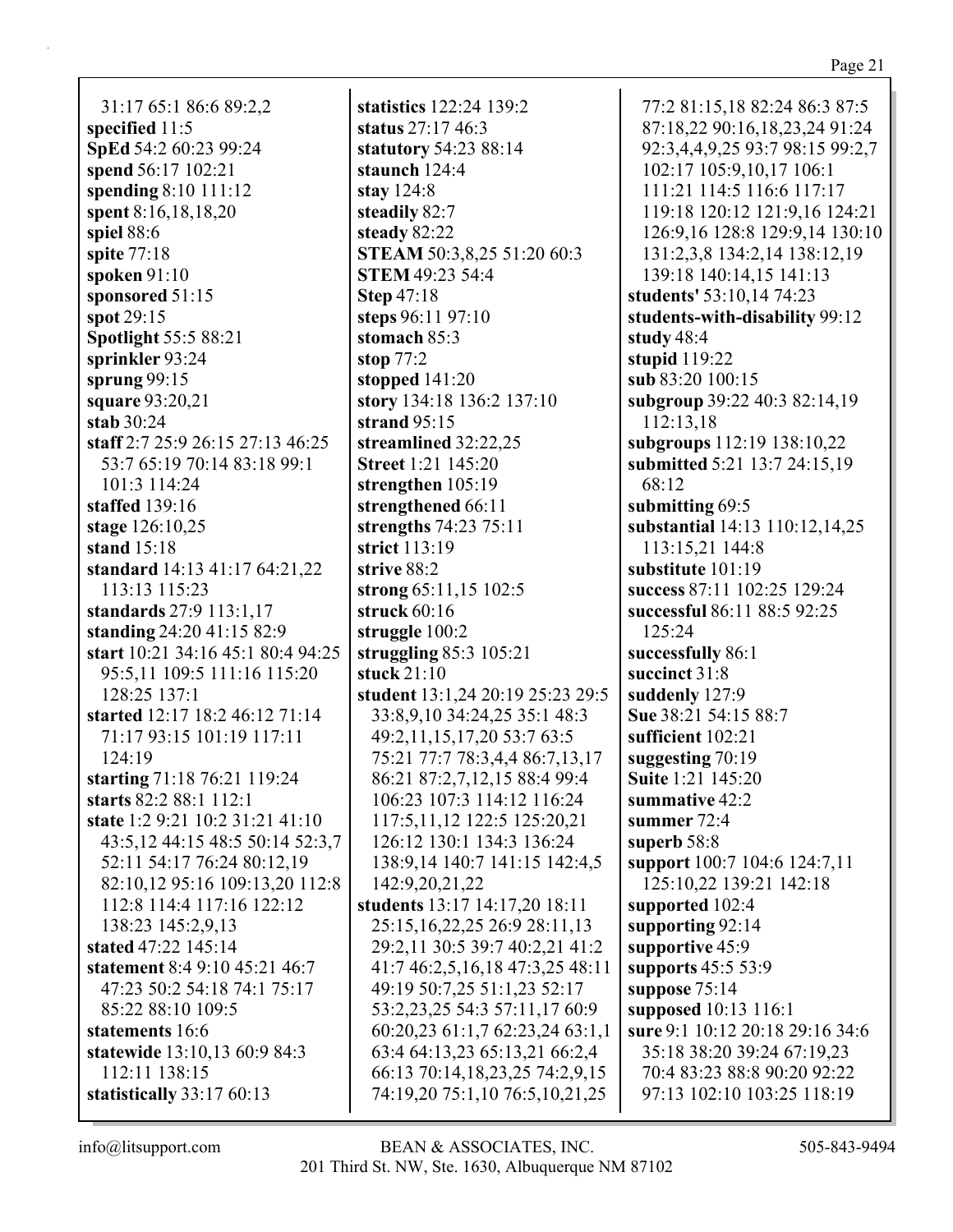| 126:14 127:1,5 139:11,20 142:3   | t  |
|----------------------------------|----|
| surprised $25:15,18$             | t  |
| surprising 25:19                 |    |
| surrounding 61:2,7               |    |
| <b>Survey</b> 114:6              |    |
| survival 128:24                  |    |
| SUSAN 54:11,14 55:7 88:9         | t  |
| sustain $100:12$                 | t  |
| sustainability 96:7              | t  |
| <b>SVP</b> 87:14                 |    |
| <b>SWOP 92:13</b>                | t  |
| SY 33:19 43:1 107:3 109:9        | t  |
| 142:20                           | t  |
| system 31:22 42:3 46:15 47:3,7,8 | t  |
| 47:14 56:16 69:23 91:7 93:24     | t  |
| 99:25 100:8,17 142:18            | t  |
| T                                |    |
|                                  |    |
| T3:1                             | t  |
| table 32:8 70:16 139:16          | t  |
| take 5:17 10:8 25:22 26:2,5,11   |    |
| 29:2,19 30:6,8,24 37:10 43:19    | t  |
| 55:12 63:10 76:24 81:1 86:18     | t  |
| 89:7 94:4 96:11 102:5 107:11     | t  |
| 108:22 110:1 122:10,15 129:25    | t  |
| 130:21 142:13                    |    |
| taken 14:9 37:11,21 38:5 63:9    | t  |
| 79:22 94:25 97:11 98:3 101:8     | t, |

79:22 94:25 97:11 98:3 101:8 108:24 137:3 **takes** 26:2 28:22 86:14 101:11 103:20 106:9 119:22 122:8 **talent** 119:10 **talk** 20:20 27:7 46:10 47:24 49:23 57:14,14 64:25 91:4 93:10,11 119:5 126:22 **talked** 111:4 121:23 **talking** 8:17,18,19,20 25:23 95:24 123:16 127:13 **talks** 75:17 122:23 **taught** 70:2 **teach** 99:23 101:24 106:8,10 129:7 **teacher** 14:8 28:3,8 40:22 41:4 48:19 58:23 83:4,18 85:14,14 85:14 95:21 99:16,22,23 100:2 100:13,19 101:6,7,13,21 102:2 102:3 105:10 106:7 113:8 114:17 128:19

**teacher's** 102:6 **teachers** 29:7 46:25 48:1,6,9,19 48:25 49:10 52:18,20 56:20 65:19 67:10 86:25 91:9 99:18 99:24 100:19 128:6,7,13,20 139:17,22 **teachers'** 42:3 **teaches** 99:22 **teaching** 86:14 101:20,23 106:10 128:8,10,13 139:23 **team** 15:5 23:15 **teams** 50:10 **technically** 27:19 37:17 77:3 **technology** 39:8 46:4,9 50:1 51:4 **teenagers** 119:16 133:10 134:21 **tell** 14:20 15:4 25:20 58:19,22 63:19 70:13 117:22 118:20 137:10 138:20 141:13 **telling** 44:1 **ten** 10:7 43:17 52:11 55:24 80:24 85:25 95:4 109:24 **ten-year** 98:20 **tenth-** 52:16 **term** 45:23 52:12 82:8 113:2 **terms** 12:21 20:13 40:24 71:16 90:15 92:9 94:2 **terrified** 119:11 **territory** 111:5 **test** 18:11,17,18,24 29:3,8,11 116:25 117:1,6 130:4,25 **tested** 117:8 **testimony** 145:15 **testing** 27:21 65:13 **tests** 27:21 116:2 **Texas** 142:10 **thank** 5:6 6:14 7:25 11:24,24 12:5,6 19:3,8 21:19 22:10 26:25 27:4,12,22 29:4,23 30:4,15 37:6 37:7,7 42:18,19 43:25 45:11 55:20 57:7,8 59:10,11,12 62:20 64:9,17 65:3 66:17,19 67:7 70:6 70:7 73:11 74:12 77:10 79:25 80:3 81:7,10,12 85:20 89:5,11 90:10,11,11,12 96:3,3,4,15 97:5 97:6,16 102:24 103:2 105:3 106:6,12 108:19,19,21 109:4 115:18 117:19 126:4,7 129:3 131:25 138:7 140:24 144:11,11

144:14 **thanks** 5:22 55:6,7 71:6 84:12 88:23,24 96:17 117:18 137:24 141:21 **theirs** 84:4 **therapeutic** 121:1 **thing** 12:16 59:8 60:12 65:14 75:19 76:5,18 98:14 105:7 108:17 115:6 121:6 140:6 **things** 34:7 46:20 47:21 57:22,22 58:2,24 59:3,4 61:24 63:2 69:24 70:5 77:7 95:11,12 111:10 118:22 121:3,11 123:14 126:22 127:8 131:10 132:15 133:5,12 140:12,18 **think** 4:20 9:9 12:1 15:21,25 16:1 16:5,21 17:24 19:25 20:4,6,12 20:19 22:7 24:3,18 25:6 27:19 29:22 34:6,14 42:12,15 54:9 57:20 59:16,20 61:4 63:7 66:11 68:4,12,22 69:5,6 72:6 73:3 76:18,20 77:9,18,21 78:11 84:7 85:13 86:10,23 91:6,10 94:2 96:19 98:11,24,25 99:5,11 101:22 102:6 103:24 104:7 105:11,12 106:7 110:19 113:15 118:23 119:3,22 121:14,18,22 123:3,19 124:18 125:14,16,22 126:21 127:2 128:5,24 129:7 130:2 131:4 132:5 133:6 134:11 135:23 136:1,8,22,24 137:8,9,9 137:12,15,22 138:5 139:3,6,14 140:18,23 **thinking** 76:17 128:25 **third** 1:21 19:24 34:10 50:17 80:2 121:6 145:20 **thorough** 8:13 **thought** 19:11 22:20,25 23:2 28:22 55:23 106:17 **three** 14:11,16 18:4 27:20 41:19 41:23 44:13 48:19 50:10 63:16 64:7 83:10 89:15,16,22 105:10 113:2 116:15 142:7 **throwing** 133:15 **tie** 12:3 **tied** 92:10 **Tier** 65:14,14 **Tierra** 5:13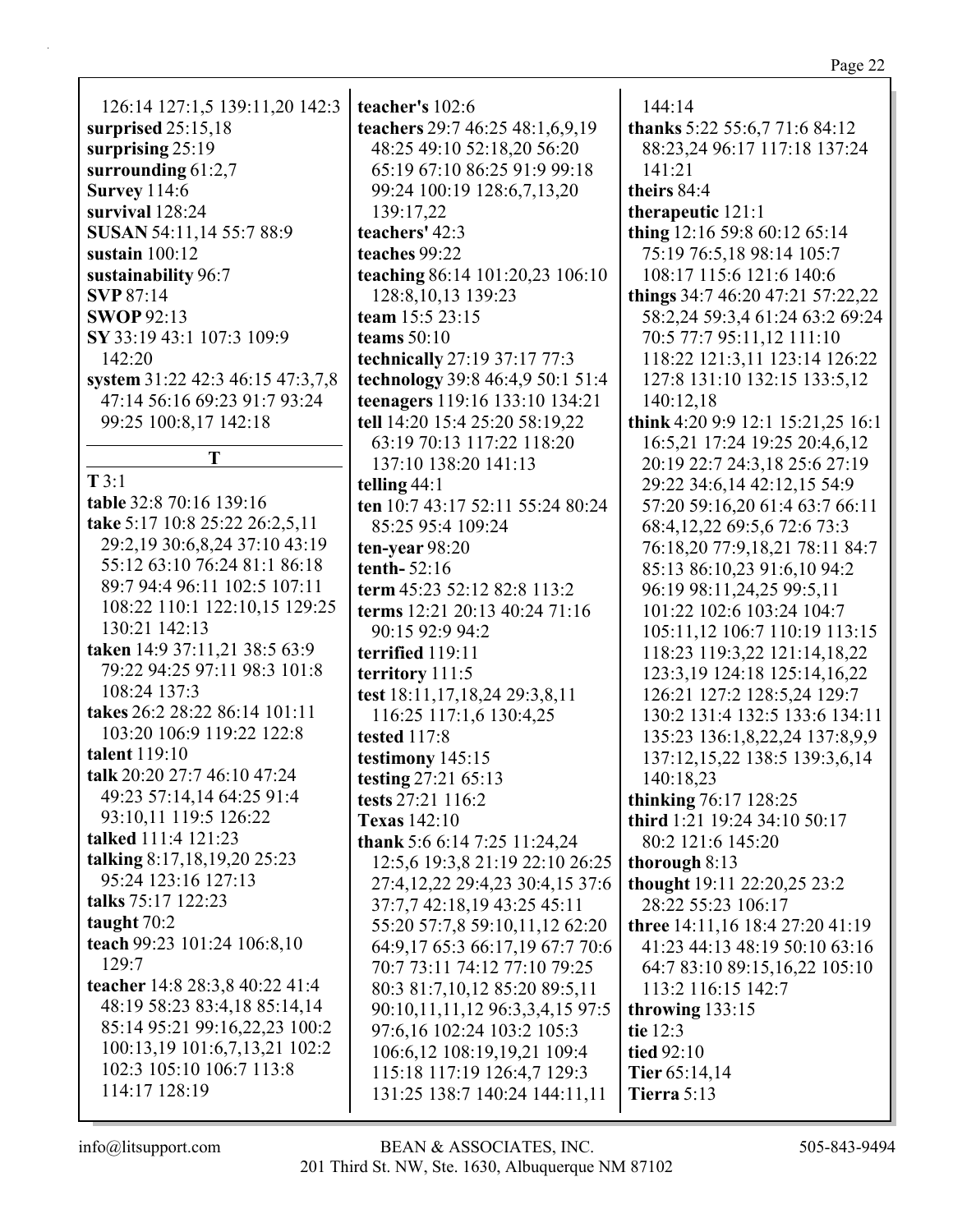| unfortunate 119:4 133:7<br>ties $12:19$<br>tremendous 73:8 96:22<br>till 5:20 40:15<br>trend 11:17 14:9 40:4,12 82:22<br>unfortunately 124:12 134:24<br>TIM 2:4<br>112:5,19,20<br>137:1<br>time 7:18,20 8:10,17,18,19,20<br>unique 58:11 81:17<br>tried 102:13,13 |  |
|-------------------------------------------------------------------------------------------------------------------------------------------------------------------------------------------------------------------------------------------------------------------|--|
|                                                                                                                                                                                                                                                                   |  |
|                                                                                                                                                                                                                                                                   |  |
|                                                                                                                                                                                                                                                                   |  |
|                                                                                                                                                                                                                                                                   |  |
| 11:19,25 12:9 19:6,14,24 34:10<br><b>Triolo 115:11</b><br><b>University 48:5</b>                                                                                                                                                                                  |  |
| UNM 3:10 7:23 13:16 30:9 31:5<br>34:10 37:24 38:3,5 55:13 58:6<br>trips $77:3$                                                                                                                                                                                    |  |
| 59:10 62:14,16 66:7 72:4 77:21<br><b>TRISH 2:3</b><br>33:7 34:23 91:22,23 92:2,4                                                                                                                                                                                  |  |
| 88:7 95:2 96:7,11 98:4 110:21<br>truck 136:4,5<br>unnecessary 9:9                                                                                                                                                                                                 |  |
| 110:22 111:12 113:1,21 121:8<br>true 82:11,19 129:2 136:11<br>unwanted 46:18                                                                                                                                                                                      |  |
| 123:1,7,12 127:18 128:21,22<br>145:10<br>update $24:24$                                                                                                                                                                                                           |  |
| 133:9 139:14 146:10,15,20,25<br>Trujillo 85:17 89:9 103:8 104:11<br>upstairs 93:20                                                                                                                                                                                |  |
| upward 14:9 40:4,12 82:22 112:5<br>timed $7:15$<br>truly 62:1,14 90:7,15 93:2 126:1                                                                                                                                                                               |  |
| try 34:19 86:9 89:1 117:3 139:7<br>112:19,20<br>timeline 63:24                                                                                                                                                                                                    |  |
| timely 14:22<br>trying 16:3, 10, 20, 20 34: 2 98: 9<br>usable 132:23                                                                                                                                                                                              |  |
| times 116:19<br>111:6 119:23 122:13,16,21<br>use 47:7 55:16 66:25 100:10                                                                                                                                                                                          |  |
| 139:14<br>timewise 62:7<br>105:24 106:3,4,25 114:6 132:21                                                                                                                                                                                                         |  |
| 136:4<br>tuition 92:2<br>title 94:16 132:16                                                                                                                                                                                                                       |  |
| titles $85:13$<br>tuned 106:18<br>useless 140:3                                                                                                                                                                                                                   |  |
| today 10:18,19 12:7,17 13:23<br>turn $6:19$<br>uses 47:17 52:19                                                                                                                                                                                                   |  |
| 44:6,16 58:3 84:25 85:12 89:14<br>turning 119:20<br><b>usual</b> 73:24                                                                                                                                                                                            |  |
| tutoring 139:16<br>96:4<br>usually 58:13 131:1                                                                                                                                                                                                                    |  |
| tutors 139:25<br>tomorrow 144:15<br>V                                                                                                                                                                                                                             |  |
| tone 8:16<br>tweak 134:16 137:15                                                                                                                                                                                                                                  |  |
| Valley 3:13 80:3 81:14 85:10,25<br>tweaked 31:1 124:13<br>tool 74:19                                                                                                                                                                                              |  |
| 87:6,11,24 89:13,15,18,21 90:6<br>top $61:6$<br>twelfth-grade 52:17                                                                                                                                                                                               |  |
| 96:9 106:22<br>two 16:1 18:15,23 26:3,3 27:19<br><b>total 55:11</b>                                                                                                                                                                                               |  |
| valuable 61:21<br>touch 67:12 71:7 97:8<br>30:6 34:7 41:19 50:20,22 52:14                                                                                                                                                                                         |  |
| value 49:2,11 69:23<br>tracker 70:17,23<br>54:5 55:9 56:6 57:11 60:25                                                                                                                                                                                             |  |
| values 90:5<br>traditional 87:8 125:21<br>67:17 83:6,11,12 92:12 94:3                                                                                                                                                                                             |  |
| variety 25:23 28:16 58:4,5 76:9<br>traditions 86:22<br>96:18 98:6 100:19 102:4 121:16                                                                                                                                                                             |  |
| 87:7<br>125:3<br>traffic $132:10$                                                                                                                                                                                                                                 |  |
| various 73:23<br>trails 120:24<br>type $100:3$                                                                                                                                                                                                                    |  |
| vendor $135:5$<br>types 73:23<br>train $72:22$                                                                                                                                                                                                                    |  |
| verifiable 133:17<br>trained 100:14<br>typically 71:25                                                                                                                                                                                                            |  |
| verification 42:1<br>training 42:9 71:8,10,19,20,22                                                                                                                                                                                                               |  |
| U<br>verify 71:4,5 133:18<br>72:2,13 73:2,7,12                                                                                                                                                                                                                    |  |
| <b>ugly</b> 124:22<br>version 31:11 105:24<br>trainings 71:16,24 72:6 73:9                                                                                                                                                                                        |  |
| unable 133:3<br>veteran 101:7 102:6<br>transcript 1:10 145:11 146:8,13                                                                                                                                                                                            |  |
| unafraid 86:18<br>Vice $2:3$<br>146:18,23                                                                                                                                                                                                                         |  |
| unconditional 77:22<br>view 59:2,3<br>transcripts 5:24 42:2                                                                                                                                                                                                       |  |
| Vigil 44:20 63:12,13,14 73:5<br>under-117:12<br>transfer 66:7 101:10                                                                                                                                                                                              |  |
| viola 119:13<br>undergraduate 90:3<br>transferring $101:25$ 116:6                                                                                                                                                                                                 |  |
| visit 14:25 23:8,14 24:17 48:2,5<br>understand 29:14 119:2,15<br>transformed 86:1                                                                                                                                                                                 |  |
| 127:3 128:4<br>48:10,13 67:18 68:16,25 70:17<br><b>transition 39:14 89:3</b>                                                                                                                                                                                      |  |
| 70:19 114:11,14 140:20<br>understanding 28:5 125:7<br>transportation $77:4,5$ 141:1,4,8                                                                                                                                                                           |  |
| 132:13<br>visited 48:11 63:3 70:15,20<br>141:11                                                                                                                                                                                                                   |  |
| visiting $45:11\,62:25$<br>understands 127:1<br>travel 64:1,3 71:24 72:4                                                                                                                                                                                          |  |
| visitor 47:8,8,9,14<br>unfair $9:7$<br>treat $121:9$                                                                                                                                                                                                              |  |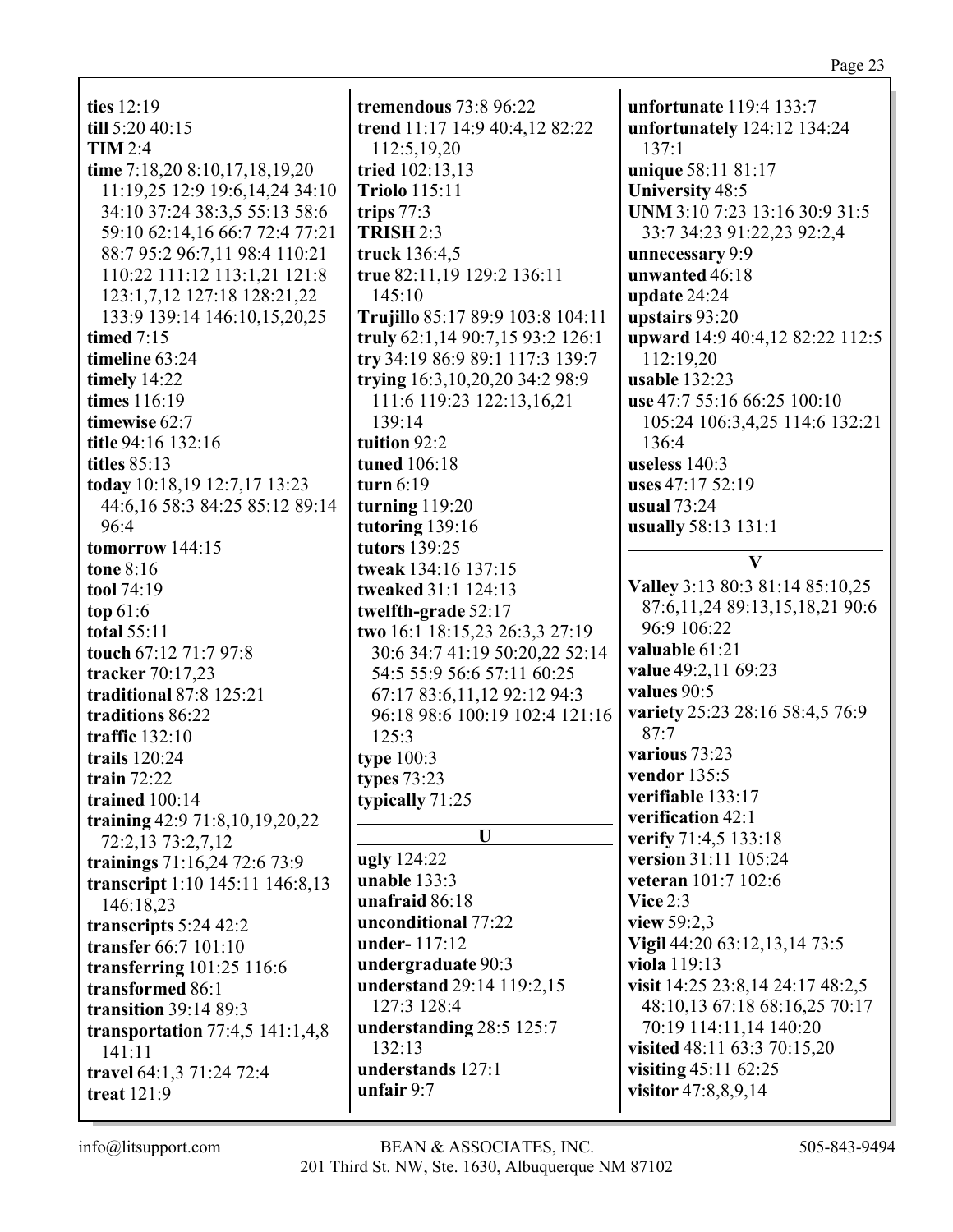Page 24

**W Wait** 33:16 **waited** 96:10 **waiting** 104:15 **waive** 20:1 **waiver** 132:11 **waivers** 83:20,21 **wake** 27:6 **walking** 63:2 **want** 8:3 9:1 12:16 15:17 21:22 22:3 26:11,20 33:1 34:6,9,12 39:1 57:6 59:3 62:21 63:8 68:25 70:4 77:17 81:8 84:5 86:12 95:6 97:13 101:7 103:17 111:5 115:13 117:22 125:10 129:24 130:20,21 133:9 134:8 136:17 **wanted** 27:7 69:19 75:15 85:22 89:12 95:12 96:5,16 103:15 105:9,16 118:23 120:13,14 123:22 126:7 **wants** 22:1 98:2 **wasn't** 22:23 58:16 63:22 67:18 69:10

**water** 27:3 **Watkins** 19:19 **way** 47:18 70:21 95:22 121:24 124:10 127:11 129:1 132:22 138:1 139:6 140:11 **ways** 139:15 **wayside** 133:6 **we'll** 18:20 108:22 117:23 122:15 **we're** 5:13 9:1 10:12 11:6,23 18:20 19:1 20:6 34:16 35:14,16 36:23,25 38:7,14 66:8 81:11 93:14 95:20 102:17 104:15 105:6,6 108:16 111:6,16 122:21 123:23 124:1 132:17,18 137:25 139:19 140:11 144:15 **we've** 8:10,25 9:6 34:17 63:21,25 65:16 66:6,8,10 92:7 93:19 95:1 95:4 98:11 99:11 100:3,8 102:3 119:19 124:5 127:6 133:4,12 139:5,13,15 140:6 141:12 **weakness** 83:13 **weaknesses** 41:22 **wealth** 96:19 105:25 **website** 47:2 **week** 8:22 9:15 73:2 101:19 119:9 120:18 121:14 **weekend** 128:12 **weekends** 62:11 **weekly** 45:13 **weeks** 96:18 101:8 **welcome** 12:11 38:14,18 111:11 **well-adjusted** 56:14 **well-behaved** 63:3 **well-being** 47:20 **well-rounded** 69:22 **went** 20:14 74:9 91:19 **weren't** 16:17 38:2 41:16 63:22 110:7 118:19 123:10 **whereof** 145:15 **wholeheartedly** 124:18 **Wichinsky** 44:19 **Williams** 97:19,20 **willing** 122:8 126:9 **winners** 75:22 **Wisdom** 91:21,21 92:1,16 **wish** 7:19 44:2 124:13 **wished** 25:16 **wishes** 7:14 12:12 38:19 111:14

**WOERNER** 2:9 5:15,19 10:23 12:14 15:23 16:8,21 17:1,8,11 17:19,25 22:19,23 23:4,10,20 23:24 24:1,12 32:2,9,12,17,19 32:23 38:24 44:10 67:14 69:12 70:8 73:13,17 81:12 84:18 111:18 115:5,18 116:10,13 118:16 137:20 **wonder** 129:13 **wonderful** 34:1 56:14 142:5 **wonders** 56:25 **word** 66:25 78:13,14 **word-of-mouth** 99:6 **wording** 136:17 **words** 100:11 **work** 12:8 30:12 59:8 62:11 65:2 65:8,8,22,23 70:10 86:5,6 88:1 91:14 92:3,12 96:21 97:4,5 99:19 100:20 101:2,9,11 119:20 121:2,13,24 122:8 128:1 135:10 135:12 137:14 140:7 **work-study** 91:23 **worked** 42:7 56:25 61:23 63:17 65:11,17 66:8 86:3 91:2,15 92:12 127:6,7 **worker** 92:11 102:22 **working** 11:25 27:9 49:18 56:21 58:15 64:22 72:24 92:1,15 99:20 114:10 116:18 117:15 120:23,25 121:1 140:9 **Workings** 14:16 41:1 83:7,18 113:23 **works** 27:17 91:9 101:14 119:6 123:14,19 **worksheet** 12:19 **world** 57:21 **worry** 95:10 118:24 123:20 **worrying** 95:11 **wouldn't** 29:14,18 67:24 110:19 110:20 **Wow** 142:11 **write** 128:10 **writing** 106:5 128:15 **wrong** 22:18,22 23:1 115:8 **wrote** 28:2 56:1 **X X** 3:1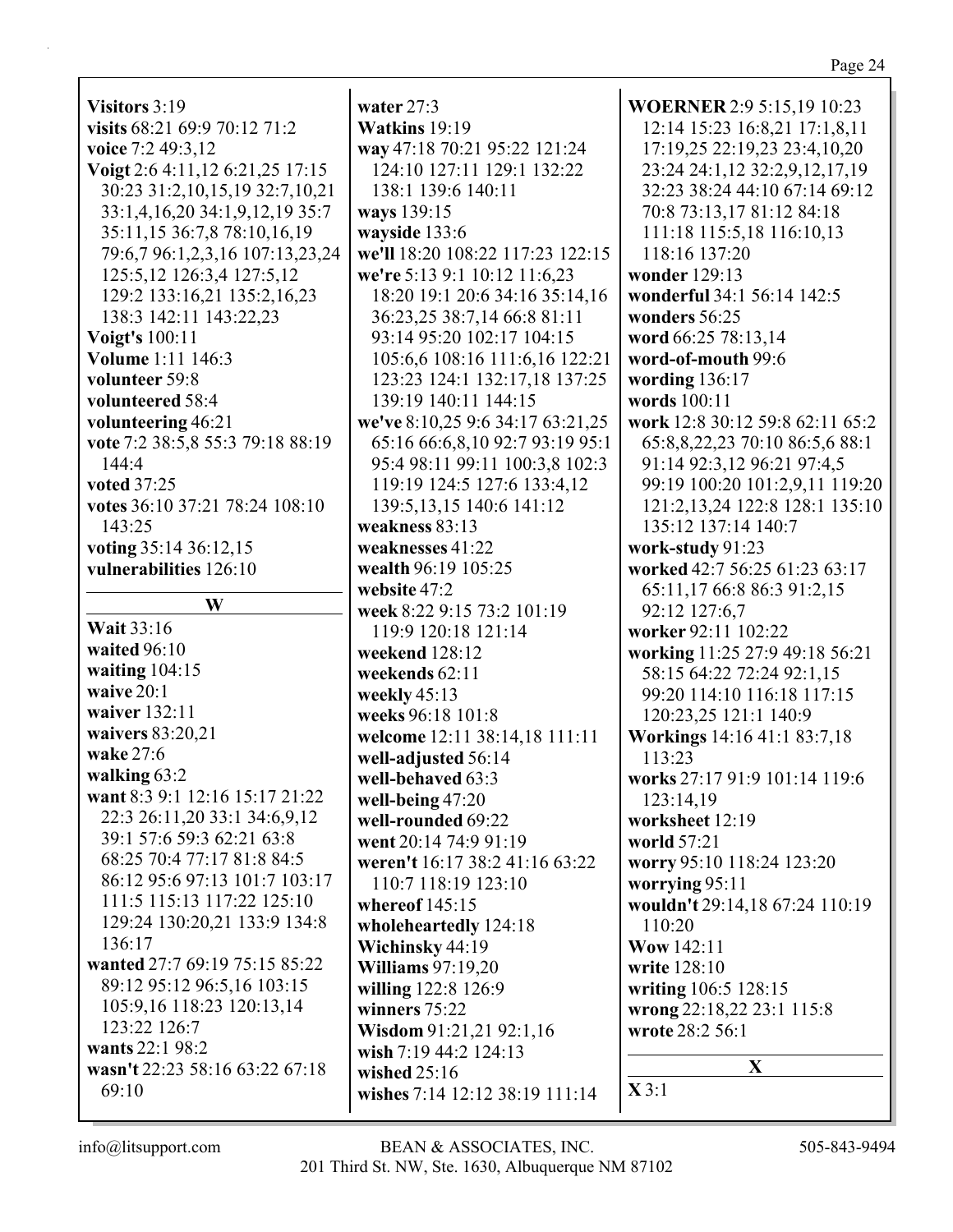# Page 25

| Y                                    | 1.0615:13                                 | $\mathbf{2}$                         |
|--------------------------------------|-------------------------------------------|--------------------------------------|
| Yanar 44:24 75:24,25                 | $1:01$ 144:17                             | 2 3:5 6:14,17 52:15 65:14            |
| <b>Yazzie-Martinez</b> 27:6          | 10 55:11 99:13 138:13                     | 20 40:12 51:17 99:14 113:4           |
| YDI 95:18                            | 10:05 79:22                               | 20,000 52:20                         |
| yeah 15:24 16:9,25 18:20 19:1        | 10:21 79:22                               | 201 1:21 145:20                      |
| 26:18 31:15,23 58:22 67:15           | 10:59 108:24                              | 2010 44:18 86:3                      |
| 76:2 98:18 104:17 116:12             | 100 15:9 42:12 87:16 114:24               | 2014 122:3                           |
| 122:14 125:5 130:5 131:2 134:7       | 102 70:15                                 | 2015 52:25 53:11 122:2               |
| 136:22 137:22,22 141:7               | 108 3:14                                  | 2016 52:1 56:14 112:17               |
| vear 8:9,15 9:17 10:25 14:6 15:6     | 11 26:4                                   | 2016-'17 64:21                       |
| 17:14 18:25 20:20 21:5,11            | 1110 130:3,5,5                            | 2017 50:16,19,21,23 52:1,3           |
| 23:18 24:25 31:6 32:15 33:21         | 12 13:16 26:4 28:15 39:5,6 70:14          | 2017-2018 23:18                      |
| 35:4 40:1,21,22 41:19,21 42:9        | 111:21                                    | 2018 23:17 50:12,14 52:1,3,6,10      |
| 44:18 45:12 48:14,20,21,22           | 12/9/19 146:2                             | 107:3                                |
| 51:7 53:21 62:4 64:6 65:25           | 12:12 108:24                              | 2018-'19 31:6 33:14,21 35:5,8        |
| 68:9,12 69:2,11 71:15,17,18          | 127 60:22                                 | 78:2 88:21                           |
| 72:11,11 73:14,19 74:25 75:23        | 130 51:13                                 | 2018-2019 8:9 55:5 142:20            |
| 78:3 80:8 82:8, 22, 25 83:1, 2, 4, 9 | 14.45 42:16                               | 2019 1:11 9:25 43:10 52:25 80:17     |
| 83:12,14 86:3 88:1 90:2 91:19        | 140 60:23                                 | 107:3 109:18 145:16                  |
| 92:7,17 99:11,13 100:16 101:16       | 140-some-odd 60:23                        | 2020 43:22 81:4 110:4                |
| 102:12 112:11,24 113:6,9 122:8       | 145 3:16                                  | 219 1:20 145:8,19                    |
| 127:7 139:4                          | 15 12:13 19:3 20:1 44:1 52:15             | 22 40:23 138:8 139:5                 |
| year's 15:5 70:12                    | 84:13 85:13 117:20                        | 22-8B-12I 88:15                      |
| yearly 72:2                          | 15-'16 10:23, 24, 24 17:25 18:3           | 23 42:17 84:3 115:2                  |
| years 9:20 10:21 16:1 18:4,23        | <b>15-minute 19:2</b>                     | 24 63:23                             |
| 30:6 37:2 39:12 40:9 41:4,20         | <b>15-year-olds</b> 119:12                | 24-hour 63:19                        |
| 43:4 44:13 60:25 67:17 68:22         | 150 22:5 128:10                           | 263 111:21                           |
| 69:6 80:11 82:18 83:10 85:25         | 150,000 132:21                            | 280 111:22                           |
| 89:16 91:1,4,4,15 94:3 95:4,23       | 158 28:15                                 | 293 82:3                             |
| 96:9 98:7 99:14 101:24 102:4         | 15th 110:18                               |                                      |
| 105:5,11 109:13 113:2,7 116:17       | 16 10:22 17:7 18:2 67:18,24               | $\mathbf{3}$                         |
| 116:23 117:16 118:25 121:20          | 135:10 145:16                             | 3 3:6 40:25 82:6 113:22              |
| 122:7 123:9 133:5 142:5,17           | 16-'17 10:25 17:16,20<br>1630 1:21 145:20 | 30 130:15                            |
| years' 52:14                         | 16881:15                                  | 300 1:13 51:11 70:23                 |
| yellow 32:20                         | 17 18:2 51:13 52:14 61:11,16              | 313 53:16                            |
| yesterday 60:21                      | 68:1                                      | 32.06 84:2                           |
| you-all 76:17                        | 17-'18 10:25 17:12,16 64:22               | 3263N 1:25 145:25 146:2<br>349 70:14 |
| young 56:14                          | 18 52:14,15 61:22 68:1,7                  | 35 82:13 105:5 112:12                |
| YouScience 74:18                     | 18-'19 9:17 17:18,22 43:1 64:22           | 358 112:1                            |
| <b>Youth 50:18</b>                   | 80:8 109:9                                | 36 99:12                             |
| $\mathbf{Z}$                         | 18-19 33:19                               | 37 56:10 82:12 130:13                |
| zero 14:1,6 39:23 82:16 112:14       | 18.57 115:2                               | 38 3:11                              |
|                                      | 18th 51:9                                 | 383 13:17                            |
| $\boldsymbol{0}$                     | 19 11:1 17:7, 12, 23 67:18 68:2, 7        |                                      |
|                                      | 19-and-a-half 112:7                       | $\overline{\mathbf{4}}$              |
| 1                                    | 192 48:11                                 | 43:3,7 138:15                        |
| 1 3:3, 19 39: 6 52: 14 65: 14        |                                           | 4:00 135:13,14 139:17                |
|                                      |                                           |                                      |